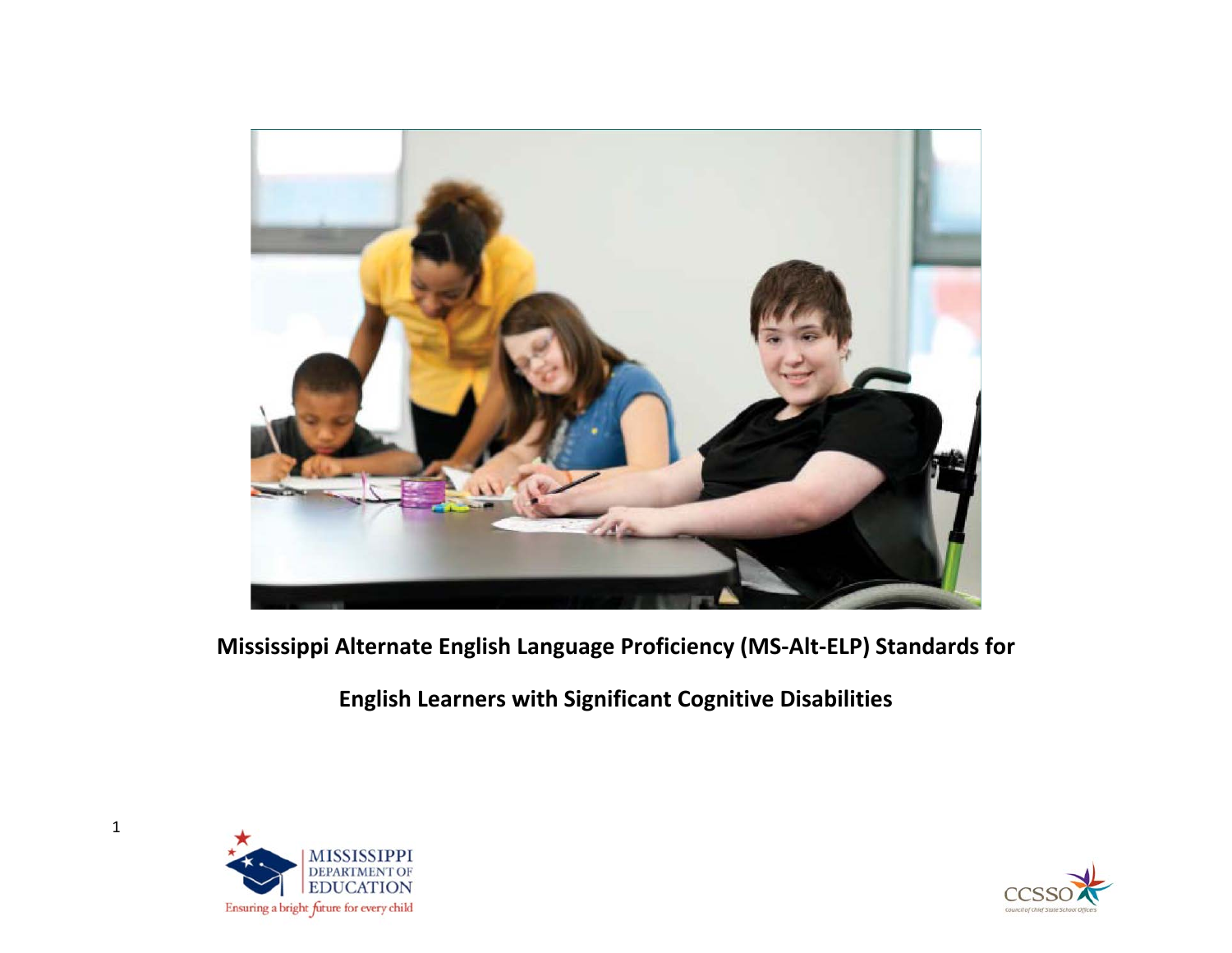## THE COUNCIL OF CHIEF STATE SCHOOL OFFICERS

The Council of Chief State School Officers (CCSSO) is a nonpartisan, nationwide, nonprofit organization of public officials who head departments of elementary and secondary education in the states, the District of Columbia, the Department of Defense Education Activity, Bureau of Indian Education, and five U.S. extra-state jurisdictions. CCSSO provides leadership, advocacy, and technical assistance on major educational issues. The Council seeks member consensus on major educational issues and expresses their views to civic and professional organizations, federal agencies, Congress, and the public.

### **English Language Proficiency Standards for English Learners with Significant Cognitive Disabilities**

## COUNCIL OF CHIEF STATE SCHOOL OFFICERS

Pedro A. Rivera (Pennsylvania), President Carissa Moffat Miller, Executive Director

Council of Chief State School Officers One Massachusetts Avenue, NW, Suite 700 Washington, DC 20001-1431 Phone (202) 336-7000 Fax (202) 408-8072 www.ccsso.org

(cc) © 2018 by the Council of Chief State School Officers, *English Language Proficiency Standards for English Learners with Significant Cognitive Disabilities*, except where otherwise noted, is licensed under a Creative Commons Attribution 4.0 International License http://creativecommons.org/licenses/by/4.0 it is available at (URL FOR THE WORK)



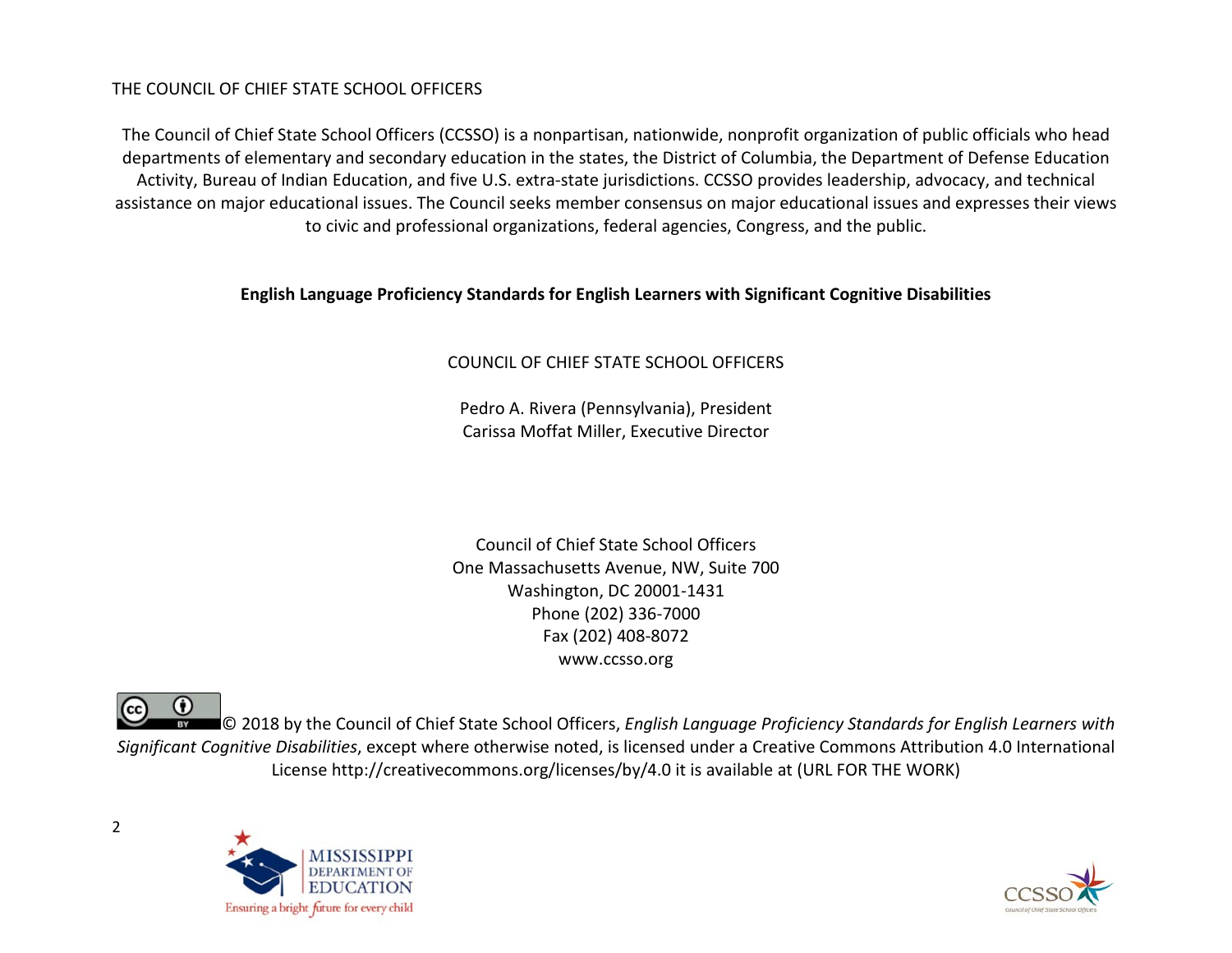# **Table of Contents**

| Organization of the MS Alt-ELP Standards for English Learners with Significant Cognitive Disabilities by Modality and Domain  8 |  |
|---------------------------------------------------------------------------------------------------------------------------------|--|
|                                                                                                                                 |  |
|                                                                                                                                 |  |
|                                                                                                                                 |  |
|                                                                                                                                 |  |
|                                                                                                                                 |  |
|                                                                                                                                 |  |
|                                                                                                                                 |  |
|                                                                                                                                 |  |
|                                                                                                                                 |  |
|                                                                                                                                 |  |
|                                                                                                                                 |  |
|                                                                                                                                 |  |
| <b>Tables</b>                                                                                                                   |  |
|                                                                                                                                 |  |
|                                                                                                                                 |  |





 $\overline{3}$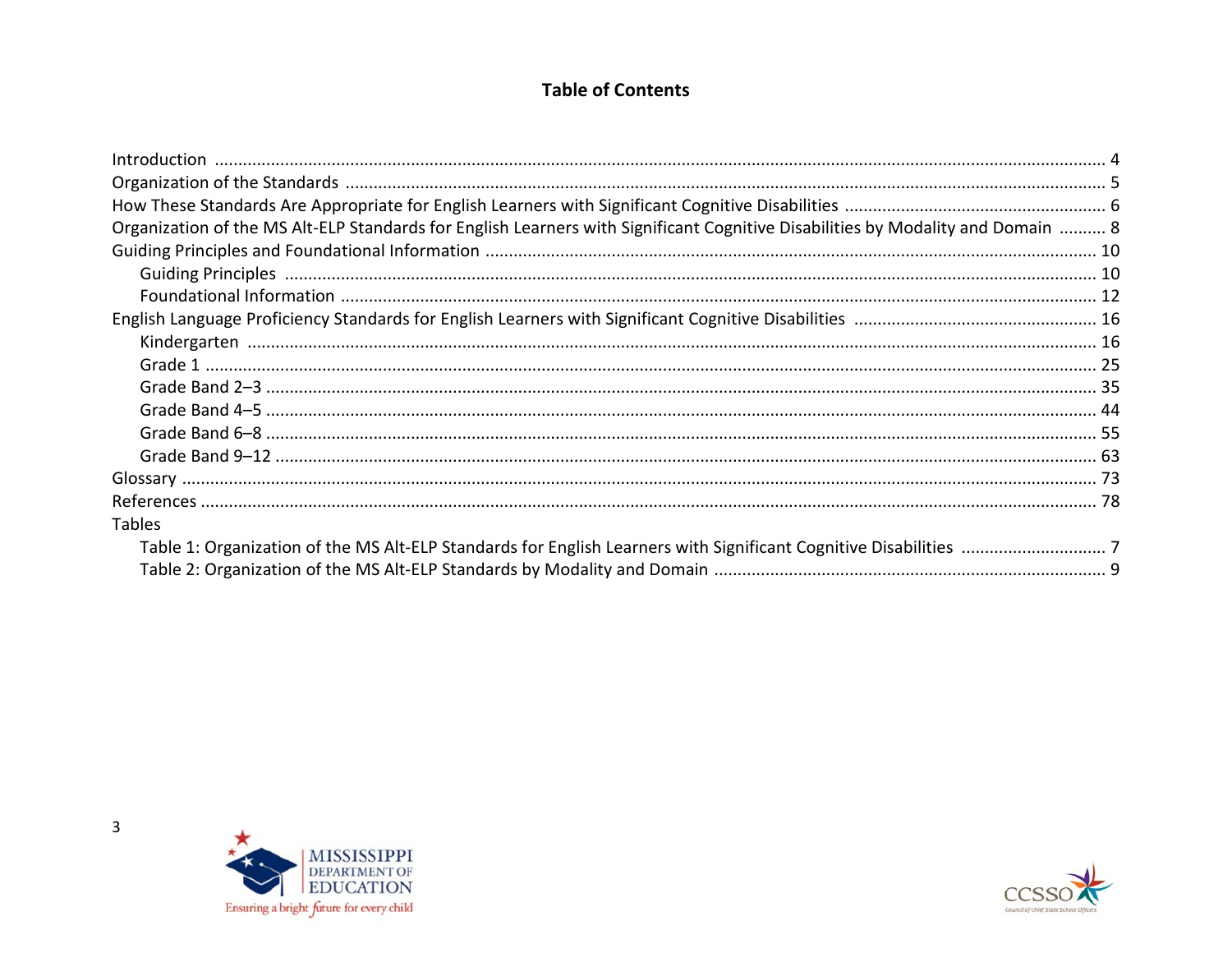## **Introduction**

4

These Mississippi Alternate English language proficiency (MS ALT-ELP) standards were developed for English learners with the most significant cognitive disabilities (hereafter, English learners with significant cognitive disabilities). English learners with significant cognitive disabilities are students who have been identified by Individualized Education Program (IEP) teams as having significant cognitive disabilities and by ELP screening instruments as needing English development services. They are a diverse group of students who, for the purposes of developing the MS ALT-ELP standards are defined as **students who are progressing toward English language proficiency; whose primary home languages are other than English; and who have one or more disabilities that significantly affect their cognitive functioning and adaptive behavior** (Christensen, Gholson, & Shyyan, 2018; Thurlow, Liu, Goldstone, Albus, & Rogers, 2018). Educators are still learning about the diverse characteristics of these students, their instructional and assessment experiences, and what college- and career- readiness means for them (see the final project report, *English Language Proficiency Standards for English Learners with Significant Cognitive Disabilities: Final Report* [Sato, 2019], for details on these topics).

These MS ALT-ELP standards are the a cross-disciplinary effort to support states and other education entities as they work to meet the Federal requirement to develop alternate assessments of ELP for English learners with significant cognitive disabilities (as per ESEA section 1111(b)(2)(G); 34 CFR § 200.6(h)(1), (5)). The Alt-ELP standards measured by these alternate assessments must be relevant and appropriate for English learners with significant cognitive disabilities, in addition to being rigorous, coherent, measurable, and linked to grade-level expectations (ESEA section 1111(b)(2)(G); 34 CFR §§ 200.2(b)(2), (b)(4), (b)(5), 200.6(h)(2); U.S. Department of Education, 2018). States may develop alternate ELP achievement standards for these alternate ELP assessments (Rooney, 2017).

The MS ALT-ELP standards presented in this document were developed with explicit consideration of the range of learners who make up the English learner with significant cognitive disabilities student population. The standards are further intended to support these students as they learn critical English language knowledge and skills and communicative competence that are necessary to access and meaningfully engage in and succeed in social and academic contexts in the same way as students with significant cognitive disabilities who are not ELs. The Council of Chief State School Officers (CCSSO) supported this standards development effort to address states' request for help in meeting the Federal requirement described above. CCSSO enlisted the services of Sato Education Consulting LLC and the National Center on Educational Outcomes to solicit substantive input from educators, states, and other education entities on the content and organization of these MS ALT-ELP standards for English learners with significant cognitive disabilities. The design and content of these standards are based on the ELP standards developed by CCSSO in 2014 and reflect the best elements of the intersection of standards-related work related to ELP and the learning and achievement of students



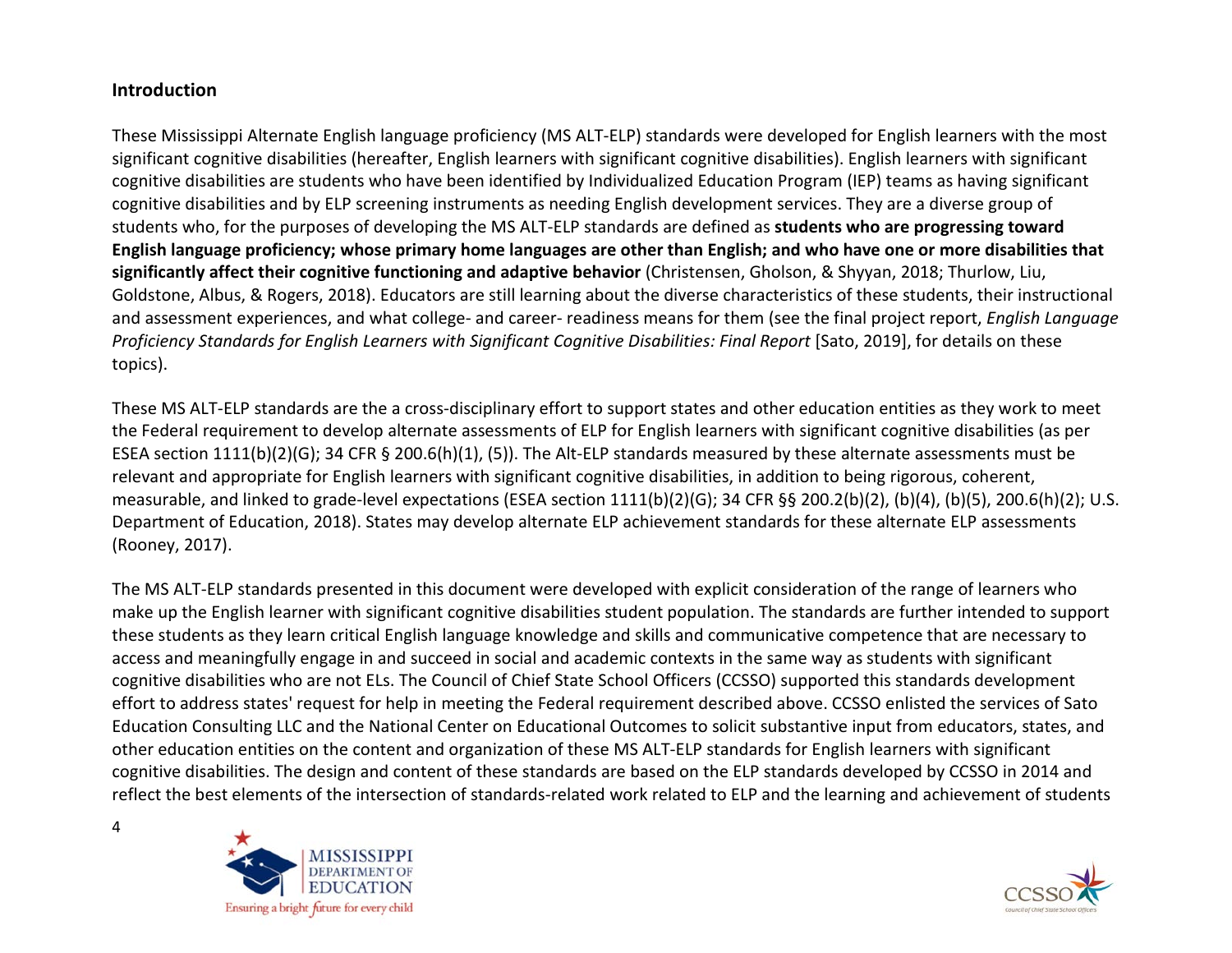with significant cognitive disabilities. These standards were refined through successive drafts, collaborative discussions, and numerous rounds of feedback, receiving input from multiple sources with relevant expertise and experience, including educators from state departments of education and other education entities; teachers of English learners, students with disabilities, and English learners with significant cognitive disabilities; and other scholars with knowledge of the student population, assessment and measurement, and English language learning and acquisition. For more information about the standards development process and its contributors, see the final project report.

## **Organization of the Standards**

The MS ALT-ELP standards for English learners with significant cognitive disabilities are organized similarly to the MS ALT-ELP Standards (2014):

- o MS ALT-ELP standards are specified for each of six grade levels/grade bands: Kindergarten; grade 1; and grade bands 2-3, 4-5, 6-8, and 9-12.
- o Ten MS ALT-ELP standards are common across the grade levels/grade bands. The standards reflect the language necessary for English learners to engage in the central content-specific practices associated with English language arts and literacy, mathematics, and science, as well as linguistic features that function in support of the language necessary to engage in such content-specific practices.
- o Three Alt-ELP levels for each standard at each grade level/grade band address the question, "What might the language use look like at each Alt-ELP level as an English learner with significant cognitive disabilities progresses toward full participation in grade-appropriate activities?" The three levels are: low, mid, and high.
	- o The descriptions for each of the three Alt-ELP levels reflect targets of performance by the *end* of each Alt-ELP level in that grade or grade band. However, students may demonstrate a range of abilities within each Alt-ELP level. By describing the end of each Alt-ELP level for each standard, the three Alt-ELP level descriptors reflect a linear progression across the proficiency levels of an aligned set of knowledge, skills, and abilities. As with the original EL Alt-ELP standards (CCSSO, 2014), this is done for purposes of presentation and understanding; actual English language acquisition does not necessarily occur in a linear fashion within or across proficiency levels. Thus, the ELP levels describe what a student knows and can do at a point in time in the student's English language development.
	- o Educators involved in the development of these standards generally believed that sufficient distinction can be expected across students and observed across three levels of ELP for a given standard.



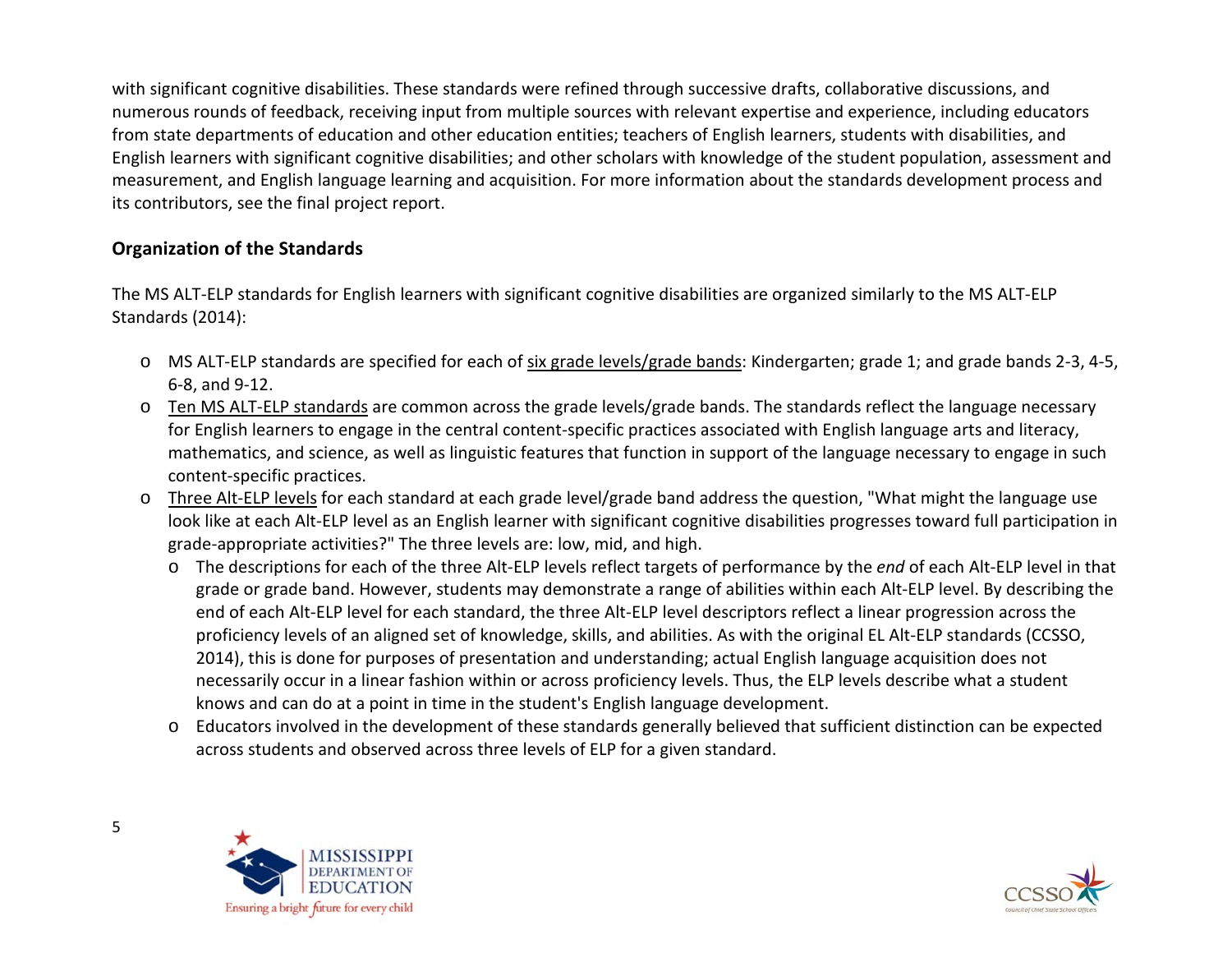<span id="page-5-0"></span>• Consistent with the original ELP standards (CCSSO, 2014), these MS ALT-ELP standards are interrelated and can be used separately or in combination. Additionally, as in the original ELP standards, Standards 9 and 10 address the linguistic structures of English and are framed in relation to next-generation English Language Arts standards in the Language domain.

### **How These Standards Are Appropriate for ELs with Significant Cognitive Disabilities**

Each of the ten original ELP standards (CCSSO, 2014) was examined for its appropriateness for English learners with significant cognitive disabilities. All the original standards were believed to be appropriate (as originally stated) for English learners with significant cognitive disabilities except Standard 4.<sup>[1](#page-5-0)</sup> The essence of Standard 4 was kept, but the requirement to support oral and written claims with reasoning and evidence was deleted. The proficiency level descriptors (as reflected in the three ELP levels) were developed to reflect appropriate expectations of English learners with significant cognitive disabilities, and therefore the proficiency level descriptors are different from those in the original standards document (i.e., CCSSO, 2014). The ten MS ALT-ELP standards for English learners with significant cognitive disabilities are shown in Table 1.

Similar to the original ELP standards (CCSSO, 2014), some of the Alt-ELP levels are not reflected in the levels for a specific standard. That is, in the original standards, Standards 6 and 7 had proficiency level descriptors for Levels 4 and 5 only. Standard 9 in the original ELP standards had descriptors for Levels 3, 4, and 5 only. In these MS ALT-ELP standards for English learners with the most significant cognitive disabilities, ELP level descriptors are not provided for the following standards and levels in kindergarten: Standard 6, all three ELP levels; Standard 7, the lowest ELP level; and Standard 9, the lowest Alt-ELP level.

<sup>&</sup>lt;sup>1</sup> Standard 4 in the original ELP standards reads, "construct grade-appropriate oral and written claims and support them with reasoning and evidence" (CCSSO, 2014, p.4). For assessment purposes, Standard 4 for English learners with significant cognitive disabilities does not require support of oral and written claims with reasoning and evidence. States or local education agencies may choose, however, to include support of oral and written claims with reasoning and evidence in instruction for this standard.



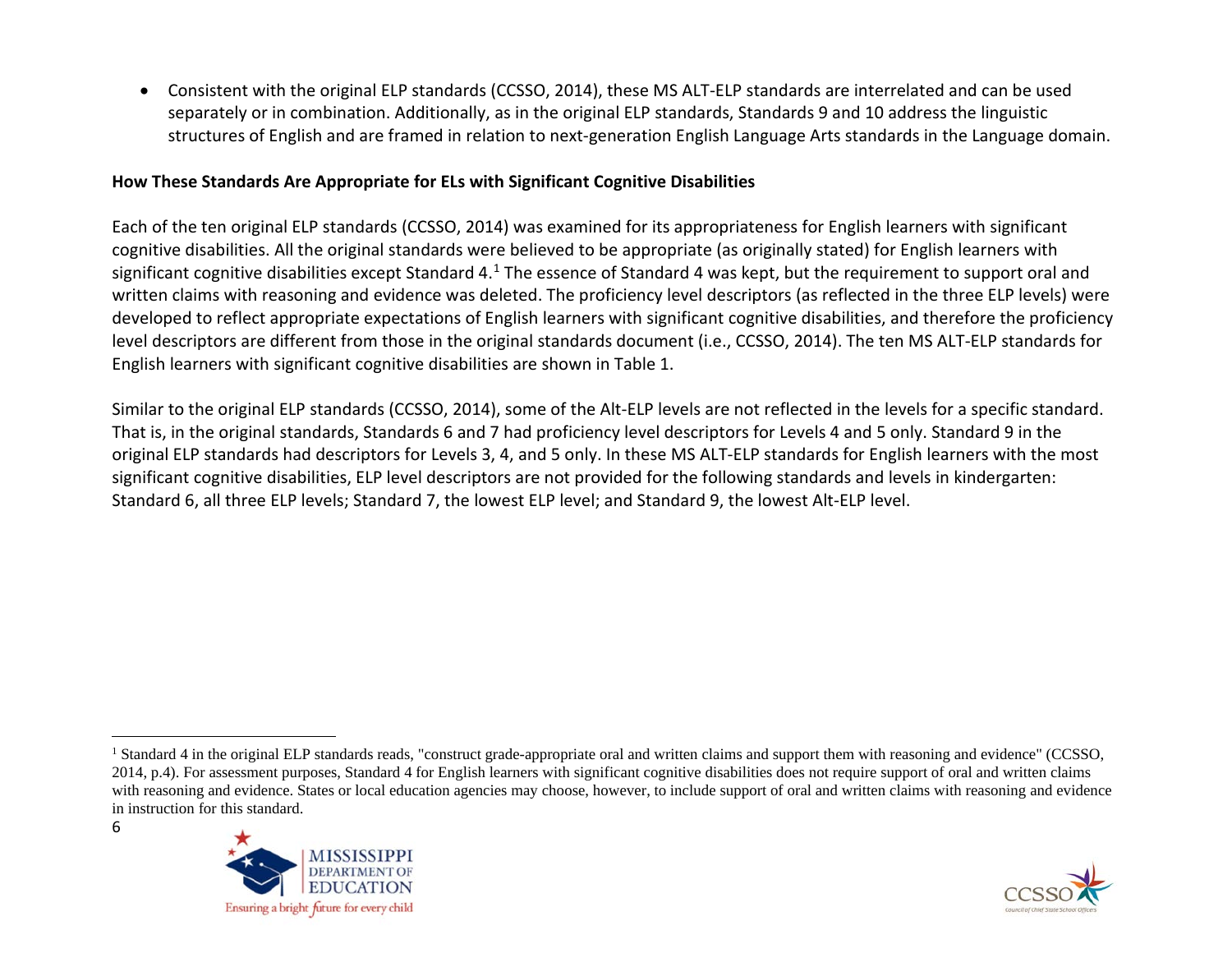Table 1. Organization of the MS Alt-ELP Standards for English Learners with Significant Cognitive Disabilities.

| 1             | construct meaning from oral presentations and literary and           |
|---------------|----------------------------------------------------------------------|
|               | informational text through grade-appropriate listening, reading, and |
|               | viewing                                                              |
| $\mathcal{P}$ | participate in grade-appropriate oral and written exchanges of       |
|               | information, ideas, and analyses, responding to peer, audience, or   |
|               | reader comments and questions                                        |
| 3             | speak and write about grade-appropriate complex literary and         |
|               | information texts and topics                                         |
| 4             | construct grade appropriate oral and written claims                  |
| 5             | conduct research and evaluate and communicate findings to answer     |
|               | questions or solve problems                                          |
| 6             | analyze and critique the arguments of others orally and in writing   |
| 7             | adapt language choices to purpose, task, and audience when speaking  |
|               | and writing                                                          |
| 8             | determine the meaning of words and phrases in oral presentations     |
|               | and literary and informational text                                  |
| 9             | create clear and coherent grade-appropriate speech and text          |
| 10            | make accurate use of standard English to communicate in grade-       |
|               | appropriate speech and writing                                       |

Standards 1 through 7 involve the language necessary for English learners with significant cognitive disabilities to engage in the central content-specific practices associated with ELA & literacy, mathematics, and science. They begin with a focus on extracting meaning and then progress to engagement in these practices.

Standards 8 through 10 focus on some micro-level linguistic features and serve the other seven standards.

(CCSSO,2014)

7

States may use these standards and levels as-is when developing their alternate ELP assessments, or they may develop statements that reflect the essence of the standard and ELP levels (such as "connectors" or "extensions"). States also may elect to change the number of levels, or possibly add a level between the first and second and between the second and third (to create five levels rather than three).

**Organization of the MS ALT-ELP Standards for English Learners with Significant Cognitive Disabilities by Modality and Domain** 



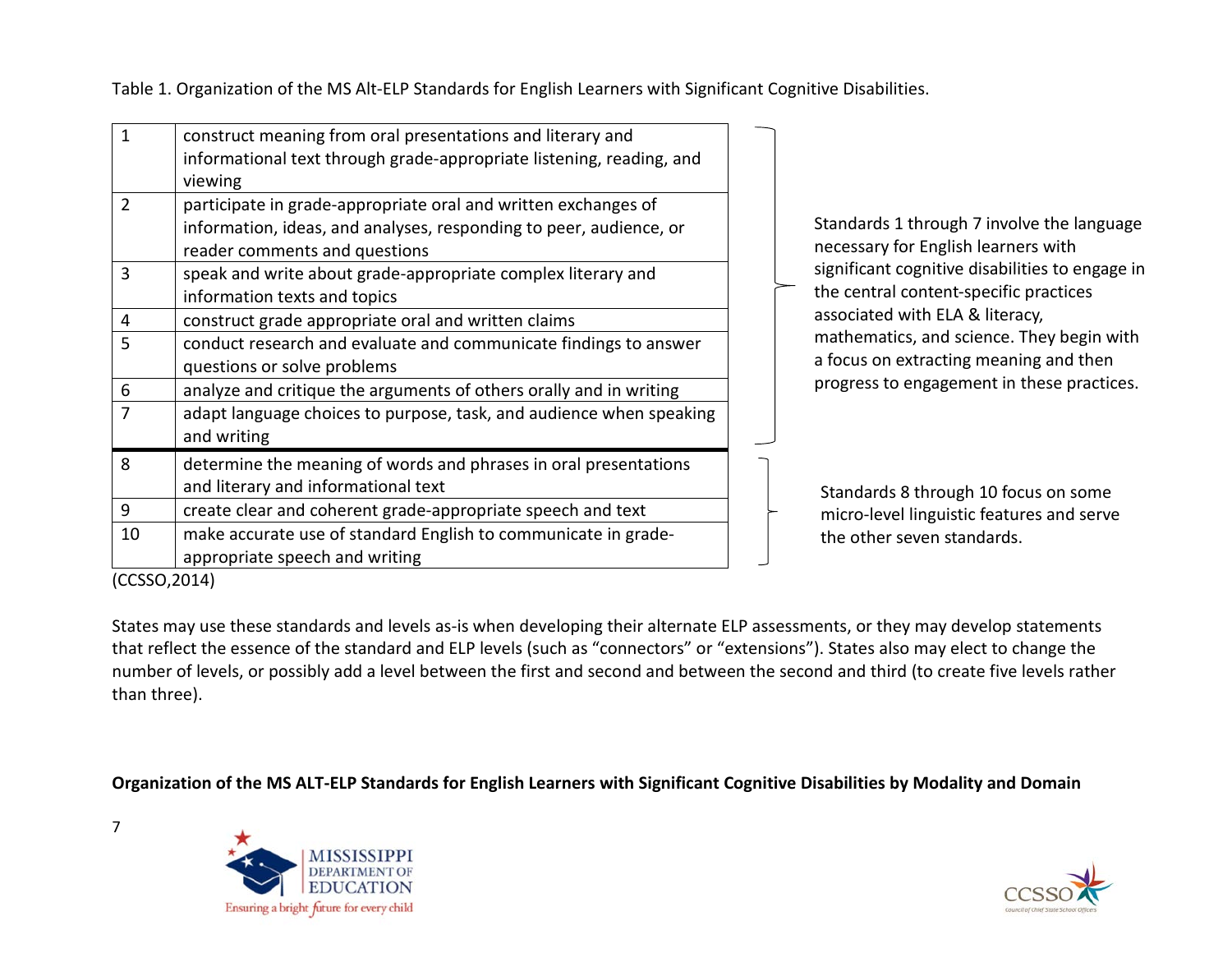The MS ALT-ELP Standards for English learners with significant cognitive disabilities also can be framed in relation to the domains of listening, speaking, reading, and writing, as well as to broader receptive, productive, and interactive modalities. Table 2 shows the MS ALT-ELP standards for English learners with significant cognitive disabilities organized by modality and domain. Alternate assessment developers will need to have important conversations about what the modalities and domains mean for English learners with significant sensory-related disabilities (e.g., English learners with significant cognitive disabilities who are deaf or blind), including discussion about accessibility features and tools needed by this student population and how such supports may impact the modalities and domains.

Table 2. Organization of the MS ALT-ELP Standards by Modality and Domain

| Modalities*                                                       | Domains     |                | Corresponding MS ALT-ELP Standards           |
|-------------------------------------------------------------------|-------------|----------------|----------------------------------------------|
| Receptive modalities: This mode refers to the learner as a        | Listening   | 1              | construct meaning from oral presentations    |
| reader or listener/viewer working with "text" whose author or     | and Reading |                | and literary and informational text through  |
| deliverer is not present or accessible. It presumes that the      |             |                | grade-appropriate listening, reading, and    |
| interaction is with authentic written or oral documents where     |             |                | viewing                                      |
| language input is meaningful and content laden. The learner       |             | 8              | determine the meaning of words and           |
| brings background knowledge, experience, and appropriate          |             |                | phrases in oral presentations and literary   |
| interpretive strategies to the task to promote understanding of   |             |                | and informational text                       |
| language and content in order to develop a personal reaction      |             |                |                                              |
| (Phillips, 2008, p.96).                                           |             |                |                                              |
| Productive modalities: This mode places the learner as            | Speaking    | 3              | speak and write about grade-appropriate      |
| speaker and writer for a "distant" audience, one with whom        | and Writing |                | complex literary and information texts and   |
| interaction is not possible or limited. The communication is set  |             |                | topics                                       |
| for a specified audience, has purpose, and generally abides by    |             | 4              | construct grade appropriate oral and         |
| rules of genre or style. It is a planned or formalized speech act |             |                | written claims                               |
| or written document, and the learner has an opportunity to        |             | 7              | adapt language choices to purpose, task,     |
| draft, get feedback, and revise, before publication or broadcast  |             |                | and audience when speaking and writing       |
| (Phillips, 2008, p.96).                                           |             |                |                                              |
| Interactive modalities: Collaborative use of receptive and        | Listening,  | $\overline{2}$ | participate in grade-appropriate oral and    |
| productive modalities. This mode refers to the learner as a       | Speaking,   |                | written exchanges of information, ideas, and |
| speaker/listener, where negotiation of meaning may be             | Reading,    |                | analyses, responding to peer, audience, or   |
| observed. The exchange will provide evidence of awareness of      | and Writing |                | reader comments and questions                |



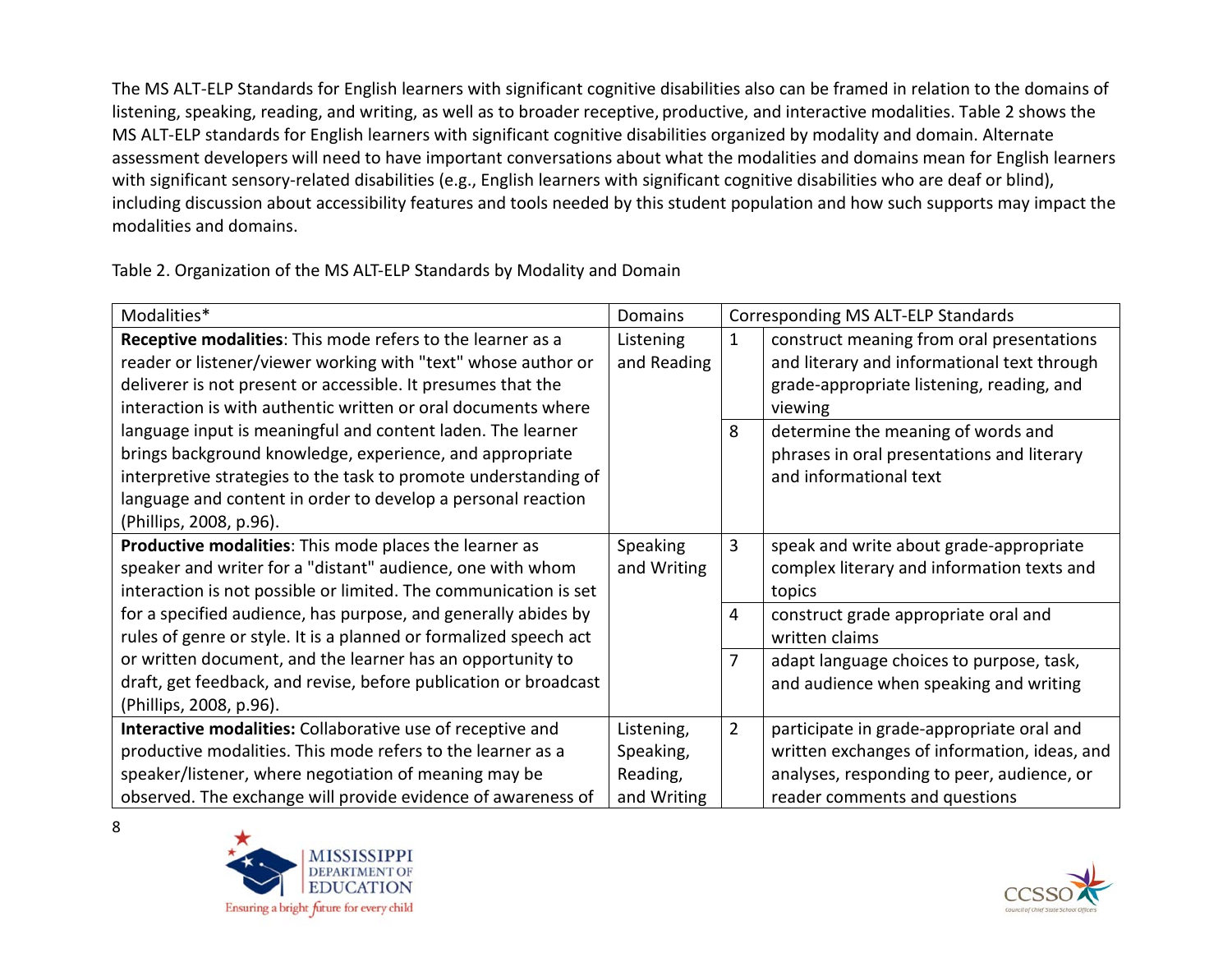| the socio-cultural aspects of communication as language<br>proficiency develops (Phillips, 2008, p.96). |   | conduct research and evaluate and<br>communicate findings to answer questions<br>or solve problems |
|---------------------------------------------------------------------------------------------------------|---|----------------------------------------------------------------------------------------------------|
|                                                                                                         | b | analyze and critique the arguments of<br>others orally and in writing                              |

Based on CCSSO (2014)

Standards 9 and 10 are not shown in this table because they address linguistic structures.

\*Contingent upon accessibility to the learner.

## **Guiding Principles and Foundational Information**

## Guiding Principles

The principles that guided the development of the original ELP standards (CCSSO, 2014, pp. 1-3) were refined for English learners with significant cognitive disabilities. Like the original ELP standards, there is some overlap of specific skills contributing to proficiency across standards, particularly skills related to interactive standards with receptive and productive standards. The principles are:

- **Student Potential**: English learners with significant cognitive disabilities have the same potential as their peers who have significant cognitive disabilities but who are not ELs to communicate in everyday school and home environments and engage in a range of social and academic tasks. English language development for English learners with significant cognitive disabilities must be specific to the individual child, like the language development of their non-EL peers.
- **Funds of Knowledge**: As English learners, English learners with significant cognitive disabilities' primary language(s) and other social, cultural, and linguistic knowledge, experiences, and resources (i.e., their "funds of knowledge" [Moll, Amanti, Neff, & Gonzalez, 1992]) can be useful tools to help them develop the social, cultural, and linguistic competencies required for effective communication in English. Awareness of and sensitivity to students' funds of knowledge should be reflected in curriculum, instruction, and assessment because funds of knowledge affect students' interpretation of spoken and written texts, their interactions, and their use of language (Sato, 2017).
- **Variability in Acquiring English Language Proficiency**: A student's ability to demonstrate proficiency at a particular ELP level will depend on factors such as context, content-area focus, a student's level of development, and unique communication needs as they relate to different abilities (Bailey & Heritage, 2010; Byrnes & Canale, 1987; Lowe & Stansfield, 1988). Thus, a student's designated ELP level represents his or her typical current performance level, not a fixed status. A student's progress



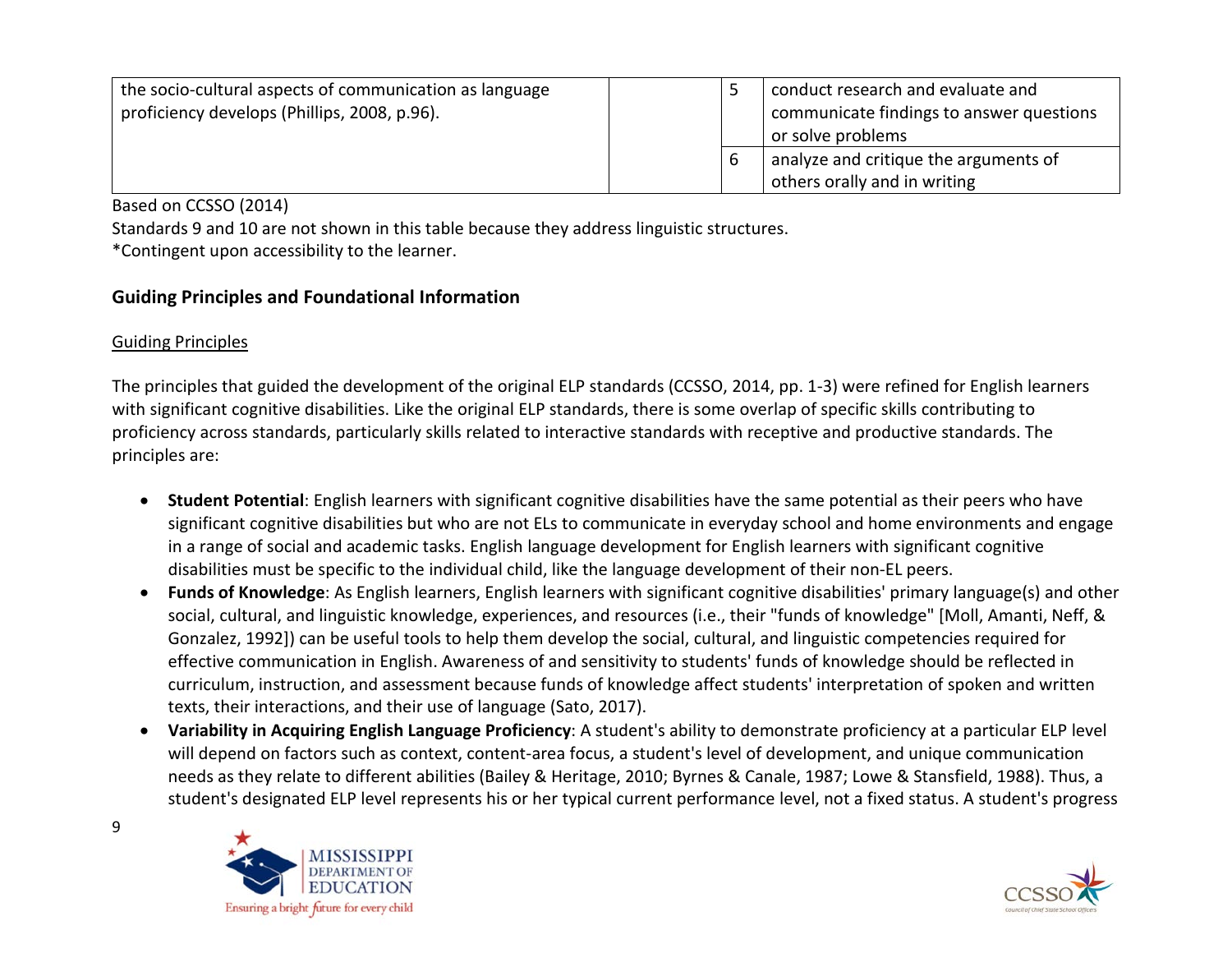toward English language proficiency may vary depending on program type (e.g., based on the student's Individualized Education Program or language development program), age at which the student entered the program, initial English proficiency level, native language literacy, communicative competence, and other factors. Proficiency levels and progress toward proficiency will likely vary across domains (listening, speaking, reading, writing) due to differences in communication modes; some students will demonstrate proficiency in a domain through related skills (e.g., a deaf student demonstrating receptive language skills through sign language and reading, and a hearing student demonstrating receptive language skills through listening and reading). There also are cultural aspects to communication, including nonverbal communication, that account for variability in acquiring ELP among English learners with significant cognitive disabilities (Christensen & Shyyan, 2018; Sato, 2017).

- **Simultaneous Development of Language and Content Knowledge**: English learners with significant cognitive disabilities can develop English language and content-area knowledge, skills, and abilities simultaneously (Shyyan & Christensen, 2018). That said, while content-area knowledge, skills, and abilities are integrated with these standards, the focus of the standards for English learners with significant cognitive disabilities is on the development of English language proficiency to engage and participate in instruction in classrooms where English is the language of instruction as well as to communicate in everyday school, community, and home environments.
- **Students with Limited or Interrupted Formal Education (SLIFE)**: English learners with limited or interrupted formal education who may lack foundational literacy and/or communication skills (e.g., Kearns, Kleinert, Kleinert, Page, Thurlow, & Quenemoen, 2015). All English learners with significant cognitive disabilities must be provided access to targeted supports that allow them to develop foundational literacy or communication skills in a focused and efficient timeframe appropriate to their individual learning needs and accelerated to the extent possible.
- **Special Needs**: English learners with significant cognitive disabilities have both English language development and disabilityrelated needs (e.g., Shyyan & Christensen, 2018). These students can benefit from English language development services that are specific to the individual child. Students may take slightly different paths toward English language proficiency. Additionally, these students may access information and demonstrate English language proficiency knowledge and skills differently. MS ALT-ELP standards for English learners with significant cognitive disabilities should be part of planning, discussion, collaboration, and documentation of the student's IEPs and a language development, English language acquisition, or bilingual specialist should be a member of the IEP team for English learners with significant cognitive disabilities.
- **Access Supports and Accommodations**: Students who are English learners with significant cognitive disabilities, like all students with disabilities, have the right to receive instruction in the least restrictive environment with access to supports and accommodations as determined by the IEP team. Educators should receive training to implement supports and accommodations as part of individualized, small and whole group instruction (e.g., scaffolding, visual organizers) and



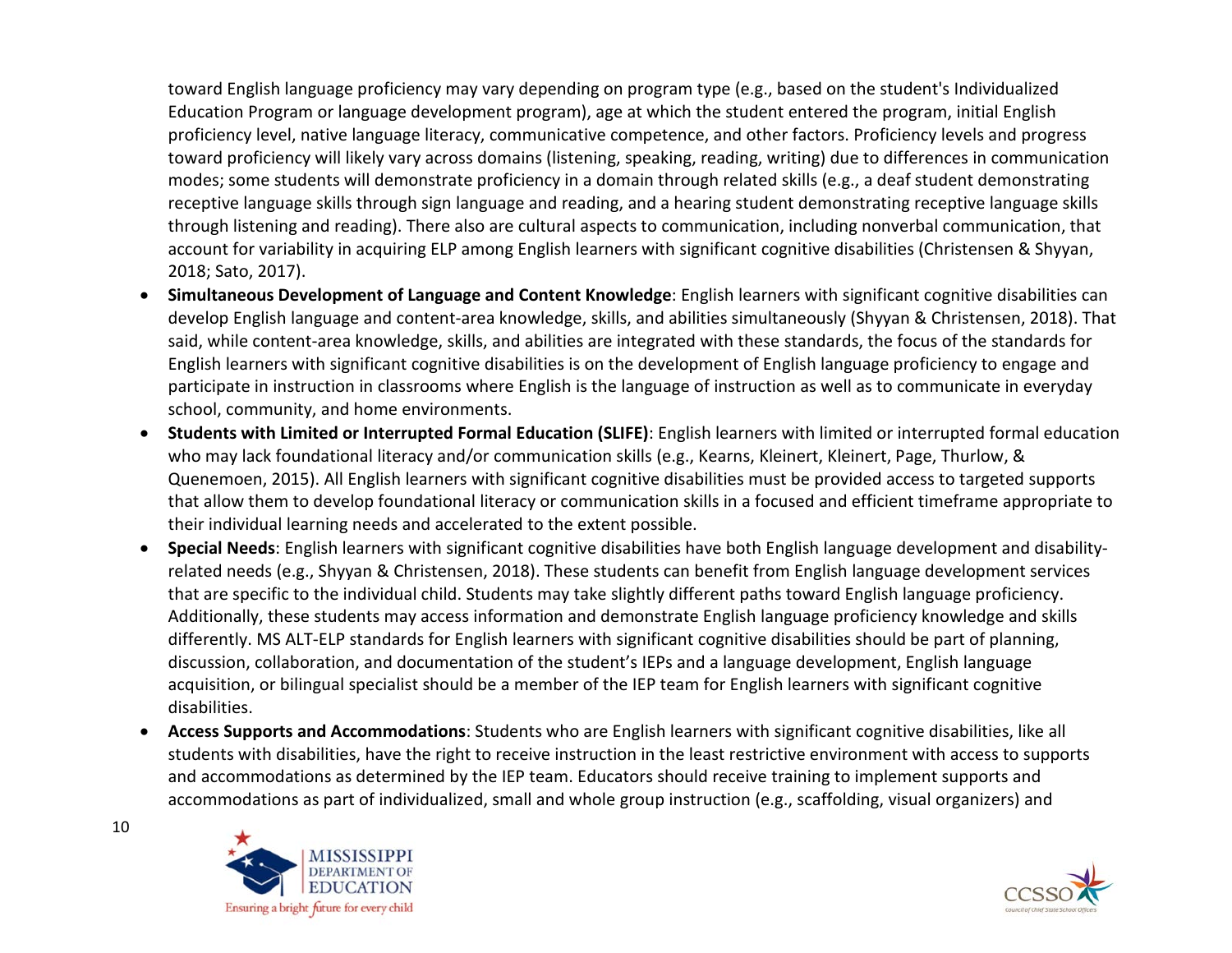assessment (e.g., use of a scribe, if allowed; familiar test administrator) to ensure that they have access to instruction and assessment based on the MS ALT-ELP Standards. When identifying the access supports and accommodations that should be considered for these students, the IEP process should be used to consider communication needs in relation to receptive and productive modalities (Shyyan, Gholson, & Christensen, 2018). The nature of the prompting and supports provided (e.g., type, intensity, duration) will depend on each student's language and disability needs.

- **Multimedia and Technology**: Multimedia technology should be considered in the design of curriculum, instruction, and assessment processes for English learners with significant cognitive disabilities. New understandings of literacy (e.g., visual and digital literacies) have emerged around use of information and communication technologies (International Reading Association, 2009). Relevant, strategic, and appropriate multimedia tools and technology, aligned to the MS ALT-ELP Standards and consistent with the learning and instructional experiences of the students, should be integrated, as appropriate, considering the student's current modes of communication (e.g., augmentative and alternative communication (AAC)).
- **Neutral Approach**: As mentioned previously, the focus of these standards is on English language knowledge and skills that English learners with significant cognitive disabilities need to develop in order to engage and participate in instruction in classrooms where English is the language of instruction, as well as to communicate in everyday school and home environments. These standards do not include curriculum statements, nor are they intended to privilege/promote a particular instructional approach or program.
- **Collaboration**: Supporting English learners with significant cognitive disabilities' communicative success requires collaboration to set high, realistic expectations. These standards are designed for collaborative use by English as a second language (ESL)/English language development (ELD), special education, and content area educators in *both* English language development and content-area instruction. Explicit recognition that language acquisition takes place across the content areas fosters collaboration among educators and caregivers/parents to improve students' learning experiences.

•

#### Foundational Information

A shared understanding of how the range of English learners with significant cognitive disabilities relates to the guiding principles above was core to developing these MS ALT-ELP standards. Information about the student population that served as a foundation for the development of these standards is summarized below (For a fuller discussion of the student population information below, as well as the standards development process, see *English Language Proficiency Standards for English Learners with Significant Cognitive Disabilities: Final Report* [Sato, 2019]).



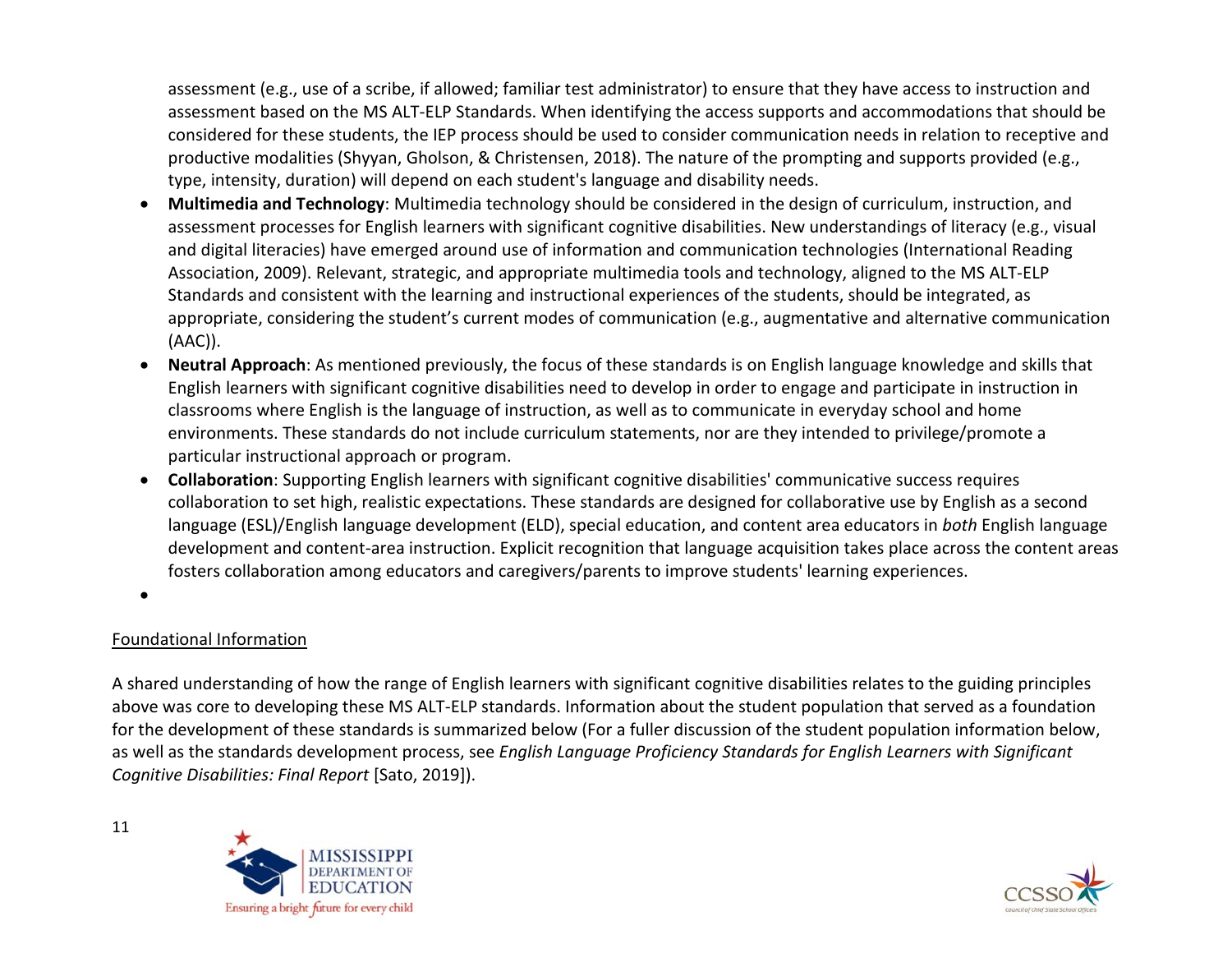### **1. Who are our English learners with significant cognitive disabilities?**

There currently is no agreed-upon definition of English learners with significant cognitive disabilities. The current 13 disability categories in the Individuals with Disabilities Education Act (IDEA) can serve as a proxy for understanding some of the characteristics of students with significant cognitive disabilities, but they do not define what these students know and can do (Thurlow, Wu, Quenemoen, & Towles, 2016). A student's disability(ies) may prevent him or her from using skills in one or more domain(s) (e.g., listening, speaking, reading, writing). Moreover, disability categories alone do not reflect the nuance of culture (e.g., how the student interacts, understands or interprets information) and new language acquisition, nor do they account for these students' particular language needs vis-a-vis progress toward English language proficiency. For the purpose of this standards development effort, English learners with significant cognitive disabilities are students:

- who are progressing toward English language proficiency;
- whose primary home language(s) is/are a language other than English (as per U.S. Department of Education, 2016); and
- who have one or more disability(ies) that significantly affect their cognitive functioning and adaptive behavior (i.e., cognitive and practical/functional skills that affect one's daily life and functioning) (Christensen, Gholson & Shyyan, 2018; Shyyan & Christensen, 2018; Thurlow, Liu, Goldstone, Albus & Rogers, 2018).

#### **2. What are the instructional and assessment experiences of English learners with significant cognitive disabilities?**

Students who are English learners with significant cognitive disabilities require intensive and extensive individualized instruction that is not of a temporary or transient nature. They also require substantial supports to access grade-appropriate curricula in order to achieve measurable gains, as well as specialized supports to acquire, maintain, generalize, or transfer skills in/across multiple settings. Supports may include, but are not limited to, alternative or augmentative communication devices/systems and assistive technology, as well as adaptations and modifications to the delivery of curricula, instruction, and supporting materials. Such supports can help these students achieve more equitable access to instructional and assessment content (Christensen et al., 2018; Thurlow et al., 2018). The nature and level of instructional supports these students require will have implications for how they are assessed (e.g., methods used, resources needed). In terms of classroom assessment, for example, methods may include the use of multiple trials, checklists of progress or maintenance of skills, visual and object prompts, and alternative forms of responding such as a communication system that uses pictures.



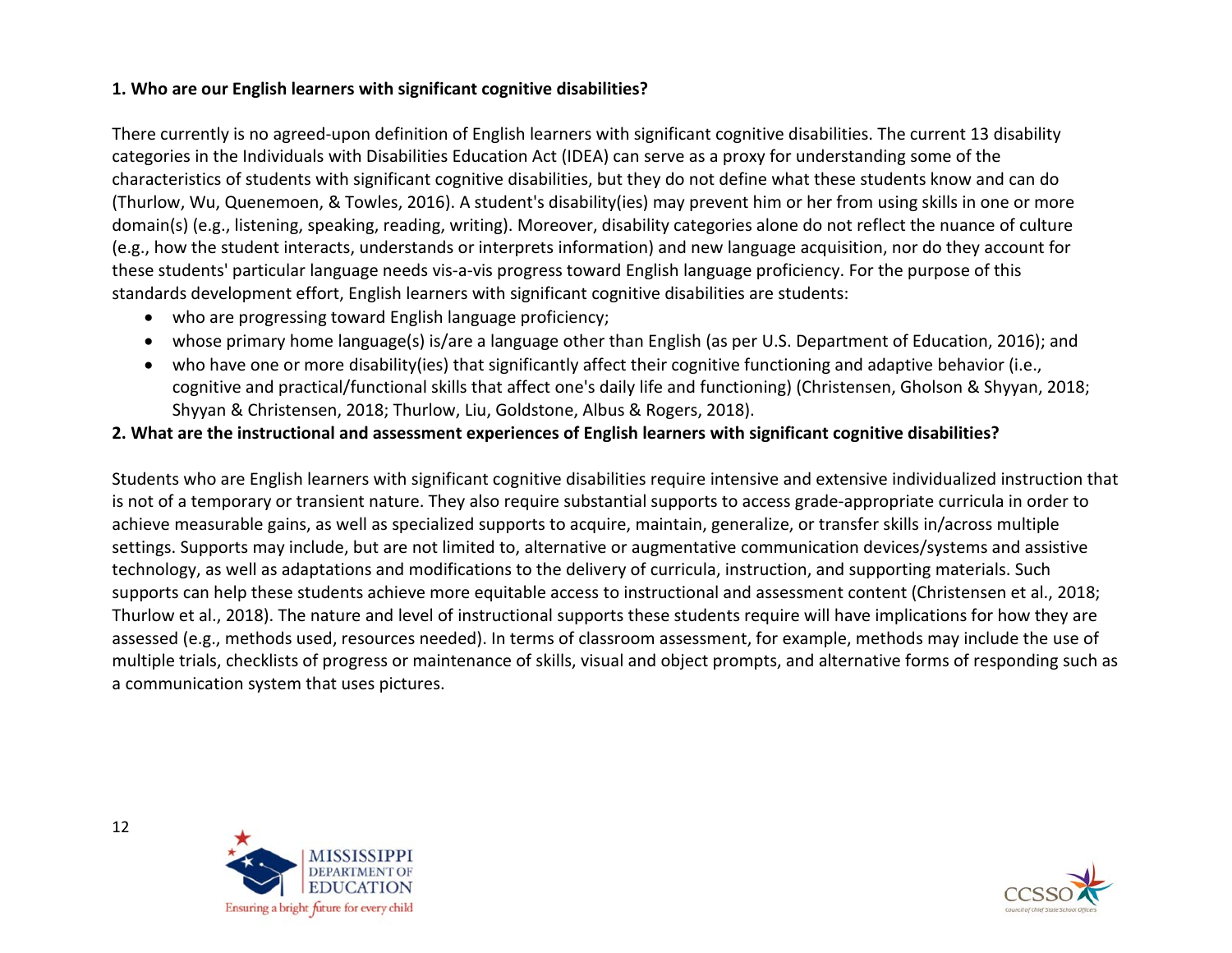### **3. What are the English language knowledge and skills of English learners with significant cognitive disabilities need and what does college and career readiness mean for this population of students?**

Students who are English learners with significant cognitive disabilities vary widely in their expressive and receptive language skills. A small percentage of English learners with significant cognitive disabilities may be non-verbal, and of these non-verbal students, only some may have a communication system. For these students more generally, communication systems may vary from simple picturebased systems to complex technology-based systems, and some students may use augmentative or alternative communication devices. It is critical that students are able to develop communication and language in school (Huff & Christensen, 2018; Kleinert, Kleinert & Kearns, 2016).

Students in this population may or may not respond to information that is presented to them in one or more domains (e.g., listening, speaking, reading, writing). That is, the demonstration of language skills in a given domain may manifest in different ways because of the variability in how students in this population communicate, including use of nonverbal communication (e.g., pointing, "thumbs up/thumbs down," gestures, eye gaze/look at/turn toward something to respond, use of pictures or realia). Additionally, students' receptive and expressive communication skills likely may reflect their multiple linguistic and cultural environments. Nonetheless, English learners with significant cognitive disabilities should be provided with equal access to language and communication through appropriate supports (e.g., augmentative and alternative communication systems) and individualized goals that address adopted MS ALT-ELP standards, and they should be expected to leave school with clear and effective communication in English, when provided with the appropriate supports, that is comparable to their non-EL peers with significant cognitive disabilities who are able to communicate. As mentioned previously, MS ALT-ELP standards for English learners with significant cognitive disabilities should enable the proficiency in English needed to access and engage in instruction and achieve academically. Academic expectations (i.e., as reflected in academic content standards) for students with significant cognitive disabilities must be linked to post-secondary success (i.e., post-secondary education, vocational training, or competitive integrated employment). Therefore, by extension, MS ALT-ELP standards for English learners with significant cognitive disabilities should be linked to and support the acquisition of language needed for college and career readiness.



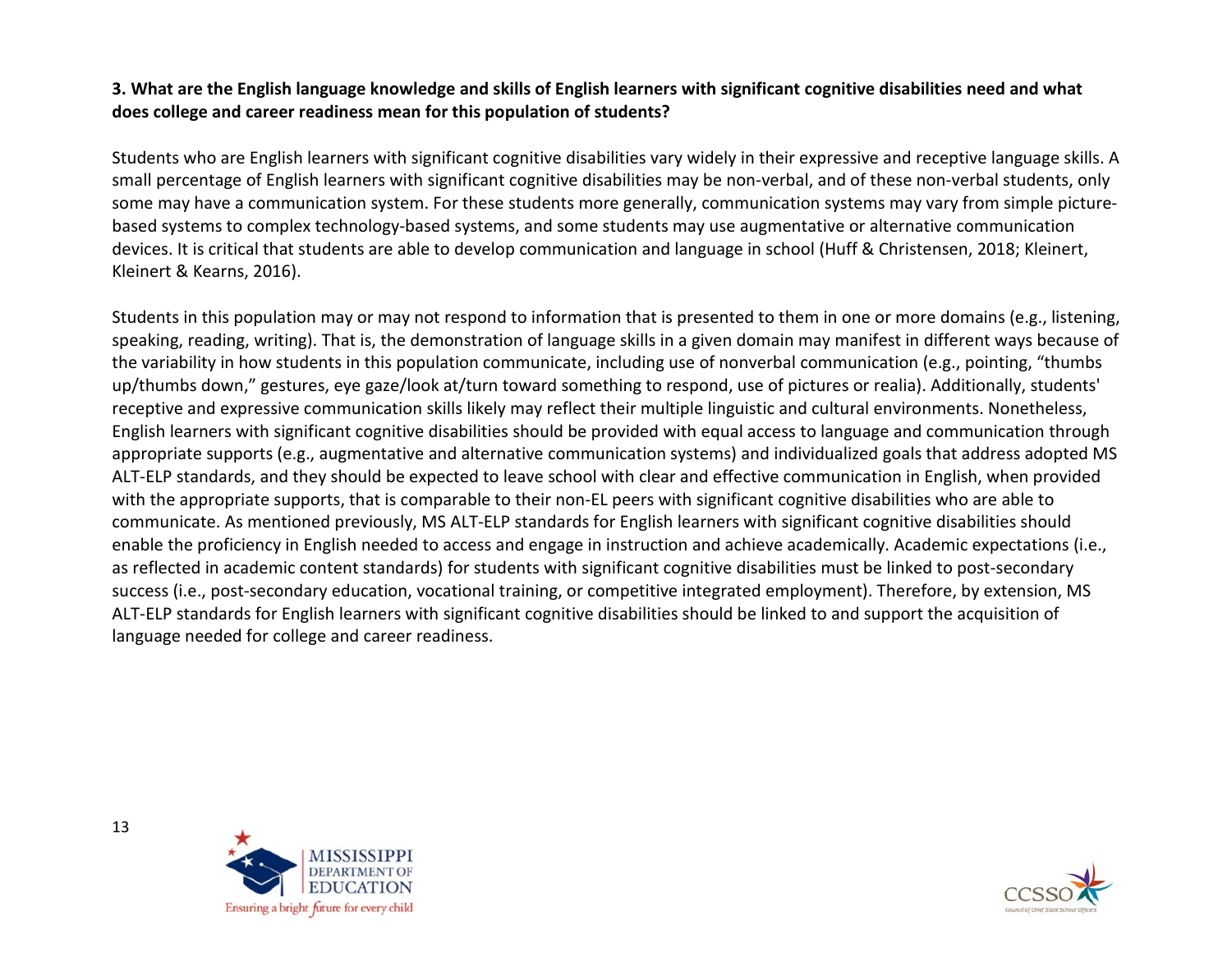#### **4. Some misperceptions about English learners with significant cognitive disabilities:**

Information about the student population that served as a foundation for the development of these standards included common misperceptions that contributors to these standards believed important to explicate, in order to help understand the capabilities and needs of this special student population. These misperceptions about English learners with significant cognitive disabilities are:

- They only belong to specific IDEA disability categories (e.g., intellectual disability, autism) or are identified by one or two IDEA disability categories.
- They are all non-verbal.
- They are not able to learn English or a new language. They respond to only one language despite being exposed to more than one language.
- They cannot communicate about concepts.
- They do not read or write, perform mathematical computations, or understand scientific concepts.
- They are unable to make progress in their acquisition of knowledge and skills.
- They can be assessed with traditional testing methods to determine their level of proficiency.
- They do not need to have ELP goals listed in their IEP.

There is still much to be learned about the English learner with significant cognitive disabilities student population. Although it is a relatively small segment of our student population, it is highly diverse. Because of the diversity of this population, some of the proficiency level descriptors may need refinement for segments of students in this population. Part of this refinement will come from the use of the standards and identification of additional ways students demonstrate levels of English language proficiency. That said, because of the diversity of this population and the range of ways students communicate, these standards are meant to be applied in the context of how the student communicates and should communicate in order to benefit from instruction. Additional research is needed to better understand the conditions under which we can provide these students with fair, reliable, and valid assessment. Therefore, these standards are intended to be a "living work"—as new and better evidence emerges, these standards may be revised and refined accordingly.

# **KINDERGARTEN**

Notes:

• The proficiency descriptors describe **end of level** skills.



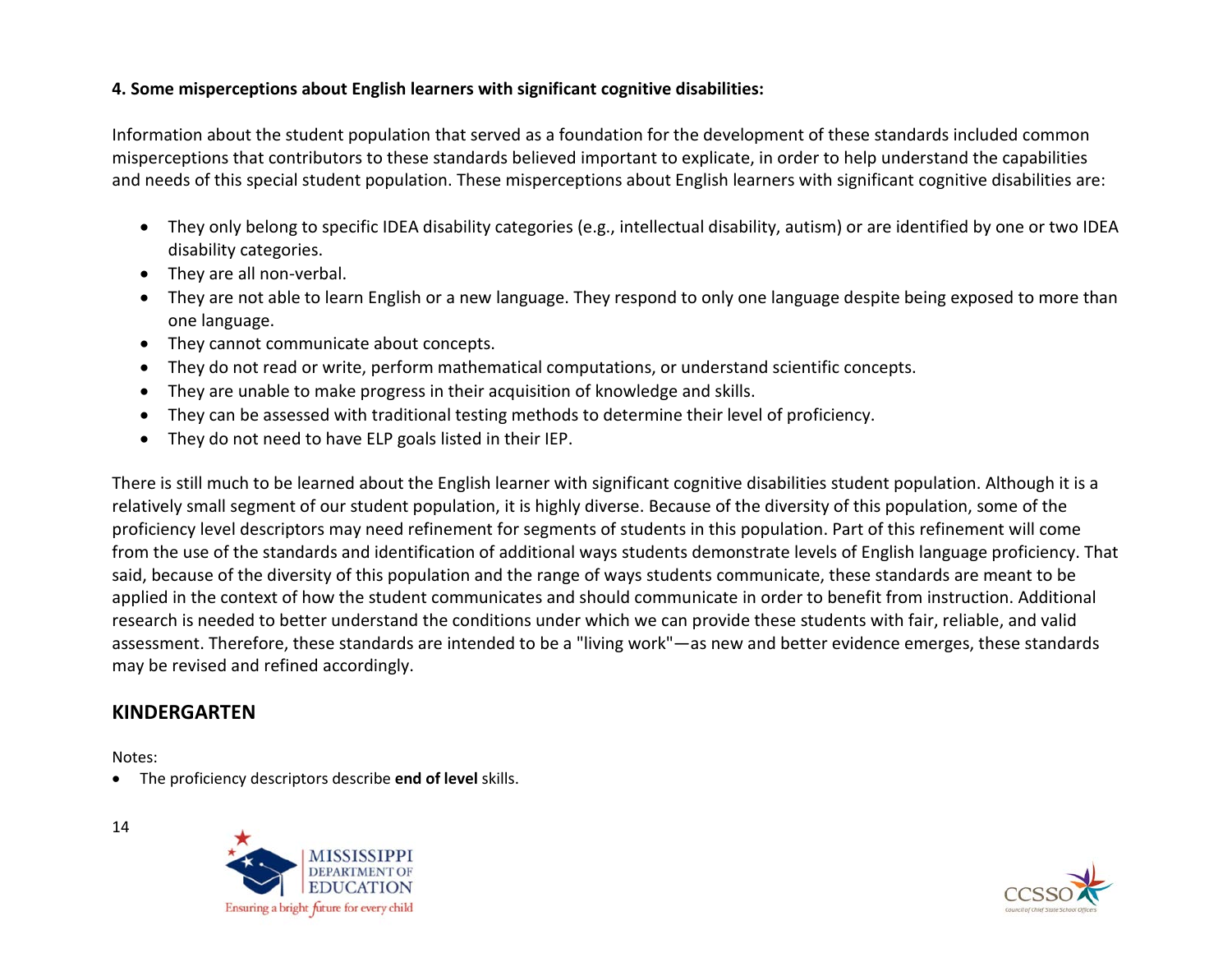- Students may need prompting and support to engage. With lower-proficient students, physical prompting such as hand over hand may be used; higher-proficient students may need verbal prompting rather than physical prompting, unless pointing is used to bring the student back to the task or to help them remain on task.
- Generally, students should be able to use their preferred method of communication to respond.
	- a. A student may point to a visual, use alternative communication/symbols, use a head nod or gesture.
	- b. Nonverbal responses may include self-generated language.
	- c. Students may support communication with nonverbal cues. A student may also answer verbally using simple one word/word approximations (with no detail) or 2-3-word phrases.
	- d. Written response may include drawing, copying or labeling, production of letters, words, numbers, and phrases.

**ELP Standard K.1: An English learner with significant cognitive disabilities can construct meaning from oral presentations and literary and informational texts through grade-appropriate listening, reading, and viewing.**

| <b>ELP</b>   | <b>Proficiency Descriptors</b>                                                                                                                                                                                                                                                                                                                                                             |                                                                                                                                                                                                                                                                                                                                                                                                                                                                                                                                                                                                                                                                            |
|--------------|--------------------------------------------------------------------------------------------------------------------------------------------------------------------------------------------------------------------------------------------------------------------------------------------------------------------------------------------------------------------------------------------|----------------------------------------------------------------------------------------------------------------------------------------------------------------------------------------------------------------------------------------------------------------------------------------------------------------------------------------------------------------------------------------------------------------------------------------------------------------------------------------------------------------------------------------------------------------------------------------------------------------------------------------------------------------------------|
| <b>Level</b> | An English learner with significant cognitive                                                                                                                                                                                                                                                                                                                                              | Example(s)                                                                                                                                                                                                                                                                                                                                                                                                                                                                                                                                                                                                                                                                 |
|              | disabilities can:                                                                                                                                                                                                                                                                                                                                                                          |                                                                                                                                                                                                                                                                                                                                                                                                                                                                                                                                                                                                                                                                            |
| Low          | with prompting and support, use a very limited set of<br>strategies to identify a few key words from read-alouds,<br>oral presentations, and picture books.<br>Limited set of strategies: Refers to one or two different<br>strategies the student successfully uses regularly (e.g.,<br>matching, pointing, nodding, yes or no responses).                                                | A student may:<br>match identical pictures or choose a picture of a familiar object,<br>based on the read-aloud, oral presentation, or picture book, from a<br>field of two pictures;<br>attend to, point to, and/or identify realia, people, labeled pictures,<br>items, shapes, etc., from the read-aloud, oral presentation, or<br>picture book.                                                                                                                                                                                                                                                                                                                        |
| Mid          | with prompting and support, use an emerging set of<br>strategies to identify some key words and main topics<br>from read-alouds, oral presentations, and picture books.<br>Emerging set of strategies: Refers to one or two<br>different strategies to show understanding of meaning<br>(e.g., select multiple choice, put pictures in order,<br>answer verbally with a sentence starter). | A student may:<br>match pictures that are related by a concept (e.g., opposites), based<br>on the read-aloud, oral presentation, or picture book;<br>label/identify key vocabulary words/items/details, from the read-<br>$\blacksquare$<br>aloud, oral presentation, or picture book, using realia, visuals, or a<br>word bank of key vocabulary to give a key detail;<br>answer questions from the read-aloud, oral presentation or picture<br>٠<br>book with the use of pictures cards (from a field of 3);<br>answer a cloze/fill in the blank question or use a sentence frame to<br>give key information from the read-aloud, oral presentation, or<br>picture book. |



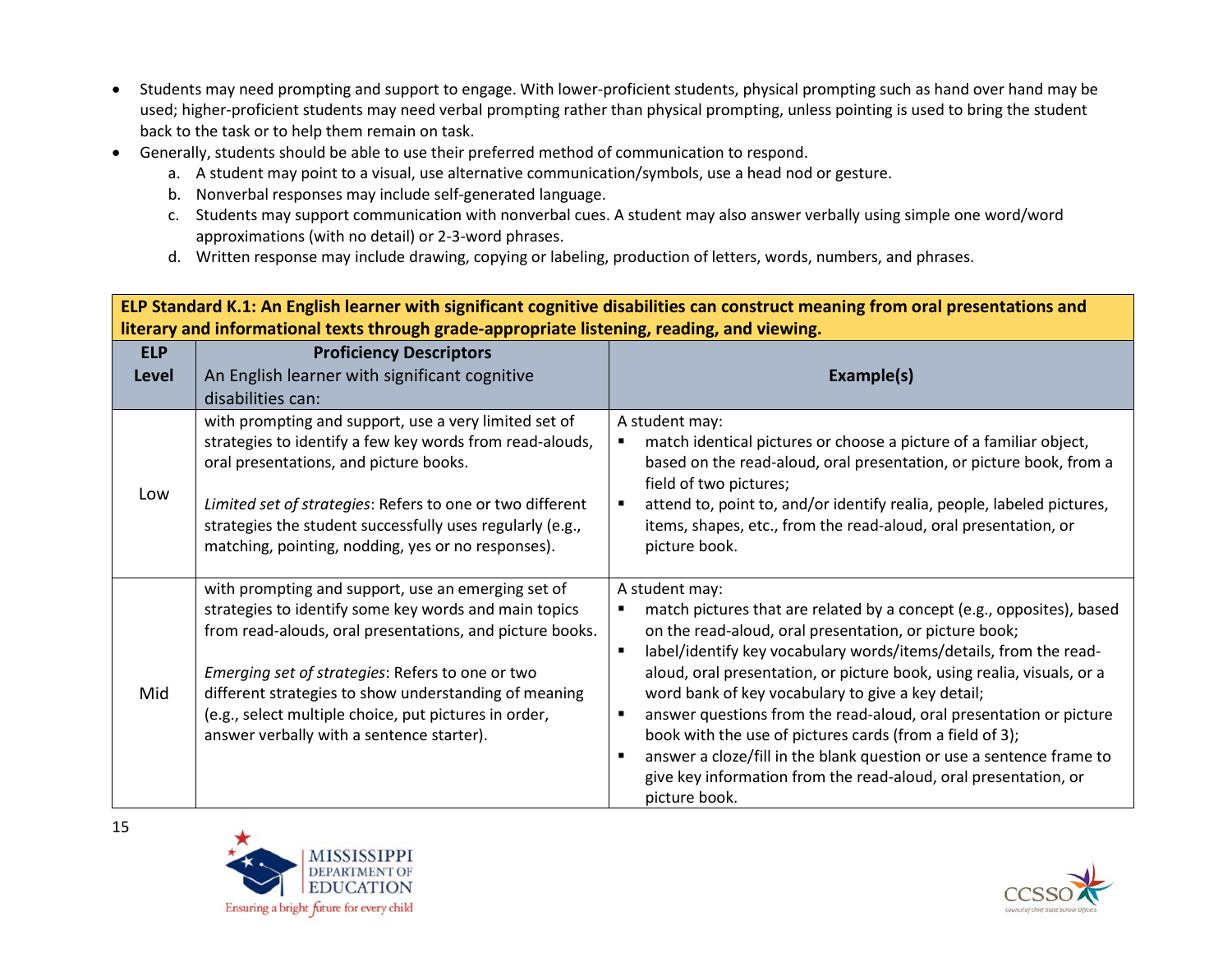|      | with prompting and support, use an increasing range of                                                                                       | A student may:                                                                                                                                                                                                                                                                                                                                                                                                                                                                                                                                                                                                                                                                                                                                                            |
|------|----------------------------------------------------------------------------------------------------------------------------------------------|---------------------------------------------------------------------------------------------------------------------------------------------------------------------------------------------------------------------------------------------------------------------------------------------------------------------------------------------------------------------------------------------------------------------------------------------------------------------------------------------------------------------------------------------------------------------------------------------------------------------------------------------------------------------------------------------------------------------------------------------------------------------------|
| High | strategies to:<br>answer questions about key details<br>retell basic information from read-alouds, oral<br>presentations, and picture books. | match antonyms or synonyms (e.g., "The dog is big, show me an<br>animal that is not big.") from the read-aloud, oral presentation, or<br>picture book;<br>put items into the correct sequence of events, based on the read-<br>aloud, oral presentation, or picture book, when provided with a field<br>of 3 items;<br>orally complete a sentence starter based on the read-aloud, oral<br>presentation, or picture book (e.g., "The girl is happy but the boy is<br>," or "Plants need sun, earnally and to grow.");<br>provide a simple retell in the appropriate sequence using key<br>vocabulary (more elaborate details may be absent) from the read-<br>aloud, oral presentation, or picture book, when provided with visual<br>support as well as additional cues. |

|                            | ELP Standard K.2: An English learner with significant cognitive disabilities can participate in grade-appropriate oral and written<br>exchanges of information, ideas, and analyses, responding to peer, audience, or reader comments and questions.                                                                                                                                                                                                                                                          |                                                                                                                                                                                                                                                                 |  |
|----------------------------|---------------------------------------------------------------------------------------------------------------------------------------------------------------------------------------------------------------------------------------------------------------------------------------------------------------------------------------------------------------------------------------------------------------------------------------------------------------------------------------------------------------|-----------------------------------------------------------------------------------------------------------------------------------------------------------------------------------------------------------------------------------------------------------------|--|
| <b>ELP</b><br><b>Level</b> | <b>Proficiency Descriptors</b><br>An English learner with significant cognitive<br>disabilities can:                                                                                                                                                                                                                                                                                                                                                                                                          | Example(s)                                                                                                                                                                                                                                                      |  |
| Low                        | with prompting and support:<br>listen with limited participation in short<br>conversations<br>respond to simple yes/no questions about familiar<br>topics.<br>Limited participation includes eyes on speaker or text<br>with teacher prompting and proximity for redirection.<br>Limited participation also refers to being able to add<br>something to the conversation through whatever<br>modality the student is most comfortable using, even if<br>this means the students is repeating sounds or words. | A student may:<br>match similar pictures as directed orally (e.g., of animals, people);<br>choose between two options about familiar topics, experiences, or<br>events;<br>respond to a simple, familiar yes/no question (e.g., "Are you ready<br>for lunch?"). |  |



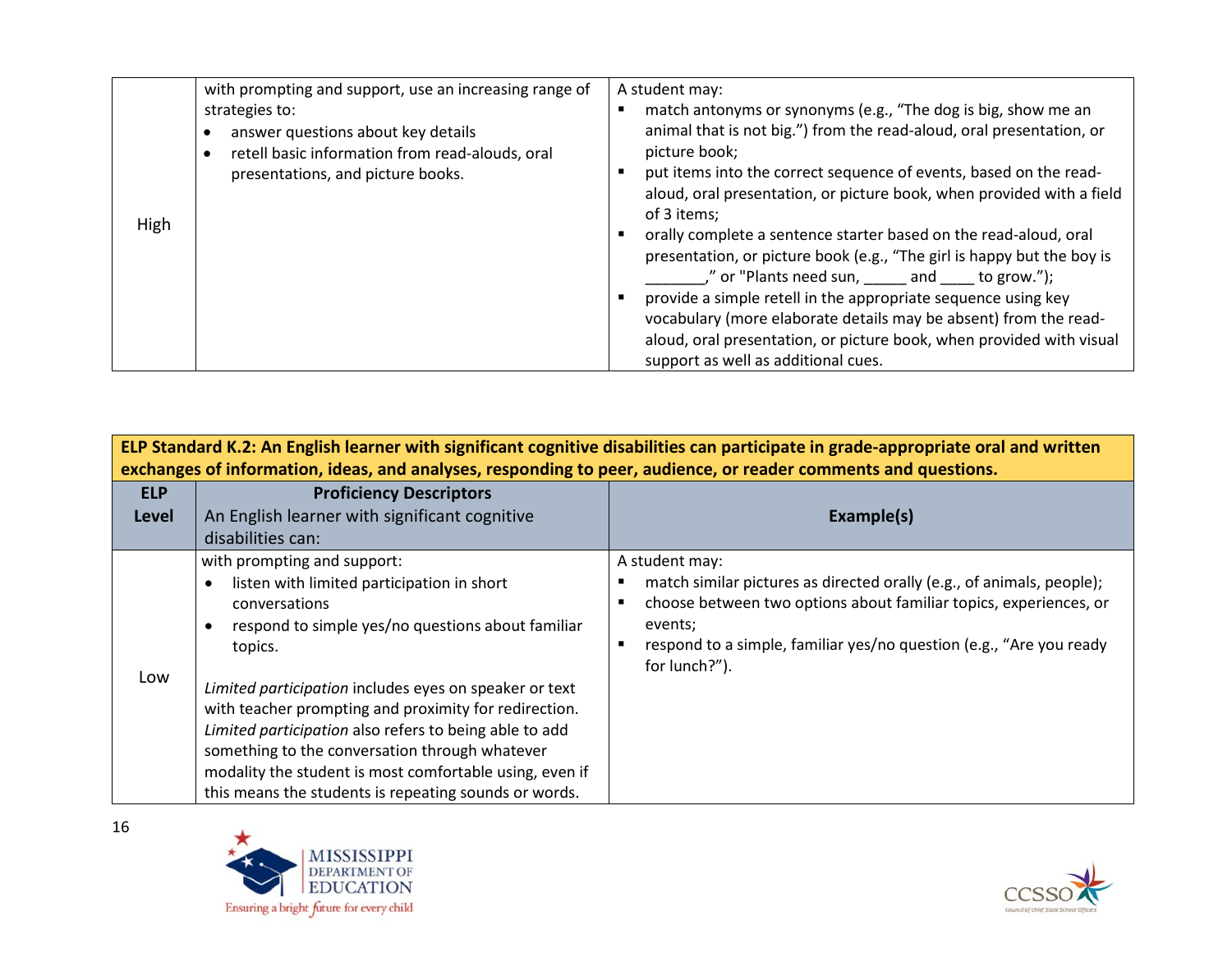| Mid  | with prompting and support:<br>listen with some participation in short conversations<br>$\bullet$<br>respond to simple yes/no and wh- questions<br>$\bullet$<br>follow simple rules for discussion about familiar<br>$\bullet$<br>topics. | A student may:<br>respond to simple questions (e.g., "Do you want to eat?", "Are you<br>ready for lunch?", "What do you want to eat?").<br>respond to simple wh- questions (e.g., who, what and some<br>concrete/ familiar where, "What is your name?", labels of familiar<br>daily objects such as familiar food);<br>sort pictures into various categories such as clothing, foods, animals<br>etc. Higher level skills might include sorting farm animals from zoo<br>animals or vegetables from meats;<br>indicate a desire to take a turn (e.g. raise hand). |
|------|-------------------------------------------------------------------------------------------------------------------------------------------------------------------------------------------------------------------------------------------|-------------------------------------------------------------------------------------------------------------------------------------------------------------------------------------------------------------------------------------------------------------------------------------------------------------------------------------------------------------------------------------------------------------------------------------------------------------------------------------------------------------------------------------------------------------------|
| High | with prompting and support:<br>participate in short conversations<br>respond to more complex yes/no and wh-questions<br>follow some rules for discussion about familiar<br>topics.                                                        | A student may:<br>respond to a question (e.g., "What is the cat's name?")<br>indicate a desire to take a turn (e.g. raise hand);<br>respond to wh- questions (who, what and concrete where);<br>participate in a short, multi-turn conversation.                                                                                                                                                                                                                                                                                                                  |

|                            | ELP Standard K.3: An English learner with significant cognitive disabilities can speak and write about grade-appropriate complex<br>literary and informational texts and topics. |                                                                                                                                                                                                                                                                                                                                                                       |  |
|----------------------------|----------------------------------------------------------------------------------------------------------------------------------------------------------------------------------|-----------------------------------------------------------------------------------------------------------------------------------------------------------------------------------------------------------------------------------------------------------------------------------------------------------------------------------------------------------------------|--|
| <b>ELP</b><br><b>Level</b> | <b>Proficiency Descriptors</b><br>An English learner with significant cognitive<br>disabilities can:                                                                             | Example(s)                                                                                                                                                                                                                                                                                                                                                            |  |
| Low                        | with prompting and support:<br>communicate simple information or feelings<br>about familiar topics or experiences.                                                               | A student may:<br>indicate a feeling (e.g., if they are happy or sad in response to a<br>question such as, "Are you happy or sad?")<br>choose between two options about familiar topics or experiences<br>(e.g., "Do you want to go outside?", "Do you want water or milk?")<br>point to a picture or object as directed (e.g., "Point to the bear in the<br>story.") |  |
| Mid                        | with prompting and support:                                                                                                                                                      | A student may:                                                                                                                                                                                                                                                                                                                                                        |  |



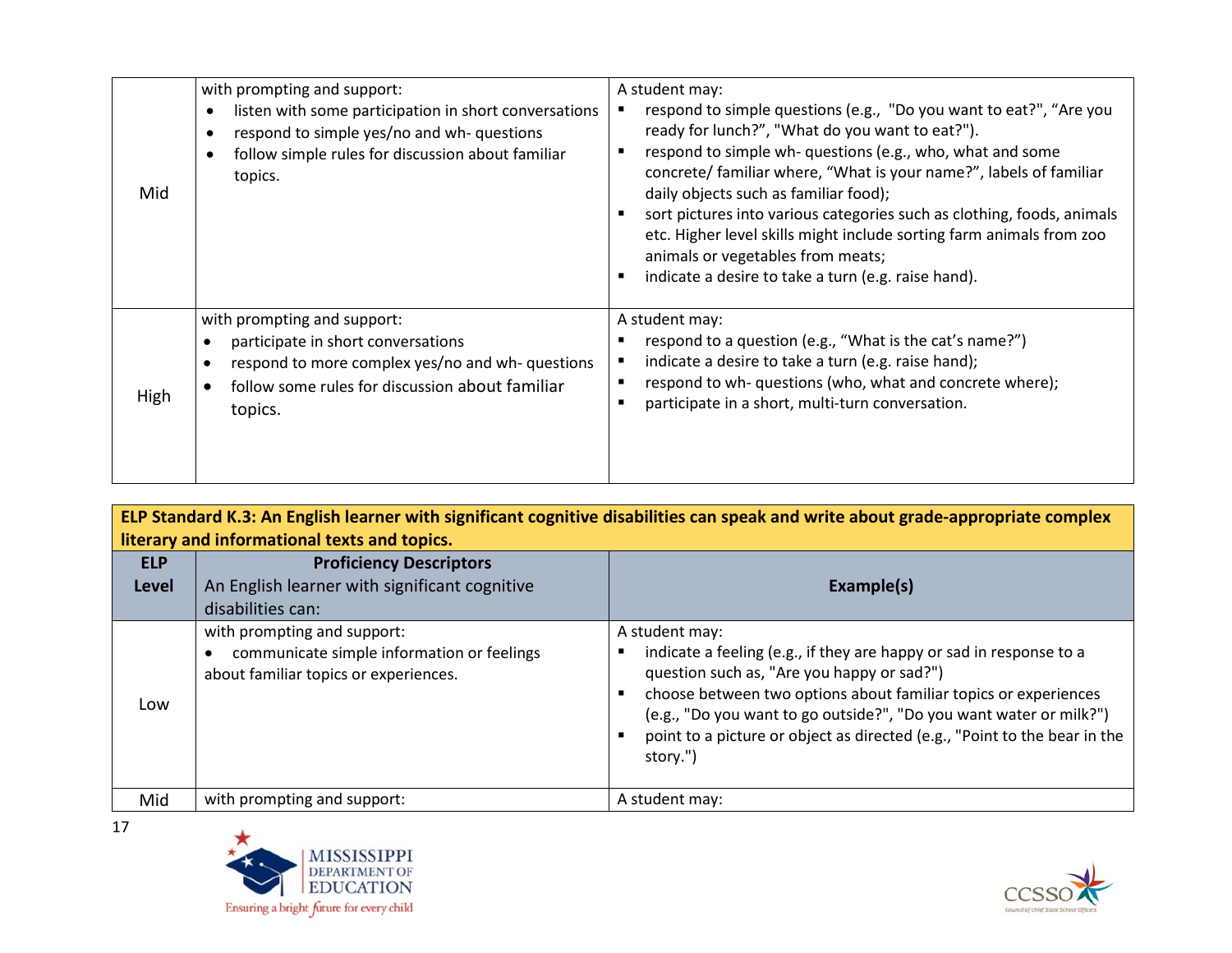|      | communicate simple information or feelings<br>about familiar topics, experiences, or events.                        | identify and provide basic information about a topic, experience, or<br>event (e.g., student identifies the happy person in the story or the<br>sad person, and the student explains how he/she can tell that the<br>person is happy or sad).<br>respond to a simple question that asks about familiar experiences<br>(e.g., "What do you like to do on the playground?" "What do you like<br>to do at school?"). |
|------|---------------------------------------------------------------------------------------------------------------------|-------------------------------------------------------------------------------------------------------------------------------------------------------------------------------------------------------------------------------------------------------------------------------------------------------------------------------------------------------------------------------------------------------------------|
| High | with prompting and support:<br>tell or dictate simple information about familiar<br>topics, experiences, or events. | A student may:<br>select from options or respond in writing or orally to questions such<br>as, "Tell me what you want to do now," and "Tell me what the boy in<br>the story did."<br>respond to a question that asks about familiar topics, experiences, or<br>events (e.g., "What did you do last summer?" "Tell me about a game<br>you like to play?").                                                         |

| claims.                    |                                                                                                                  | ELP Standard K.4: An English learner with significant cognitive disabilities can construct grade-appropriate oral and written                                                                                                                                                                                                                                                                 |
|----------------------------|------------------------------------------------------------------------------------------------------------------|-----------------------------------------------------------------------------------------------------------------------------------------------------------------------------------------------------------------------------------------------------------------------------------------------------------------------------------------------------------------------------------------------|
| <b>ELP</b><br><b>Level</b> | <b>Proficiency Descriptors</b><br>An English learner with significant cognitive                                  | Example(s)                                                                                                                                                                                                                                                                                                                                                                                    |
|                            | disabilities can:                                                                                                |                                                                                                                                                                                                                                                                                                                                                                                               |
| Low                        | with prompting and support:<br>indicate a feeling or opinion about a familiar topic<br>showing limited control.  | A student may:<br>respond yes/no to a question;<br>select from two choices (to communicate a feeling or opinion) when<br>$\blacksquare$<br>asked a question (e.g., "Which do you like, frogs or butterflies?").<br>select from the two picture options to respond to questions (e.g.,<br>"Do you want to use the red crayon or the blue crayon?" or "Joe is<br>crying. Is he happy or sad?"). |
| Mid                        | with prompting and support:<br>identify a feeling or opinion about a familiar topic<br>showing emerging control. | A student may:<br>choose an activity or food they like better.<br>٠<br>complete a sentence such as "I like ______," or "I do not like ______."<br>identify happy and sad once it has been shown to him/her.                                                                                                                                                                                   |



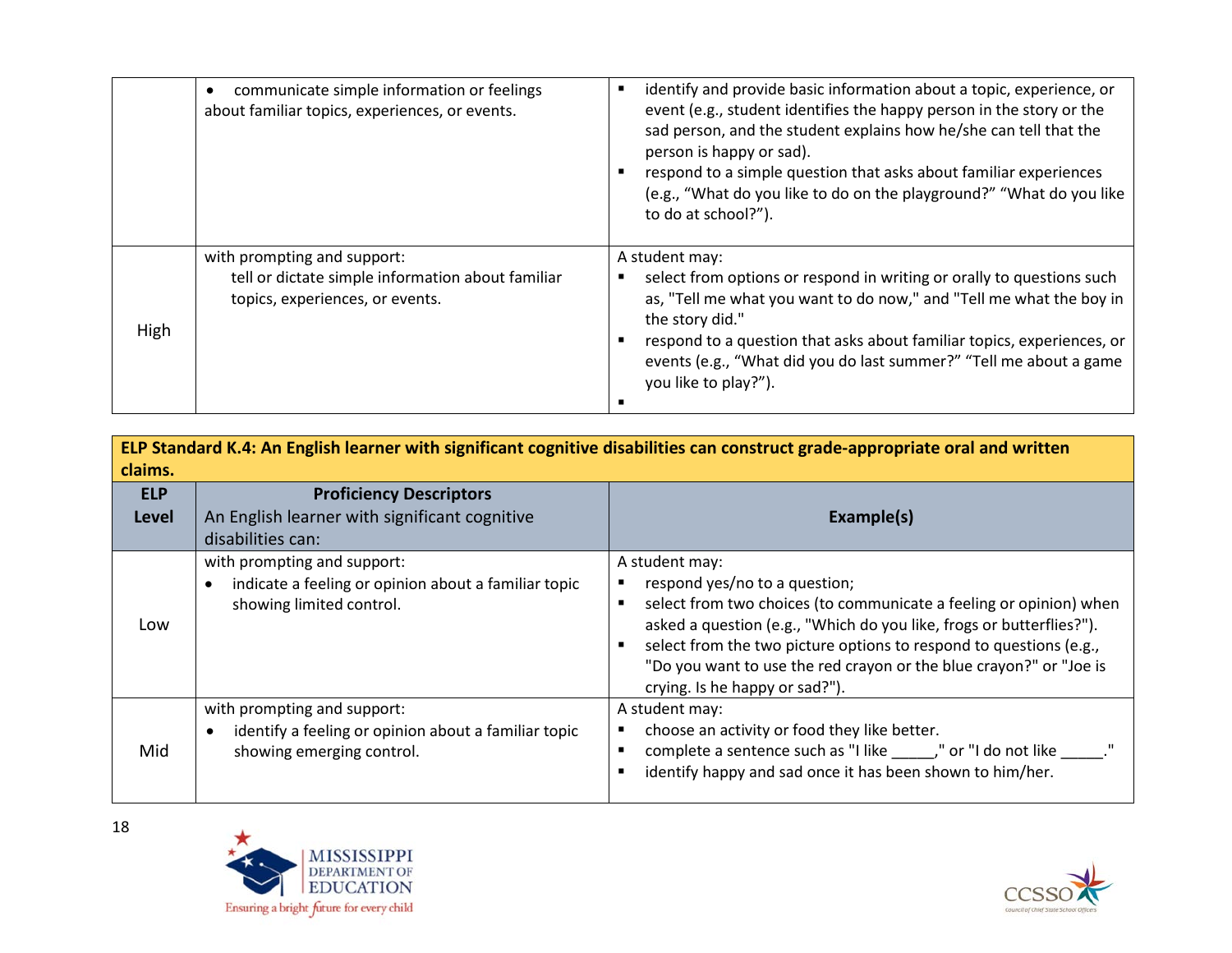|      | with prompting and support:                                                            | A student may:                                                                                                                                                                                                                                            |
|------|----------------------------------------------------------------------------------------|-----------------------------------------------------------------------------------------------------------------------------------------------------------------------------------------------------------------------------------------------------------|
| High | express an opinion or preference about a familiar<br>topic showing increasing control. | use one or more words to express an opinion or preference. For<br>example, student says "hot dog" with words/word approximations,<br>AAC output, etc. when asked "Are hot dogs or hamburgers better?"<br>answer questions about an opinion or preference. |

| ELP Standard K.5: An English learner with significant cognitive disabilities can conduct research and evaluate and communicate |                                                                                                                                                     |                                                                                                                                                                                                                                                                                                                                                                                                                                                                                                                                                                                                                                                                                                                                                                                                                                                                                                                                           |  |
|--------------------------------------------------------------------------------------------------------------------------------|-----------------------------------------------------------------------------------------------------------------------------------------------------|-------------------------------------------------------------------------------------------------------------------------------------------------------------------------------------------------------------------------------------------------------------------------------------------------------------------------------------------------------------------------------------------------------------------------------------------------------------------------------------------------------------------------------------------------------------------------------------------------------------------------------------------------------------------------------------------------------------------------------------------------------------------------------------------------------------------------------------------------------------------------------------------------------------------------------------------|--|
|                                                                                                                                | findings to answer questions or solve problems.                                                                                                     |                                                                                                                                                                                                                                                                                                                                                                                                                                                                                                                                                                                                                                                                                                                                                                                                                                                                                                                                           |  |
| <b>ELP</b><br>Level                                                                                                            | <b>Proficiency Descriptors</b><br>An English learner with significant cognitive<br>disabilities can:                                                | Example(s)                                                                                                                                                                                                                                                                                                                                                                                                                                                                                                                                                                                                                                                                                                                                                                                                                                                                                                                                |  |
| Low                                                                                                                            | with prompting and support:<br>recognize information from experience or from a<br>provided source.                                                  | A student may:<br>identify information that is relevant to the topic of shared research<br>by selecting from two choices. "Which one is a dog?" (e.g., when<br>provided with a picture of a loaf of bread and dog).                                                                                                                                                                                                                                                                                                                                                                                                                                                                                                                                                                                                                                                                                                                       |  |
| Mid                                                                                                                            | with prompting and support:<br>recall information from experience or from a<br>provided source to answer a question showing<br>developing control.  | A student may:<br>identify information that is relevant to the topic of shared research<br>by selecting from a field of 2-3 choices. "Which one is a dog?" (e.g.,<br>when provided with a picture of a dog and 2 other animals, such as a<br>lion and a zebra).<br>sequence events or classify/categorize information (e.g., show<br>student three pictures of dogs and ask, "How are all of these<br>pictures alike?" Student responds, for example, "They are dogs.")<br>respond to the following: The teacher gives example or non-example<br>and then the student can repeat. (e.g., "The ice is cold, show me<br>something that is NOT cold.") This can be done with matching, using<br>pictures, or having the student answer orally.<br>select from three choices the information that is relevant to the<br>research (e.g., "Which is a non-living thing?" Cat, dog, rock.).<br>use simple sentences and some compound sentences. |  |
| High                                                                                                                           | with prompting and support:<br>identify information from experience or from a<br>provided source to answer a question showing<br>increasing control | A student may:<br>identify information that is relevant to the topic of shared research<br>(e.g., "Which one is an animal?" Student responds, "dog".).                                                                                                                                                                                                                                                                                                                                                                                                                                                                                                                                                                                                                                                                                                                                                                                    |  |



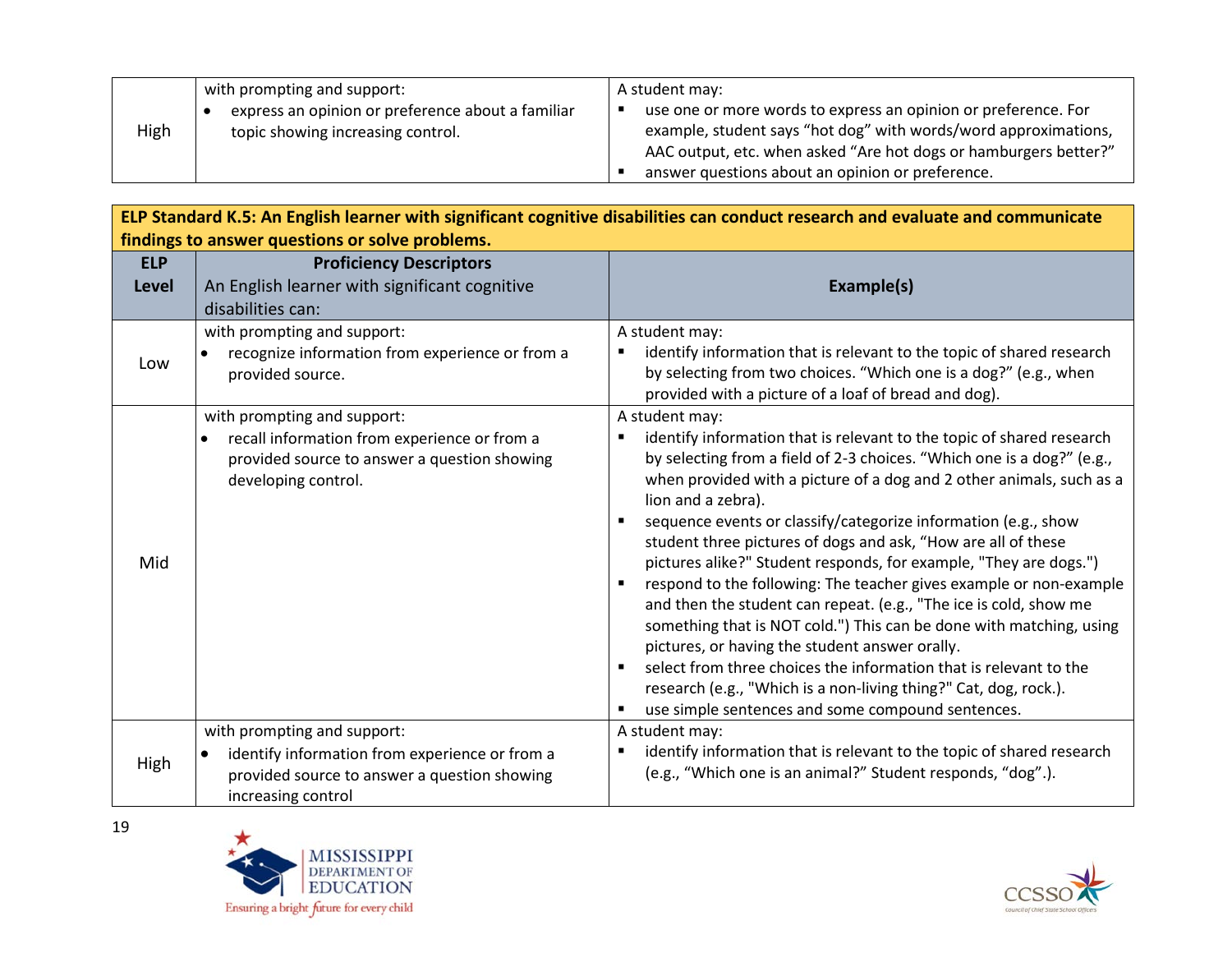|  | choose from multiple pictures of animals those that are dogs, or<br>choose multiple examples of dogs from pictures (pictures of a<br>German Shephard, Chihuahua, etc.).<br>name/choose multiple examples of animals (e.g., animals with<br>feathers, animals on a farm), classifying or sorting activities. |
|--|-------------------------------------------------------------------------------------------------------------------------------------------------------------------------------------------------------------------------------------------------------------------------------------------------------------|
|  | may use more complex sentences and compound sentences.                                                                                                                                                                                                                                                      |

**ELP Standard K.6: An English learner with significant cognitive disabilities can analyze and critique the arguments of others orally and in writing.**

| <b>ELP</b><br><b>Level</b> | <b>Proficiency Descriptors</b><br>An English learner with significant cognitive<br>disabilities can: | Example(s) |
|----------------------------|------------------------------------------------------------------------------------------------------|------------|
| Low                        | Not appropriate at this proficiency level                                                            | N/A        |
| Mid                        | Not appropriate at this proficiency level                                                            | N/A        |
| High                       | Not appropriate at this proficiency level                                                            | N/A        |

**ELP Standard K.7: An English learner with significant cognitive disabilities can adapt language choices to purpose, task, and audience when speaking and writing.**

| <b>ELP</b>   | <b>Proficiency Descriptors</b>                                                                                                                                                                                                                                   |                                                                                                                                                                                                                                                                                                       |
|--------------|------------------------------------------------------------------------------------------------------------------------------------------------------------------------------------------------------------------------------------------------------------------|-------------------------------------------------------------------------------------------------------------------------------------------------------------------------------------------------------------------------------------------------------------------------------------------------------|
| <b>Level</b> | An English learner with significant cognitive                                                                                                                                                                                                                    | Example(s)                                                                                                                                                                                                                                                                                            |
|              | disabilities can:                                                                                                                                                                                                                                                |                                                                                                                                                                                                                                                                                                       |
| Low          | Not appropriate at this proficiency level                                                                                                                                                                                                                        | N/A                                                                                                                                                                                                                                                                                                   |
| Mid          | with prompting and support:<br>indicate the appropriate audience or task from a<br>field of options when presented with familiar<br>phrases and simple sentences.<br>indicate awareness of the appropriate language for<br>the playground and for the classroom. | A student may:<br>choose an answer appropriate for the task when presented with<br>choices (2 or 3 choices) (e.g., Time for lunch. Student chooses<br>picture of food, not picture of swing).<br>indicate awareness of appropriate language use based on context<br>(e.g., school versus playground). |



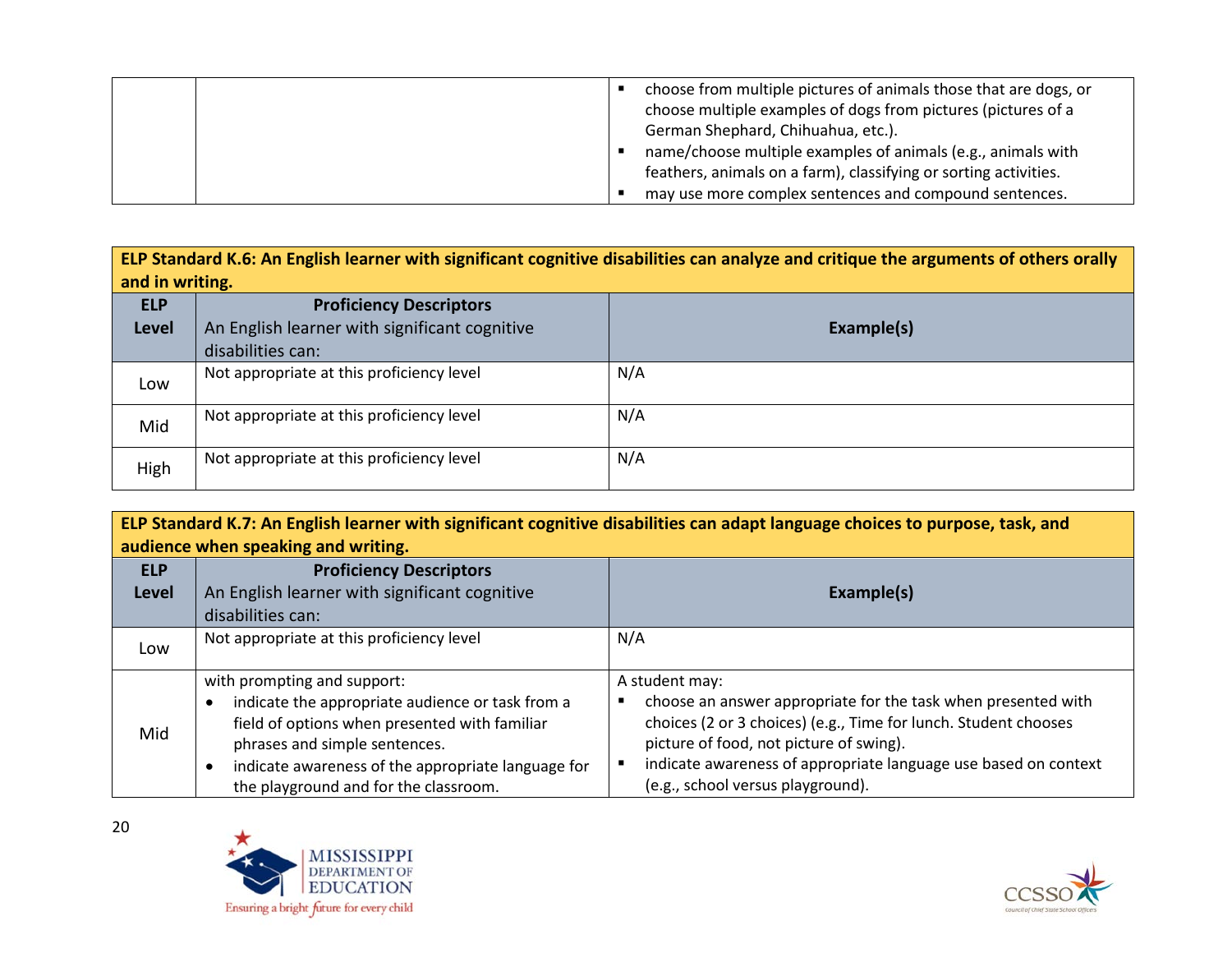|      |                                                 | identify how to appropriately address a teacher versus a friend, etc.<br>п |
|------|-------------------------------------------------|----------------------------------------------------------------------------|
| High | with prompting and support:                     | A student may:                                                             |
|      | show a developing awareness of the difference   | use words and phrases such as: please, I like, Can I, It is                |
|      | between appropriate language for the playground | use pictures to indicate awareness of appropriate language use             |
|      | and language for the classroom.                 | based on context (school versus playground).                               |
|      |                                                 | use learned words appropriate for social and academic contexts             |
|      |                                                 | (e.g., playground and classroom language).                                 |

| ELP Standard K.8: An English learner with significant cognitive disabilities can determine the meaning of words and phrases in |                                                                                                                                                                                                                                                          |                                                                                                                                                                                                                                                                                                                                                                                                                                                                            |
|--------------------------------------------------------------------------------------------------------------------------------|----------------------------------------------------------------------------------------------------------------------------------------------------------------------------------------------------------------------------------------------------------|----------------------------------------------------------------------------------------------------------------------------------------------------------------------------------------------------------------------------------------------------------------------------------------------------------------------------------------------------------------------------------------------------------------------------------------------------------------------------|
| <b>ELP</b>                                                                                                                     | oral presentations and literary and informational text.<br><b>Proficiency Descriptors</b>                                                                                                                                                                |                                                                                                                                                                                                                                                                                                                                                                                                                                                                            |
| Level                                                                                                                          | An English learner with significant cognitive                                                                                                                                                                                                            | Example(s)                                                                                                                                                                                                                                                                                                                                                                                                                                                                 |
|                                                                                                                                | disabilities can:                                                                                                                                                                                                                                        |                                                                                                                                                                                                                                                                                                                                                                                                                                                                            |
| Low                                                                                                                            | with prompting and support:<br>recognize the meaning of a few frequently occurring<br>words in simple oral presentations and read-alouds<br>about familiar topics, experiences, or events.                                                               | A student may:<br>touch words or items in book as they are read.<br>٠<br>point to pictures that correspond with frequently used vocabulary in<br>٠<br>the text (e.g. teacher says truck and student points to picture of a<br>truck).                                                                                                                                                                                                                                      |
| Mid                                                                                                                            | with prompting and support:<br>recognize the meaning of some frequently occurring<br>words<br>in simple oral presentations and read-alouds about<br>familiar topics, experiences, or events.                                                             | A student may:<br>match or point to a picture after teacher gives examples.<br>٠<br>select a response from choices for definitions. (e.g., "Is the apple<br>smooth or rough?")<br>identify what happy, sad, or angry, looks like by pointing to pictures.<br>$\blacksquare$<br>repeat key words from the story.<br>$\blacksquare$<br>with modeling, select a response (e.g., teacher says, "The dog is<br>٠<br>furry. Show me a picture of something furry in the book."). |
| High                                                                                                                           | with prompting and support:<br>answer simple questions to help determine the<br>$\bullet$<br>meaning of some frequently occurring words and<br>phrases<br>in simple oral presentations and read-alouds about<br>familiar topics, experiences, or events. | A student may:<br>repeat one word/word approximations or 1-3 words in response to<br>٠<br>simple questions (e.g., wh- questions, "Show me").<br>match or select pictures related to key words or phrases from the<br>٠<br>story.<br>select a response from options (e.g., for prepositional phrases $-$ a<br>$\blacksquare$<br>picture of a ball in different positions).                                                                                                  |



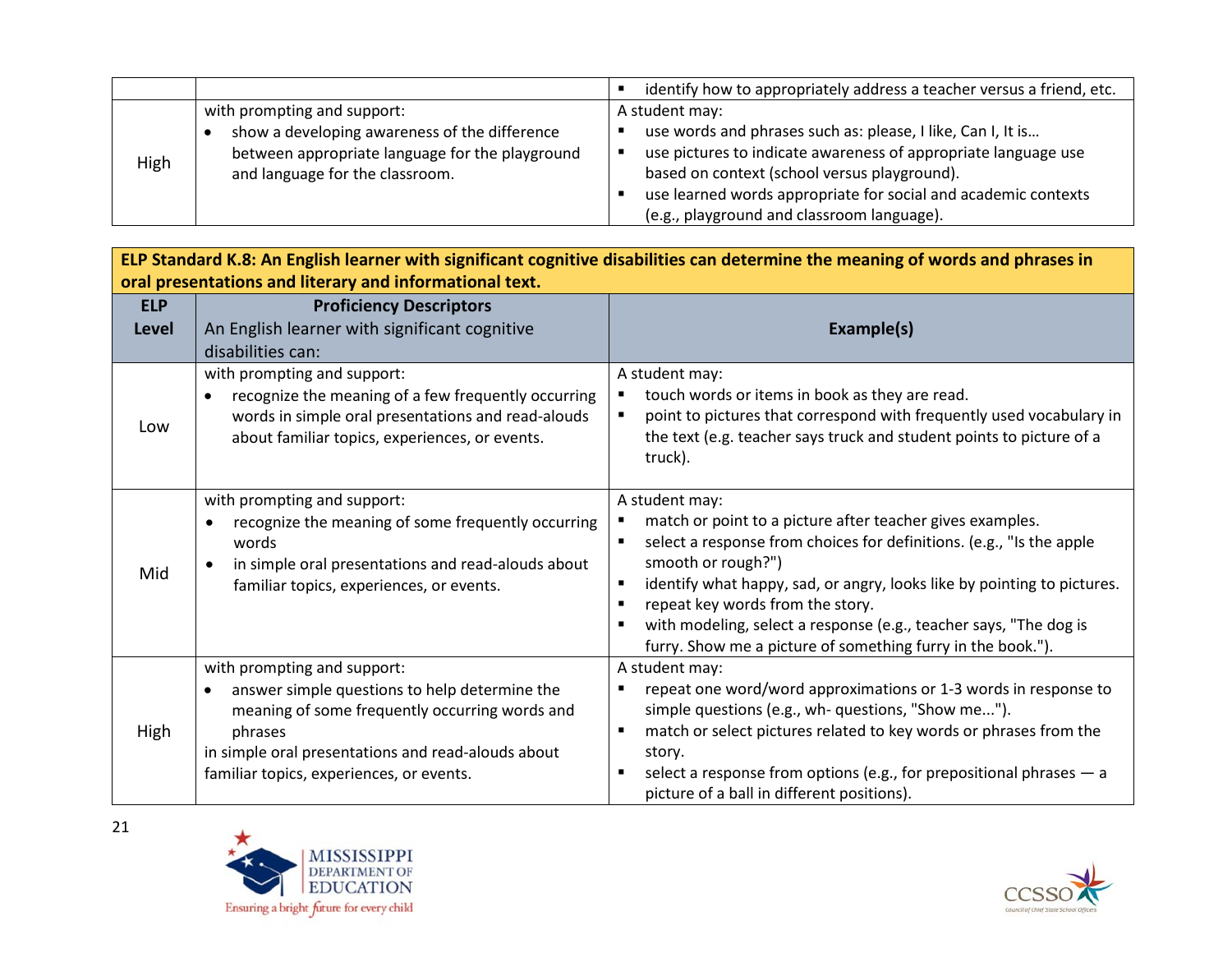| ELP Standard K.9: An English learner with significant cognitive disabilities can create clear and coherent grade-appropriate speech |                                                                                                                                                                                              |                                                                                                                                                                                                                                                                                                                                                                                                                                                                                                                                                     |
|-------------------------------------------------------------------------------------------------------------------------------------|----------------------------------------------------------------------------------------------------------------------------------------------------------------------------------------------|-----------------------------------------------------------------------------------------------------------------------------------------------------------------------------------------------------------------------------------------------------------------------------------------------------------------------------------------------------------------------------------------------------------------------------------------------------------------------------------------------------------------------------------------------------|
| and text.                                                                                                                           |                                                                                                                                                                                              |                                                                                                                                                                                                                                                                                                                                                                                                                                                                                                                                                     |
| <b>ELP</b>                                                                                                                          | <b>Proficiency Descriptors</b>                                                                                                                                                               |                                                                                                                                                                                                                                                                                                                                                                                                                                                                                                                                                     |
| <b>Level</b>                                                                                                                        | An English learner with significant cognitive                                                                                                                                                | Example(s)                                                                                                                                                                                                                                                                                                                                                                                                                                                                                                                                          |
|                                                                                                                                     | disabilities can:                                                                                                                                                                            |                                                                                                                                                                                                                                                                                                                                                                                                                                                                                                                                                     |
| Low                                                                                                                                 | Not appropriate at this proficiency level                                                                                                                                                    | N/A                                                                                                                                                                                                                                                                                                                                                                                                                                                                                                                                                 |
| Mid                                                                                                                                 | with prompting and support:<br>• retell a few events from experience or from a familiar<br>story with developing control of some frequently<br>occurring linking words (e.g., and, then).    | A student may:<br>use phrases or a string of words to communicate an idea in writing<br>(e.g., may use PECS, picture cards, visuals) or orally (e.g., word/word<br>approximations).<br>point to an event that happened in the story from given choices.<br>٠<br>describe (e.g., using PECS, picture cards, word/word approximations)<br>what is happening in a picture on a familiar topic/with a familiar<br>context.<br>retell a familiar experience or event or what happened in a story, but<br>٠<br>the retell may not be in correct sequence. |
| High                                                                                                                                | with prompting and support:<br>retell a simple sequence of events from experience<br>$\bullet$<br>or from a familiar story with increasing control of<br>frequently occurring linking words. | A student may:<br>put events from the story in sequential order with the use of picture<br>cards and verbal prompting.<br>respond to questions such as, "Which part of this story did you like<br>$\blacksquare$<br>best?" or "Tell me what is happening in this picture?" Prompts and<br>supports are used as needed.                                                                                                                                                                                                                              |

**ELP Standard K.10: An English learner with significant cognitive disabilities can make accurate use of standard English to communicate in grade-appropriate speech and writing.**

| <b>ELP</b><br><b>Level</b> | <b>Proficiency Descriptors</b><br>An English learner with significant cognitive<br>disabilities can:       | Example(s)                                                                                                                                                              |
|----------------------------|------------------------------------------------------------------------------------------------------------|-------------------------------------------------------------------------------------------------------------------------------------------------------------------------|
| Low                        | with prompting and support:<br>recognize and use a small number of frequently<br>occurring nouns and verbs | A student may:<br>respond to the following: The teacher points to a picture of house<br>and says, "This is a house. What is this called?" Student responds,<br>"House." |

 $\overline{22}$ 



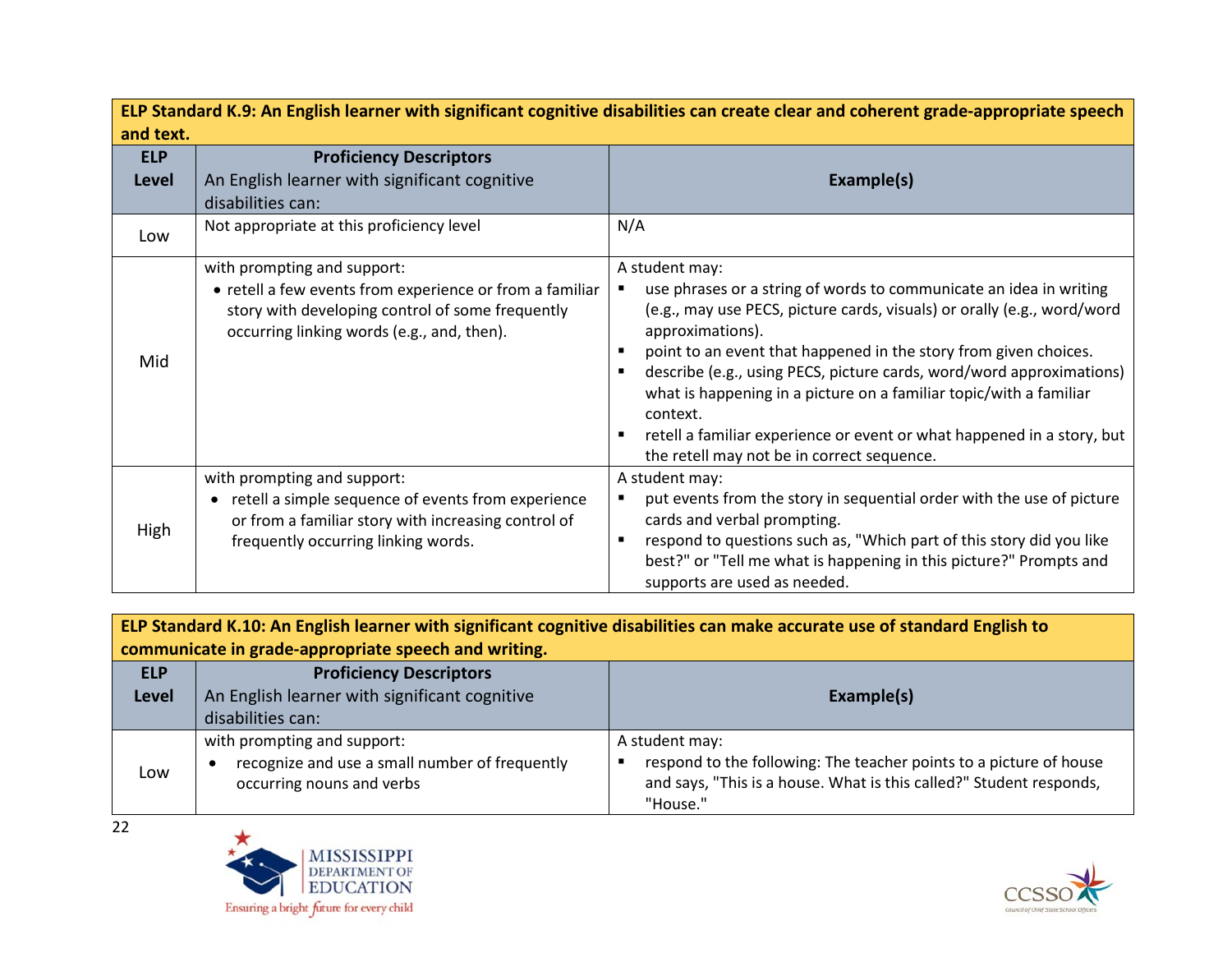|      | respond to simple questions (e.g., yes/no) in shared<br>$\bullet$<br>language activities*.<br>*Shared language activities include: conversation; read<br>aloud; interaction.                                                                                               | Student is shown pictures or models of different types of homes.<br>٠<br>Student repeats the name of each object after teacher models.                                                                                                                                                                                                                                                                                                             |
|------|----------------------------------------------------------------------------------------------------------------------------------------------------------------------------------------------------------------------------------------------------------------------------|----------------------------------------------------------------------------------------------------------------------------------------------------------------------------------------------------------------------------------------------------------------------------------------------------------------------------------------------------------------------------------------------------------------------------------------------------|
| Mid  | with prompting and support:<br>recognize and use a small number of frequently<br>occurring nouns, verbs, and short phrases<br>respond to simple questions (e.g., yes/no, wh-<br>questions)<br>repeat simple sentences on familiar topics in shared<br>language activities. | A student may:<br>respond to the following: The teacher asks, "What day is it?" Student<br>identifies the day on a calendar.<br>use a preferred noun in communication when the teacher provides<br>the student with a sentence frame and noun choices.<br>find the correct picture and/or verbally identify the weather when<br>the teacher asks, "What is the weather outside like today?"<br>repeat simple sentences (e.g., "Today is Monday."). |
| High | with prompting and support:<br>recognize and use frequently occurring nouns,<br>verbs, and prepositions<br>use and respond to question words<br>$\bullet$<br>produce simple and some compound sentences on<br>familiar topics in shared language activities.               | A student may:<br>provide a complete sentence verbally and the teacher writes the<br>sentence for the student. Sentences could include imperative<br>sentences (e.g., "Go!" "Write!").<br>engage in shared language activities, for example, for prepositions<br>where students follow directions (e.g., Simple Simon says, "put your<br>hand over your head.")                                                                                    |

# **GRADE 1**

Notes:

- The proficiency descriptors describe **end of level** skills.
- Students may need prompting and support to engage. Support includes: modeling "think-aloud" while writing or verbally demonstrating how express an opinion; guiding student through the process using simple sentence frames; using visual aids and a visual example of what the student needs to do; scaffolding; using pictures or pictures attached to light up buttons; providing context for information.
- Generally, students should be able to use their preferred method of communication to respond. A student may point to a visual, use alternative communication/symbols, and use a head nod or gesture. Nonverbal responses may include self-generated language. Students may support communication with nonverbal cues or answer verbally using simple one word/word approximations (with no detail) or 2-3 word phrases. Written response may include drawing, copying or labeling, production of letters, words, numbers, and phrases.



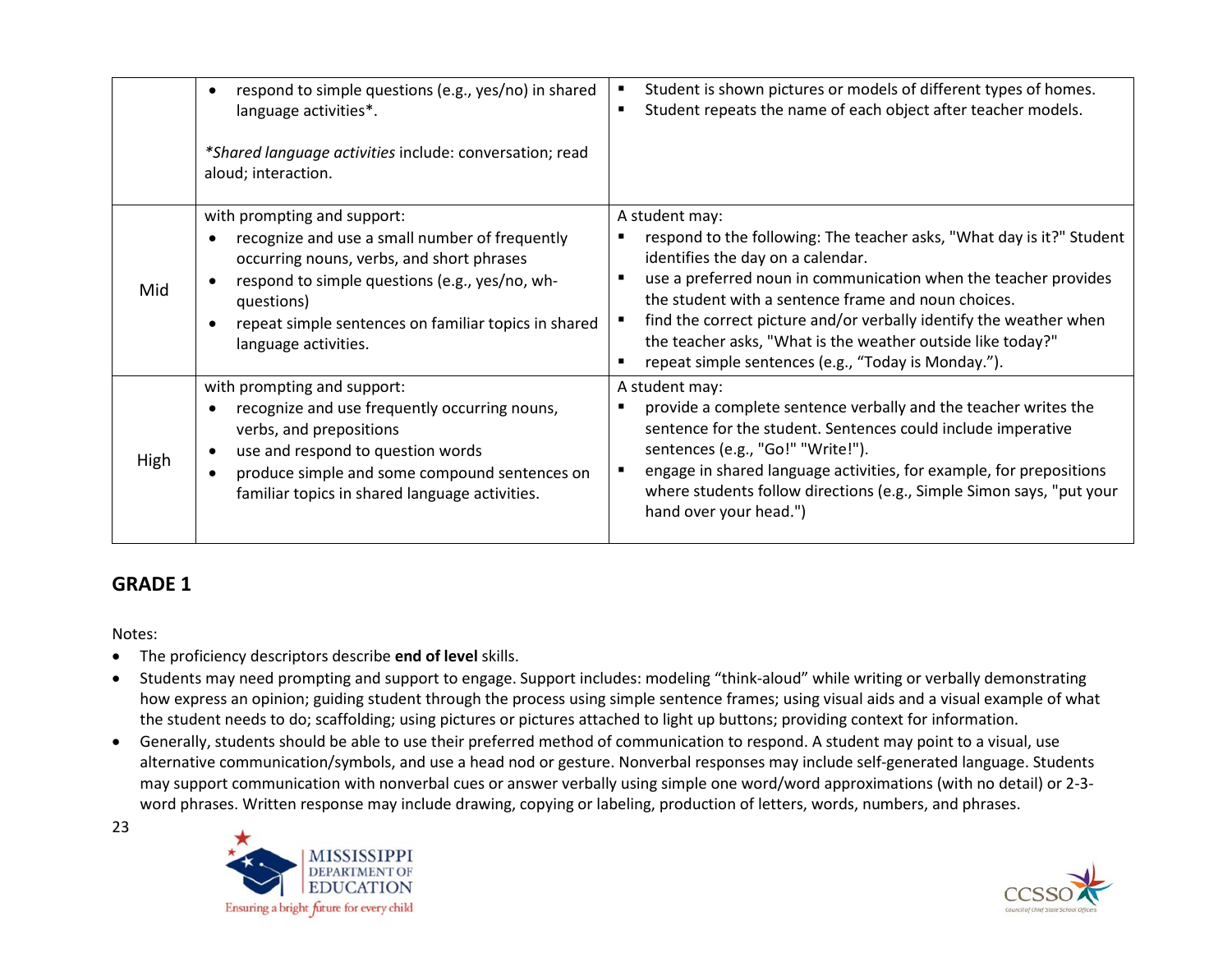- Examples of familiar topics include: anything the student finds interesting (e.g., dinosaurs, movies, leaves, plants, paper airplanes); subjects that the student has studied recently (e.g., weather, apples); family; family events; animals; favorites; food; activities; home; school; school events (arrival, dismissal, lunch, recess); how students get to school; class activities; meals; weather; grocery shopping; going to the movies; tv shows.
- For an English learner with significant cognitive disabilities at a lower level of English proficiency, common words and phrases likely include words used for attributes such as colors, size, shape. Common phrases likely include common prepositional phrases (on, off, over, under).
- Expressive modality includes storytelling, picture and communication boards, text, speech, drawing, multimedia, AAC, gestures.

**ELP Standard 1.1: An English learner with significant cognitive disabilities can construct meaning from oral presentations and literary and informational text through grade-appropriate listening, reading, and viewing. ELP Level Proficiency Descriptors** An English learner with significant cognitive disabilities can: **Example(s)** Low with prompting and support, use a very limited set of strategies to: • identify a few key words from read-alouds, oral presentations, and simple written texts. *Limited set of strategies* may include matching identical pictures, making a choice between two pictures, choosing the real item (realia). A student may: choose a picture of a familiar object (or familiar word phrase) from a field of two or three. identify up to three key words related to content of information presented orally. Mid with prompting and support, use an emerging set of strategies to: • identify key words and main topics from readalouds, oral presentations, and simple written texts. *Emerging set of strategies* may include using word phrases, sentence frames, pictorial sentence frames. A student may: choose the three pictures from a field of five that show key details. **Fill in the blanks about key details using a sentence frame F** respond to simple wh-questions. ■ match pictures to word/text and identify pictures. select pictures related to key details, setting, and characters. choose from a field of pictures (or word phrases) the key details of the presentation/text. High with prompting and support, use an increasing range of strategies to: answer questions about key details • retell basic information from read-alouds, oral presentations, and simple written texts. A student may: **answer simple wh- questions about text.**  tell what is happening in a provided picture. choose from a set of word phrases or sentences to: o answer questions about key details;



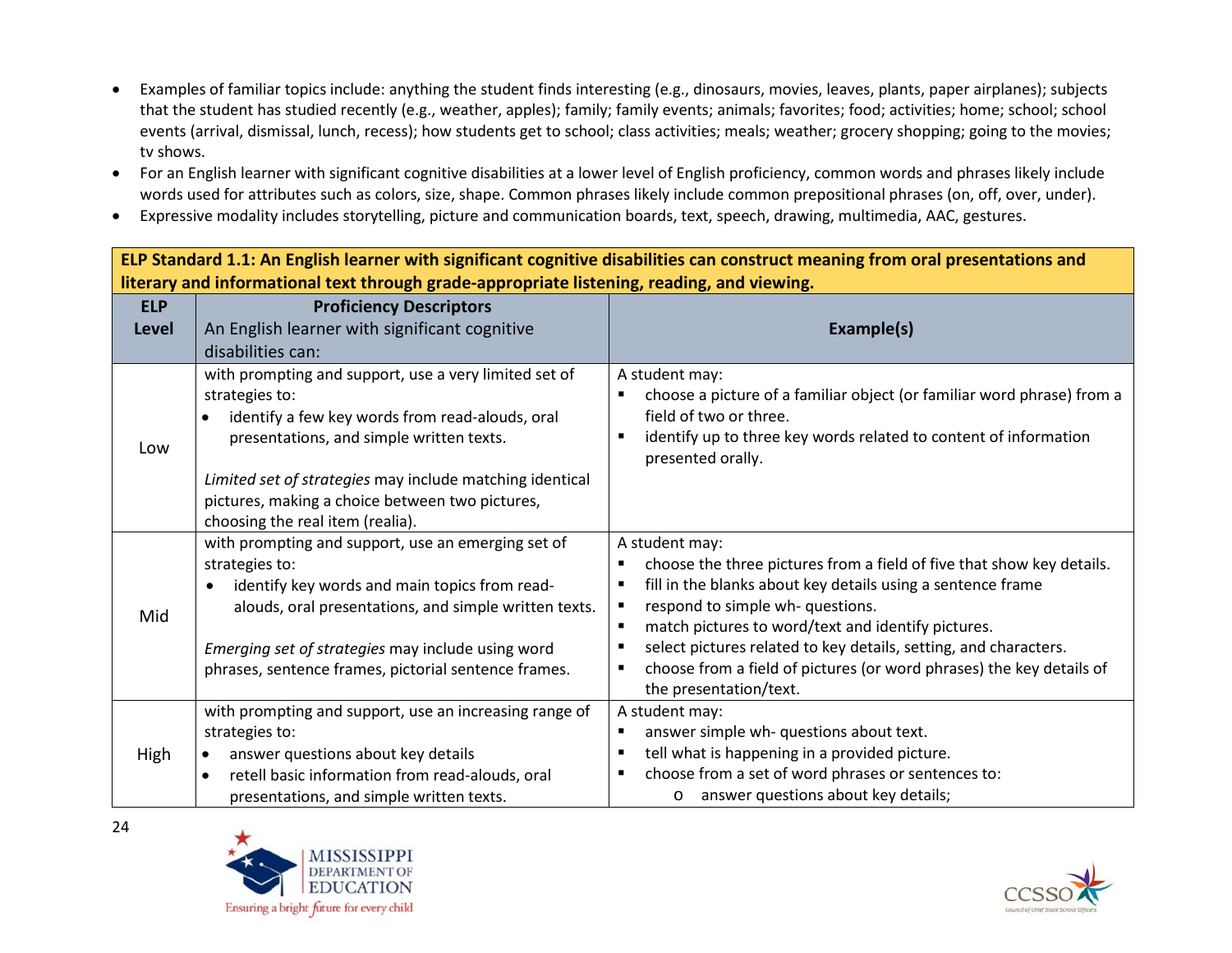| detail. |
|---------|
|---------|

| ELP Standard 1.2: An English learner with significant cognitive disabilities can participate in grade-appropriate oral and written |                                                                                  |                                                                                                                                                      |
|------------------------------------------------------------------------------------------------------------------------------------|----------------------------------------------------------------------------------|------------------------------------------------------------------------------------------------------------------------------------------------------|
| exchanges of information, ideas, and analyses, responding to peer, audience, or reader comments and questions.                     |                                                                                  |                                                                                                                                                      |
| <b>ELP</b>                                                                                                                         | <b>Proficiency Descriptors</b>                                                   |                                                                                                                                                      |
| Level                                                                                                                              | An English learner with significant cognitive                                    | Example(s)                                                                                                                                           |
|                                                                                                                                    | disabilities can:                                                                |                                                                                                                                                      |
|                                                                                                                                    | with prompting and support:                                                      | A student may:                                                                                                                                       |
|                                                                                                                                    | listen with limited participation in short                                       | respond to simple yes/no questions (e.g., "Is this the brick house?"                                                                                 |
|                                                                                                                                    | conversations.<br>respond to simple yes/no questions about familiar<br>$\bullet$ | "Was Jack in the story?" or "Did Jack climb a tree in the story?")<br>participate in short conversations by turning/orienting toward<br>п            |
| Low                                                                                                                                | topics.                                                                          | speaker, attending to speaker, using single words.                                                                                                   |
|                                                                                                                                    | Notes:                                                                           |                                                                                                                                                      |
|                                                                                                                                    | Limited participation: Pointing to pictures, eye contact -                       |                                                                                                                                                      |
|                                                                                                                                    | looking at the speaker, knocking, eye gazing, blinking,                          |                                                                                                                                                      |
|                                                                                                                                    | pointing nose, sounds.                                                           |                                                                                                                                                      |
|                                                                                                                                    | with prompting and support:                                                      | A student may:                                                                                                                                       |
|                                                                                                                                    | listen with some participation in short                                          | respond to simple wh- questions with two or three choices given<br>п                                                                                 |
|                                                                                                                                    | conversations.                                                                   | (e.g., "Which one is the brick house?" "What color is the sky?")                                                                                     |
| Mid                                                                                                                                | respond to simple yes/no questions and wh-                                       | choose the main idea from information presented.<br>٠                                                                                                |
|                                                                                                                                    | questions.                                                                       | choose a picture/symbol that represents presented information.<br>$\blacksquare$<br>use pictures to respond to yes/no and simple wh- questions.<br>п |
|                                                                                                                                    | follow simple rules for discussion about familiar<br>$\bullet$                   | respond to wh- questions on familiar topics.<br>$\blacksquare$                                                                                       |
|                                                                                                                                    | topics.                                                                          | participate in short conversations using short phrases.                                                                                              |
|                                                                                                                                    | with prompting and support:                                                      | A student may:                                                                                                                                       |
| High                                                                                                                               | participate in short conversations                                               | take turns in conversation.<br>٠                                                                                                                     |
|                                                                                                                                    | respond to simple yes/no questions and wh-                                       | raise hand to indicate a desire to speak.<br>$\blacksquare$                                                                                          |
|                                                                                                                                    | questions                                                                        | participate in a conversation about a chosen topic. For example, the                                                                                 |
|                                                                                                                                    | follow some rules for discussion about familiar                                  | student is not talking about elephants when the discussion is about                                                                                  |
|                                                                                                                                    | topics.                                                                          | fire drill safety.                                                                                                                                   |

**ELP Standard 1.3: An English learner with significant cognitive disabilities can speak and write about grade-appropriate complex literary and informational texts and topics.**



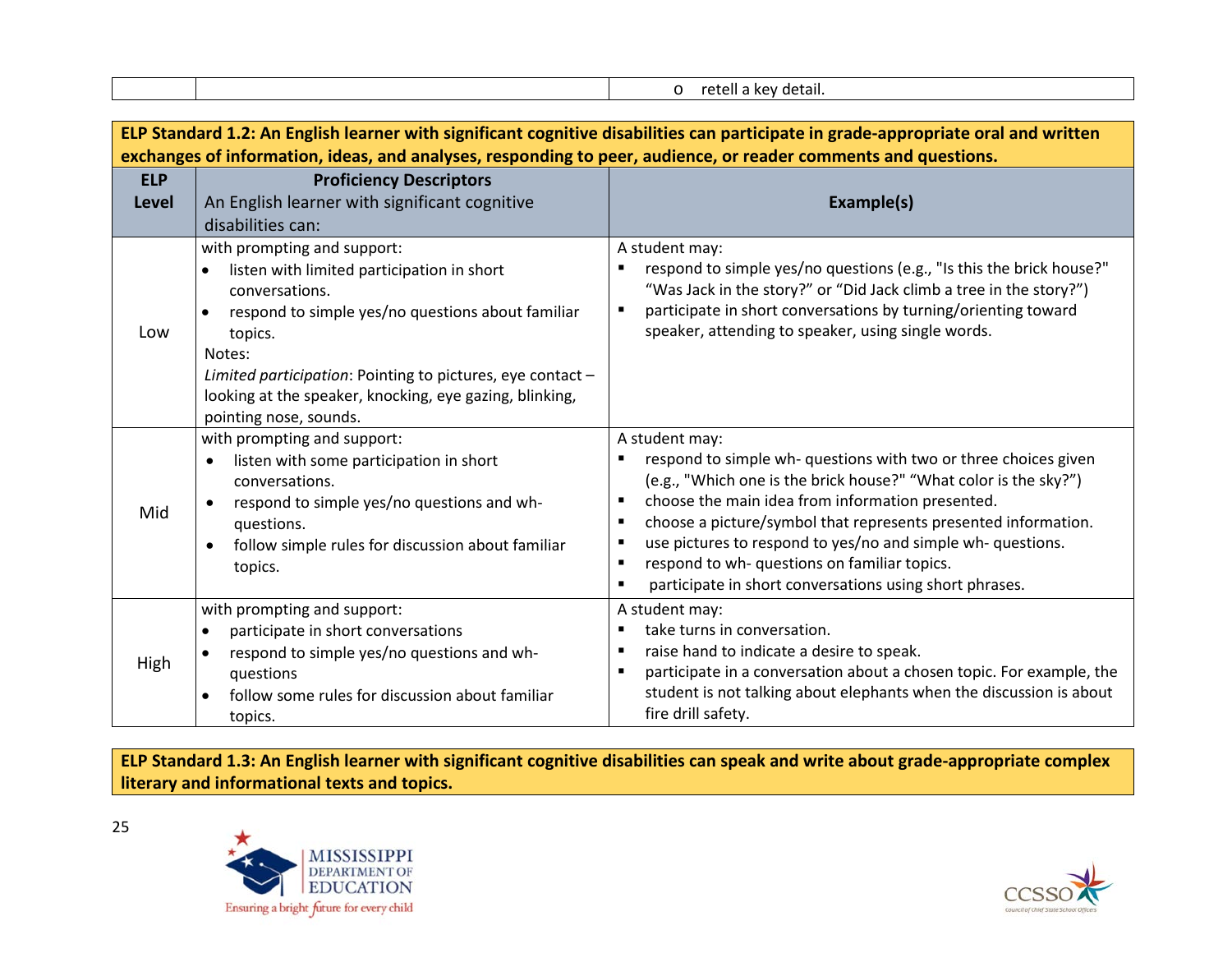| <b>ELP</b>   | <b>Proficiency Descriptors</b>                                                                                               |                                                                                                                                                                                                                                                                                                                                                                                                                                                                                                                                                                                             |
|--------------|------------------------------------------------------------------------------------------------------------------------------|---------------------------------------------------------------------------------------------------------------------------------------------------------------------------------------------------------------------------------------------------------------------------------------------------------------------------------------------------------------------------------------------------------------------------------------------------------------------------------------------------------------------------------------------------------------------------------------------|
| <b>Level</b> | An English learner with significant cognitive                                                                                | Example(s)                                                                                                                                                                                                                                                                                                                                                                                                                                                                                                                                                                                  |
|              | disabilities can:                                                                                                            |                                                                                                                                                                                                                                                                                                                                                                                                                                                                                                                                                                                             |
| Low          | with prompting and support:<br>communicate simple information or feelings<br>about familiar topics or experiences.           | A student may:<br>answer yes/no questions.<br>answer simple questions on familiar topics such as: In a cafeteria:<br>"Do you want chocolate ice cream or vanilla ice cream?" or "Did<br>Harold use a purple crayon or an orange crayon?"<br>identify feelings of persons/characters in texts (e.g., "Bruce won the<br>race. Does he look happy or sad?")<br>express a single word idea (happy, sad, etc.) about a grade-                                                                                                                                                                    |
| Mid          | with prompting and support:<br>communicate simple messages about familiar<br>topics, experiences, or events.                 | appropriate text or topic.<br>A student may:<br>say "orange pumpkin" or "heavy" when describing a pumpkin.<br>tell/give two facts about, for example, his/her<br>٠<br>class/school/state/nation.<br>state/name/list/label parts of a tree.<br>response to, "Who blew down the house?", "What was the house<br>the wolf blew down made of?" when shown a picture of a wolf<br>blowing down a straw house.<br>dictate, draw, use pictures or words.<br>use word phrases.<br>list up to two facts or ideas when a familiar topic is presented.<br>communicate what a character did in a story. |
| High         | with prompting and support:<br>tell or dictate simple information about familiar<br>topics, stories, experiences, or events. | A student may:<br>communicate a simple message such as, "Go tell Mr. Tate what<br>Gilbert did in the story."<br>state what needs to be done in a fire drill or can draw where to go in<br>$\blacksquare$<br>a fire drill, after reading a story about fire drills, and with prompts.<br>dictate, draw, use pictures or words.<br>٠                                                                                                                                                                                                                                                          |

**ELP Standard 1.4: An English learner with significant cognitive disabilities can construct grade-appropriate oral and written claims and support them with reasoning and evidence.**



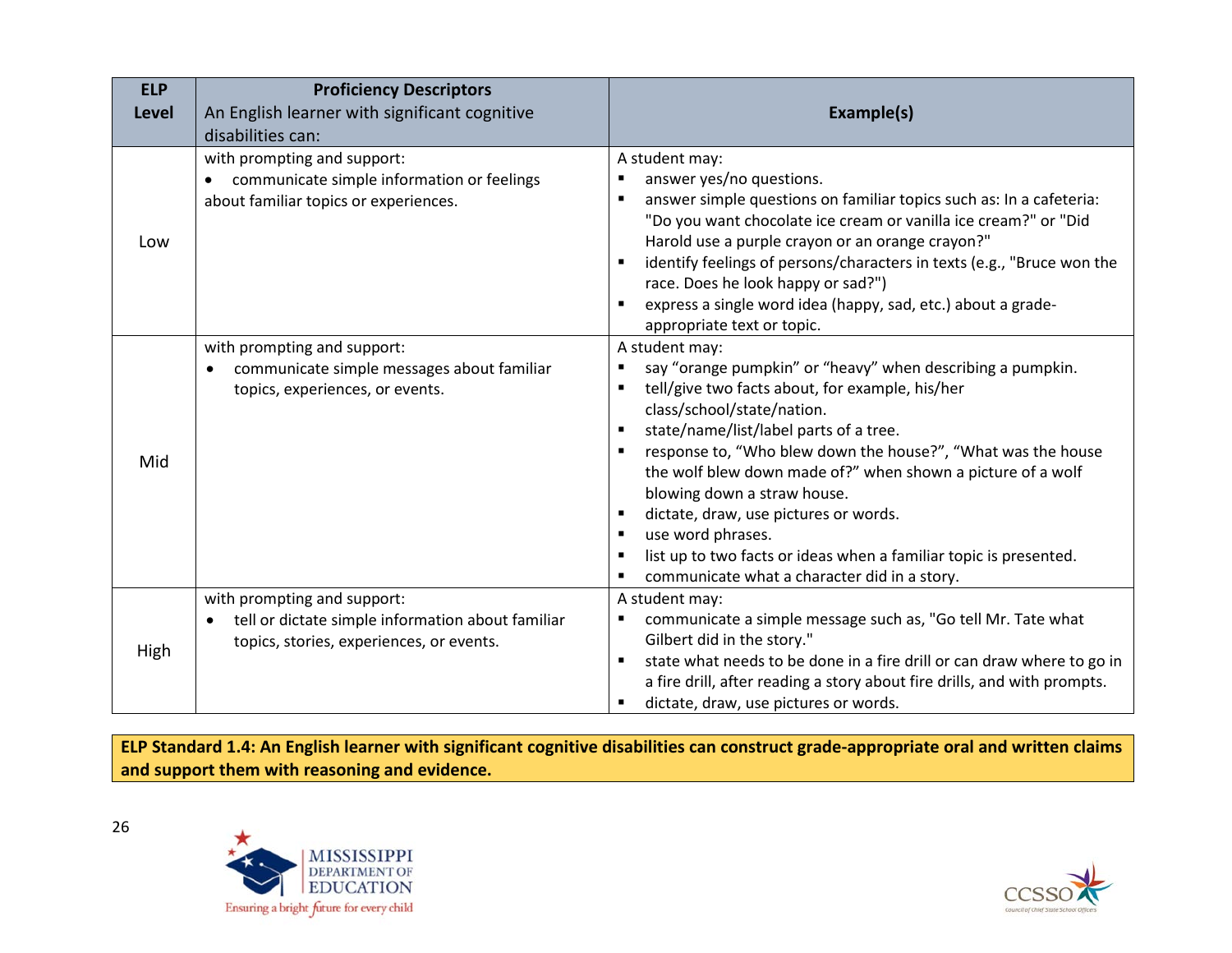| <b>ELP</b><br>Level | <b>Proficiency Descriptors</b><br>An English learner with significant cognitive<br>disabilities can:                       | Example(s)                                                                                                                                                                                                                                                                                                                                                            |
|---------------------|----------------------------------------------------------------------------------------------------------------------------|-----------------------------------------------------------------------------------------------------------------------------------------------------------------------------------------------------------------------------------------------------------------------------------------------------------------------------------------------------------------------|
| Low                 | with prompting and support:<br>indicate a feeling or opinion about familiar topics or<br>experiences.                      | A student may:<br>select a response from two choices.<br>use eye gaze or touch to select a feeling or opinion when given two<br>choices. "Are hot dogs or hamburgers better?" Student selects from<br>the two picture options.                                                                                                                                        |
| Mid                 | with prompting and support:<br>identify a feeling or opinion about familiar topics,<br>experiences, or events.             | A student may:<br>use pictures to complete a sentence to communicate an opinion. "I<br>like better."<br>present picture of hot dog/hamburger to show student choice.<br>draw a picture of what he or she likes best.<br>select/label a feeling or opinion about a familiar topic by selecting<br>٠<br>from two choices using visual aids with support and repetition. |
| High                | with prompting and support:<br>express an opinion or preference<br>about familiar topics, stories, experiences, or events. | A student may:<br>use a word or short phrase to express an opinion or a feeling. For<br>example, student says, "like hot dog" with words/word<br>approximations, AAC output, etc. when asked "Are hot dogs or<br>hamburgers better?"                                                                                                                                  |

| ELP Standard 1.5: An English learner with significant cognitive disabilities can conduct research and evaluate and communicate |                                                                                                                                                |                                                                                                                                                                                                                                                                                                                                   |  |  |
|--------------------------------------------------------------------------------------------------------------------------------|------------------------------------------------------------------------------------------------------------------------------------------------|-----------------------------------------------------------------------------------------------------------------------------------------------------------------------------------------------------------------------------------------------------------------------------------------------------------------------------------|--|--|
|                                                                                                                                | findings to answer questions or solve problems.                                                                                                |                                                                                                                                                                                                                                                                                                                                   |  |  |
| <b>ELP</b>                                                                                                                     | <b>Proficiency Descriptors</b>                                                                                                                 |                                                                                                                                                                                                                                                                                                                                   |  |  |
| <b>Level</b>                                                                                                                   | An English learner with significant cognitive                                                                                                  | Example(s)                                                                                                                                                                                                                                                                                                                        |  |  |
|                                                                                                                                | disabilities can:                                                                                                                              |                                                                                                                                                                                                                                                                                                                                   |  |  |
| Low                                                                                                                            | with prompting and support:<br>participate in shared research projects.<br>label information from provided sources showing<br>limited control. | A student may:<br>provide input when given two choices, with prompts and supports.<br>For example, student selects from choices to respond to the<br>following. "We are talking about the zoo. Here is a lion. Show me<br>another lion."<br>name animals with four legs, animals that like to swim, animals that<br>have stripes. |  |  |



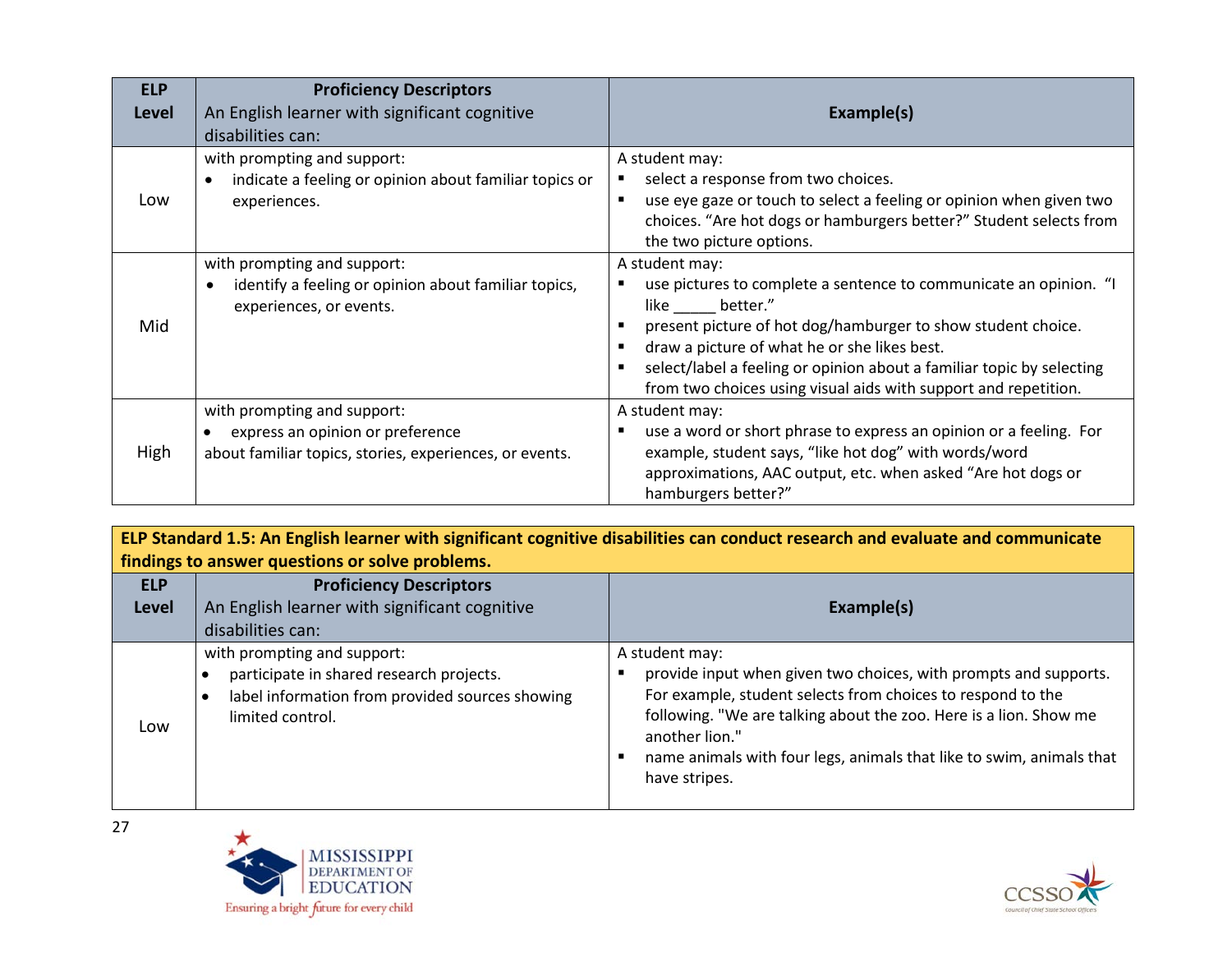| Mid  | with prompting and support:<br>participate in shared research projects.<br>$\bullet$<br>retell key information from provided sources<br>showing emerging control.          | A student may:<br>select information when given three choices with prompts and<br>supports.<br>provide input using a preferred way to communicate to indicate<br>animals discussed in the shared research topic.<br>locate/list/report up to two facts about a given research topic.<br>fill in details (up to three) on a topic outline for an activity.<br>provide input by choosing one of 3-4 pictures and naming the<br>chosen picture, or sorting zoo animals from the zoo and naming<br>them (e.g., all zebra's together, all lions together).<br>provide input by sorting animals by characteristics (e.g., number of<br>legs, how they move, body covering).      |
|------|----------------------------------------------------------------------------------------------------------------------------------------------------------------------------|----------------------------------------------------------------------------------------------------------------------------------------------------------------------------------------------------------------------------------------------------------------------------------------------------------------------------------------------------------------------------------------------------------------------------------------------------------------------------------------------------------------------------------------------------------------------------------------------------------------------------------------------------------------------------|
| High | with prompting and support:<br>participate in shared research projects<br>$\bullet$<br>answer a question from provided sources showing<br>$\bullet$<br>increasing control. | A student may:<br>answer questions using a preferred expressive modality with<br>prompts and supports.<br>provide input by using a preferred expressive modality to indicate<br>٠<br>animals discussed in the shared research topic.<br>participate in a shared research project, which uses visuals and<br>grade appropriate books to provide a solution to a given problem<br>using a preferred way to communicate.<br>tell about an animal – its name, that it has stripes, spots, that it<br>swims, etc.<br>respond to, "Show me an animal you like and why?" Student<br>describes this animal, the sound it makes, how it moves, and why<br>he/she likes this animal. |

| ELP Standard 1.6: An English learner with significant cognitive disabilities can analyze and critique the arguments of others orally |                                                             |  |  |  |  |  |
|--------------------------------------------------------------------------------------------------------------------------------------|-------------------------------------------------------------|--|--|--|--|--|
| and in writing.                                                                                                                      |                                                             |  |  |  |  |  |
| <b>ELP</b>                                                                                                                           | <b>Proficiency Descriptors</b>                              |  |  |  |  |  |
| <b>Level</b>                                                                                                                         | An English learner with significant cognitive<br>Example(s) |  |  |  |  |  |
|                                                                                                                                      | disabilities can:                                           |  |  |  |  |  |
| Low                                                                                                                                  | with prompting and support:<br>A student may:               |  |  |  |  |  |



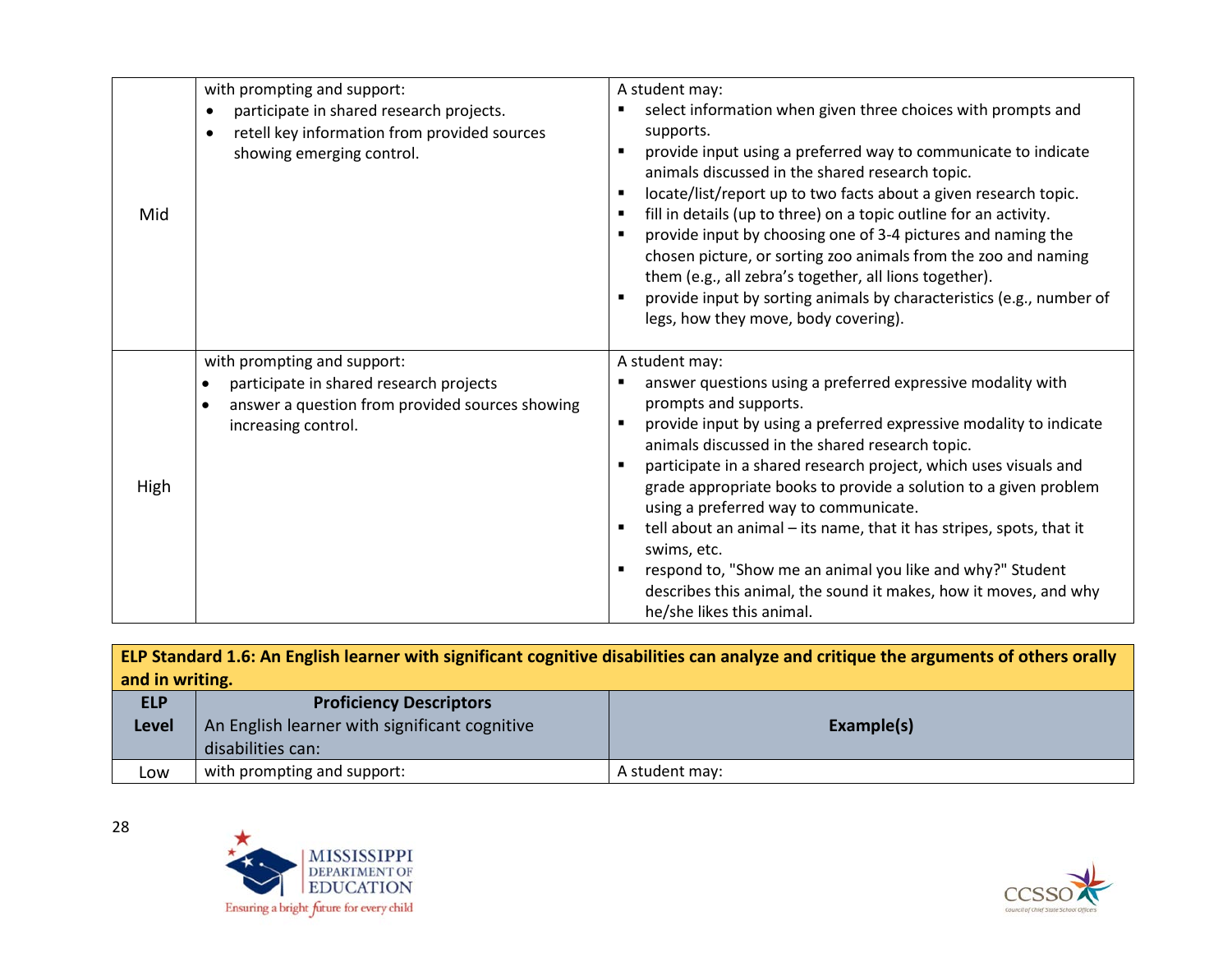|      | identify the main idea of a simple presentation of a<br>familiar topic.                                                           | choose one of two pictures that reflect the main idea from a short<br>text on a familiar topic that is read to the student.                                                |
|------|-----------------------------------------------------------------------------------------------------------------------------------|----------------------------------------------------------------------------------------------------------------------------------------------------------------------------|
| Mid  | with prompting and support:<br>identify a key detail that supports the main idea of a<br>simple presentation on a familiar topic. | A student may:<br>choose one of three pictures that show a key detail that supports<br>the main idea from a short text on a familiar topic that is read to the<br>student. |
| High | with prompting and support:<br>identify key details that support the main idea of a<br>simple presentation on a familiar topic.   | A student may:<br>communicate at least two key details that supports the main idea<br>from a short text on a familiar topic that is read to the student.                   |

| ELP Standard 1.7: An English learner with significant cognitive disabilities adapt language choices to purpose, task, and audience |                                                                                                                                                                                                                                                                  |                                                                                                                                                                                                                                                                                                                                                                                                                                                                                       |  |
|------------------------------------------------------------------------------------------------------------------------------------|------------------------------------------------------------------------------------------------------------------------------------------------------------------------------------------------------------------------------------------------------------------|---------------------------------------------------------------------------------------------------------------------------------------------------------------------------------------------------------------------------------------------------------------------------------------------------------------------------------------------------------------------------------------------------------------------------------------------------------------------------------------|--|
| when speaking and writing.                                                                                                         |                                                                                                                                                                                                                                                                  |                                                                                                                                                                                                                                                                                                                                                                                                                                                                                       |  |
| <b>ELP</b>                                                                                                                         | <b>Proficiency Descriptors</b>                                                                                                                                                                                                                                   |                                                                                                                                                                                                                                                                                                                                                                                                                                                                                       |  |
| <b>Level</b>                                                                                                                       | An English learner with significant cognitive                                                                                                                                                                                                                    | Example(s)                                                                                                                                                                                                                                                                                                                                                                                                                                                                            |  |
|                                                                                                                                    | disabilities can:                                                                                                                                                                                                                                                |                                                                                                                                                                                                                                                                                                                                                                                                                                                                                       |  |
| Low                                                                                                                                | with prompting and support:<br>indicate the appropriate audience or task from a<br>field of options when presented with familiar<br>phrases and simple sentences.<br>indicate awareness of the appropriate language for<br>the playground and for the classroom. | A student may:<br>choose the appropriate language from two-word phrase cards (e.g.,<br>social, self-help language) with prompts and supports.<br>choose the correct phrase from a set of word phrases ("Hey there"<br>vs. "Hello Mr. Graham") when asked which word phrase is<br>"playground language."<br>smile when greeting someone.<br>gesture when he/she does not want any more of something.<br>٠<br>use sounds, gestures or expressions appropriate for social and self-<br>٠ |  |
|                                                                                                                                    |                                                                                                                                                                                                                                                                  | help contexts (e.g., greetings, needs).                                                                                                                                                                                                                                                                                                                                                                                                                                               |  |
| Mid                                                                                                                                | with prompting and support:<br>show a developing awareness of the difference<br>between appropriate language for the playground<br>and language for the classroom.                                                                                               | A student may:<br>choose the appropriate language from three-word phrase cards<br>п<br>(e.g., classroom, social, self-help language) with prompts and<br>supports.<br>Use learned words, sounds, gestures, appropriate for social and<br>٠<br>academic contexts. (e.g., playground, classroom) with prompts and<br>supports.                                                                                                                                                          |  |



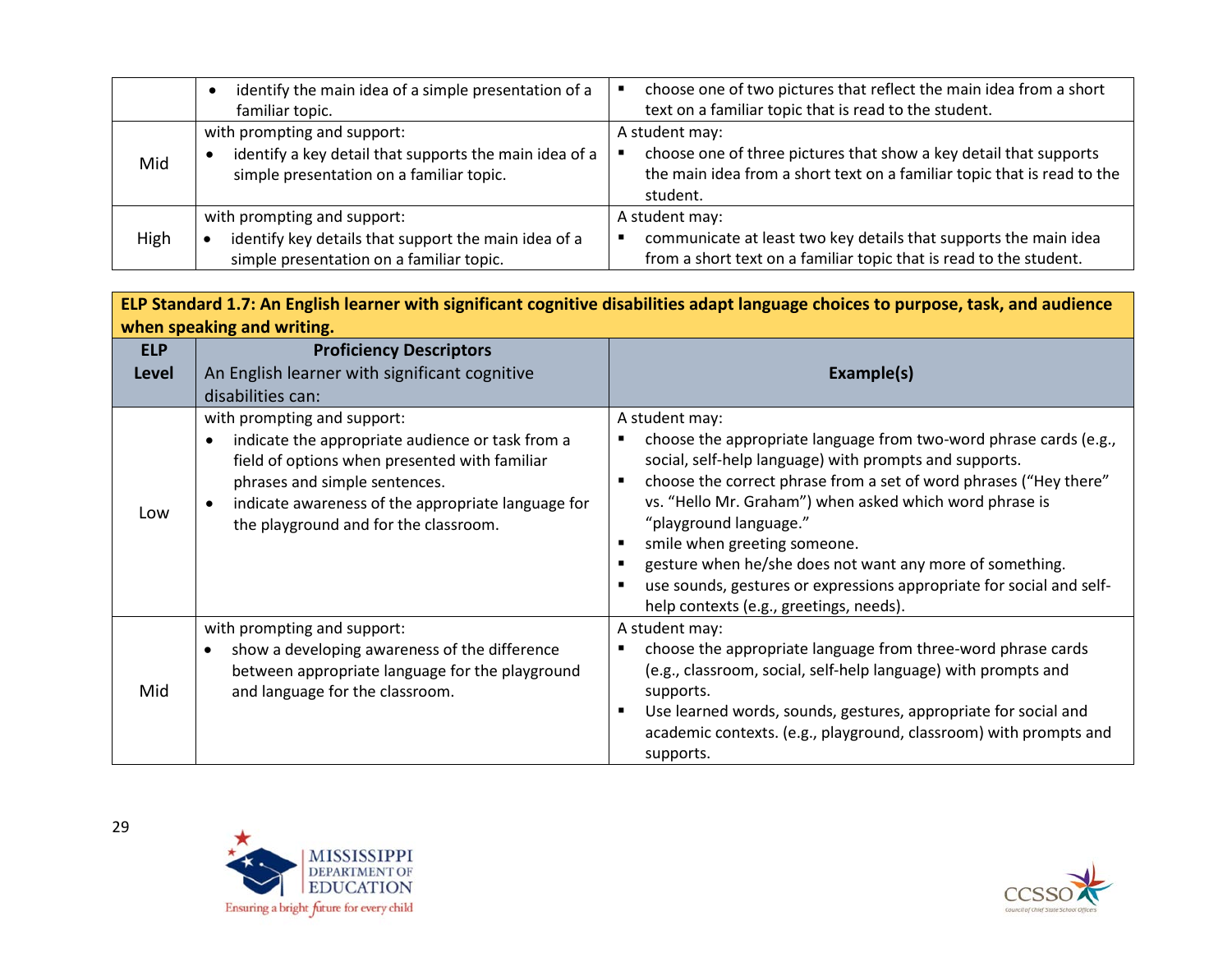|      |                                                                                                                                                       | choose the correct phrase from a set of word phrases (("Hey there"<br>٠<br>vs. "Hello Mr. Graham") when asked which word phrase is<br>"classroom language."<br>use appropriate words to label familiar items.<br>use pictures, sounds, gestures, etc. to express himself/herself<br>appropriately (in a classroom or playground scenario).                                                                                                                                                                                                                                                                                                                     |
|------|-------------------------------------------------------------------------------------------------------------------------------------------------------|----------------------------------------------------------------------------------------------------------------------------------------------------------------------------------------------------------------------------------------------------------------------------------------------------------------------------------------------------------------------------------------------------------------------------------------------------------------------------------------------------------------------------------------------------------------------------------------------------------------------------------------------------------------|
| High | with prompting and support:<br>show awareness of the difference between<br>appropriate language for the playground and<br>language for the classroom. | A student may:<br>use learned words and expressions, appropriate for social and<br>academic contexts. (e.g., playground, classroom) with prompts and<br>supports.<br>use words learned through conversations, reading, and being read to<br>with prompts and supports.<br>use language appropriately (e.g., language used in anger versus<br>learned language to express emotions; communicate intent).<br>use pictures to indicate awareness of appropriate language use<br>based on context (school vs. playground).<br>demonstrate volume control based on location.<br>sort a set of six or more cards into playground language and<br>classroom language. |

**ELP Standard 1.8: An English learner with significant cognitive disabilities can determine the meaning of words and phrases in oral presentations and literary and informational text.**

| <b>ELP</b><br><b>Level</b> | <b>Proficiency Descriptors</b><br>An English learner with significant cognitive<br>disabilities can:                                                                                           | Example(s)                                                                                                                                                                                                                                                                                                                                                    |  |
|----------------------------|------------------------------------------------------------------------------------------------------------------------------------------------------------------------------------------------|---------------------------------------------------------------------------------------------------------------------------------------------------------------------------------------------------------------------------------------------------------------------------------------------------------------------------------------------------------------|--|
| Low                        | with prompting and support:<br>recognize the meaning of a few frequently occurring<br>words.<br>in simple oral presentations and read-alouds about<br>familiar topics, experiences, or events. | A student may:<br>upon request, name/point to/identify nouns or pictures of nouns in<br>text.<br>recognize the meaning of frequently occurring nouns, colors, or<br>shapes in oral presentations or texts.<br>respond to up to two familiar words within information presented.<br>choose the picture that matches the word or phrase from a field of<br>two. |  |
| Mid                        | with prompting and support:                                                                                                                                                                    | A student may:                                                                                                                                                                                                                                                                                                                                                |  |



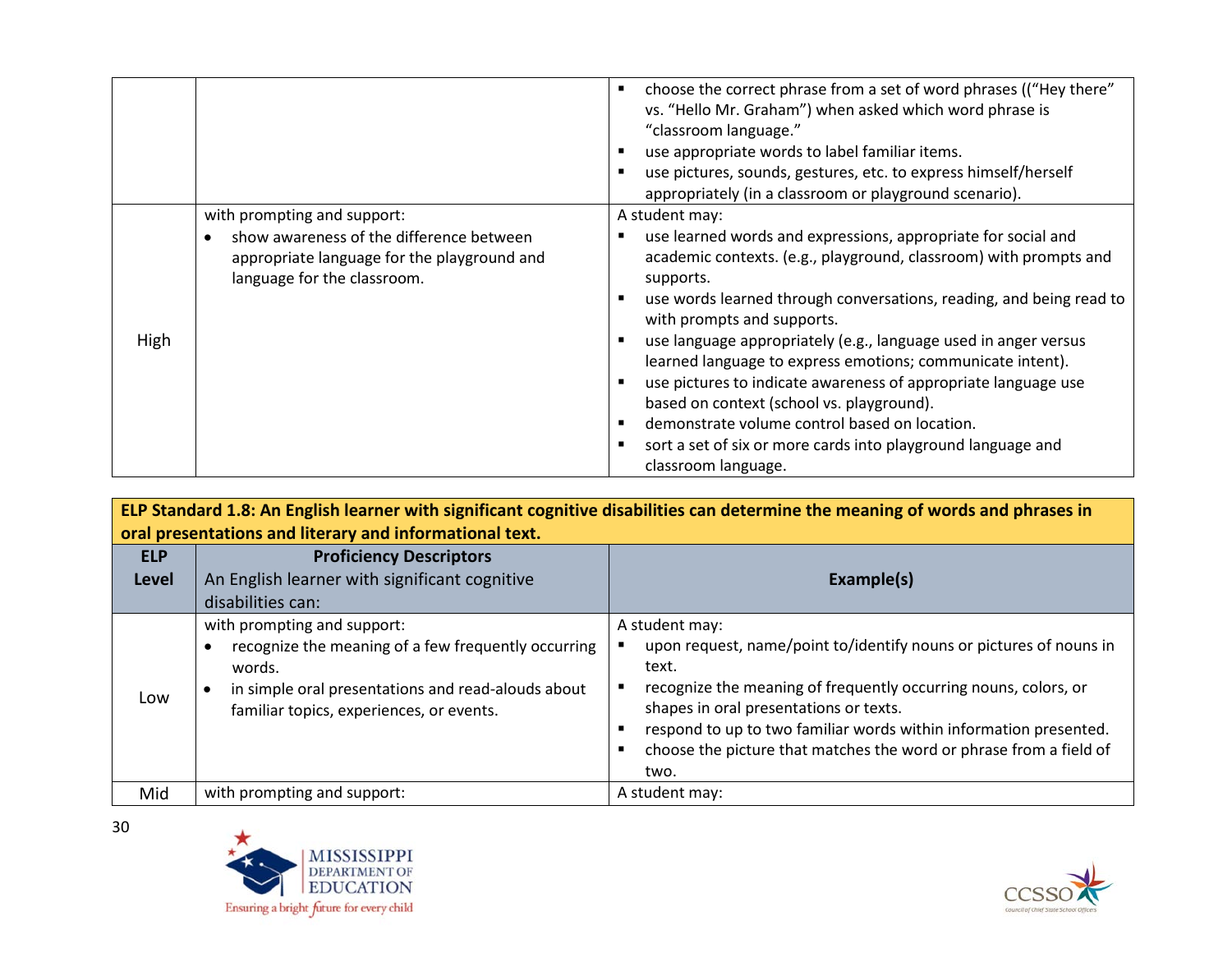|      | answer simple questions to help determine the<br>meaning of some frequently occurring words and<br>phrases.<br>in simple oral presentations, read-alouds, and<br>simple texts about familiar topics, experiences, or<br>events.                                                   | upon request, name/point to/identify verbs or pictures of verbs in<br>text and nouns or pictures of nouns in a text.<br>choose the picture that matches the word.<br>match the noun in print to a picture.                |
|------|-----------------------------------------------------------------------------------------------------------------------------------------------------------------------------------------------------------------------------------------------------------------------------------|---------------------------------------------------------------------------------------------------------------------------------------------------------------------------------------------------------------------------|
| High | with prompting and support:<br>answer and sometimes ask simple questions to help<br>determine the meaning of some less-frequently<br>occurring words and phrases<br>in simple oral presentations, read-alouds, and simple<br>texts about familiar topics, experiences, or events. | A student may:<br>upon request, student can name/point to/identify nouns, verbs, or<br>prepositional phrases<br>use some prepositional phrases such as "beside" or "around."<br>choose the picture that matches the word. |

**ELP Standard 1.9: An English learner with significant cognitive disabilities can create clear and coherent grade-appropriate speech and text.**

| <b>ELP</b><br><b>Level</b> | <b>Proficiency Descriptors</b><br>An English learner with significant cognitive<br>disabilities can:                                                                                                                            | Example(s)                                                                                                                                                                                                                                                                                                                                                                                                                                                                                                                                                                |
|----------------------------|---------------------------------------------------------------------------------------------------------------------------------------------------------------------------------------------------------------------------------|---------------------------------------------------------------------------------------------------------------------------------------------------------------------------------------------------------------------------------------------------------------------------------------------------------------------------------------------------------------------------------------------------------------------------------------------------------------------------------------------------------------------------------------------------------------------------|
| Low                        | with prompting and support:<br>communicate a familiar event or simple information<br>about a familiar topic.<br>with emerging control of some frequently occurring<br>$\bullet$<br>linking words.                               | A student may:<br>answer, in a single word or short phrase, when asked what he/she<br>did last night.                                                                                                                                                                                                                                                                                                                                                                                                                                                                     |
| Mid                        | with prompting and support:<br>retell a simple sequence of events.<br>$\bullet$<br>communicate simple information about a familiar<br>$\bullet$<br>topic with developing control of some frequently<br>occurring linking words. | A student may:<br>answer in a sentence what he did last night. Student may complete a<br>sentence frame.<br>complete a daily report about events during the school day.<br>put the pictures in the correct sequence (first, then, last), when<br>provided with three pictures related to the sequence of events.<br>use pictures to tell about or retell what the teacher just presented.<br>tell details about a picture or topic.<br>provide facts about him or herself (family, siblings, age, likes).<br>use some frequently occurring linking words (e.g., and, so). |
| High                       | with prompting and support:                                                                                                                                                                                                     | A student may:                                                                                                                                                                                                                                                                                                                                                                                                                                                                                                                                                            |



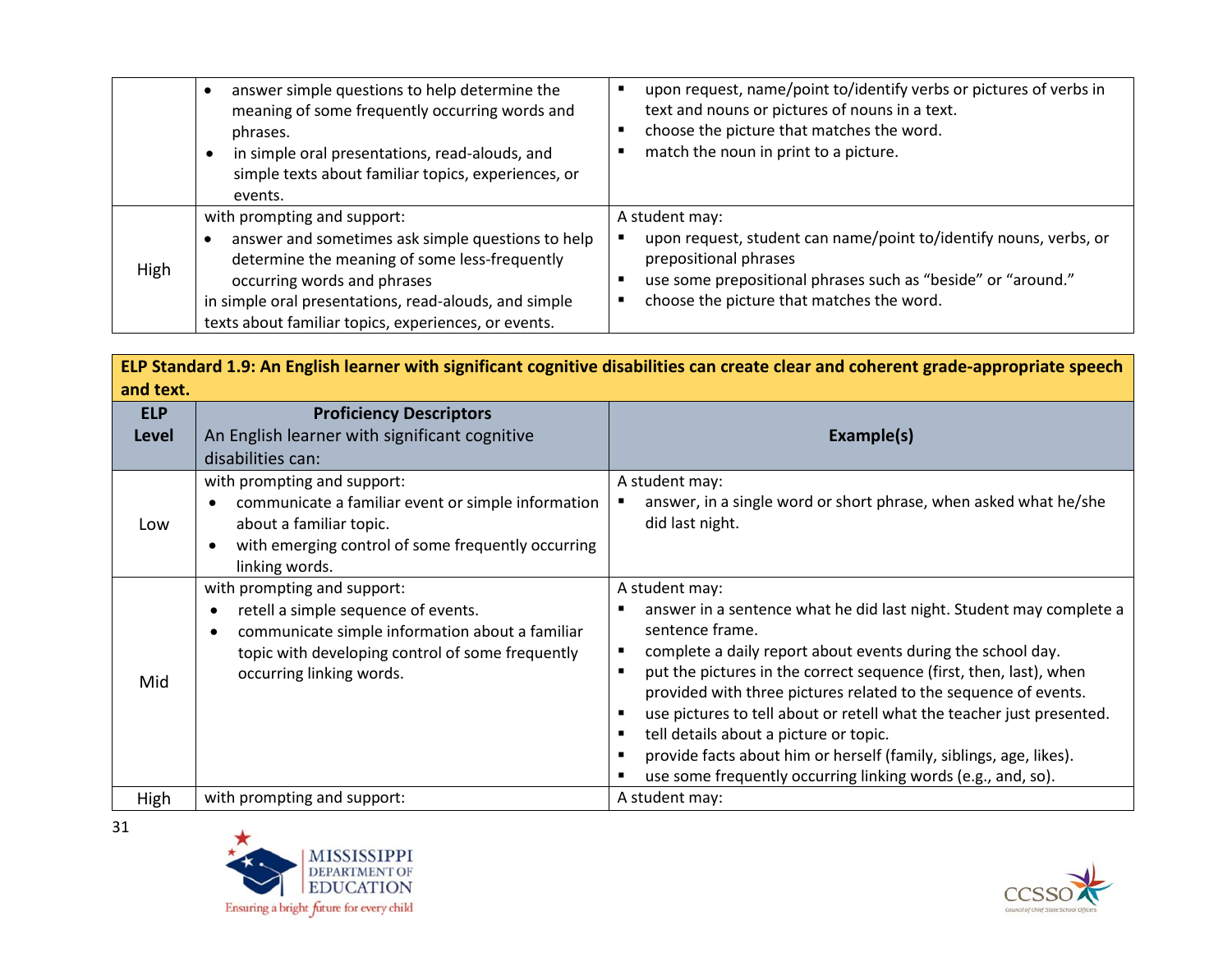|  | retell two or three events in sequence of events. | complete sentence frames or respond to verbal prompting such as, |
|--|---------------------------------------------------|------------------------------------------------------------------|
|  | communicate simple information about a familiar   | "What happened next?"                                            |
|  | topic with increasing control of some temporal    | sequence pictures or provided sentences in the correct order.    |
|  | words (e.g., next, after) and some frequently     | use some frequently occurring linking words (e.g., and, so) and  |
|  | occurring linking words.                          | temporal words (e.g., first, then).                              |

**ELP Standard 1.10: An English learner with significant cognitive disabilities can make accurate use of standard English to communicate in grade-appropriate speech and writing**

| <b>ELP</b><br>Level | <b>Proficiency Descriptors</b><br>An English learner with significant cognitive<br>disabilities can:<br>with prompting and support:                                                                                    | Example(s)<br>A student may:                                                                                                                                                                                                                                                                                                          |
|---------------------|------------------------------------------------------------------------------------------------------------------------------------------------------------------------------------------------------------------------|---------------------------------------------------------------------------------------------------------------------------------------------------------------------------------------------------------------------------------------------------------------------------------------------------------------------------------------|
| Low                 | recognize and use a small number of frequently<br>$\bullet$<br>occurring nouns and verbs.<br>respond to simple questions (e.g., yes/no, wh-<br>$\bullet$<br>questions).                                                | identify nouns or verbs by selecting the object/picture that<br>п<br>corresponds to the noun or verb.<br>recognize/recite a repeated story line.                                                                                                                                                                                      |
| Mid                 | with prompting and support:<br>recognize and use a small number of frequently<br>$\bullet$<br>occurring nouns, verbs, prepositions, and<br>conjunctions.<br>produce simple sentences on a familiar topic.<br>$\bullet$ | A student may:<br>tell the teacher about the picture.<br>٠<br>list 1-2 words that are descriptors.<br>$\blacksquare$<br>match symbols to a holiday, event, or sport to produce a greeting<br>card, poster, or banner.<br>match or label pictures to/with nouns and verbs.<br>٠<br>tell what a person or animal in a picture is doing. |
| High                | with prompting and support:<br>recognize and use an increasing number of nouns,<br>$\bullet$<br>verbs, prepositions, and conjunctions.<br>produce simple and compound sentences on<br>$\bullet$<br>familiar topics.    | A student may:<br>add descriptors (adjectives, adverbs) to expand sentences.<br>$\blacksquare$<br>retell an event from his/her day or retell story read to him/her.<br>٠                                                                                                                                                              |

## **GRADE BAND 2-3**

Notes:

• The proficiency descriptors describe **end of level** skills.



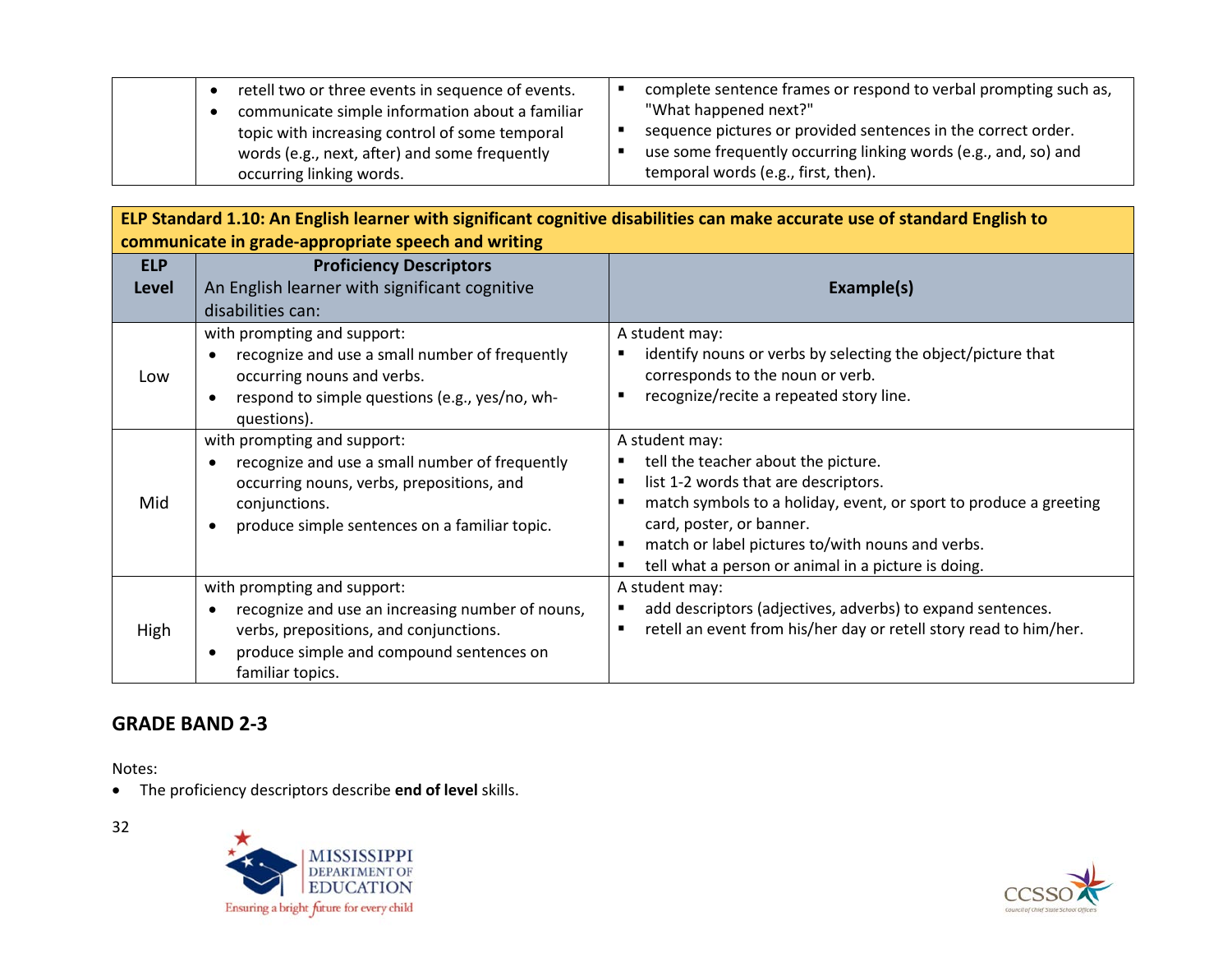- Students may need prompting and support to engage. Support includes: modeling think-aloud while writing or verbally demonstrating how express an opinion; guiding student through process; simple sentence frames; using visual aids and a visual example of what the student needs to do; scaffolding; using pictures attached to light up buttons; providing context for information.
- Generally, students should be able to use their preferred method of communication to respond. A student may point to a visual, use alternative communication/symbols, use a head nod or gesture. Nonverbal responses may include self-generated language. Students may support communication with nonverbal cues A student may also answer verbally using simple one word/word approximations (with no detail) or 2-3 word phrases. Written response may include drawing, copying or labeling, production of letters, words, numbers, and phrases.
- Examples of familiar topics include: anything the student finds interesting (e.g., dinosaurs, movies, leaves, plants, paper airplanes); subjects that the student has studied recently (e.g., weather, apples); family; family events; animals; favorites; food; activities; home; school; school events (arrival, dismissal, lunch, recess); how students get to school; class activities; meals; weather; grocery shopping; going to the movies; tv shows.

| בנו שנמחממות בשובו אחד בחקושה וכמוחכר אחנה שקחותמות נטקוותונט מושמאוותכשעמה נטחשנותכו ווכמחווק חשום טומו ארכשנותמוטוש מחמ<br>literary and informational text through grade-appropriate listening, reading, and viewing. |                                                                                                                                                                                                           |                                                                                                                                                                                                                                                                                                                                                                                                                                  |
|-------------------------------------------------------------------------------------------------------------------------------------------------------------------------------------------------------------------------|-----------------------------------------------------------------------------------------------------------------------------------------------------------------------------------------------------------|----------------------------------------------------------------------------------------------------------------------------------------------------------------------------------------------------------------------------------------------------------------------------------------------------------------------------------------------------------------------------------------------------------------------------------|
| <b>ELP</b><br><b>Level</b>                                                                                                                                                                                              | <b>Proficiency Descriptors</b><br>An English learner with significant cognitive<br>disabilities can:                                                                                                      | Example(s)                                                                                                                                                                                                                                                                                                                                                                                                                       |
| Low                                                                                                                                                                                                                     | with prompting and support, use a very limited set of<br>strategies to:<br>identify a few key words and phrases from read-<br>$\bullet$<br>alouds, simple written texts, and oral presentations.          | A student may:<br>identify common sight words, colors, items, or phrases (e.g. which<br>$\blacksquare$<br>word is $\ldots$ ?).<br>demonstrate understanding by giving objects or pictures according<br>٠<br>to attribute (the blue paper, the yellow flower, the long string, etc.)<br>upon request.<br>say a line that is often repeated in the text.                                                                           |
| Mid                                                                                                                                                                                                                     | with prompting and support, use an emerging set of<br>strategies to:<br>identify the main topic or characters.<br>sequence information from read-alouds, simple<br>written texts, and oral presentations. | A student may:<br>answers questions with words or phrases.<br>Е<br>answer questions around the main idea or characters. For example,<br>п<br>What is the main idea? Who is the main character? Choose one of<br>the 2-3 options.<br>put three events in order of beginning, middle, and end (options<br>$\blacksquare$<br>could be images or simple sentences).<br>answer yes/no and simple "wh" questions about the main topic. |

about specific sight words and lesson.

**ELP Standard 2-3.1: An English learner with significant cognitive disabilities can construct meaning from oral presentations and** 



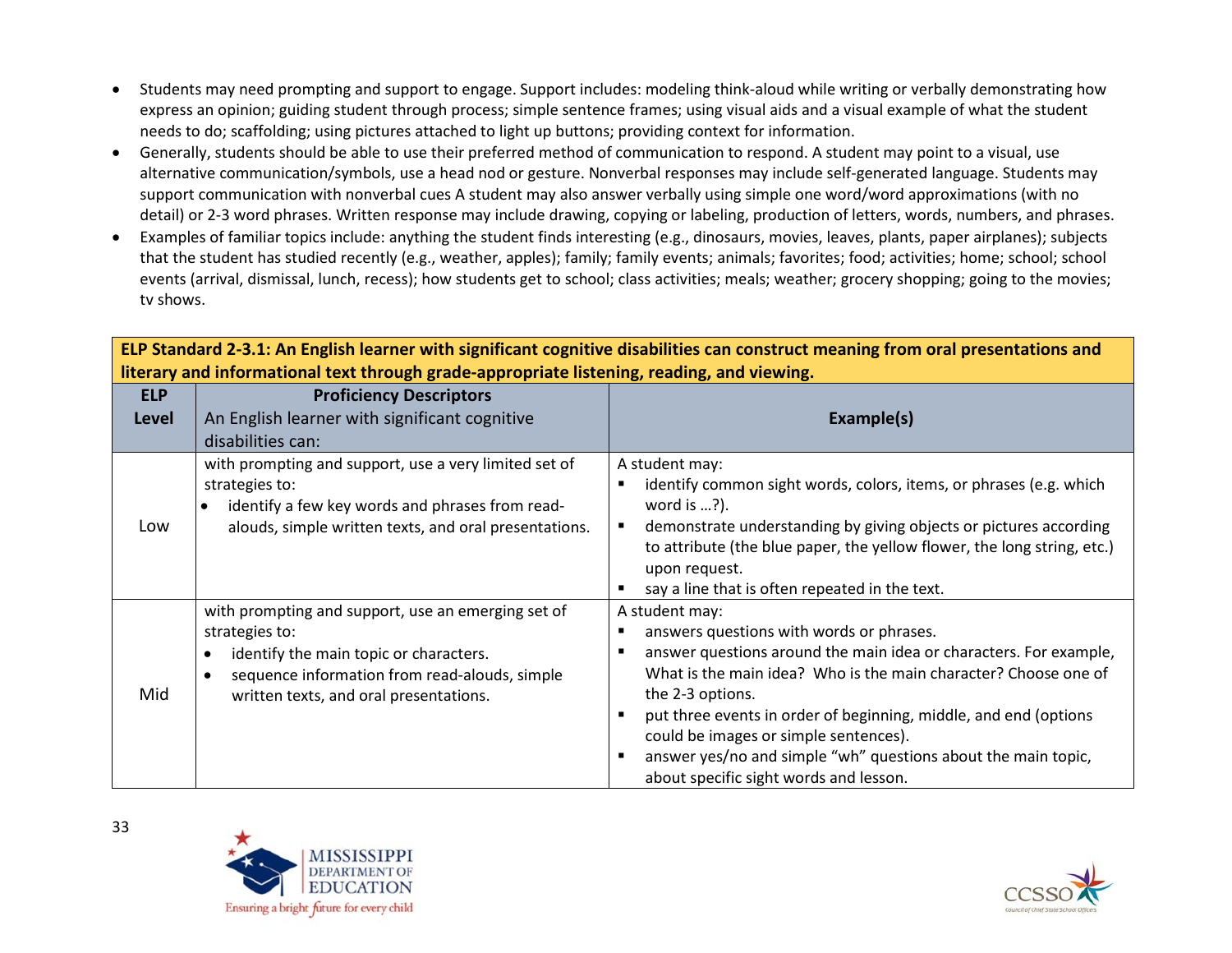|      | with prompting and support, use an increasing range of | A student may:                                                  |
|------|--------------------------------------------------------|-----------------------------------------------------------------|
|      | strategies to:                                         | describe what happened in a simple science experiment in simple |
| High | answer questions about key details.                    | sentences.                                                      |
|      | retell parts of a story from read-alouds, simple       | provide sentences about a topic.                                |
|      | written texts, and oral presentations.                 |                                                                 |

**ELP Standard 2-3.2: An English learner with significant cognitive disabilities can participate in grade-appropriate oral and written exchanges of information, ideas, and analyses, responding to peer, audience, or reader comments and questions.**

| An English learner with significant cognitive<br>Example(s)<br>Level<br>disabilities can:<br>with prompting and support:<br>A student may:<br>respond to simple questions about text using a preferred way to<br>listen with occasional participation in short<br>$\bullet$<br>conversations.<br>communicate.<br>Low<br>produce non-verbal and/or vocalization interactions during<br>respond to simple yes/no questions about familiar<br>$\blacksquare$<br>$\bullet$<br>instruction or read-alouds.<br>topics.<br>with prompting and support:<br>A student may:<br>respond to simple questions with 2-3 word phrases.<br>listen to and participate in short conversations.<br>$\blacksquare$<br>$\bullet$<br>answer basic questions (e.g., What color is the car? What is the girl<br>respond to simple yes/no and wh- questions.<br>٠<br>Mid<br>doing?).<br>follow simple rules for discussion about familiar<br>answer simple questions using sentence frames and starters.<br>$\blacksquare$<br>topics.<br>with prompting and support:<br>A student may:<br>discuss ideas from the story.<br>participate in short conversations.<br>٠<br>ask and answer questions about the story.<br>ask and answer simple questions to exchange ideas<br>High<br>or information, or to clarify for understanding.<br>follow some rules for discussion about familiar<br>$\bullet$ | <b>ELP</b> | <b>Proficiency Descriptors</b> |  |
|--------------------------------------------------------------------------------------------------------------------------------------------------------------------------------------------------------------------------------------------------------------------------------------------------------------------------------------------------------------------------------------------------------------------------------------------------------------------------------------------------------------------------------------------------------------------------------------------------------------------------------------------------------------------------------------------------------------------------------------------------------------------------------------------------------------------------------------------------------------------------------------------------------------------------------------------------------------------------------------------------------------------------------------------------------------------------------------------------------------------------------------------------------------------------------------------------------------------------------------------------------------------------------------------------------------------------------------------------------------------------|------------|--------------------------------|--|
|                                                                                                                                                                                                                                                                                                                                                                                                                                                                                                                                                                                                                                                                                                                                                                                                                                                                                                                                                                                                                                                                                                                                                                                                                                                                                                                                                                          |            |                                |  |
|                                                                                                                                                                                                                                                                                                                                                                                                                                                                                                                                                                                                                                                                                                                                                                                                                                                                                                                                                                                                                                                                                                                                                                                                                                                                                                                                                                          |            |                                |  |
|                                                                                                                                                                                                                                                                                                                                                                                                                                                                                                                                                                                                                                                                                                                                                                                                                                                                                                                                                                                                                                                                                                                                                                                                                                                                                                                                                                          |            |                                |  |
|                                                                                                                                                                                                                                                                                                                                                                                                                                                                                                                                                                                                                                                                                                                                                                                                                                                                                                                                                                                                                                                                                                                                                                                                                                                                                                                                                                          |            |                                |  |
|                                                                                                                                                                                                                                                                                                                                                                                                                                                                                                                                                                                                                                                                                                                                                                                                                                                                                                                                                                                                                                                                                                                                                                                                                                                                                                                                                                          |            | topics.                        |  |
| ELP Standard 2-3.3: An English learner with significant cognitive disabilities can speak and write about grade-appropriate complex                                                                                                                                                                                                                                                                                                                                                                                                                                                                                                                                                                                                                                                                                                                                                                                                                                                                                                                                                                                                                                                                                                                                                                                                                                       |            |                                |  |
| literary and informational texts and topics.                                                                                                                                                                                                                                                                                                                                                                                                                                                                                                                                                                                                                                                                                                                                                                                                                                                                                                                                                                                                                                                                                                                                                                                                                                                                                                                             |            |                                |  |
| <b>ELP</b><br><b>Proficiency Descriptors</b><br>Example(s)                                                                                                                                                                                                                                                                                                                                                                                                                                                                                                                                                                                                                                                                                                                                                                                                                                                                                                                                                                                                                                                                                                                                                                                                                                                                                                               |            |                                |  |
| <b>Level</b>                                                                                                                                                                                                                                                                                                                                                                                                                                                                                                                                                                                                                                                                                                                                                                                                                                                                                                                                                                                                                                                                                                                                                                                                                                                                                                                                                             |            |                                |  |



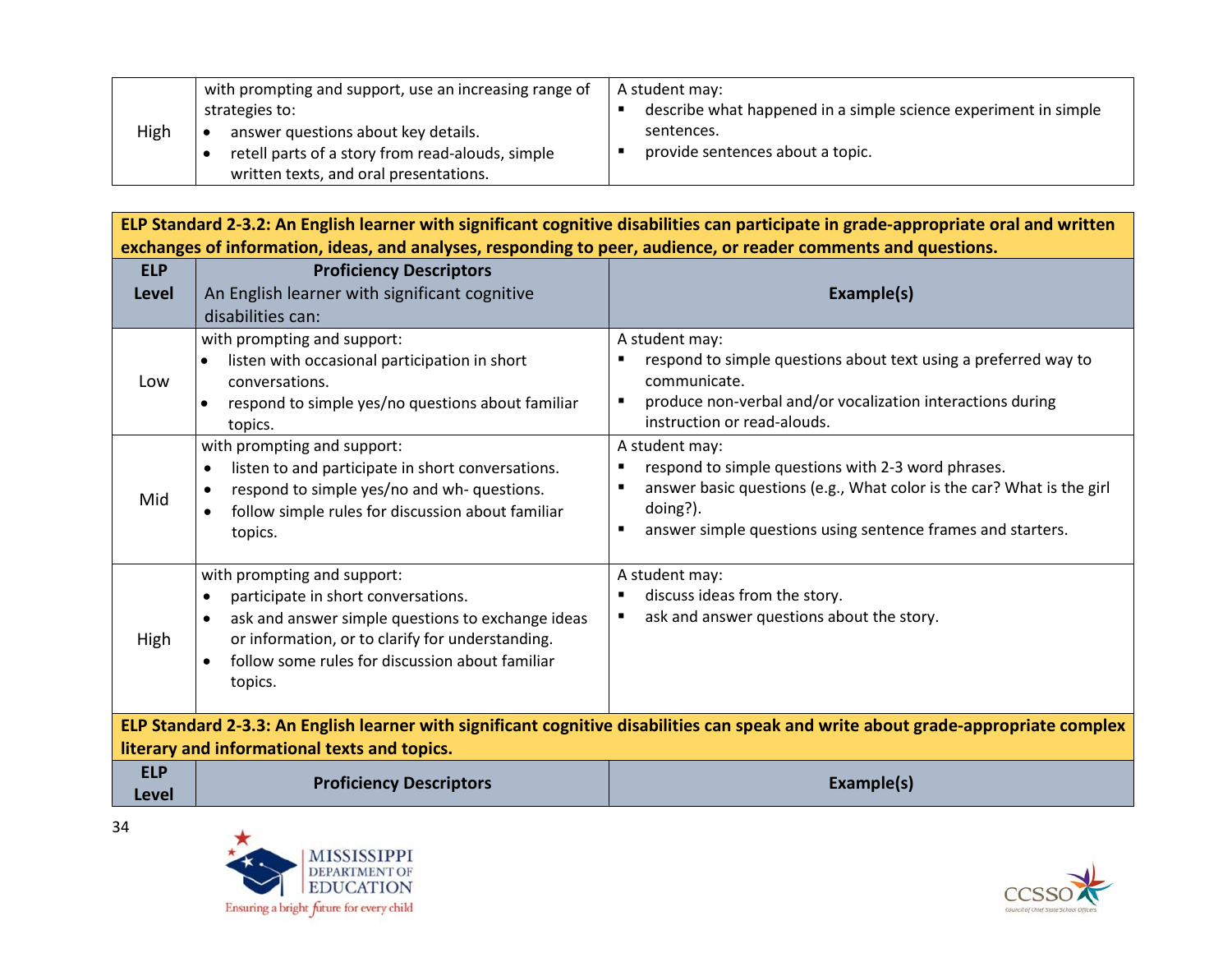|      | An English learner with significant cognitive<br>disabilities can:                                                                                          |                                                                                                                                                                                                                                                                                                                                                                                                                                                                         |
|------|-------------------------------------------------------------------------------------------------------------------------------------------------------------|-------------------------------------------------------------------------------------------------------------------------------------------------------------------------------------------------------------------------------------------------------------------------------------------------------------------------------------------------------------------------------------------------------------------------------------------------------------------------|
| Low  | with prompting and support:<br>communicate simple information about familiar<br>٠<br>texts, topics, experiences, or events.                                 | A student may:<br>provide one word or picture to complete sentence, using sentence<br>frames. For example:<br>How does the _____ in the story feel?<br>O<br>What word tells ?<br>$\circ$<br>Which picture shows<br>$\circ$                                                                                                                                                                                                                                              |
| Mid  | with prompting and support:<br>communicate simple information.<br>compose simple written text about familiar texts,<br>topics, experiences, or events.      | A student may:<br>relate what he or she has read, using sentence starters or pictures,<br>٠<br>and adding short phrases to show understanding of the text. For<br>example:<br>In the story, Tom feels sad because<br>$\circ$<br>The ball is<br>$\circ$<br>tell about the main events or important topics from the text, with<br>prompting and support.<br>dictate information to a scribe to produce written text (e.g., Do you<br>٠<br>like/not like the story/text?). |
| High | with prompting and support:<br>deliver short presentations or information.<br>compose written text about familiar texts, topics,<br>experiences, or events. | A student may:<br>respond to questions such as: Do you like/not like the story?<br>provide reasons for his/her opinion.<br>$\blacksquare$<br>provide details to support the main idea/main topic, for example,<br>$\blacksquare$<br>what is this story about?<br>dictate information to a scribe to produce written text.                                                                                                                                               |

**ELP Standard 2-3.4: An English learner with significant cognitive disabilities can construct grade-appropriate oral and written claims and support them with reasoning and evidence.**

| <b>ELP</b><br><b>Level</b> | <b>Proficiency Descriptors</b><br>An English learner with significant cognitive<br>disabilities can: | Example(s)                                                                                                                                            |
|----------------------------|------------------------------------------------------------------------------------------------------|-------------------------------------------------------------------------------------------------------------------------------------------------------|
| Low                        | with prompting and support:<br>express a preference about a familiar topic.                          | A student may:<br>provide a preference, when asked to choose between a field of two<br>shares a "like" or "dislike" when asked about a familiar topic |
| Mid                        | with prompting and support:                                                                          | A student may:                                                                                                                                        |



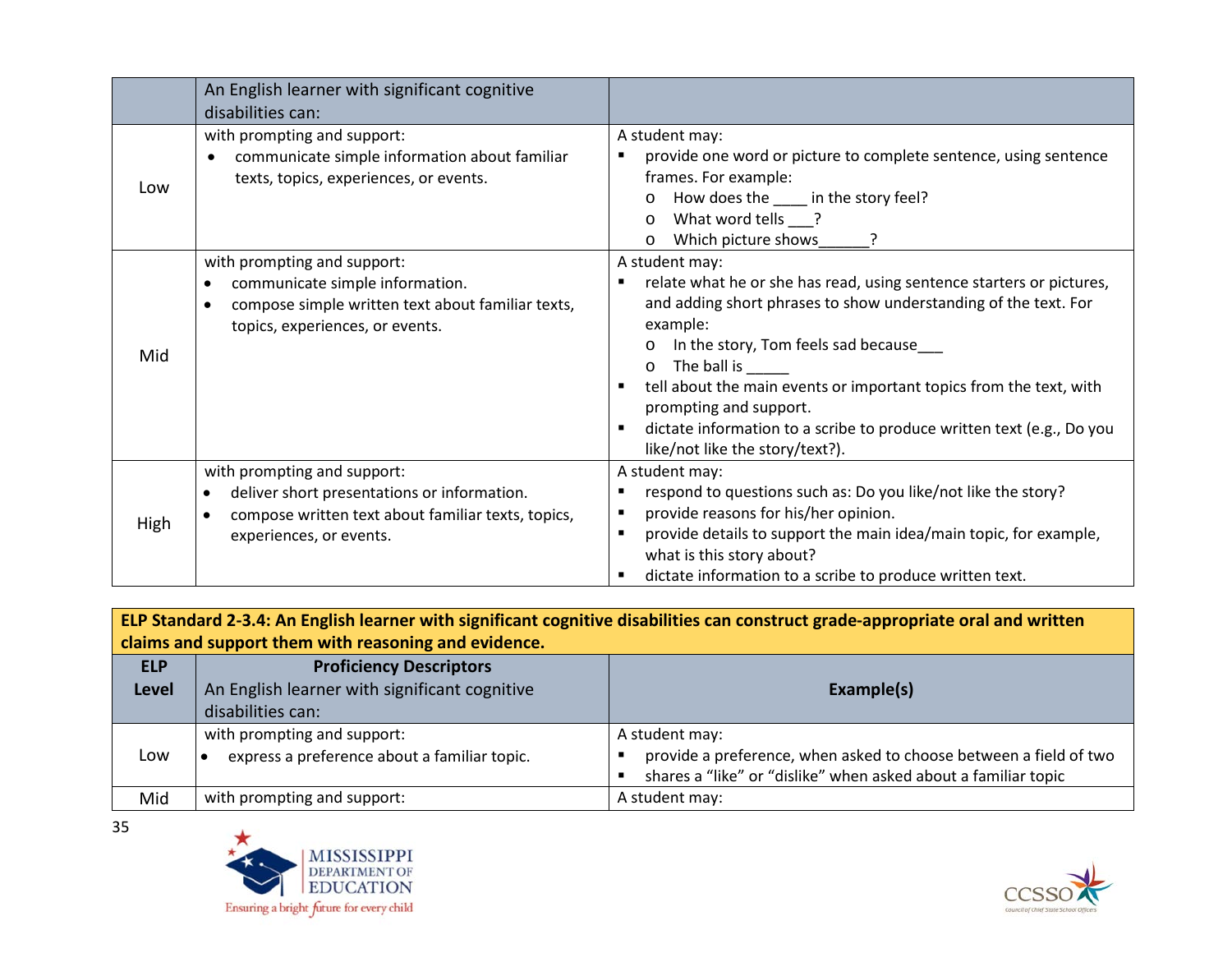|      | express a preference.<br>provide one reason for the preference about a<br>familiar topic or story.                                          | provide a preference, when asked to choose between a field of two<br>or more.<br>respond with a yes/no response and give one reason why when<br>asked an open-ended question.               |
|------|---------------------------------------------------------------------------------------------------------------------------------------------|---------------------------------------------------------------------------------------------------------------------------------------------------------------------------------------------|
| High | with prompting and support:<br>express a preference.<br>provide more than one reason for the preference<br>about a familiar topic or story. | A student may:<br>provide an opinion on a provided topic and be able to tell why<br>he/she has that opinion. Sentence frames can be used to help with<br>responses (e.g., I like<br>because |

| ELP Standard 2-3.5: An English learner with significant cognitive disabilities can conduct research and evaluate and communicate |                                                       |                                                                                 |
|----------------------------------------------------------------------------------------------------------------------------------|-------------------------------------------------------|---------------------------------------------------------------------------------|
| findings to answer questions or solve problems.                                                                                  |                                                       |                                                                                 |
| <b>ELP</b>                                                                                                                       | <b>Proficiency Descriptors</b>                        |                                                                                 |
| Level                                                                                                                            | An English learner with significant cognitive         | Example(s)                                                                      |
|                                                                                                                                  | disabilities can:                                     |                                                                                 |
|                                                                                                                                  | with prompting and support:                           | A student may:                                                                  |
| Low                                                                                                                              | participate in shared research projects.              | label or match objects or pictures.                                             |
|                                                                                                                                  | label information from provided sources.              | produce non-verbal responses and/or vocalization interactions.                  |
|                                                                                                                                  | with prompting and support:                           | A student may:                                                                  |
| Mid                                                                                                                              | participate in shared research projects.<br>$\bullet$ | participate in a research project by answering simple questions                 |
|                                                                                                                                  | recall information from experience.<br>$\bullet$      | about a topic.                                                                  |
|                                                                                                                                  | record key information from provided sources.         | agree/disagree with a stated opinion.<br>٠                                      |
|                                                                                                                                  |                                                       | identify the subject of research by answering questions about the               |
|                                                                                                                                  |                                                       | topic, listening to and describing information about a subject and              |
|                                                                                                                                  |                                                       | writing short statements about the subject.                                     |
|                                                                                                                                  | with prompting and support:                           | A student may:                                                                  |
| High                                                                                                                             | participate in shared research projects.              | participate in a research project by answering questions about a                |
|                                                                                                                                  | recall information from experience.<br>$\bullet$      | topic or asking questions about a topic provided (or pictures of                |
|                                                                                                                                  | sort information from provided sources into           | topics).                                                                        |
|                                                                                                                                  | categories.                                           | identify information provided as true or false (real or not). For               |
|                                                                                                                                  |                                                       | example, "Zebras have spots" is not a true statement.                           |
|                                                                                                                                  |                                                       | sort objects or pictures according to common characteristics.<br>$\blacksquare$ |
|                                                                                                                                  |                                                       | identify word/noun by pointing to a picture/object.                             |



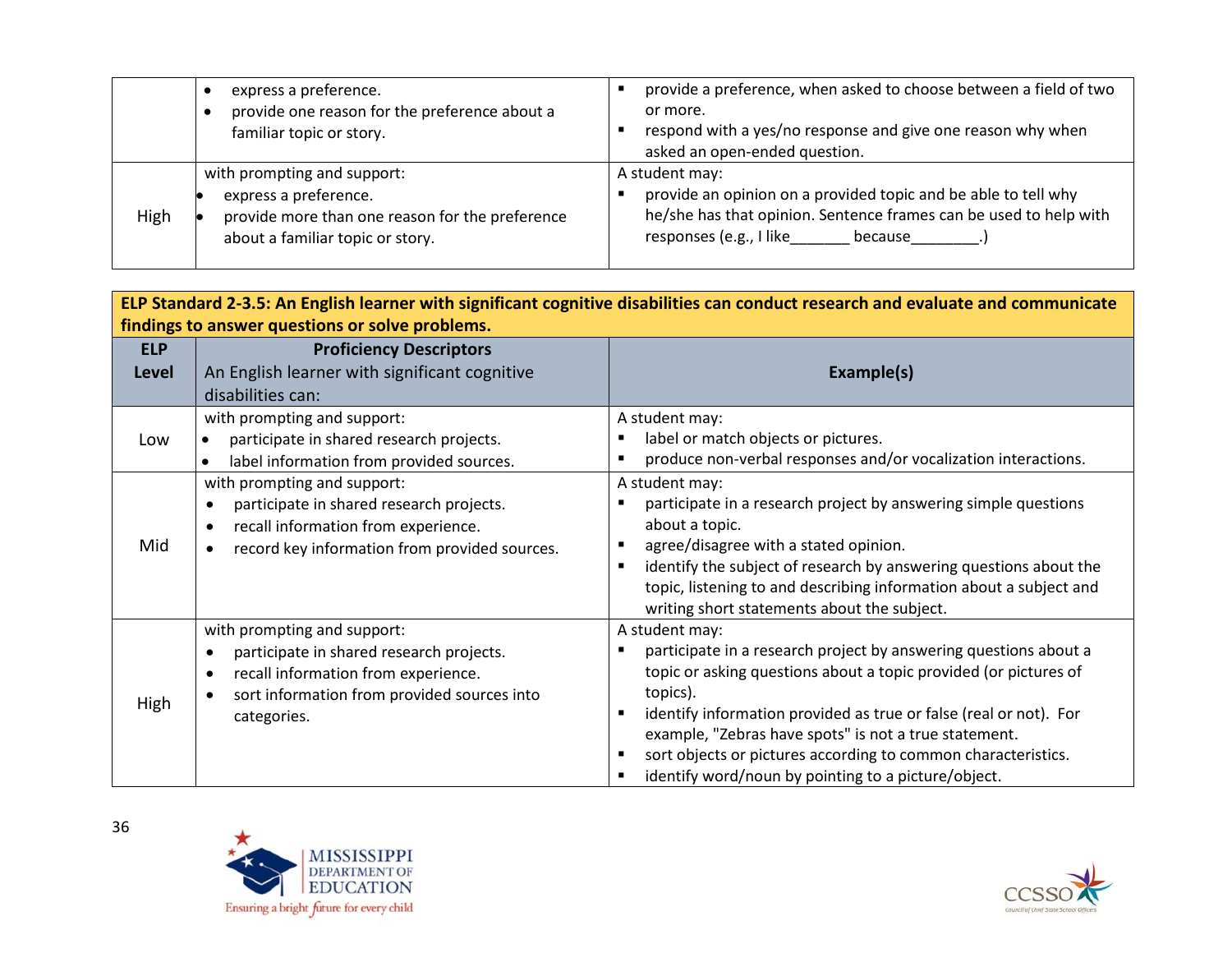**ELP Standard 2-3.6: An English learner with significant cognitive disabilities can analyze and critique the arguments of others orally and in writing.**

| <b>ELP</b> | <b>Proficiency Descriptors</b>                          |                                                                      |  |
|------------|---------------------------------------------------------|----------------------------------------------------------------------|--|
| Level      | An English learner with significant cognitive           | Example(s)                                                           |  |
|            | disabilities can:                                       |                                                                      |  |
| Low        | analyze and critique the arguments of others orally and | A student may:                                                       |  |
|            | in writing                                              | identify the main idea of a presentation.                            |  |
|            | with prompting and support:                             | A student may:                                                       |  |
| Mid        | identify a reason an author or a speaker gives to       | respond to questions such as, "Show me how you know this?"           |  |
|            | support the main point of a familiar topic.             | point to a frequently occurring word/phrase supports the main idea.  |  |
|            |                                                         | determine why the speaker/author likes or dislikes their main point. |  |
|            | with prompting and support:                             | A student may:                                                       |  |
|            | tell how one or two reasons support the specific        | respond to simple wh- questions (e.g., What does the                 |  |
| High       | points an author or a speaker makes on a familiar       | speaker/author want to happen? Why does the speaker/author           |  |
|            | topic.                                                  | want?                                                                |  |
|            |                                                         | respond to questions such as, Why was Joe sad? Why are fire drills   |  |
|            |                                                         | important? Why does the policeman say to stop at a red light?        |  |

| ELP Standard 2-3.7: An English learner with significant cognitive disabilities can adapt language choices to purpose, task, and<br>audience when speaking and writing. |                                                                                                                                     |                                                                                                                                                                                                                                                                                                                                                                                                                                                                                                             |
|------------------------------------------------------------------------------------------------------------------------------------------------------------------------|-------------------------------------------------------------------------------------------------------------------------------------|-------------------------------------------------------------------------------------------------------------------------------------------------------------------------------------------------------------------------------------------------------------------------------------------------------------------------------------------------------------------------------------------------------------------------------------------------------------------------------------------------------------|
| <b>ELP</b><br><b>Level</b>                                                                                                                                             | <b>Proficiency Descriptors</b><br>An English learner with significant cognitive<br>disabilities can:                                | Example(s)                                                                                                                                                                                                                                                                                                                                                                                                                                                                                                  |
| Low                                                                                                                                                                    | with prompting and support:<br>recognize the meaning of some words learned<br>through conversations, reading, and being read<br>to. | A student may:<br>choose the appropriate language from two-word phrase cards (e.g.,<br>social, self-help language) with prompts and supports.<br>select the word phrase that is "playground language" when<br>presented with a set of word phrases ("Hey there." or "Hello Mr.<br>Graham.").<br>smile when greeting someone.<br>gesture when he/she does not want any more of something.<br>use sounds, gestures or expressions appropriate for social and self-<br>help contexts (e.g., greetings, needs). |



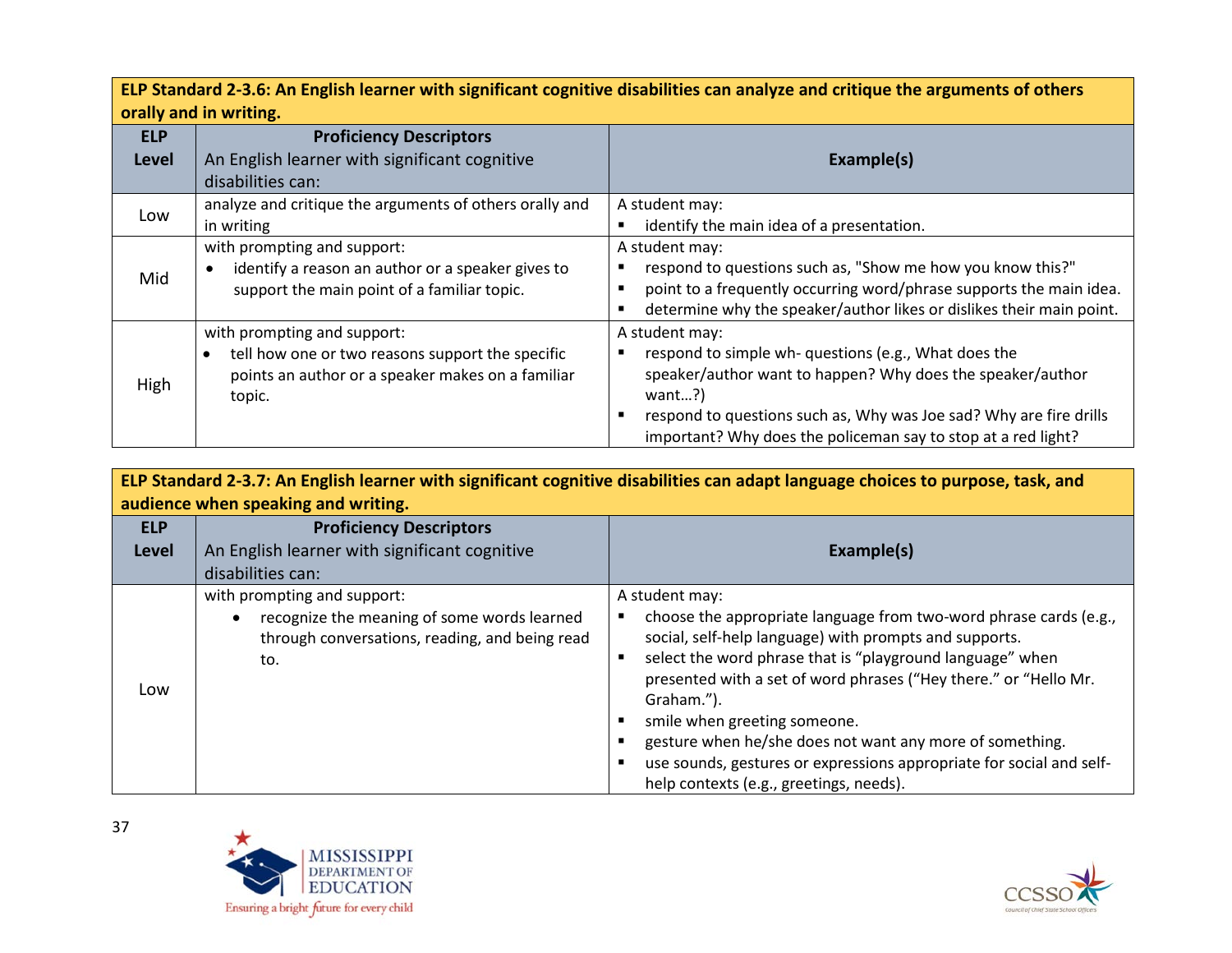| Mid  | with prompting and support:<br>use some learned words, sounds, expressions, and<br>gestures, appropriate for social and academic<br>contexts. (e.g., playground, classroom) showing<br>developing control.                   | A student may:<br>choose the appropriate language from three-word phrase cards<br>(e.g., classroom, social, self-help language) with prompts and<br>supports.<br>select the word phrase that is "classroom language" when presented<br>with a set of word phrases ("Hey there." or "Hello Mr. Graham.").<br>smile when greeting someone.<br>gesture when he/she does not want any more of something.<br>use sounds, gestures or expressions appropriate for social and self-                                                                                                                                                                                                                                           |
|------|------------------------------------------------------------------------------------------------------------------------------------------------------------------------------------------------------------------------------|------------------------------------------------------------------------------------------------------------------------------------------------------------------------------------------------------------------------------------------------------------------------------------------------------------------------------------------------------------------------------------------------------------------------------------------------------------------------------------------------------------------------------------------------------------------------------------------------------------------------------------------------------------------------------------------------------------------------|
| High | with prompting and support:<br>use an increasing number of learned words, sounds,<br>expressions, and gestures appropriate for social and<br>academic contexts. (e.g., playground, classroom)<br>showing increasing control. | help contexts (e.g., greetings, needs).<br>A student may:<br>use language appropriately (e.g., language used in anger versus<br>learned language to express emotions; communicative intent).<br>use pictures to indicate awareness of appropriate language use<br>п<br>based on context (school versus playground).<br>demonstrate volume control based on location (e.g., use a quieter<br>"inside voice" when in the classroom but yelling to friends is<br>acceptable on the playground).<br>sort a set of six or more cards into playground language and<br>classroom language.<br>talk about topic given by teacher, for example when asked to talk<br>about animals does not talk about swimming with a sibling. |

**ELP Standard 2-3.8: An English learner with significant cognitive disabilities can determine the meaning of words and phrases in oral presentations and literary and informational text.**

| <b>ELP</b><br><b>Level</b> | <b>Proficiency Descriptors</b><br>An English learner with significant cognitive<br>disabilities can:                                                                                                            | Example(s)                                                                                                                                                                 |
|----------------------------|-----------------------------------------------------------------------------------------------------------------------------------------------------------------------------------------------------------------|----------------------------------------------------------------------------------------------------------------------------------------------------------------------------|
| Low                        | with prompting and support:<br>recognize the meaning of a few frequently occurring<br>words in simple oral discourse, read-alouds and<br>simple written texts about familiar topics,<br>experiences, or events. | A student may:<br>give/look at/point to the 'red' shirt when shown red and blue.<br>identify environmental print such as universal signs for bathroom,<br>stop signs, etc. |
| Mid                        | with prompting and support:                                                                                                                                                                                     | A student may:                                                                                                                                                             |



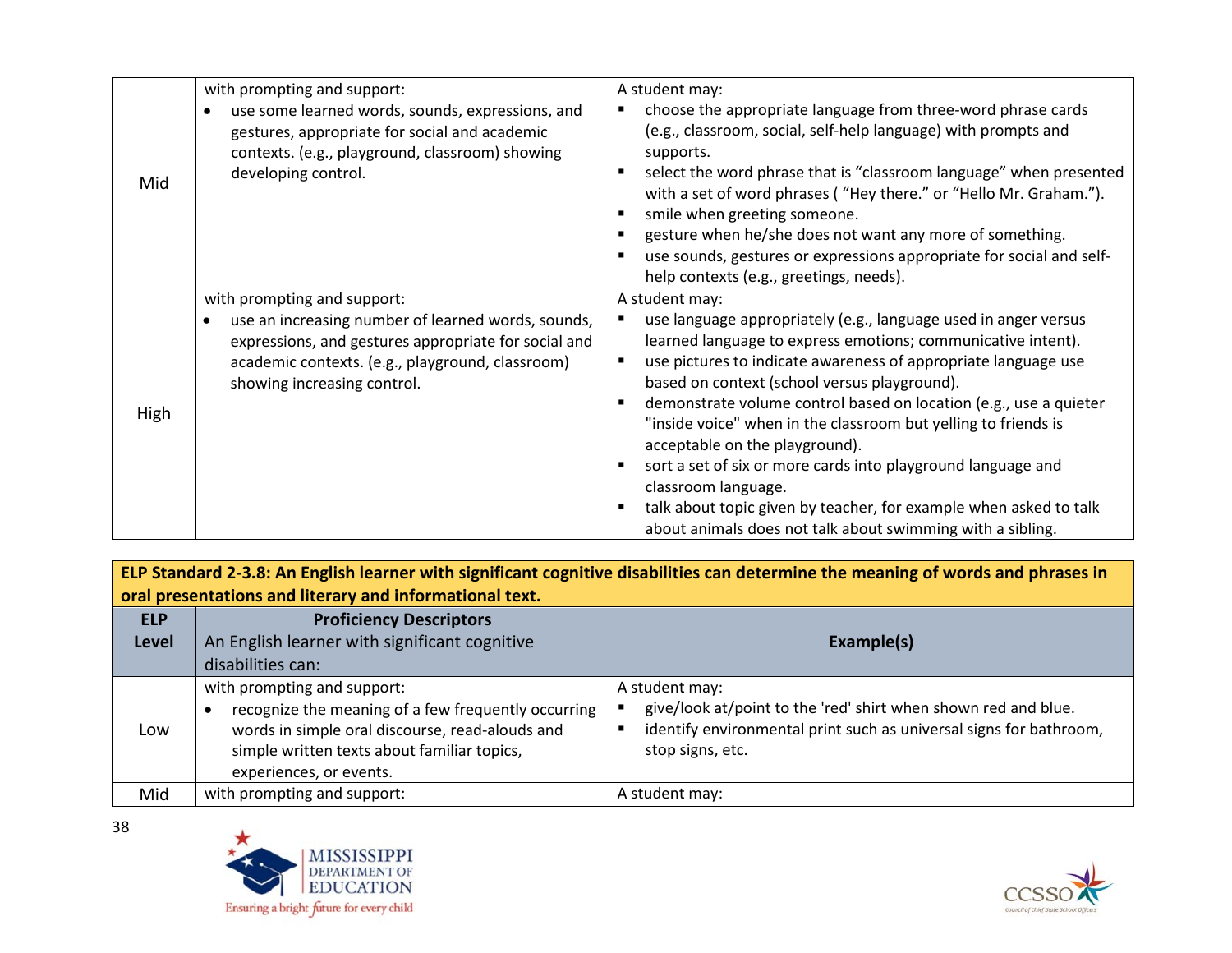|      | answer simple questions to help determine the<br>meaning of some frequently occurring words and<br>phrases in simple oral discourse, read-alouds and<br>simple written texts about familiar topics,<br>experiences, or events.                                                                   | identify the word/word combination and picture associated with the<br>picture.<br>name a word to match environmental print and may inquire about<br>environmental print that is new to them.<br>respond to questions such as, "When the sign says stop do I keep<br>going?"<br>look at/read/point to words/phrases and expressions that are<br>related to common events, topics and ideas in their daily life. |
|------|--------------------------------------------------------------------------------------------------------------------------------------------------------------------------------------------------------------------------------------------------------------------------------------------------|----------------------------------------------------------------------------------------------------------------------------------------------------------------------------------------------------------------------------------------------------------------------------------------------------------------------------------------------------------------------------------------------------------------|
| High | with prompting and support:<br>determine the meaning of some less-frequently<br>occurring words and phrases, some content-specific<br>words, and some idiomatic expressions in simple<br>oral discourse, read- alouds and simple written texts<br>about familiar topics, experiences, or events. | A student may:<br>ask for clarification if he or she does not understand a word heard<br>orally.<br>ask questions about provided pictures.                                                                                                                                                                                                                                                                     |

| ELP Standard 2-3.9: An English learner with significant cognitive disabilities can create clear and coherent grade-appropriate<br>speech and text. |                                                                                                                                                                                                                            |                                                                                                                                               |
|----------------------------------------------------------------------------------------------------------------------------------------------------|----------------------------------------------------------------------------------------------------------------------------------------------------------------------------------------------------------------------------|-----------------------------------------------------------------------------------------------------------------------------------------------|
| <b>ELP</b><br><b>Level</b>                                                                                                                         | <b>Proficiency Descriptors</b><br>An English learner with significant cognitive<br>disabilities can:                                                                                                                       | Example(s)                                                                                                                                    |
| Low                                                                                                                                                | with prompting and support:<br>communicate simple information about an event or<br>familiar topic.<br>use a narrow range of frequently occurring<br>vocabulary and simple sentences with limited<br>control.               | A student may:<br>select a card or a picture that reflects an event or topic.                                                                 |
| Mid                                                                                                                                                | with prompting and support:<br>communicate simple information about an event or<br>familiar topic.<br>retell two events in sequence.<br>$\bullet$<br>use some frequently occurring linking words with<br>emerging control. | A student may:<br>place three pictures in correct order of beginning, middle, and end.<br>use simple words/or a phrase to explain each event. |



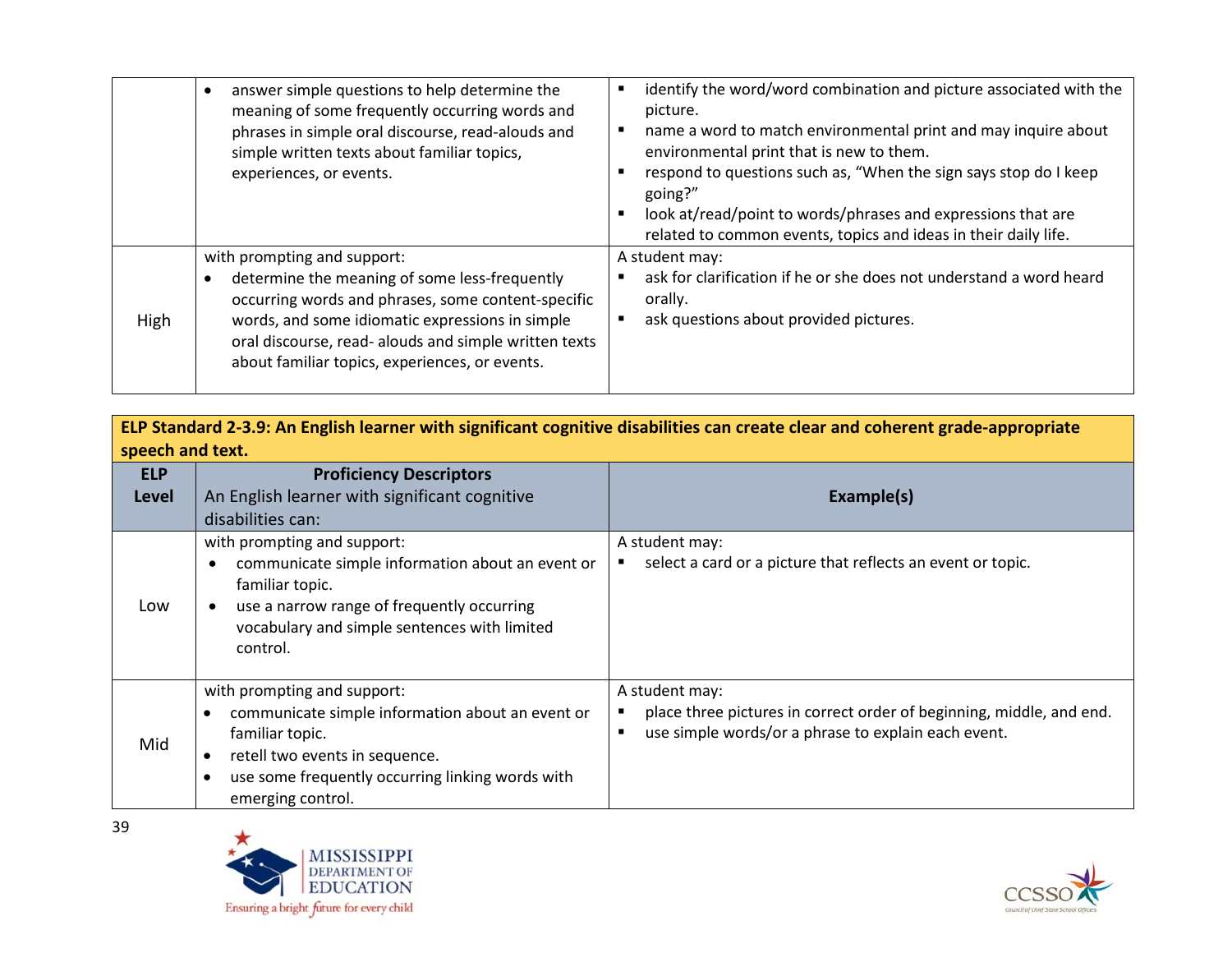| High | with prompting and support:<br>communicate a few pieces of information about a<br>familiar topic.<br>retell a short sequence of events.<br>use some temporal words and common linking words<br>with increasing control. | A student may:<br>place pictures, words, phrases, and/or simple sentences (a field of 3<br>to 5) in correct order of events. |
|------|-------------------------------------------------------------------------------------------------------------------------------------------------------------------------------------------------------------------------|------------------------------------------------------------------------------------------------------------------------------|

| ELP Standard 2-3.10: An English learner with significant cognitive disabilities can make accurate use of standard English to |                                                                                                                                                                                                                  |                                                                                                                                                                                                                                                                                                                                                                                                                                                                                                                                                                              |  |
|------------------------------------------------------------------------------------------------------------------------------|------------------------------------------------------------------------------------------------------------------------------------------------------------------------------------------------------------------|------------------------------------------------------------------------------------------------------------------------------------------------------------------------------------------------------------------------------------------------------------------------------------------------------------------------------------------------------------------------------------------------------------------------------------------------------------------------------------------------------------------------------------------------------------------------------|--|
|                                                                                                                              | communicate in grade-appropriate speech and writing.                                                                                                                                                             |                                                                                                                                                                                                                                                                                                                                                                                                                                                                                                                                                                              |  |
| <b>ELP</b><br><b>Level</b>                                                                                                   | <b>Proficiency Descriptors</b><br>An English learner with significant cognitive<br>disabilities can:                                                                                                             | Example(s)                                                                                                                                                                                                                                                                                                                                                                                                                                                                                                                                                                   |  |
| Low                                                                                                                          | with prompting and support:<br>recognize and use a small number of frequently<br>$\bullet$<br>occurring nouns and verbs.<br>respond to simple questions (e.g., yes/no, wh-<br>$\bullet$<br>questions).           | A student may:<br>identify the meaning of a word by pointing to a picture related to or<br>describing that word.                                                                                                                                                                                                                                                                                                                                                                                                                                                             |  |
| Mid                                                                                                                          | with prompting and support:<br>recognize and use a small number of frequently<br>$\bullet$<br>occurring nouns, verbs, adjectives, adverbs, and<br>conjunctions.<br>produce simple sentences on a familiar topic. | A student may:<br>identify the meaning of words by using two-word phrases using<br>the preferred mode of communication.<br>complete a sentence from a list of options, when looking at a<br>picture. (The photo shows a cat in a box. The sentence frame:<br>The ---is ____ the ______). If student cannot do independently, the<br>teacher may give the student choices: cat/dog, in/on, or<br>box/can.<br>apply simple language understanding by describing pictures of<br>common and high frequency words. Student may combine 2-3<br>words to create short descriptions. |  |
| High                                                                                                                         | with prompting and support:<br>recognize and use an increasing number of nouns,<br>verbs, adjectives, adverbs, and conjunctions.                                                                                 | A student may:<br>describe a picture using simple sentences.                                                                                                                                                                                                                                                                                                                                                                                                                                                                                                                 |  |





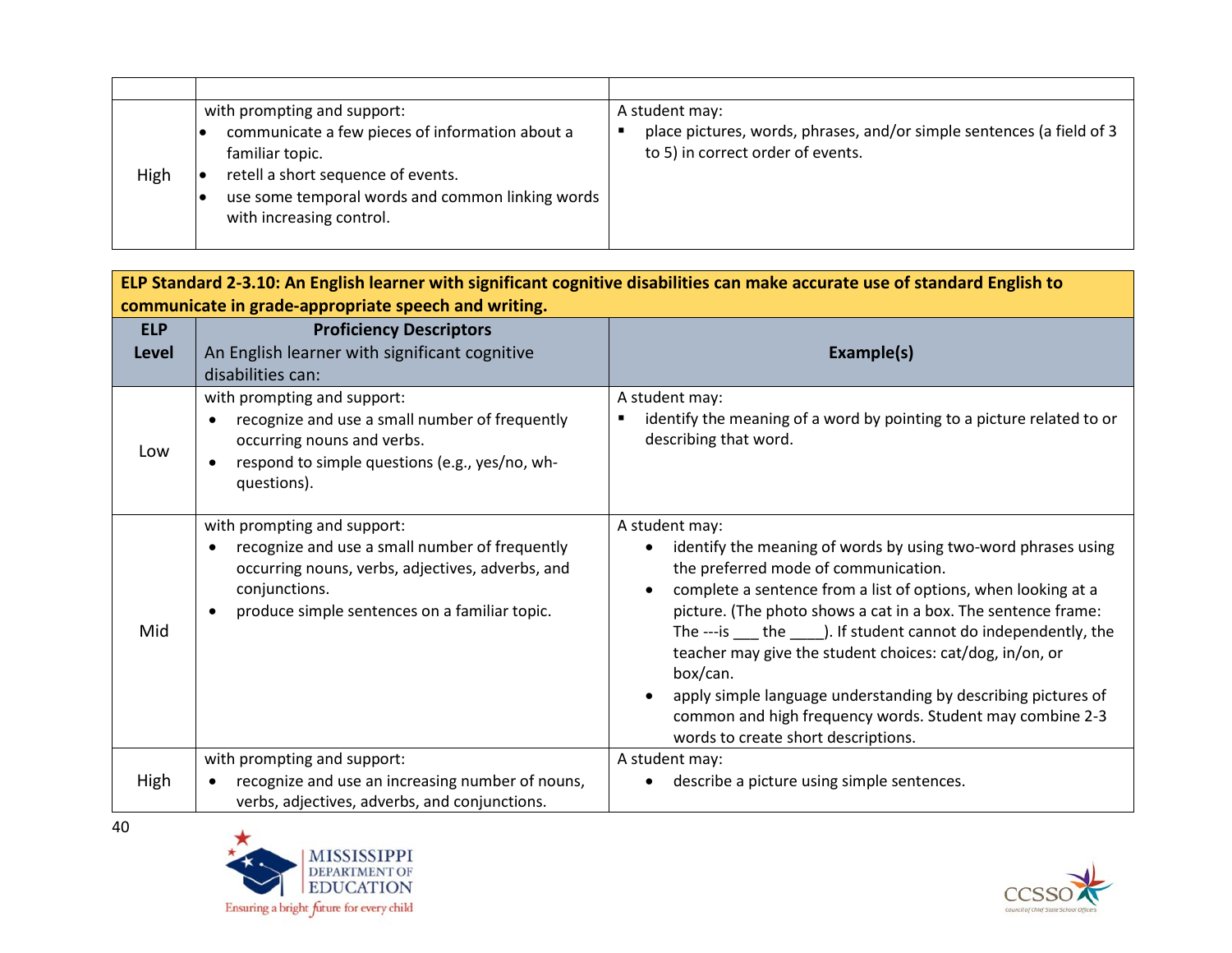| produce simple and compound sentences (and at<br>Grade 3, some complex sentences) on familiar | use prepositional phrases in response to questions (Where did<br>she put the cat? In the box). |
|-----------------------------------------------------------------------------------------------|------------------------------------------------------------------------------------------------|
| topics.                                                                                       | dictate sentences related to a prompt.                                                         |



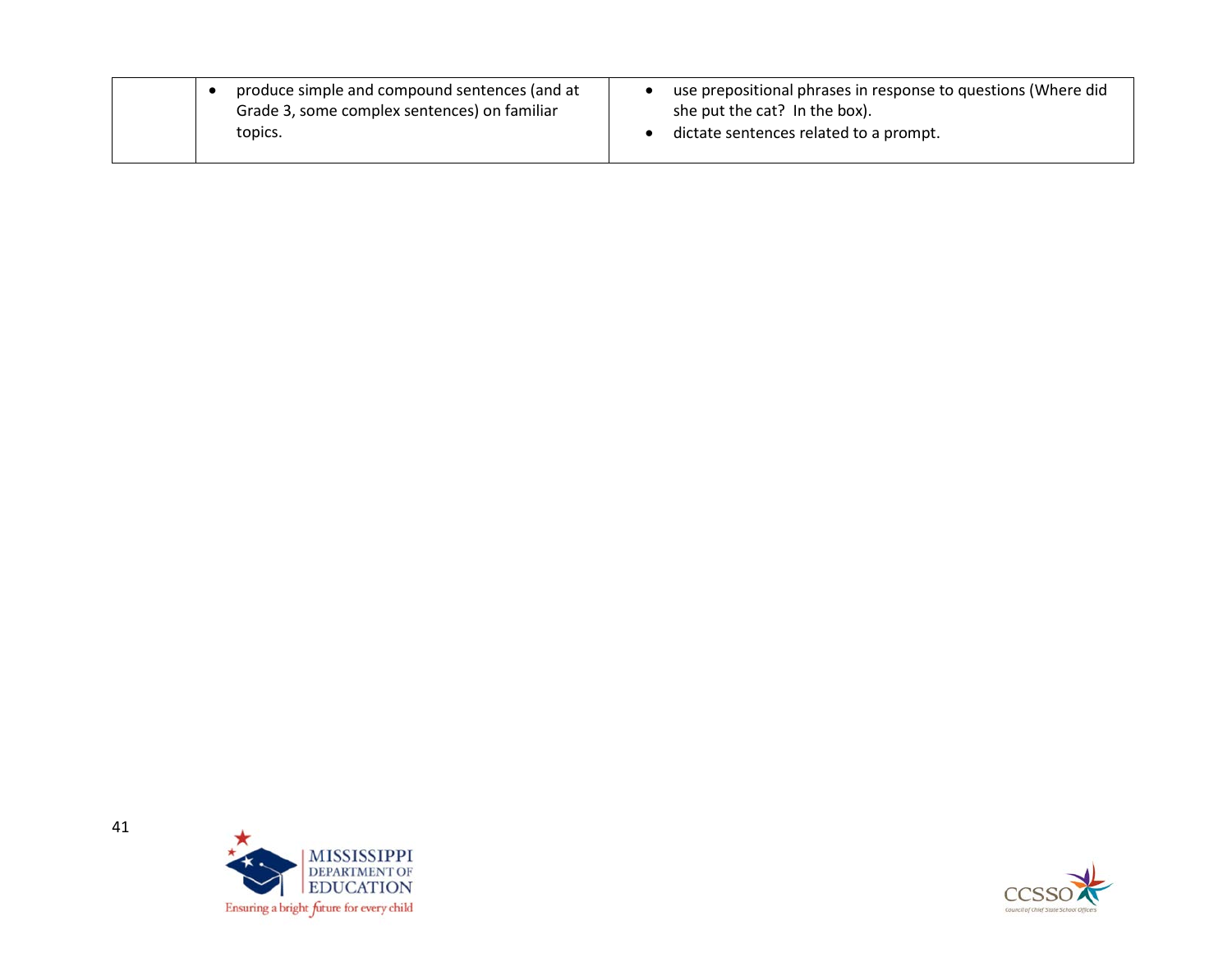## **GRADE BAND 4-5**

Notes:

- The proficiency descriptors describe **end of level** skills.
- Students may need prompting and support to engage. Verbal prompting includes: questions asked by teachers or directions given to students such as "Point to the…," or "Show me...," pictures, graphics, and visuals that elicit a desired response from a student, and verbal sentence frames. Support includes: modeling think-aloud while writing or verbally demonstrating how express an opinion; guiding students through process; using simple sentence frames; using visual aids and a visual example of what the student needs to do; scaffolding; using pictures attached to light up buttons; providing context for information.
- Generally, students should be able to use their preferred method of communication to respond. A student may point to a visual, use alternative communication/symbols, use a head nod or gesture. Nonverbal responses may include self-generated language. Students may support communication with nonverbal cues A student may also answer verbally using simple one word/word approximations (with no detail) or 2-3-word phrases. Written response may include drawing, copying or labeling, or producing letters, words, numbers, and phrases.
- Examples of familiar topics include: anything the student finds interesting (e.g., dinosaurs, movies, leaves, plants, paper airplanes); subjects that the student has studied recently (e.g., weather, apples); family; family events; animals; favorites; food; activities; home; school; school events (arrival, dismissal, lunch, recess); how students get to school; class activities; meals; weather; grocery shopping; going to the movies; tv shows.
- Familiar topics include: food, family, topics covered in class, topics related to common experiences, school routines; subject material that has already been taught/presented in class. At more advanced levels, familiar topics can include current events, school rules, school events, conflicts with peers.
- At grades 4 and 5, the student may just be beginning to ask questions to clarify meaning.

**ELP Standard 4-5.1: An English learner with significant cognitive disabilities can construct meaning from oral presentations and literary and informational text through grade-appropriate listening, reading, and viewing.**

| <b>ELP</b><br><b>Level</b> | <b>Proficiency Descriptors</b><br>An English learner with significant cognitive<br>disabilities can:                                                                                | Example(s)                                                                                                                                                                                                                                                         |
|----------------------------|-------------------------------------------------------------------------------------------------------------------------------------------------------------------------------------|--------------------------------------------------------------------------------------------------------------------------------------------------------------------------------------------------------------------------------------------------------------------|
| Low                        | with prompting and support, use a very limited set of<br>strategies to:<br>identify a few key words and phrases from read-<br>alouds, simple written texts, and oral presentations. | A student may:<br>identify key vocabulary. Example: "This is a lion. Can you point to<br>another lion?"<br>with support and guidance, identify their name, environmental print,<br>etc.<br>choose from two pictures, for example, "Which boy is on a red<br>bike?" |



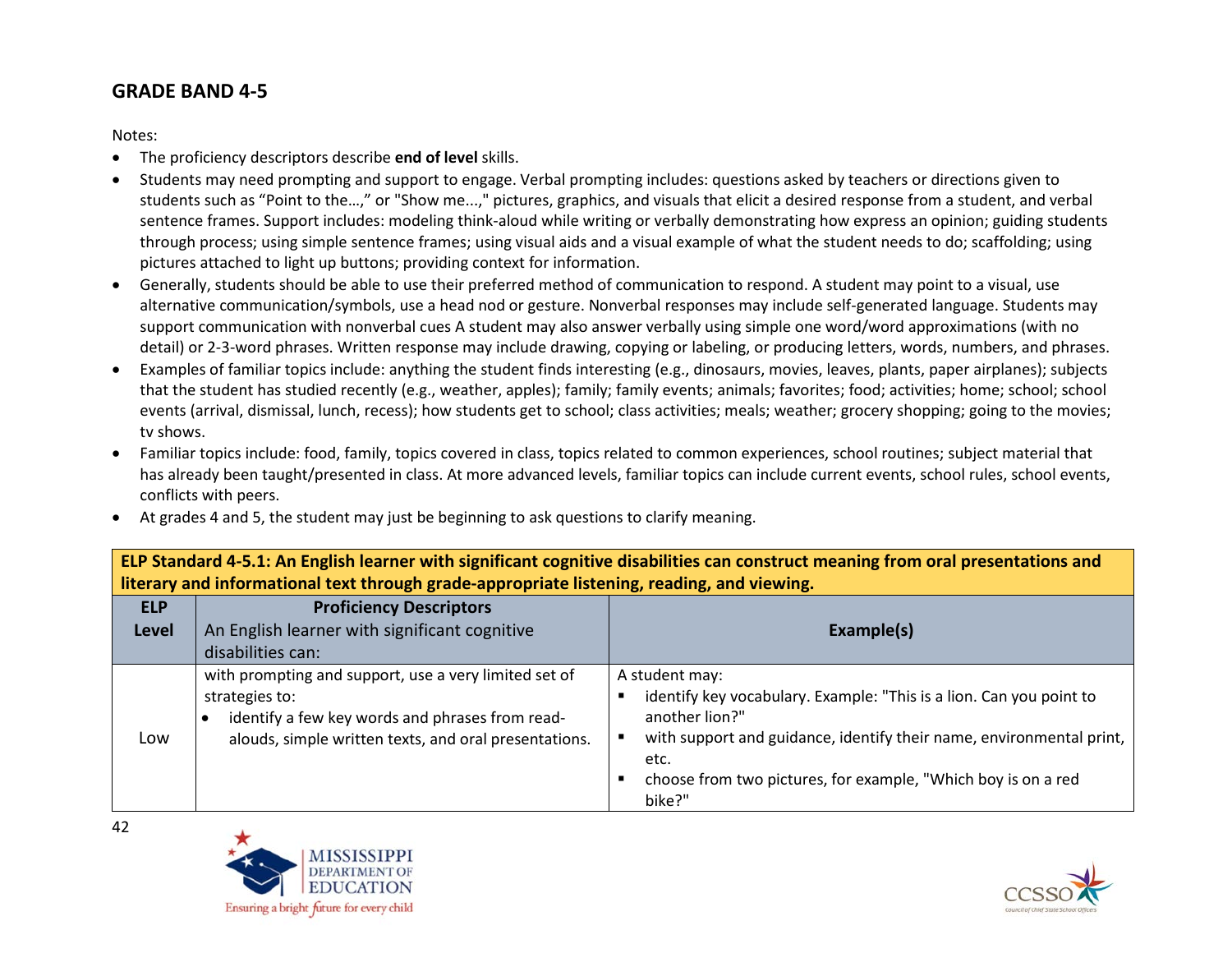|      |                                                                                                                                                                                                                                                                              | identify common sight words, colors, items, or phrases (e.g. which<br>word is ?)                                                                                                                                                                                                                                                                                                                                                                                                                                                                                                                      |
|------|------------------------------------------------------------------------------------------------------------------------------------------------------------------------------------------------------------------------------------------------------------------------------|-------------------------------------------------------------------------------------------------------------------------------------------------------------------------------------------------------------------------------------------------------------------------------------------------------------------------------------------------------------------------------------------------------------------------------------------------------------------------------------------------------------------------------------------------------------------------------------------------------|
| Mid  | with prompting and support, use an emerging set of<br>strategies to:<br>identify the main topic or characters.<br>sequence information from read-alouds, simple<br>written texts, and oral presentations.                                                                    | A student may:<br>identify common sight word, colors, items, or phrases with limited<br>prompting or among several options.<br>complete sentences. For example, "In this story, the lion lived at the<br>$(200).$ "<br>identify the main topic by a one- or multiple-word oral or written<br>response or gesturing such as pointing to pictures or word/s that<br>identify the main topic.<br>use pictures to assist in a retell. Pictures may be provided, or<br>students may draw short sketches of what they visualize while<br>listening to the teacher read.<br>answer wh- questions about text. |
| High | with prompting and support, use an increasing range of<br>strategies to:<br>determine the main idea or theme.<br>identify some details that support the main idea or<br>theme.<br>retell parts of a story from read-alouds, simple<br>written texts, and oral presentations. | A student may:<br>use pictures to assist in a retell.<br>answer wh- questions about text.<br>locate answers to wh- questions in written text.                                                                                                                                                                                                                                                                                                                                                                                                                                                         |

**ELP Standard 4-5.2: An English learner with significant cognitive disabilities can participate in grade-appropriate oral and written exchanges of information, ideas, and analyses, responding to peer, audience, or reader comments and questions.**

| <b>ELP</b><br><b>Level</b> | <b>Proficiency Descriptors</b><br>An English learner with significant cognitive<br>disabilities can:                                   | Example(s)                                                                                                                                                                                                                                                                                                                                                                                                |
|----------------------------|----------------------------------------------------------------------------------------------------------------------------------------|-----------------------------------------------------------------------------------------------------------------------------------------------------------------------------------------------------------------------------------------------------------------------------------------------------------------------------------------------------------------------------------------------------------|
| Low                        | with prompting and support:<br>participate in short conversations.<br>participate in short written exchanges about familiar<br>topics. | A student may:<br>respond to simple questions about key words or events with yes/no<br>responses, making a choice between two or three visual prompts, or<br>providing a picture to complete a sentence read by teacher.<br>participate in an oral exchange by repeating a model conversation<br>with pictures such as, "Who has the green shirt? Mary has the green<br>shirt. Who has the yellow shirt?" |



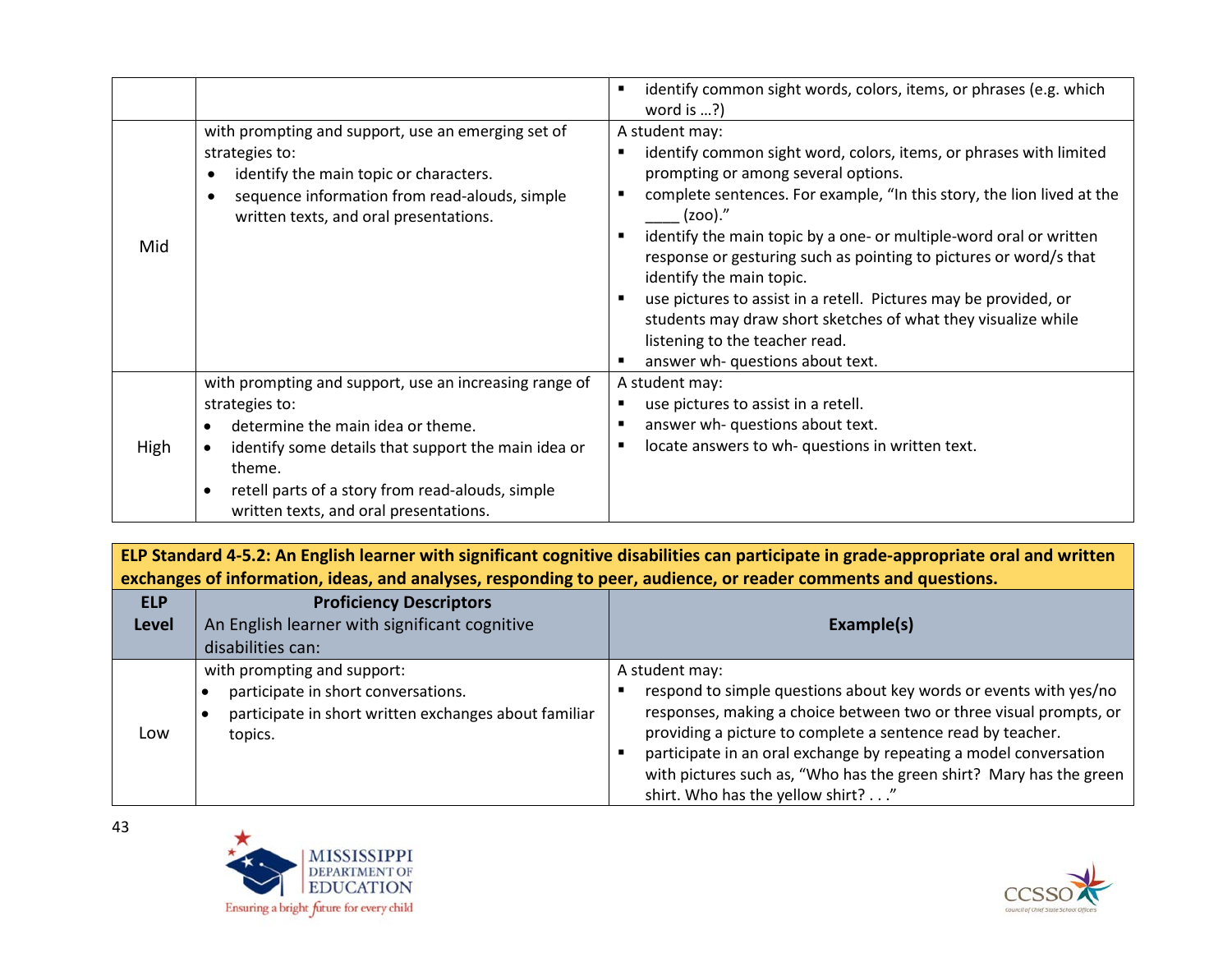| Mid  | with prompting and support:<br>participate in short conversations.<br>$\bullet$<br>participate in short written exchanges.<br>٠<br>respond to simple questions about familiar topics<br>and texts.   | participate in short written exchanges by choosing a word or picture<br>from a bank.<br>use one or two words to respond to wh- questions.<br>participate in short written exchanges by ordering sentences.<br>provide a single written response to a question or makes a comment<br>using task specific word banks.<br>A student may:<br>participate in short written exchange by providing multiple<br>responses using task specific word banks.<br>use appropriate social skills in short conversations such as turn<br>taking, raising hand in class discussion.<br>respond to wh- questions about the text (e.g., "Have you.").<br>Sentence starters can be used to build another person's response.<br>provide specific details about events/topics.<br>write or dictate a short sentence about topic.<br>using conversation frames, participate in a conversation about |
|------|------------------------------------------------------------------------------------------------------------------------------------------------------------------------------------------------------|-------------------------------------------------------------------------------------------------------------------------------------------------------------------------------------------------------------------------------------------------------------------------------------------------------------------------------------------------------------------------------------------------------------------------------------------------------------------------------------------------------------------------------------------------------------------------------------------------------------------------------------------------------------------------------------------------------------------------------------------------------------------------------------------------------------------------------------------------------------------------------|
|      |                                                                                                                                                                                                      | familiar topics, such as, "Should students wear uniforms?                                                                                                                                                                                                                                                                                                                                                                                                                                                                                                                                                                                                                                                                                                                                                                                                                     |
| High | with prompting and support:<br>participate in short conversations<br>$\bullet$<br>participate in short written exchanges<br>respond to others' comments or ideas<br>about familiar topics and texts. | A student may:<br>provide specific details about events/topics.<br>answer wh- questions about text.<br>write or dictate a short sentence about a topic (e.g., a short letter to<br>someone).<br>use appropriate social skills in short conversations such as turn<br>taking, raising hand in class discussion.                                                                                                                                                                                                                                                                                                                                                                                                                                                                                                                                                                |

| ELP Standard 4-5.3: An English learner with significant cognitive disabilities can speak and write about grade-appropriate complex |                                                       |                                                         |  |
|------------------------------------------------------------------------------------------------------------------------------------|-------------------------------------------------------|---------------------------------------------------------|--|
| literary and informational texts and topics.                                                                                       |                                                       |                                                         |  |
| <b>ELP</b>                                                                                                                         | <b>Proficiency Descriptors</b>                        |                                                         |  |
| <b>Level</b>                                                                                                                       | An English learner with significant cognitive         | Example(s)                                              |  |
|                                                                                                                                    | disabilities can:                                     |                                                         |  |
|                                                                                                                                    | with prompting and support:                           | A student may:                                          |  |
| Low                                                                                                                                | communicate simple information about familiar         | indicate if they liked or disliked a text or topic.     |  |
|                                                                                                                                    | texts, topics, events, or objects in the environment. | identify the correct feeling or emotion of a character. |  |



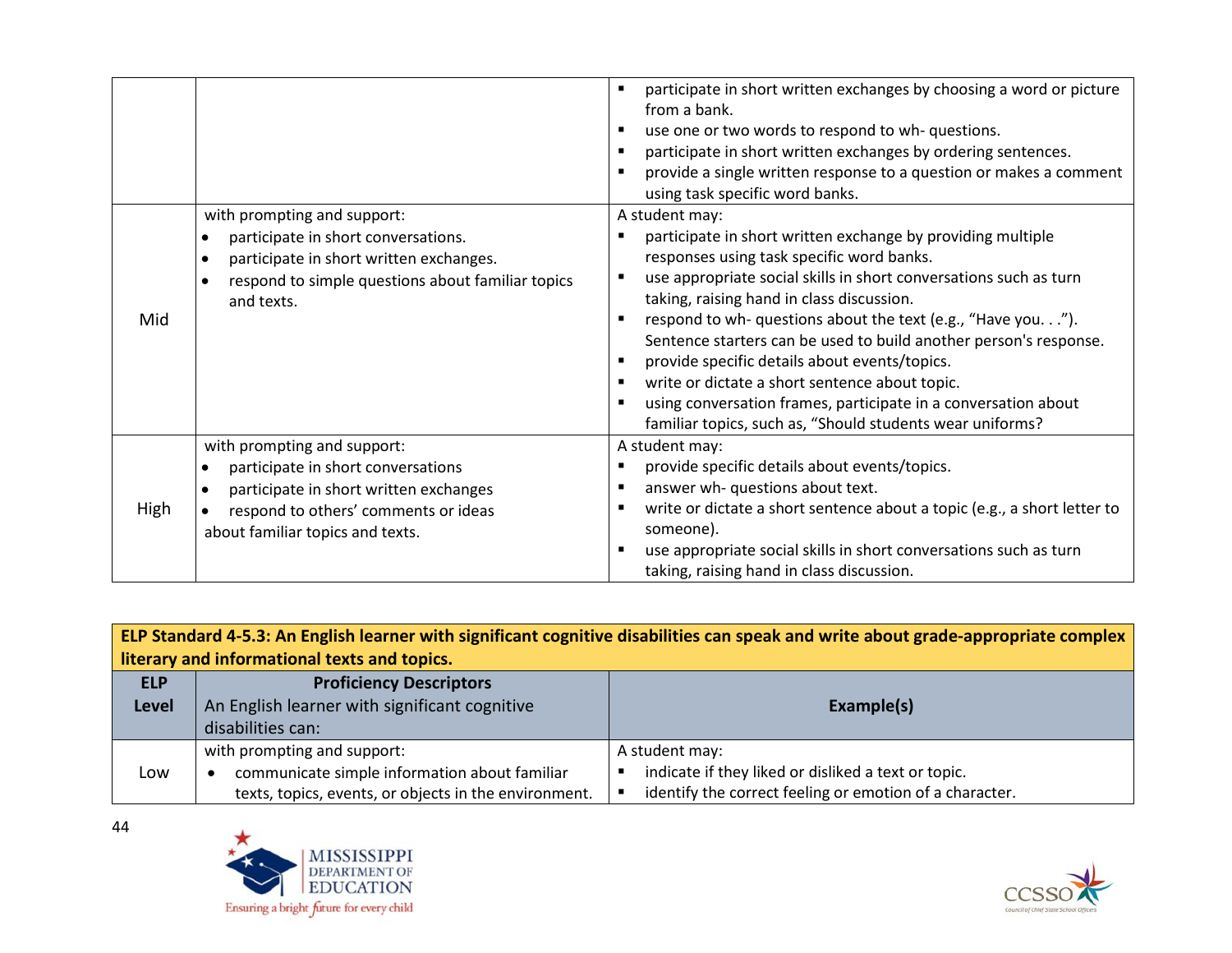| Mid  | with prompting and support:<br>communicate simple information.<br>compose simple written text about familiar texts,<br>topics, and experiences.      | identify the topic of presented text (Was this about bicycles or<br>trains?).<br>upon request, indicate information the author shared in the text.<br>A student may:<br>identify the topic of the text. For example, "This story was about<br>with prompting, share responses about written or oral text. This<br>could be answering simple questions about the text or topic.<br>illustrate AND label, dictate, or compose a narrative or expositive<br>text. Narrative should include clear beginning, middle, and end.<br>Expository should include topic and 1-2 supporting details.<br>communicate using their preferred communication mode to share<br>details from the story (i.e., "What is the character doing on this<br>page?" "The girl is") |
|------|------------------------------------------------------------------------------------------------------------------------------------------------------|----------------------------------------------------------------------------------------------------------------------------------------------------------------------------------------------------------------------------------------------------------------------------------------------------------------------------------------------------------------------------------------------------------------------------------------------------------------------------------------------------------------------------------------------------------------------------------------------------------------------------------------------------------------------------------------------------------------------------------------------------------|
| High | with prompting and support:<br>deliver short presentations or information.<br>compose written text about familiar texts, topics,<br>and experiences. | A student may:<br>compose written texts about a text or topic using multiple simple<br>sentences.<br>communicate information about texts with verbal prompting or by<br>use of visual aids as prompts.                                                                                                                                                                                                                                                                                                                                                                                                                                                                                                                                                   |

**ELP Standard 4-5.4: An English learner with significant cognitive disabilities can construct grade-appropriate oral and written claims and support them with reasoning and evidence. ELP Level Proficiency Descriptors** An English learner with significant cognitive disabilities can: **Example(s)** Low with prompting and support: • express an opinion about a familiar topic. A student may: **P** provide a preference when asked to choose between two or three objects. Mid with prompting and support: • express an opinion. • provide one or two reasons or facts to support the opinion about a familiar topic. A student may: state a preference and provide a reason to support that preference. state an opinion and provide a reason or fact to support the opinion. **F** respond to the following: At the end of the unit on maps, the student may be shown a political map and a topographical map and



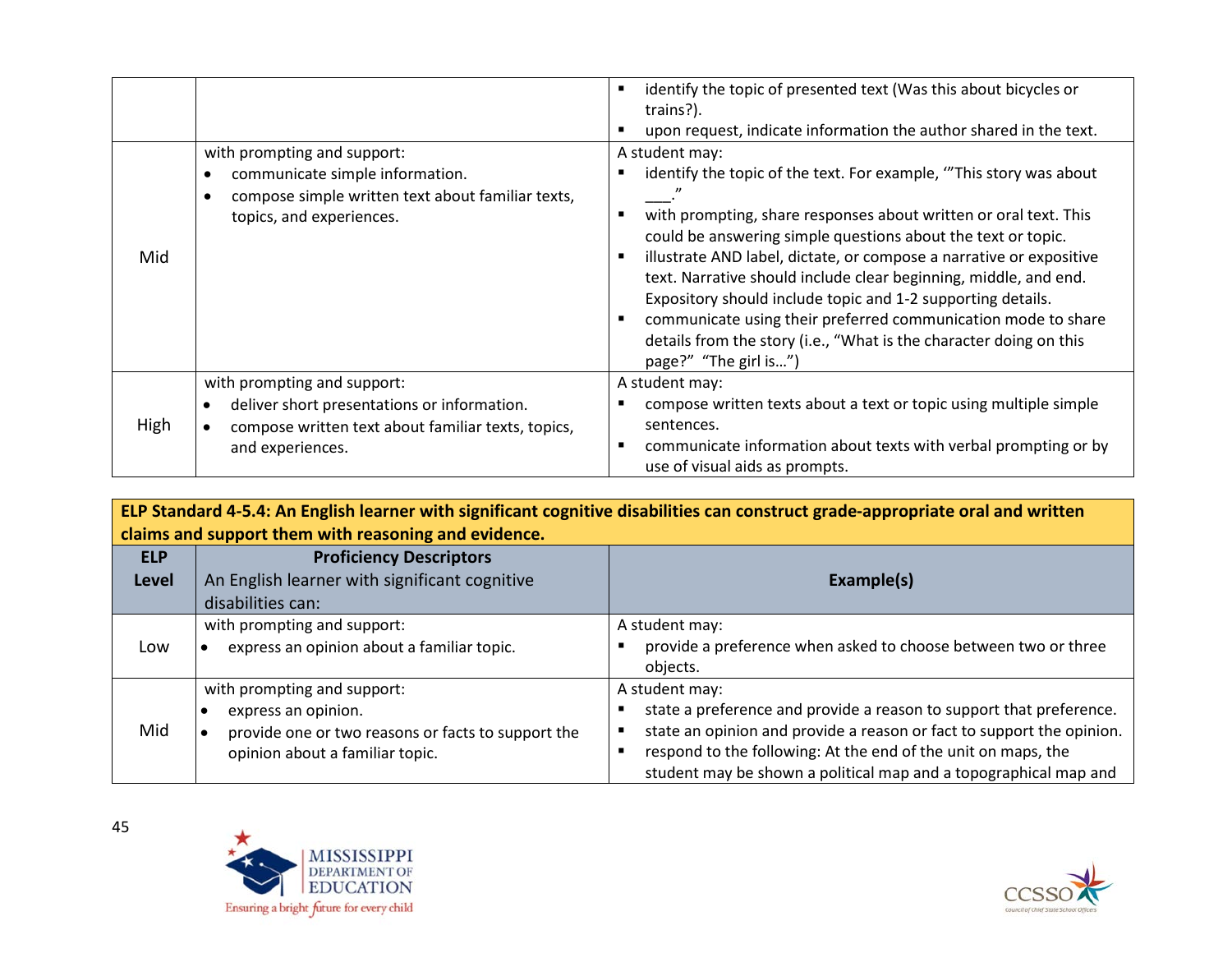|      |                                                                                                                                        | asked, "Which map would be more helpful if you were lost? Tell one<br>reason why."                                                                                                 |
|------|----------------------------------------------------------------------------------------------------------------------------------------|------------------------------------------------------------------------------------------------------------------------------------------------------------------------------------|
| High | with prompting and support:<br>express an opinion.<br>provide a few reasons or facts to support the opinion<br>about a familiar topic. | A student may:<br>provide an opinion and is able to tell why he/she has that opinion.<br>And, the student may use a few details or facts from the text to<br>support that opinion. |

| ELP Standard 4-5.5: An English learner with significant cognitive disabilities can conduct research, evaluate, and communicate |                                                                                                                                                                                                                     |                                                                                                                                                                                                                                                                                                                                                                                                                                                                                                                                                                     |  |
|--------------------------------------------------------------------------------------------------------------------------------|---------------------------------------------------------------------------------------------------------------------------------------------------------------------------------------------------------------------|---------------------------------------------------------------------------------------------------------------------------------------------------------------------------------------------------------------------------------------------------------------------------------------------------------------------------------------------------------------------------------------------------------------------------------------------------------------------------------------------------------------------------------------------------------------------|--|
|                                                                                                                                | findings to answer questions or solve problems.                                                                                                                                                                     |                                                                                                                                                                                                                                                                                                                                                                                                                                                                                                                                                                     |  |
| <b>ELP</b><br>Level                                                                                                            | <b>Proficiency Descriptors</b><br>An English learner with significant cognitive                                                                                                                                     | Example(s)                                                                                                                                                                                                                                                                                                                                                                                                                                                                                                                                                          |  |
|                                                                                                                                | disabilities can:                                                                                                                                                                                                   |                                                                                                                                                                                                                                                                                                                                                                                                                                                                                                                                                                     |  |
| Low                                                                                                                            | with prompting and support:<br>participate in shared research projects label<br>information from provided sources.                                                                                                  | A student may:<br>identify which one, two, or three choices relate(s)to the topic, or<br>activity choices may have to be very distinctly different.                                                                                                                                                                                                                                                                                                                                                                                                                 |  |
| Mid                                                                                                                            | with prompting and support:<br>participate in shared research projects.<br>$\bullet$<br>recall information from experience record some<br>$\bullet$<br>information from provided sources.                           | A student may:<br>recognize or identify pictures or words about the topic of research.<br>This will look different for students depending on their needs.<br>make observations and provide key details from provided visual aids.<br>٠<br>identify relevant facts in print. Student may copy and include<br>٠<br>quotations to show direct quote.<br>respond with a single word or short phrase to "What color is the<br>$\blacksquare$<br>penguin?"                                                                                                                |  |
| High                                                                                                                           | with prompting and support:<br>participate in shared research projects.<br>$\bullet$<br>recall information from experience.<br>$\bullet$<br>retell key ideas and information from provided<br>$\bullet$<br>sources. | A student may:<br>make observations and provide information from provided visual<br>aids (for example, when provided a picture of a penguin, can state<br>that penguins are black and white).<br>select and make observations and provide information from<br>٠<br>provided visual aids (for example, when provided a choice of nature<br>magazines or pictures, the student can select and describe the<br>picture of a penguin.<br>after reading silently or aloud with the teacher, identify relevant<br>facts in print. Student may paraphrase or direct quote. |  |



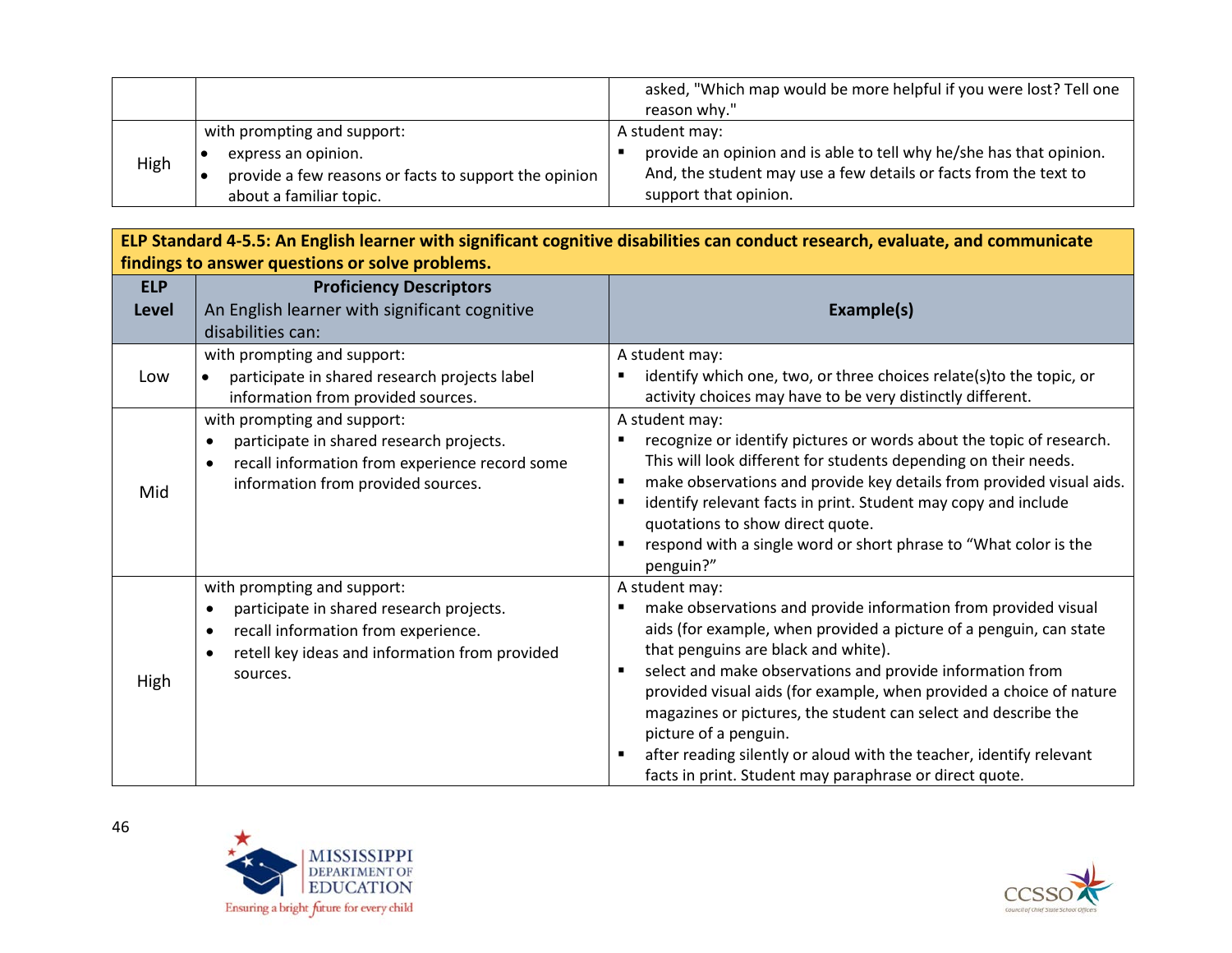|  | if studying penguins, sort several picture cards into those that are<br>not penguins and those that are penguins using established criteria,<br>such as penguins are black and white and have webbed feet.<br>respond to, "Can you tell me a detail about penguins?"<br>given a model to follow, provide some citations, like a title or author<br>name of a more than one type of source (e.g., web page, book,<br>magazine.) May be able to transfer some citations to a works cited<br>page. |
|--|-------------------------------------------------------------------------------------------------------------------------------------------------------------------------------------------------------------------------------------------------------------------------------------------------------------------------------------------------------------------------------------------------------------------------------------------------------------------------------------------------|
|--|-------------------------------------------------------------------------------------------------------------------------------------------------------------------------------------------------------------------------------------------------------------------------------------------------------------------------------------------------------------------------------------------------------------------------------------------------------------------------------------------------|

| ELP Standard 4-5.6: An English learner with significant cognitive disabilities can analyze and critique the arguments of others |                                                                                                                                                                      |                                                                                                                                                                                                                                                                                                                                                                                                                                                                                                                                                                                                  |  |  |
|---------------------------------------------------------------------------------------------------------------------------------|----------------------------------------------------------------------------------------------------------------------------------------------------------------------|--------------------------------------------------------------------------------------------------------------------------------------------------------------------------------------------------------------------------------------------------------------------------------------------------------------------------------------------------------------------------------------------------------------------------------------------------------------------------------------------------------------------------------------------------------------------------------------------------|--|--|
| orally and in writing.                                                                                                          |                                                                                                                                                                      |                                                                                                                                                                                                                                                                                                                                                                                                                                                                                                                                                                                                  |  |  |
| <b>ELP</b>                                                                                                                      | <b>Proficiency Descriptors</b>                                                                                                                                       |                                                                                                                                                                                                                                                                                                                                                                                                                                                                                                                                                                                                  |  |  |
| Level                                                                                                                           | An English learner with significant cognitive                                                                                                                        | Example(s)                                                                                                                                                                                                                                                                                                                                                                                                                                                                                                                                                                                       |  |  |
|                                                                                                                                 | disabilities can:                                                                                                                                                    |                                                                                                                                                                                                                                                                                                                                                                                                                                                                                                                                                                                                  |  |  |
| Low                                                                                                                             | with prompting and support:<br>identify a point an author or speaker makes.<br>$\bullet$                                                                             | A student may:<br>when given descriptions of a preference of the speaker, respond to<br>the following, "Does the speaker feel X/Y?" or "Is the speaker<br>happy/sad?" etc.<br>when given three possible points, indicate which point the author                                                                                                                                                                                                                                                                                                                                                  |  |  |
| Mid                                                                                                                             | with prompting and support:<br>identify a reason an author or speaker gives to<br>$\bullet$<br>support a main idea.<br>agree or disagree with the author or speaker. | made.<br>A student may:<br>when prompted with questions such as, "What does the speaker feel<br>about X/Y? How do you know?" provide a reasonable response.<br>given two or more pictures, identify which one represents the<br>speaker's or author's topic.<br>point to a picture showing the speaker's or author's feelings about<br>the topic, for example, "Can you find a picture or word in the text to<br>show why the author is sad?"<br>given categories (informative, persuasive, and entertain), match<br>texts to their categories. May use pictures of covers of familiar<br>books. |  |  |
| High                                                                                                                            | with prompting and support:                                                                                                                                          | A student may:<br>respond to wh- questions (e.g., what does the speaker/author want<br>to happen, why does the speaker/author want)                                                                                                                                                                                                                                                                                                                                                                                                                                                              |  |  |



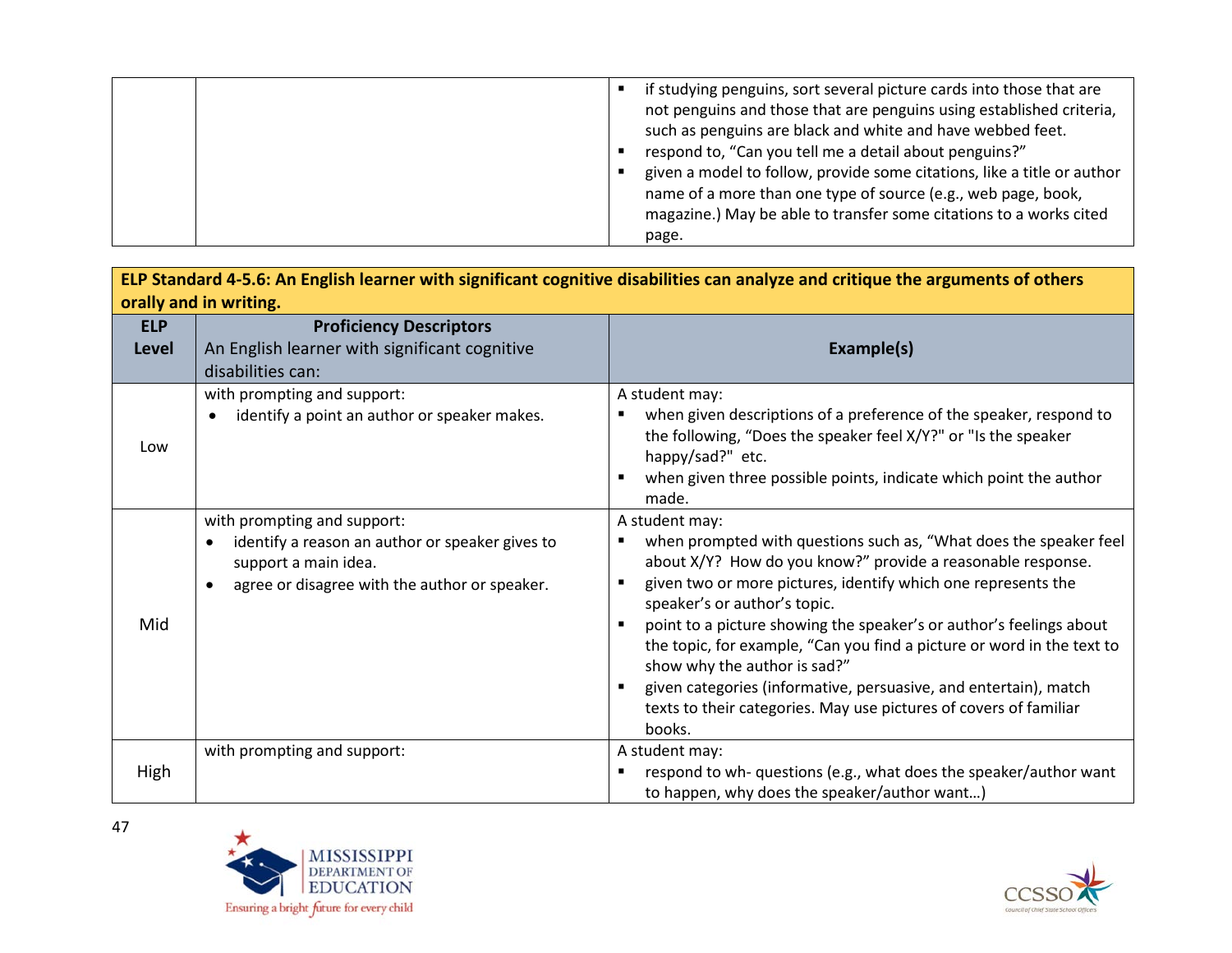|  | tell how one or two reasons support the specific<br>points an author or a speaker makes on a familiar | respond using sentence frames such as: "The author or speaker<br>believesand I agree with him/her because". |
|--|-------------------------------------------------------------------------------------------------------|-------------------------------------------------------------------------------------------------------------|
|  | topic.                                                                                                | organize the author/speaker's points by completing a graphic                                                |
|  |                                                                                                       | organizer (e.g., web page, book, magazine.) May be able to transfer                                         |
|  |                                                                                                       | some citations to a works cited page.                                                                       |

| ELP Standard 4-5.7: An English learner with significant cognitive disabilities can adapt language choices to purpose, task, and |                                                                                                                                                                                                            |                                                                                                                                                                                                                                                                                                                                                                                                                                                                                                                                                                                                                                                                                                                                |  |  |
|---------------------------------------------------------------------------------------------------------------------------------|------------------------------------------------------------------------------------------------------------------------------------------------------------------------------------------------------------|--------------------------------------------------------------------------------------------------------------------------------------------------------------------------------------------------------------------------------------------------------------------------------------------------------------------------------------------------------------------------------------------------------------------------------------------------------------------------------------------------------------------------------------------------------------------------------------------------------------------------------------------------------------------------------------------------------------------------------|--|--|
|                                                                                                                                 | audience when speaking and writing.                                                                                                                                                                        |                                                                                                                                                                                                                                                                                                                                                                                                                                                                                                                                                                                                                                                                                                                                |  |  |
| <b>ELP</b><br><b>Level</b>                                                                                                      | <b>Proficiency Descriptors</b><br>An English learner with significant cognitive<br>disabilities can:                                                                                                       | Example(s)                                                                                                                                                                                                                                                                                                                                                                                                                                                                                                                                                                                                                                                                                                                     |  |  |
| Low                                                                                                                             | with prompting and support:<br>recognize the meaning of some words learned<br>through conversations, reading, and being read<br>to.                                                                        | A student may:<br>match appropriate greetings, vocabulary, tone, or mechanics (upper<br>case/lower case) to situations and people.<br>use appropriate words and timing to respond to an adult (e.g.,<br>greeting, farewell).                                                                                                                                                                                                                                                                                                                                                                                                                                                                                                   |  |  |
| Mid                                                                                                                             | with prompting and support:<br>use some learned words, sounds, expressions, and<br>gestures, appropriate for social and academic<br>contexts. (e.g., playground, classroom) showing<br>developing control. | A student may:<br>respond appropriate to, for example, "How old are you?" Student<br>٠<br>response is a number, not the name of a color.<br>when indicating choice of food to eat, indicate with a picture or say<br>٠<br>the name of a food, not an animal, for example.<br>when the student feels cold, indicate cold, not "sleepy."<br>given a picture of a teacher, choose the best title: Mrs. Smith, Mr.<br>Smith, Dr. Smith.<br>given choices, write a closing and signature for a friendly letter.<br>given two word or phrase choices, select the better greeting, title,<br>vocabulary.<br>given a situation, choose the better vocabulary, tone or gesture.<br>use the correct word(s) in the correct context.<br>٠ |  |  |
| High                                                                                                                            | with prompting and support and showing increasing<br>control:<br>use an increasing number of learned words, sounds,<br>expressions, and gestures appropriate for social and                                | A student may:<br>talk about topic given by teacher, for example when asked to talk<br>٠<br>about animals does not talk about swimming with a sibling.                                                                                                                                                                                                                                                                                                                                                                                                                                                                                                                                                                         |  |  |



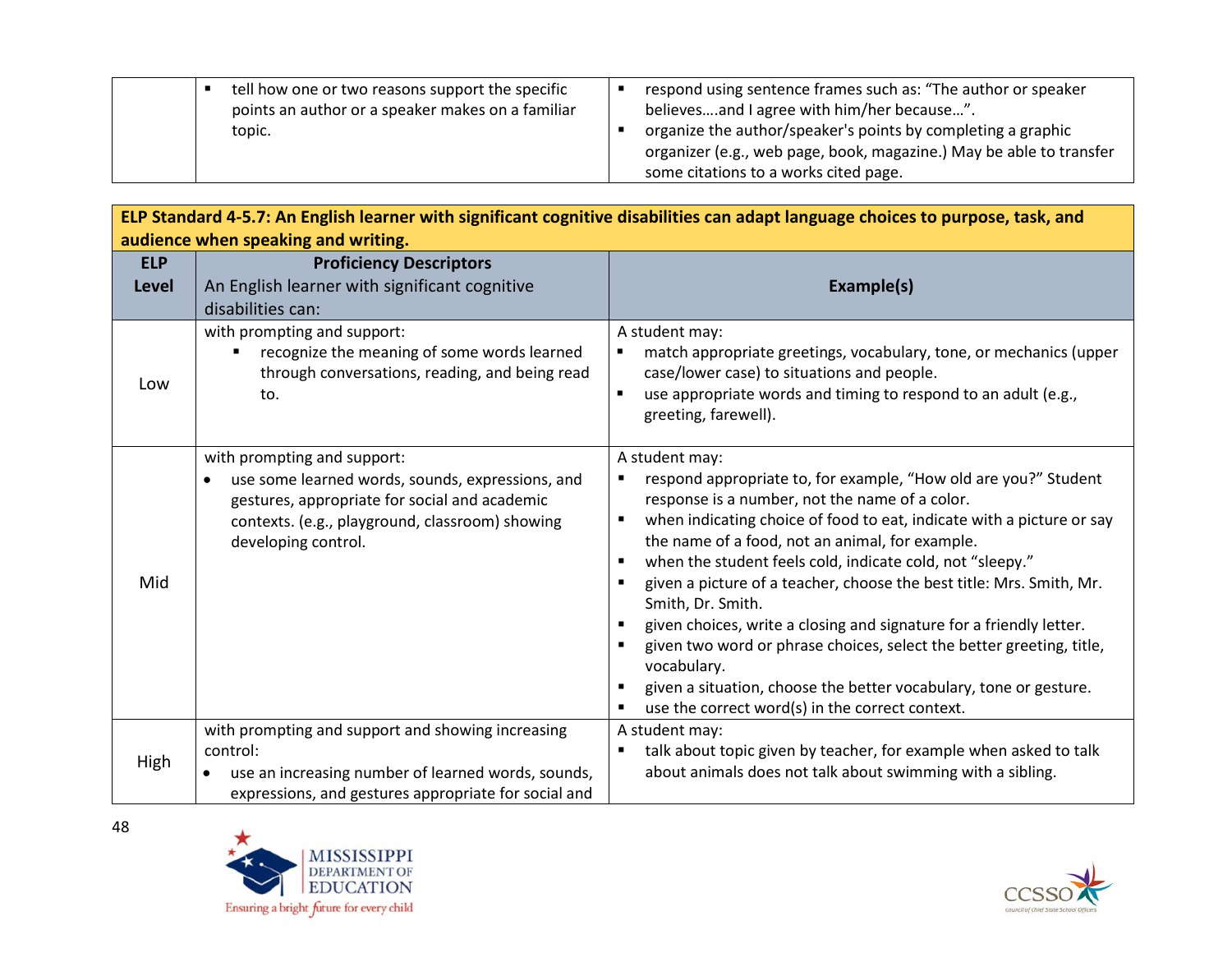| academic contexts (e.g., playground, classroom)   | initiate a greeting or farewell using appropriate words and timing to |
|---------------------------------------------------|-----------------------------------------------------------------------|
| showing increasing control in speech and writing. | respond to a peer.                                                    |

| ELP Standard 4-5.8: An English learner with significant cognitive disabilities can determine the meaning of words and phrases in |                                                                                                                                                                                                                                                                                                                                                 |                                                                                                                                                                                                                                            |  |  |
|----------------------------------------------------------------------------------------------------------------------------------|-------------------------------------------------------------------------------------------------------------------------------------------------------------------------------------------------------------------------------------------------------------------------------------------------------------------------------------------------|--------------------------------------------------------------------------------------------------------------------------------------------------------------------------------------------------------------------------------------------|--|--|
| oral presentations and literary and informational text.                                                                          |                                                                                                                                                                                                                                                                                                                                                 |                                                                                                                                                                                                                                            |  |  |
| <b>ELP</b>                                                                                                                       | <b>Proficiency Descriptors</b>                                                                                                                                                                                                                                                                                                                  |                                                                                                                                                                                                                                            |  |  |
| Level                                                                                                                            | An English learner with significant cognitive                                                                                                                                                                                                                                                                                                   | Example(s)                                                                                                                                                                                                                                 |  |  |
|                                                                                                                                  | disabilities can:                                                                                                                                                                                                                                                                                                                               |                                                                                                                                                                                                                                            |  |  |
| Low                                                                                                                              | with prompting and support and relying heavily on<br>context, visual aids, and communicative experience:<br>recognize the meaning of a few frequently occurring<br>words, phrases, and expressions in simple oral<br>discourse, read- alouds and simple written texts<br>about familiar topics, experiences, or events.                         | A student may:<br>give/look at/point to the 'red' shirt when shown red and blue.<br>Identify environmental print such as universal signs for bathroom,<br>stop signs, etc.                                                                 |  |  |
| Mid                                                                                                                              | with prompting and support and relying some on<br>context, visual aids, reference materials, and<br>communicative experience:<br>determine the meaning of some frequently<br>occurring words, phrases, and expressions in simple<br>oral discourse, read- alouds and simple written texts<br>about familiar topics, experiences, or events.     | A student may:<br>respond appropriately to beginning formulaic expressions such as<br>"time for lunch," go to the bathroom," and "time to go."<br>match a word to a picture.                                                               |  |  |
| High                                                                                                                             | with prompting and support and using context, visual<br>aids, reference materials, and knowledge of English:<br>determine the meaning of frequently occurring<br>٠<br>words and phrases, general academic and content-<br>specific words, and an increasing number of<br>expressions in texts about familiar topics,<br>experiences, or events. | A student may:<br>given verbal directions to find the total number of pets at the pet<br>store, combine the number of dogs, cats, and birds to find the total<br>number. He/she is demonstrating his knowledge of the math term,<br>total. |  |  |

**ELP Standard 4-5.9: An English learner with significant cognitive disabilities can create clear and coherent grade-appropriate speech and text. ELP** 

| .<br><b>Level</b> | <b>Proficiency Descriptors</b> | Example(s) |
|-------------------|--------------------------------|------------|
| 49                | <b>MISSISSIPPI</b>             |            |



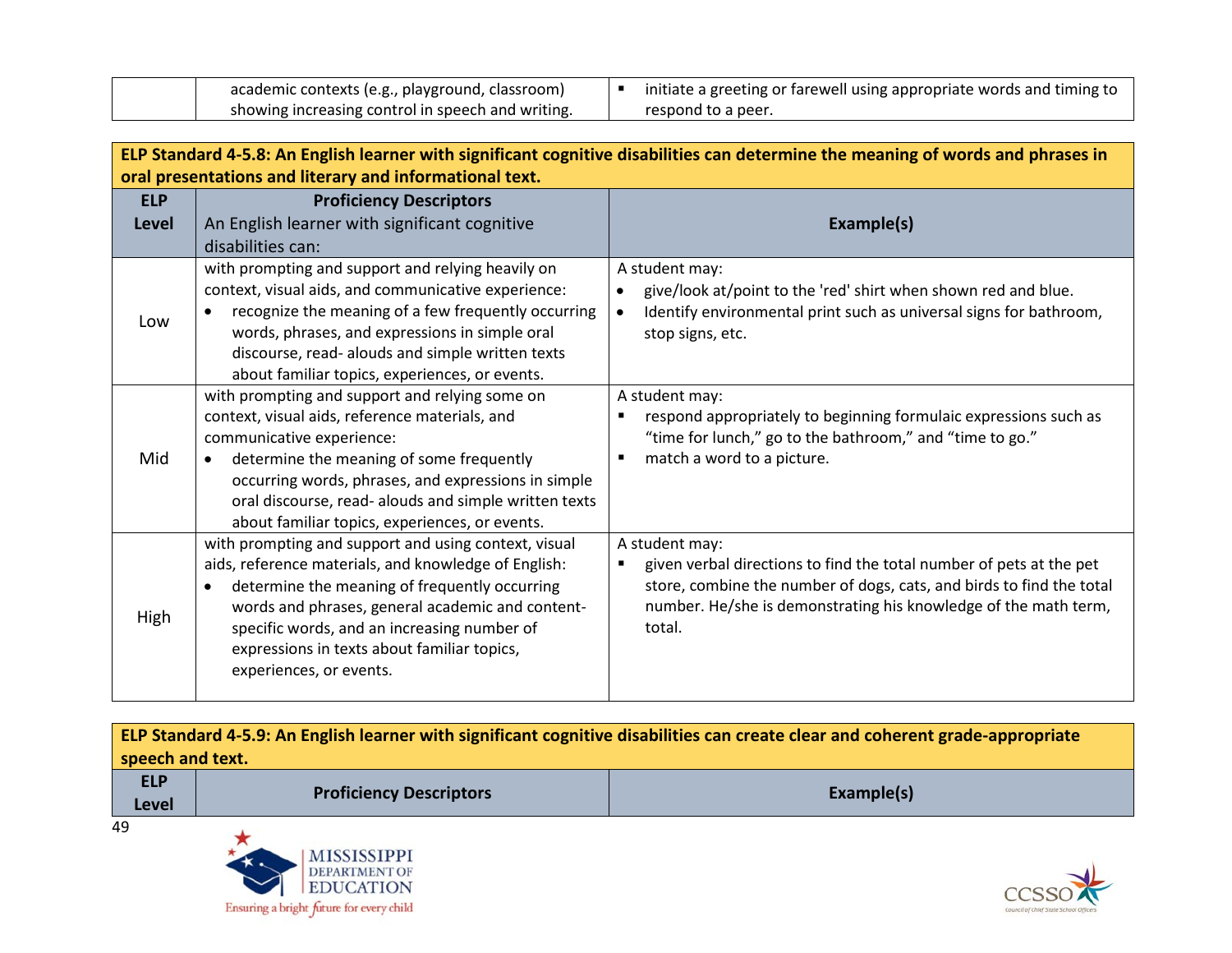|      | An English learner with significant cognitive<br>disabilities can:                                                                                                                                                                                                            |                                                                                                                                                                                                                                                                                                                                                                                                                                                                                                 |
|------|-------------------------------------------------------------------------------------------------------------------------------------------------------------------------------------------------------------------------------------------------------------------------------|-------------------------------------------------------------------------------------------------------------------------------------------------------------------------------------------------------------------------------------------------------------------------------------------------------------------------------------------------------------------------------------------------------------------------------------------------------------------------------------------------|
| Low  | with prompting and support:<br>communicate simple information about an event or<br>$\bullet$<br>familiar topic.<br>use a narrow range of frequently occurring<br>$\bullet$<br>vocabulary and simple sentences with limited<br>control.                                        | A student may:<br>indicate which picture is related to the current events described in<br>٠<br>and article.<br>given word families, supply the missing first, last or middle<br>sound/letter.<br>given an array of photos, indicate which photos best describe the<br>٠<br>events read about in the current event article.<br>order two events in order when asked what happens first and what<br>٠<br>happens next.                                                                            |
| Mid  | with prompting and support:<br>communicate simple information about an event or<br>familiar topic.<br>retell two events in sequence.<br>$\bullet$<br>use some frequently occurring linking words with<br>emerging control.                                                    | A student may:<br>with prompting, retell the events of an experience in order, or put<br>٠<br>two pictures in the correct order.<br>retell the sequence of events in a story or can arrange two pictures<br>٠<br>in the correct order.<br>identify pictures that relate to the topic of discussion.<br>٠<br>given print or spoken words, arrange them in the correct order.<br>٠<br>arrange two pictures in correct sequence or order simple sentences<br>about topic or task in correct order. |
| High | with prompting and support:<br>communicate a few pieces of information about a<br>familiar topic.<br>retell a short sequence of events.<br>use an increasing range of temporal words and<br>linking words and some transitional words and<br>phrases with increasing control. | A student may:<br>arrange 3-5 pictures in correct sequence or order simple sentences<br>٠<br>about topic or task in correct order.<br>dictate steps in a task with prompting (do you do anything after?<br>٠<br>What happened next?)<br>communicate the details in an event using first, next, etc.                                                                                                                                                                                             |

|                                                      | ELP Standard 4-5.10: An English learner with significant cognitive disabilities can make accurate use of standard English to |                |
|------------------------------------------------------|------------------------------------------------------------------------------------------------------------------------------|----------------|
| communicate in grade-appropriate speech and writing. |                                                                                                                              |                |
| <b>ELP</b>                                           | <b>Proficiency Descriptors</b>                                                                                               |                |
| <b>Level</b>                                         | An English learner with significant cognitive                                                                                | Example(s)     |
|                                                      | disabilities can:                                                                                                            |                |
| Low                                                  | with prompting and support:                                                                                                  | A student may: |





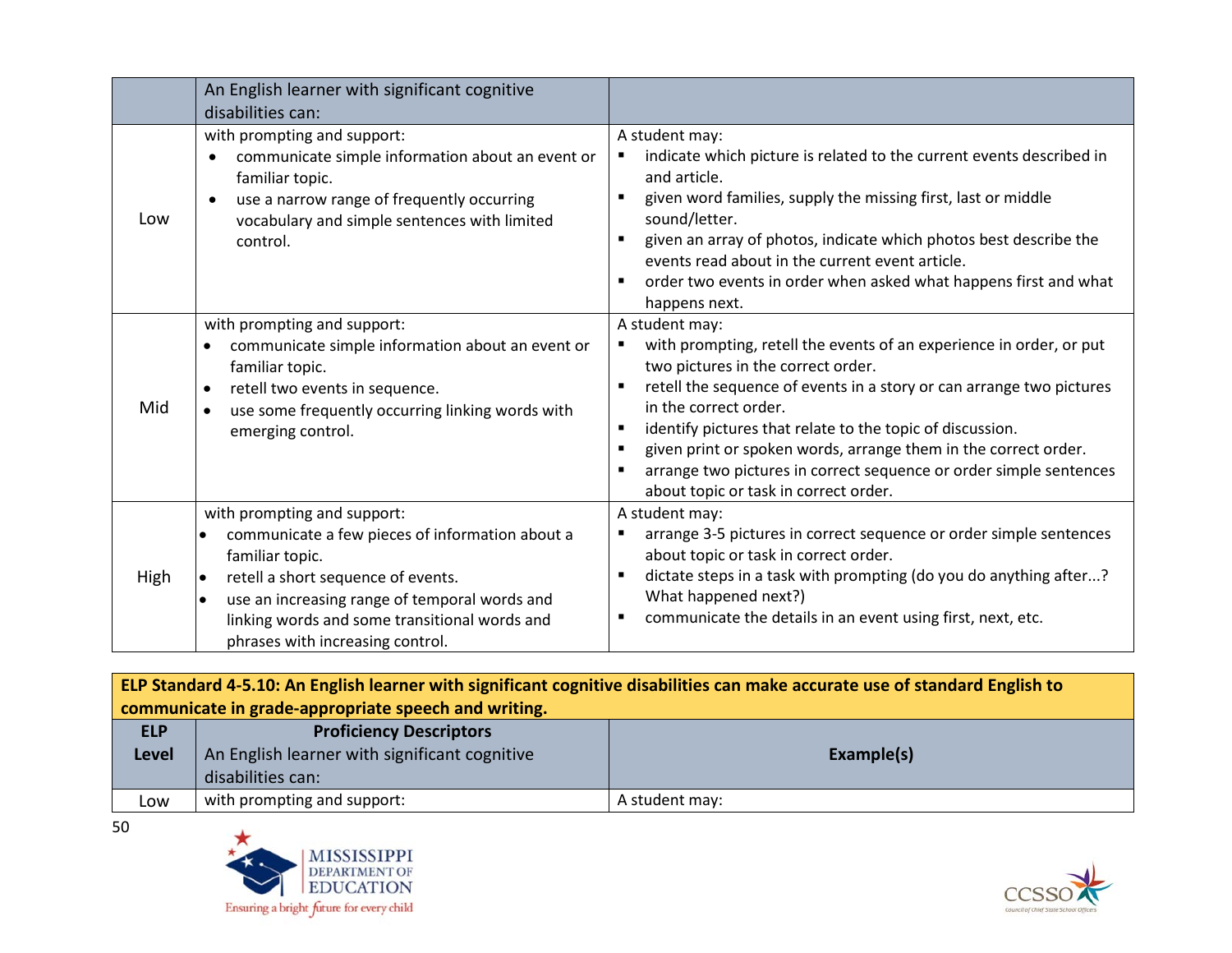|      | recognize and use a small number of frequently<br>$\bullet$<br>occurring nouns and verbs.<br>respond to simple questions (e.g., yes/no, wh-<br>$\bullet$<br>questions).                                                                                                                   | identify the meaning of words by pointing to or giving teacher a<br>٠<br>picture related to the word.<br>indicates the correct one of two pictures: one is of man walking,<br>٠<br>another has a man swimming. The student is asked, "Which man is<br>walking?"<br>given a sentence with a preposition, choose the appropriate picture,<br>for example: "The book is on the table," or "The book is under the<br>table."<br>identify the meaning of words by indicating a picture related to the<br>word.                                                                                                                                                                                                                                                                                                                                                              |
|------|-------------------------------------------------------------------------------------------------------------------------------------------------------------------------------------------------------------------------------------------------------------------------------------------|------------------------------------------------------------------------------------------------------------------------------------------------------------------------------------------------------------------------------------------------------------------------------------------------------------------------------------------------------------------------------------------------------------------------------------------------------------------------------------------------------------------------------------------------------------------------------------------------------------------------------------------------------------------------------------------------------------------------------------------------------------------------------------------------------------------------------------------------------------------------|
| Mid  | with prompting and support:<br>recognize and use a small number of frequently<br>$\bullet$<br>occurring nouns, pronouns, verbs, prepositions,<br>adjectives, adverbs, and conjunctions produce<br>simple sentences on a familiar topic.                                                   | A student may:<br>when given five picture cards, point to appropriate card when<br>prompted.<br>identify meaning of words by pointing to or giving teacher a picture<br>related to the word.<br>using complex pictures, identify given vocabulary words. For<br>example, students are given a picture of a zoo. The student circles<br>or points to different objects when prompted such as "Where is the<br>zebra?" or "Where is the man," etc.<br>complete cloze prompts.<br>identify sight words by matching word to picture (puts the word<br>"dog" under the picture of the dog). When shown a more complex<br>picture, can describe the picture upon request ("Blue shirt on<br>table.").<br>listen to the speaker and appropriately respond to simple questions<br>about familiar items or events. ("What did you eat for lunch?" or<br>"Who is your teacher?") |
| High | with prompting and support:<br>recognize and use an increasing number of<br>frequently occurring nouns, pronouns, verbs,<br>prepositions, adjectives, adverbs, and conjunctions.<br>produce simple and compound sentences and a few<br>$\bullet$<br>complex sentences on familiar topics. | A student may:<br>identify sight words by matching word to picture (puts the word<br>'dog' under the picture of the dog). When shown a more complex<br>picture, can describe the picture upon request ("Blue shirt on<br>table.").<br>when given a picture, compose a grammatically correct sentence<br>that describes the picture using the given word bank.                                                                                                                                                                                                                                                                                                                                                                                                                                                                                                          |



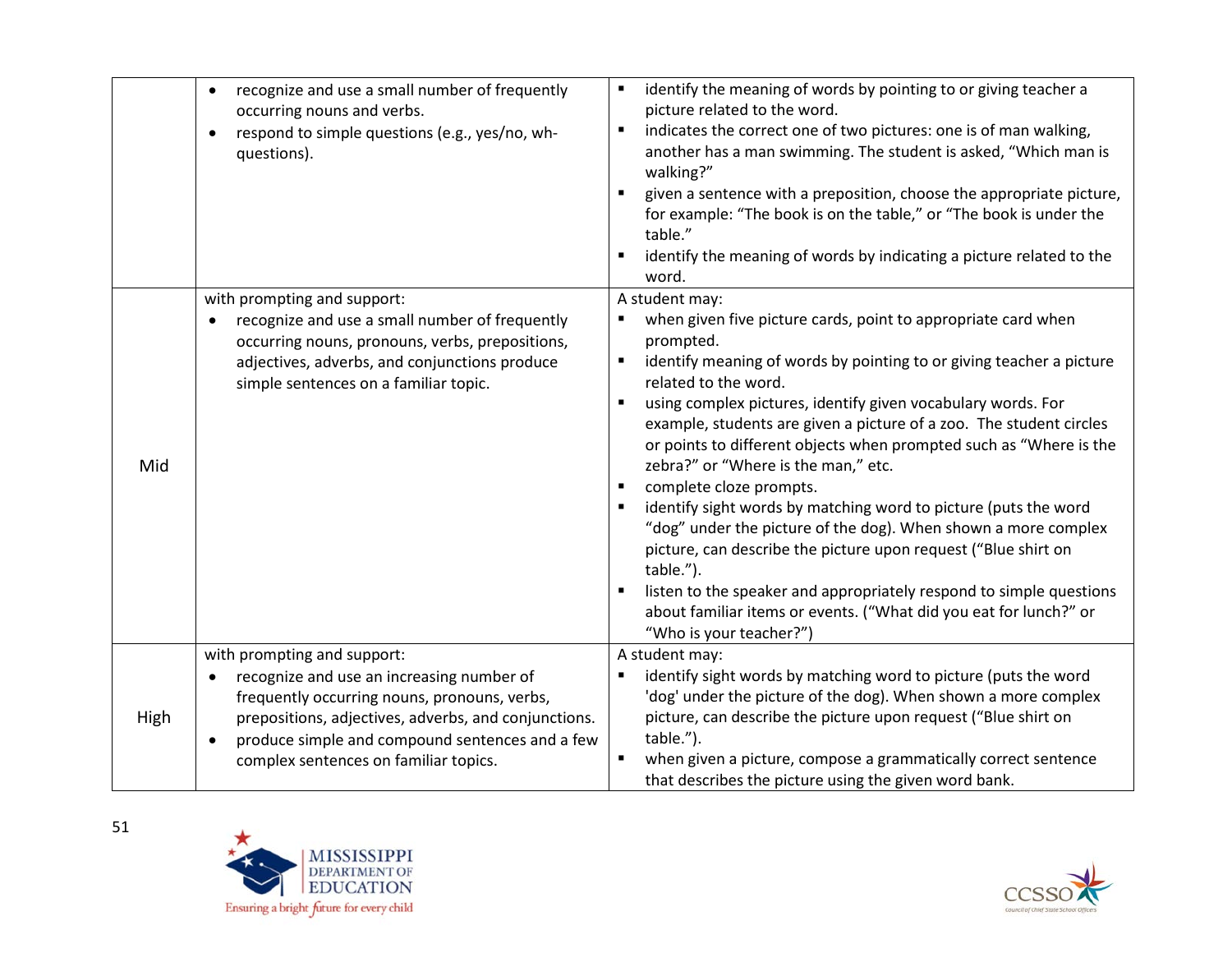## **GRADE BAND 6-8**

Notes:

- The proficiency descriptors describe **end of level** skills.
- Students may need prompting and support to engage. Support includes: modeling think-aloud while writing or verbally demonstrating how express an opinion; guiding students through process; simple sentence frames; using visual aids and a visual example of what the student needs to do; scaffolding; using pictures attached to light up buttons; providing context for information. Lower level "support" may include selecting a correct word from a limited choice of words (3) or match a given word to an illustration from the text.
- Generally, students should be able to use their preferred method of communication to respond. A student may point to a visual, use alternative communication/symbols, use a head nod or gesture. Nonverbal responses may include self-generated language. Students may support communication with nonverbal cues A student may also answer verbally using simple one word/word approximations (with no detail) or 2-3-word phrases. Written response may include drawing, copying or labeling, production of letters, words, numbers, and phrases.
- Students in this grade band may begin to retell, organize, or summarize information in response to presented text.

**ELP Standard 6-8.1: An English learner with significant cognitive disabilities can construct meaning from oral presentations and literary and informational text through grade-appropriate listening, reading, and viewing.**

| <b>ELP</b><br><b>Level</b> | <b>Proficiency Descriptors</b><br>An English learner with significant cognitive<br>disabilities can:                                                                                  | Example(s)                                                                                                                                                                                                                                                                      |
|----------------------------|---------------------------------------------------------------------------------------------------------------------------------------------------------------------------------------|---------------------------------------------------------------------------------------------------------------------------------------------------------------------------------------------------------------------------------------------------------------------------------|
| Low                        | with prompting and support, use a limited set of<br>strategies to:<br>identify a few key words and phrases in oral<br>communications and simple written texts.                        | A student may:<br>match a visual to a presented grade-appropriate story.<br>identify a circle when prompted, or when appropriate a small circle.<br>Identify a plant from two pictures used in a science lesson (e.g.,<br>flower, frog).                                        |
| Mid                        | with prompting and support, use an emerging set of<br>strategies to:<br>identify the main topic in and retell a few key details<br>from oral communications and simple written texts. | A student may:<br>organize a provided sentence card in an appropriate sequence for<br>retelling information in a literary text.<br>produce 1-2 words to explain what a story is about.<br>make a list or tell steps in a process described in a presentation on<br>life cycles. |
| High                       | with prompting and support, use an increasing range of<br>strategies to:                                                                                                              | A student may:<br>respond to, "What is this story about?" after reading or listening to a<br>grade appropriate literary text                                                                                                                                                    |



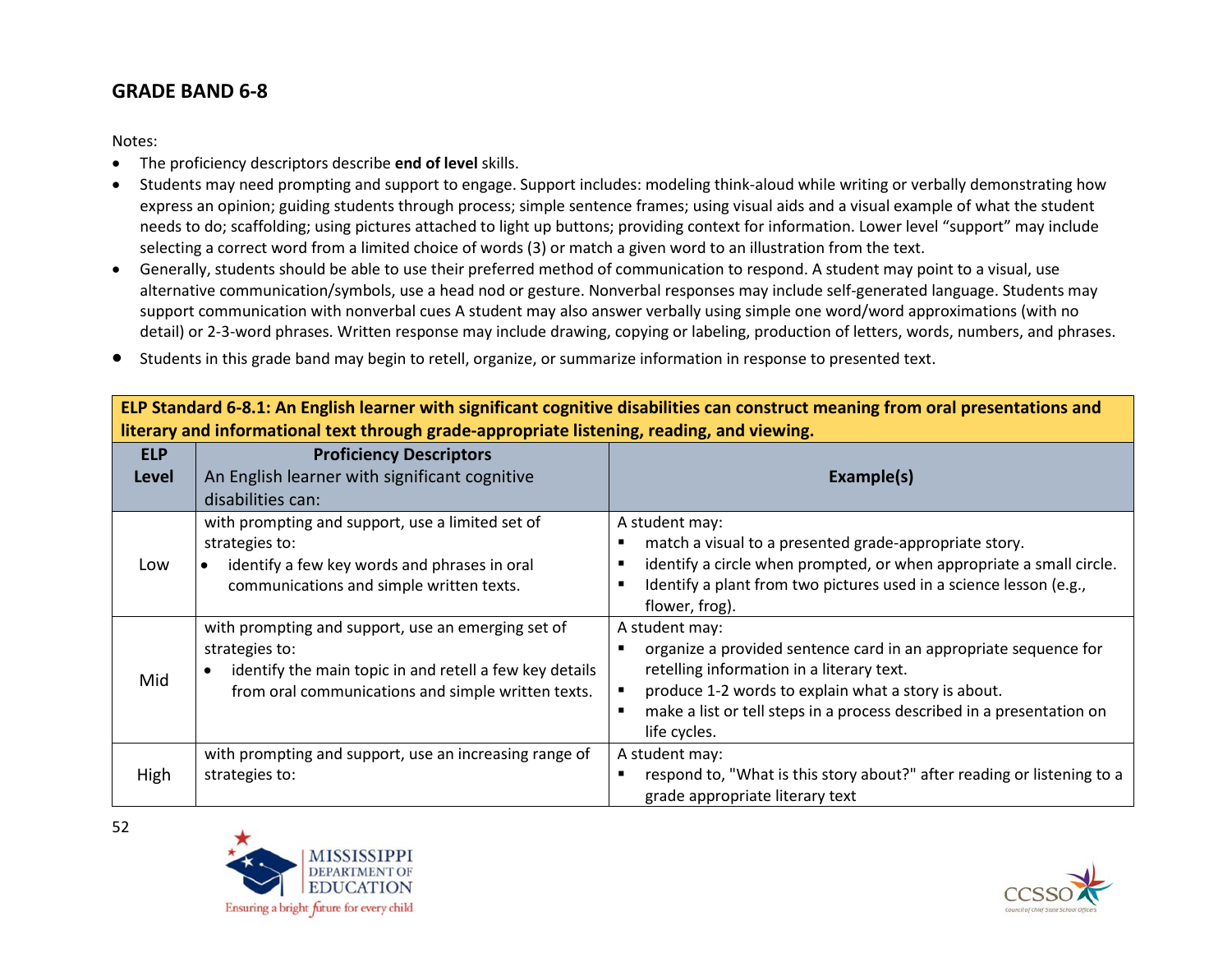**ELP Standard 6-8.2: An English learner with significant cognitive disabilities can participate in grade-appropriate oral and written exchanges of information, ideas, and analyses, responding to peer, audience, or reader comments and questions.**

| <b>ELP</b><br><b>Level</b> | <b>Proficiency Descriptors</b><br>An English learner with significant cognitive<br>disabilities can:                                                                                                           | Example(s)                                                                                                                                                                                                                                                                   |
|----------------------------|----------------------------------------------------------------------------------------------------------------------------------------------------------------------------------------------------------------|------------------------------------------------------------------------------------------------------------------------------------------------------------------------------------------------------------------------------------------------------------------------------|
| Low                        | with prompting and support:<br>participate in short conversations.<br>participate in short written exchanges.<br>respond to simple questions about familiar topics<br>and texts.                               | A student may:<br>select 1-2 pictures to tell a peer about a favorite school subject.<br>respond to a question about the topic of a presentation made by a<br>peer.<br>greet a peer.                                                                                         |
| Mid                        | with prompting and support:<br>participate in short conversations.<br>participate in short written exchanges.<br>respond to simple questions and some wh-questions<br>about familiar topics and texts.         | A student may:<br>respond to a request for an opinion when provided key words<br>(verbally or written).<br>construct a short sentence on a self-selected topic.<br>choose when provided two options for a book to read.<br>respond to questions about an informational text. |
| High                       | with prompting and support:<br>participate in short conversations.<br>participate in short written exchanges.<br>respond to the ideas of others or express one's own<br>ideas about familiar topics and texts. | A student may:<br>respond to questions about a video shown in class.<br>create a short report on a science topic using sentence frames.<br>Identify a book for the class to read and say why.                                                                                |



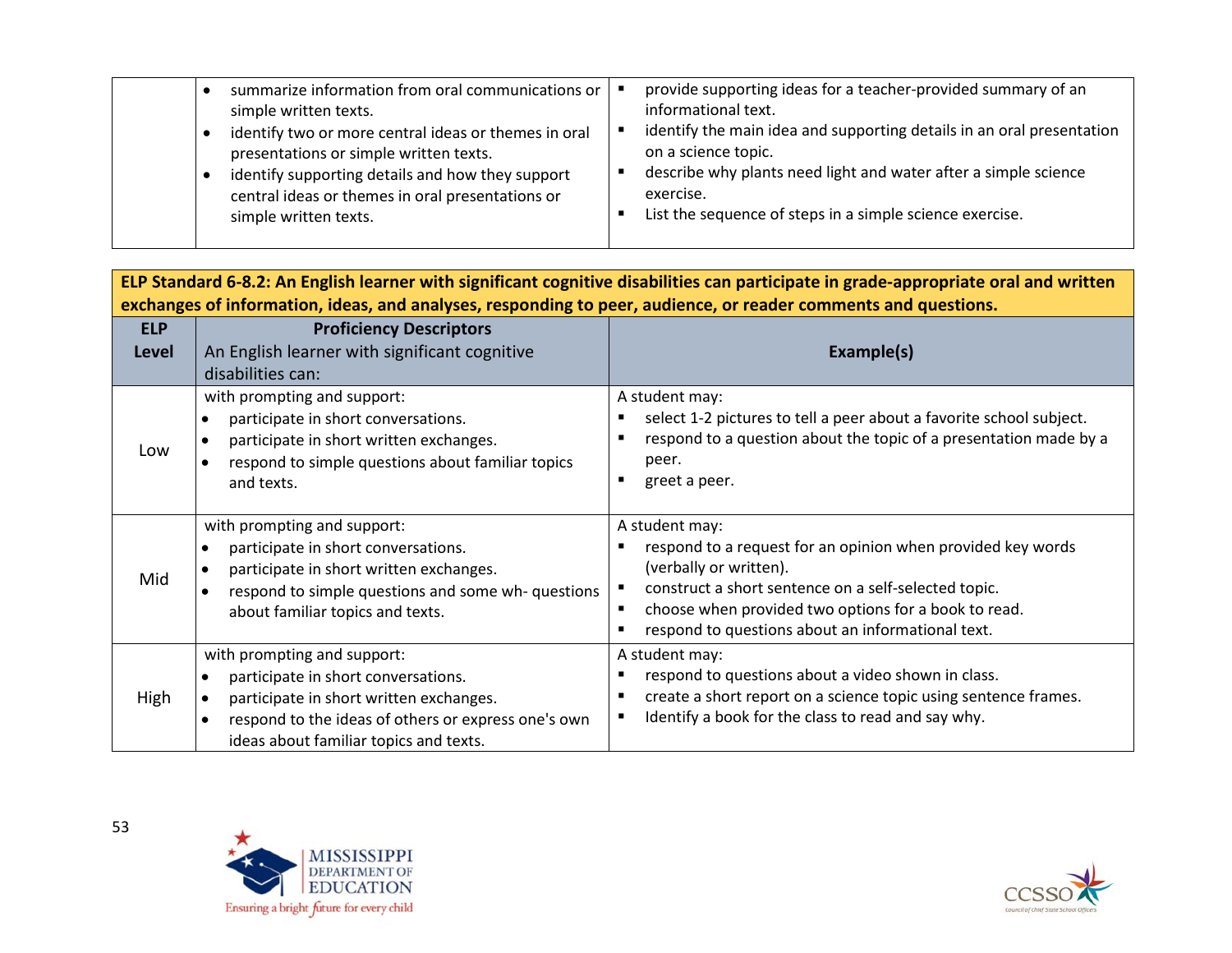| ELP Standard 6-8.3: An English learner with significant cognitive disabilities can speak and write about grade-appropriate complex |                                                                                                                                                      |                                                                                                                                                                                                                                                                          |  |
|------------------------------------------------------------------------------------------------------------------------------------|------------------------------------------------------------------------------------------------------------------------------------------------------|--------------------------------------------------------------------------------------------------------------------------------------------------------------------------------------------------------------------------------------------------------------------------|--|
|                                                                                                                                    | literary and informational texts and topics.                                                                                                         |                                                                                                                                                                                                                                                                          |  |
| <b>ELP</b>                                                                                                                         | <b>Proficiency Descriptors</b>                                                                                                                       |                                                                                                                                                                                                                                                                          |  |
| <b>Level</b>                                                                                                                       | An English learner with significant cognitive                                                                                                        | Example(s)                                                                                                                                                                                                                                                               |  |
|                                                                                                                                    | disabilities can:                                                                                                                                    |                                                                                                                                                                                                                                                                          |  |
| Low                                                                                                                                | with prompting and support:<br>communicate simple information<br>about familiar texts, topics, and experiences.                                      | A student may:<br>choose from among provided response options or provide a one-<br>word response to a simple question about a text.<br>select pictures that show the topic of an informational text.<br>select words to complete sentence frames about a selected topic. |  |
| Mid                                                                                                                                | with prompting and support:<br>communicate simple information.<br>compose simple written text about familiar texts,<br>topics, and experiences.      | A student may:<br>compose 1-2 sentences on how gravity helps humans (e.g., "Keeps<br>us from floating away.")<br>summarize in a few sentences basic facts from an informational text.<br>write or tell in phrases what happened first in a story.                        |  |
| High                                                                                                                               | with prompting and support:<br>deliver short presentations or information.<br>compose written text about familiar texts, topics,<br>and experiences. | A student may:<br>write (summarize or sequence) about an informational text.<br>identify the main characters in a familiar story.<br>state the steps in a familiar sequence to solve a problem in math.                                                                  |  |

**ELP Standard 6-8.4: An English learner with significant cognitive disabilities can construct grade-appropriate oral and written claims and support them with reasoning and evidence.**

| <b>ELP</b><br><b>Level</b> | <b>Proficiency Descriptors</b><br>An English learner with significant cognitive                                                          |                                                                                                                      |
|----------------------------|------------------------------------------------------------------------------------------------------------------------------------------|----------------------------------------------------------------------------------------------------------------------|
|                            |                                                                                                                                          | Example(s)                                                                                                           |
|                            | disabilities can:                                                                                                                        |                                                                                                                      |
|                            | with prompting and support:                                                                                                              | A student may:                                                                                                       |
| Low                        | express an opinion about a familiar topic.                                                                                               | respond yes or no to questions about preferred subjects for stories<br>fill in a blank such as "My favorite story is |
|                            | with prompting and support:                                                                                                              | A student may:                                                                                                       |
| Mid                        | provide information about a familiar topic.<br>provide one or two reasons or facts to support the<br>information about a familiar topic. | give a simple response to support information presented in a peer's<br>presentation on healthy food.                 |



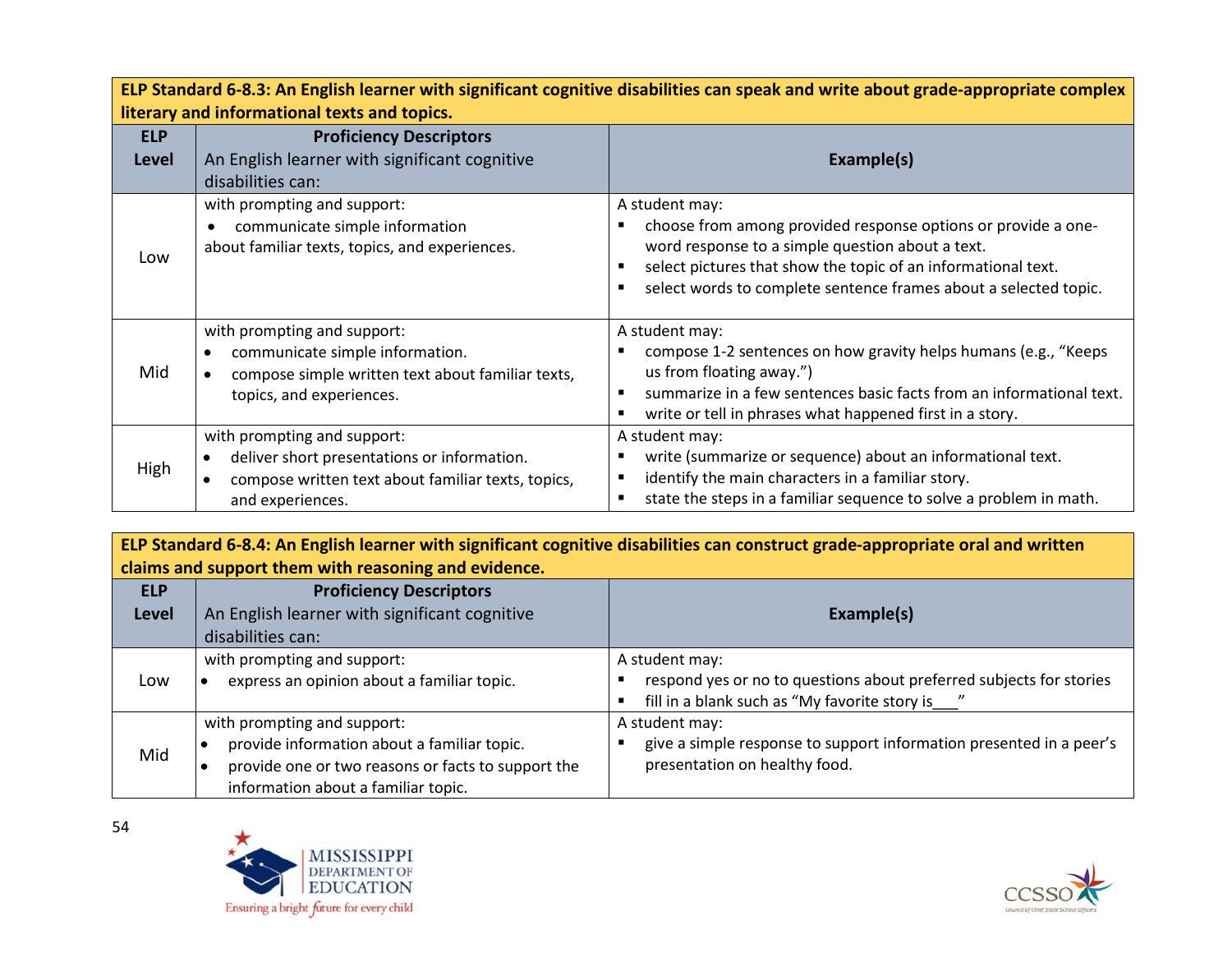|      |                                                                                                                                     | select words to enter into sentence frames about reasons liking a<br>favorite book.                                                                                                                                                                                           |
|------|-------------------------------------------------------------------------------------------------------------------------------------|-------------------------------------------------------------------------------------------------------------------------------------------------------------------------------------------------------------------------------------------------------------------------------|
|      | with prompting and support:                                                                                                         | A student may:                                                                                                                                                                                                                                                                |
| High | provide information about a familiar topic.<br>provide a few reasons or facts to support the<br>information about a familiar topic. | give an expanded response to support information presented in a<br>peer's presentation on healthy food.<br>provide several statements to support an author's opinion about an<br>informational topic.<br>give information to the class about how to start a science exercise. |

| ELP Standard 6-8.5: An English learner with significant cognitive disabilities can conduct research and evaluate and communicate |                                                                                                                                                                                                                                                                            |                                                                                                                                                                                                                                                                                                                                                                  |
|----------------------------------------------------------------------------------------------------------------------------------|----------------------------------------------------------------------------------------------------------------------------------------------------------------------------------------------------------------------------------------------------------------------------|------------------------------------------------------------------------------------------------------------------------------------------------------------------------------------------------------------------------------------------------------------------------------------------------------------------------------------------------------------------|
|                                                                                                                                  | findings to answer questions or solve problems                                                                                                                                                                                                                             |                                                                                                                                                                                                                                                                                                                                                                  |
| <b>ELP</b><br><b>Level</b>                                                                                                       | <b>Proficiency Descriptors</b><br>An English learner with significant cognitive<br>disabilities can:                                                                                                                                                                       | Example(s)                                                                                                                                                                                                                                                                                                                                                       |
| Low                                                                                                                              | with prompting and support:<br>gather information from a few provided sources.<br>label information from provided sources.                                                                                                                                                 | A student may:<br>identify the most frequent of three options (e.g., class's favorite<br>subject in school) after provided a bar graph of classmates'<br>responses.<br>ask classmates about their favorite stories, then report to the class<br>on the favorite book.<br>Compare through short phrases about the weather in summer and<br>winter.                |
| Mid                                                                                                                              | with prompting and support:<br>gather information from some provided sources.<br>$\bullet$<br>record some information from provided sources.<br>$\bullet$<br>retell information, using labeled illustrations,<br>$\bullet$<br>diagrams, or other graphics, as appropriate. | A student may:<br>use a questionnaire to gather information on a possible school<br>activity (e.g., school store, field trip) and work with a peer to<br>summarize the information.<br>develop with a peer a chart showing questionnaire results.<br>present a summary of the information gathered to present to the<br>class and respond to questions about it. |
| High                                                                                                                             | with prompting and support:<br>gather information from several provided sources.<br>retell information from provided sources.<br>$\bullet$                                                                                                                                 | A student may:<br>identify similarities and differences in the characteristics of literary<br>and informational texts.<br>gather information about classmates' preferences for subjects and<br>the reasons for their preferences.                                                                                                                                |



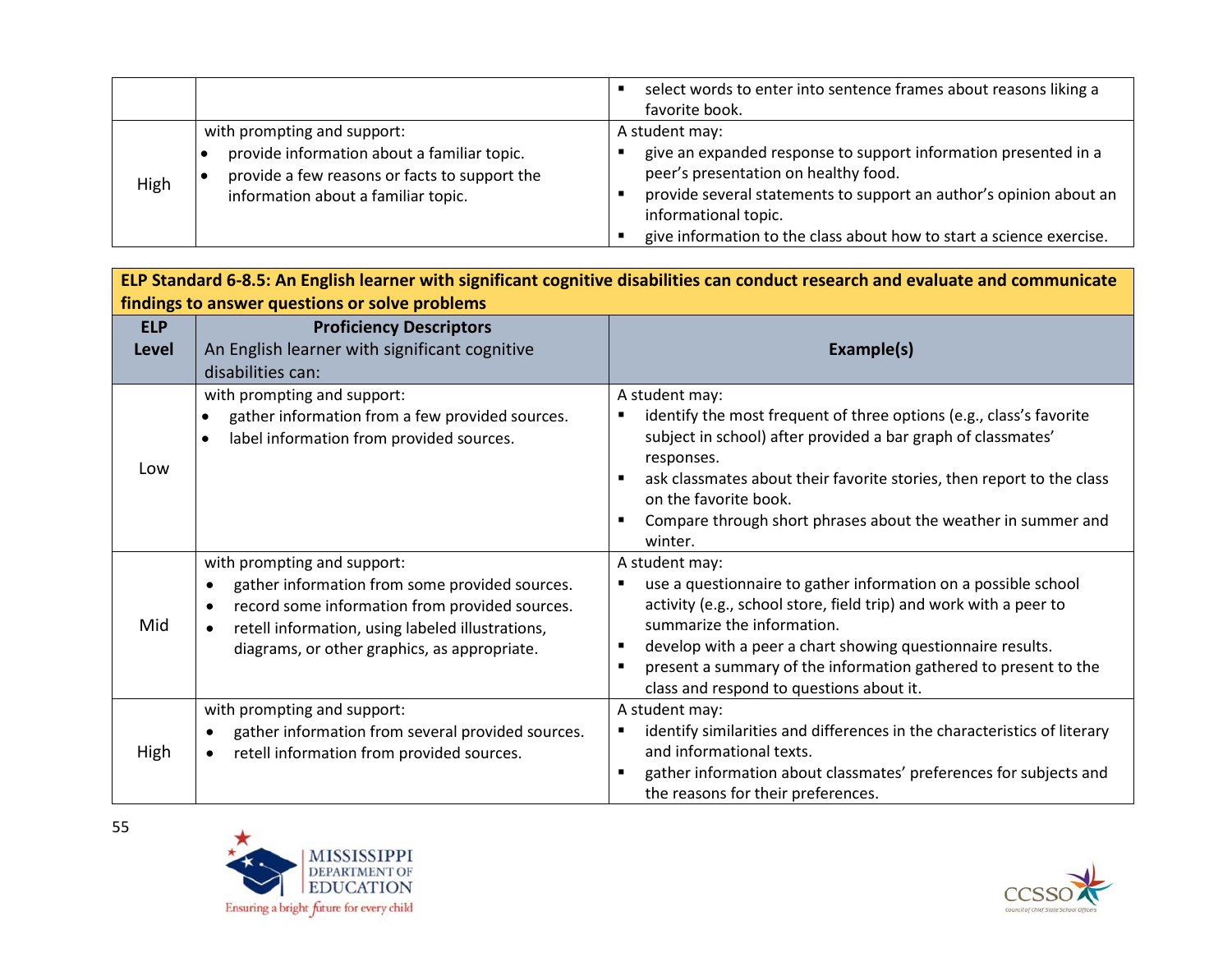express and opinion about classmates' preferences.

| ELP Standard 6-8.6: An English learner with significant cognitive disabilities can analyze and critique the arguments of others |                                                                                                                                                                          |                                                                                                                                                                                                                                  |  |
|---------------------------------------------------------------------------------------------------------------------------------|--------------------------------------------------------------------------------------------------------------------------------------------------------------------------|----------------------------------------------------------------------------------------------------------------------------------------------------------------------------------------------------------------------------------|--|
|                                                                                                                                 | orally and in writing.                                                                                                                                                   |                                                                                                                                                                                                                                  |  |
| <b>ELP</b>                                                                                                                      | <b>Proficiency Descriptors</b>                                                                                                                                           |                                                                                                                                                                                                                                  |  |
| <b>Level</b>                                                                                                                    | An English learner with significant cognitive                                                                                                                            | Example(s)                                                                                                                                                                                                                       |  |
|                                                                                                                                 | disabilities can:                                                                                                                                                        |                                                                                                                                                                                                                                  |  |
|                                                                                                                                 | with prompting and support:                                                                                                                                              | A student may:                                                                                                                                                                                                                   |  |
| Low                                                                                                                             | identify a point an author or speaker makes.<br>$\bullet$                                                                                                                | match a source (book, video) to an opinion expressed in one of them<br>select images that show the topic discussed by a speaker<br>choose yes or no when presented with a fact from an informational<br>text                     |  |
| Mid                                                                                                                             | with prompting and support:<br>identify a main point an author or speaker makes.<br>$\bullet$<br>identify a reason an author or speaker gives to<br>support a main idea. | A student may:<br>identify 2-5 foods that are healthy or not healthy based on a<br>٠<br>speaker's presentation.<br>respond with agreement or disagreement and reasons to a main<br>point in an informational text.               |  |
| High                                                                                                                            | with prompting and support:<br>retell the main point an author or speaker makes.<br>indicate whether author or speaker's main point is<br>$\bullet$<br>supported or not. | A student may:<br>identify an important source of plastic pollution after watching a<br>video excerpt of Plastic Ocean.<br>identify reasons presented in the Plastic Ocean video for why plastic<br>pollution is bad or harmful. |  |

**ELP Standard 6-8.7: An English learner with significant cognitive disabilities can adapt language choices to purpose, task, and audience when speaking and writing.**

| <b>ELP</b>   | <b>Proficiency Descriptors</b>                                                                                                      |                                                                                                               |
|--------------|-------------------------------------------------------------------------------------------------------------------------------------|---------------------------------------------------------------------------------------------------------------|
| <b>Level</b> | An English learner with significant cognitive                                                                                       | Example(s)                                                                                                    |
|              | disabilities can:                                                                                                                   |                                                                                                               |
| Low          | with prompting and support:<br>recognize the meaning of some words learned<br>through conversations, reading, and being read<br>to. | A student may:<br>identify classroom, community, family, and other familiar words<br>presented on word cards. |
| Mid          | with prompting and support:                                                                                                         | A student may:                                                                                                |



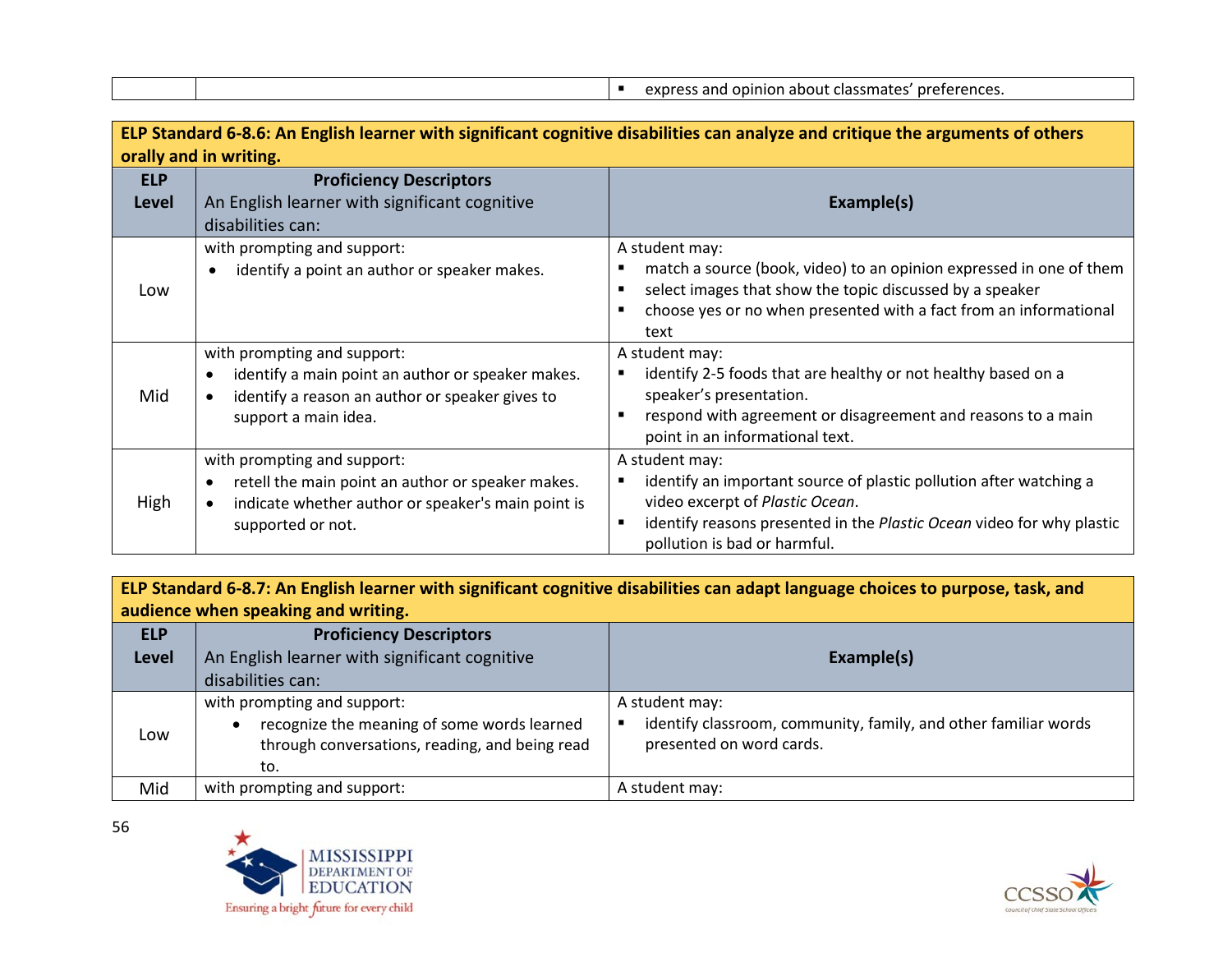|      | use language appropriate for a task and audience.<br>use some frequently occurring general academic and<br>content-specific words and phrases showing<br>developing control in speech and writing.                                           | identify the missing word in a fact statement (e.g., "the earth<br>around the sun," with choices like "runs," "looks," and<br>"revolves.")<br>Identify word categories such as science lab tools, school supplies,<br>furniture, transportation.<br>use all classroom, community, family, and other familiar words<br>correctly in context.<br>select appropriate vocabulary based on who he or she is talking to. |
|------|----------------------------------------------------------------------------------------------------------------------------------------------------------------------------------------------------------------------------------------------|--------------------------------------------------------------------------------------------------------------------------------------------------------------------------------------------------------------------------------------------------------------------------------------------------------------------------------------------------------------------------------------------------------------------|
| High | with prompting and support:<br>use language appropriate for a purpose, task, and<br>audience.<br>use an increasing number of general academic and<br>content-specific words and phrases showing<br>increasing control in speech and writing. | A student may:<br>select appropriate vocabulary when writing a letter to the principal<br>versus writing a text to a friend.<br>use sentences in letters but not when making a word list of supplies<br>needed for a science project.<br>provide list of words that belong to a specific word category (e.g.,<br>school supplies, transportation).                                                                 |

**ELP Standard 6-8.8: An English learner with significant cognitive disabilities can determine the meaning of words and phrases in oral presentations and literary and informational text.**

| <b>ELP</b><br><b>Level</b> | <b>Proficiency Descriptors</b><br>An English learner with significant cognitive                                                                                                                                                                                                                             | Example(s)                                                                                                                                                                                                                                                                                                                                                                             |
|----------------------------|-------------------------------------------------------------------------------------------------------------------------------------------------------------------------------------------------------------------------------------------------------------------------------------------------------------|----------------------------------------------------------------------------------------------------------------------------------------------------------------------------------------------------------------------------------------------------------------------------------------------------------------------------------------------------------------------------------------|
|                            | disabilities can:                                                                                                                                                                                                                                                                                           |                                                                                                                                                                                                                                                                                                                                                                                        |
| Low                        | with prompting and support and relying heavily on<br>context, visual aids, and communicative experience:<br>recognize the meaning of a few frequently occurring<br>words, phrases, and expressions in texts about<br>familiar topics, experiences, or events.                                               | A student may:<br>identify related vocabulary (food web, mammal, cells).<br>identify vocabulary related to public transportation (schedule, fare,<br>bus pass, etc.).                                                                                                                                                                                                                  |
| Mid                        | with prompting and support and relying some on<br>context, visual aids, reference materials, and<br>communicative experience:<br>determine the meaning of general academic and<br>content-specific words and frequently occurring<br>expressions in texts about familiar topics,<br>experiences, or events. | A student may:<br>demonstrate an understanding of the words city, state, country, and<br>continent after a geography lesson.<br>use vocabulary in context related to a science unit (food web,<br>mammal, cells).<br>use vocabulary in context related to public transportation (schedule,<br>fare, bus pass, etc.).<br>determine the meaning of related vocabulary in a science unit. |



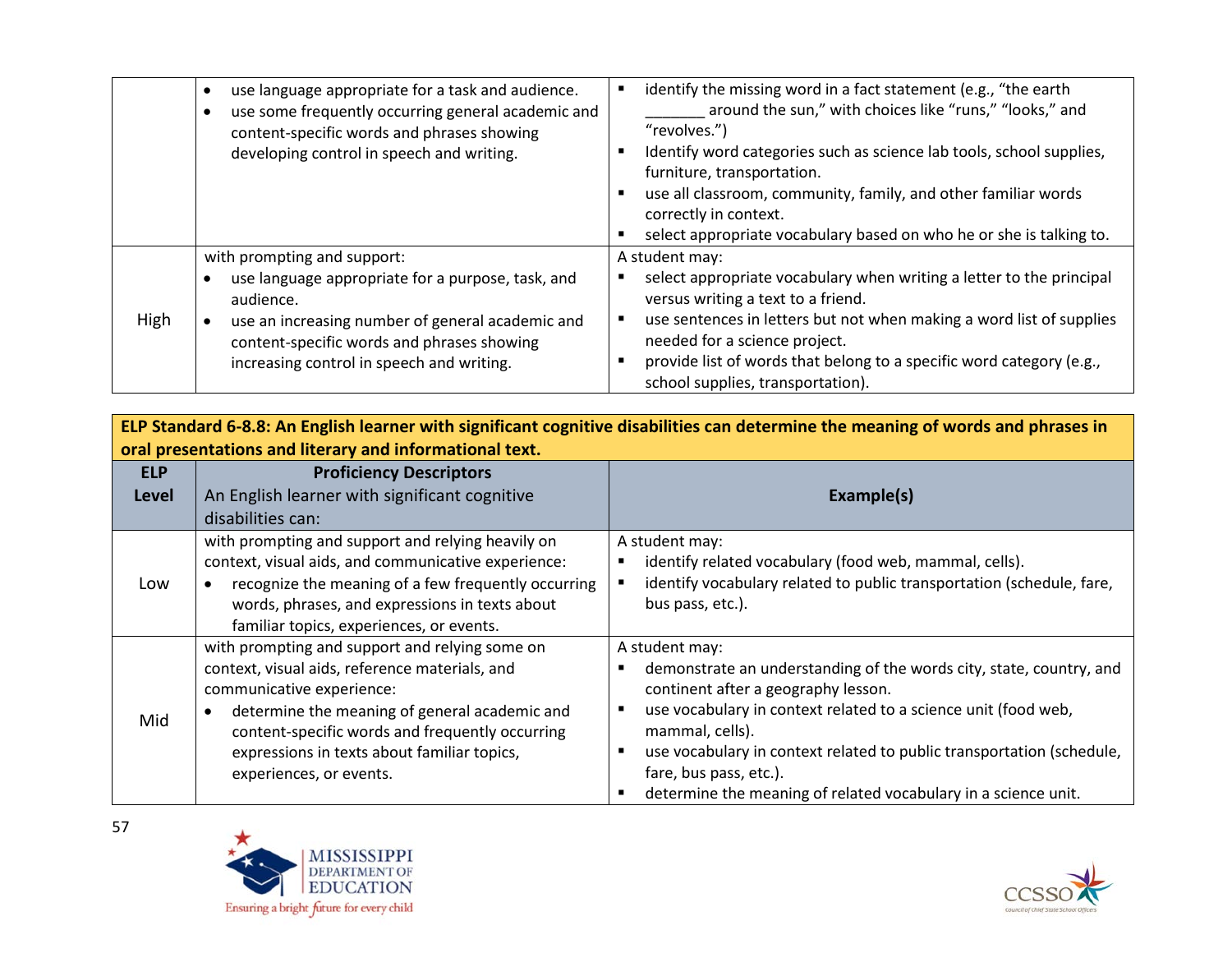| High | with prompting and support and using context, visual<br>aids, reference materials, and knowledge of English:<br>determine the meaning of general academic and<br>content-specific words and a growing number of<br>expressions in texts about a variety of topics,<br>experiences, or events. | A student may:<br>identify and explain related vocabulary in a science unit (ecosystem,<br>photosynthesis, species).<br>respond to task requirements including summarizing, explaining,<br>comparing, sequencing, or identifying cause-effect.<br>use an adapted dictionary with pictures to find the meaning of a |
|------|-----------------------------------------------------------------------------------------------------------------------------------------------------------------------------------------------------------------------------------------------------------------------------------------------|--------------------------------------------------------------------------------------------------------------------------------------------------------------------------------------------------------------------------------------------------------------------------------------------------------------------|
|      |                                                                                                                                                                                                                                                                                               | word.                                                                                                                                                                                                                                                                                                              |

| ELP Standard 6-8.9: An English learner with significant cognitive disabilities can create clear and coherent grade-appropriate |
|--------------------------------------------------------------------------------------------------------------------------------|
| speech and text.                                                                                                               |

| <b>ELP</b> | <b>Proficiency Descriptors</b>                                                                                                                                                                                                                                                                                 |                                                                                                                                                                                                                                                                                                                                                                           |
|------------|----------------------------------------------------------------------------------------------------------------------------------------------------------------------------------------------------------------------------------------------------------------------------------------------------------------|---------------------------------------------------------------------------------------------------------------------------------------------------------------------------------------------------------------------------------------------------------------------------------------------------------------------------------------------------------------------------|
| Level      | An English learner with significant cognitive                                                                                                                                                                                                                                                                  | Example(s)                                                                                                                                                                                                                                                                                                                                                                |
|            | disabilities can:                                                                                                                                                                                                                                                                                              |                                                                                                                                                                                                                                                                                                                                                                           |
| Low        | with prompting and support:<br>communicate simple information about an event or<br>familiar topic.<br>use a narrow range of frequently occurring<br>vocabulary and simple sentences with limited<br>control.                                                                                                   | A student may:<br>in a math unit, express what kind of item they would buy.<br>respond to a scaffolded telling of a grade-level adapted novel or<br>reading passage.<br>indicate or select basic information about familiar words from the<br>story during a simplified telling of a story like Winn.                                                                     |
| Mid        | with prompting and support:<br>communicate simple information about an event or<br>familiar topic.<br>retell a short sequence of events.<br>connect phrases or simple statements using some<br>frequently occurring linking and temporal words and<br>some common transitional words with emerging<br>control. | A student may:<br>provide a simple sentence to describe an event after participating in<br>it (e.g., e.g., physical education class, field trip, fire drill).<br>provide details of a scaffolded telling of a grade-level adapted novel<br>or reading passage.<br>provide basic details to a lesson presented in class.<br>write a response to a presented question.<br>٠ |
| High       | with prompting and support:<br>communicate a few pieces of information about a<br>familiar topic.<br>retell a sequence of events or steps in a process.                                                                                                                                                        | A student may:<br>provide details of a scaffolded telling of a grade-level adapted novel<br>٠<br>or reading passage.<br>connect two ideas such as "Jori in this story is very smart and the girl<br>in the other book is also very smart."                                                                                                                                |



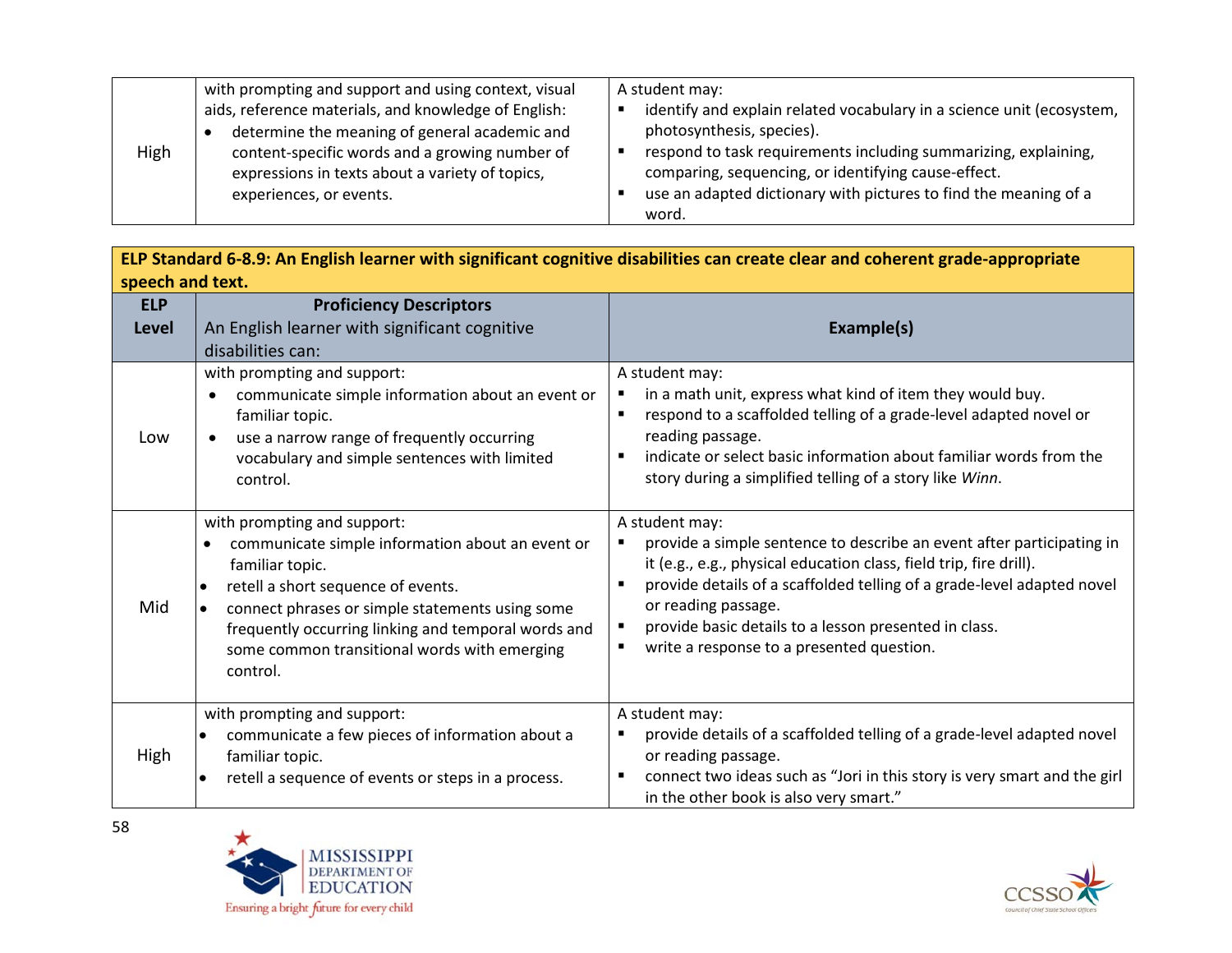| use an increasing range of linking and temporal | responds to a unit of learning using sentence frames.                |
|-------------------------------------------------|----------------------------------------------------------------------|
| words and common transitional words and phrases | Repeat modeling of appropriate words to use in real situation (e.g., |
| with increasing control.                        | asking for directions).                                              |

| ELP Standard 6-8.10: An English learner with significant cognitive disabilities can make accurate use of standard English to |                                                                                                                                                                                                                                                                                        |                                                                                                                                                                                                                                                                                                                                                            |  |  |  |
|------------------------------------------------------------------------------------------------------------------------------|----------------------------------------------------------------------------------------------------------------------------------------------------------------------------------------------------------------------------------------------------------------------------------------|------------------------------------------------------------------------------------------------------------------------------------------------------------------------------------------------------------------------------------------------------------------------------------------------------------------------------------------------------------|--|--|--|
|                                                                                                                              | communicate in grade-appropriate speech and writing.                                                                                                                                                                                                                                   |                                                                                                                                                                                                                                                                                                                                                            |  |  |  |
| <b>ELP</b>                                                                                                                   | <b>Proficiency Descriptors</b>                                                                                                                                                                                                                                                         |                                                                                                                                                                                                                                                                                                                                                            |  |  |  |
| <b>Level</b>                                                                                                                 | An English learner with significant cognitive                                                                                                                                                                                                                                          | Example(s)                                                                                                                                                                                                                                                                                                                                                 |  |  |  |
|                                                                                                                              | disabilities can:                                                                                                                                                                                                                                                                      |                                                                                                                                                                                                                                                                                                                                                            |  |  |  |
| Low                                                                                                                          | with prompting and support:<br>recognize and use a small number of frequently<br>$\bullet$<br>occurring nouns, noun phrases, and verbs.<br>respond to simple questions (e.g., yes/no, wh-<br>questions).                                                                               | A student may:<br>choose "on" or "under" to describe the placement of an object.<br>$\blacksquare$<br>use description words associated with a given noun (e.g., "The group<br>$\blacksquare$<br>of protesters is large").<br>interact with objects associated with a scaffolded lesson on food<br>webs, and then choose the one called out by the teacher. |  |  |  |
| Mid                                                                                                                          | with prompting and support:<br>recognize and use a small number of nouns,<br>pronouns, verbs, prepositions, adjectives, adverbs,<br>conjunctions, and prepositional phrases.<br>produce simple and compound sentences on<br>$\bullet$<br>familiar topics.                              | A student may:<br>arrange presented words (name, my, Pedro, is) into a sentence<br>communicate needs to peers and teacher (e.g., "I need to use the<br>٠<br>bathroom," "I need a pencil").<br>describe what is happening in a picture.<br>$\blacksquare$<br>answer questions in complete thoughts, verbally or in writing.<br>$\blacksquare$               |  |  |  |
| High                                                                                                                         | with prompting and support:<br>recognize and use an increasing number of nouns,<br>$\bullet$<br>pronouns, verbs, prepositions, adjectives, adverbs,<br>conjunctions, and prepositional phrases.<br>produce simple, compound, and complex sentences<br>$\bullet$<br>on familiar topics. | A student may:<br>describe a food web or other familiar process with attention to<br>٠<br>language accuracy.<br>evaluate or compare presented data on a familiar topic with a focus<br>$\blacksquare$<br>on language accuracy.                                                                                                                             |  |  |  |

## **GRADE BAND 9-12**

Notes:

• The proficiency descriptors describe **end of level** skills.



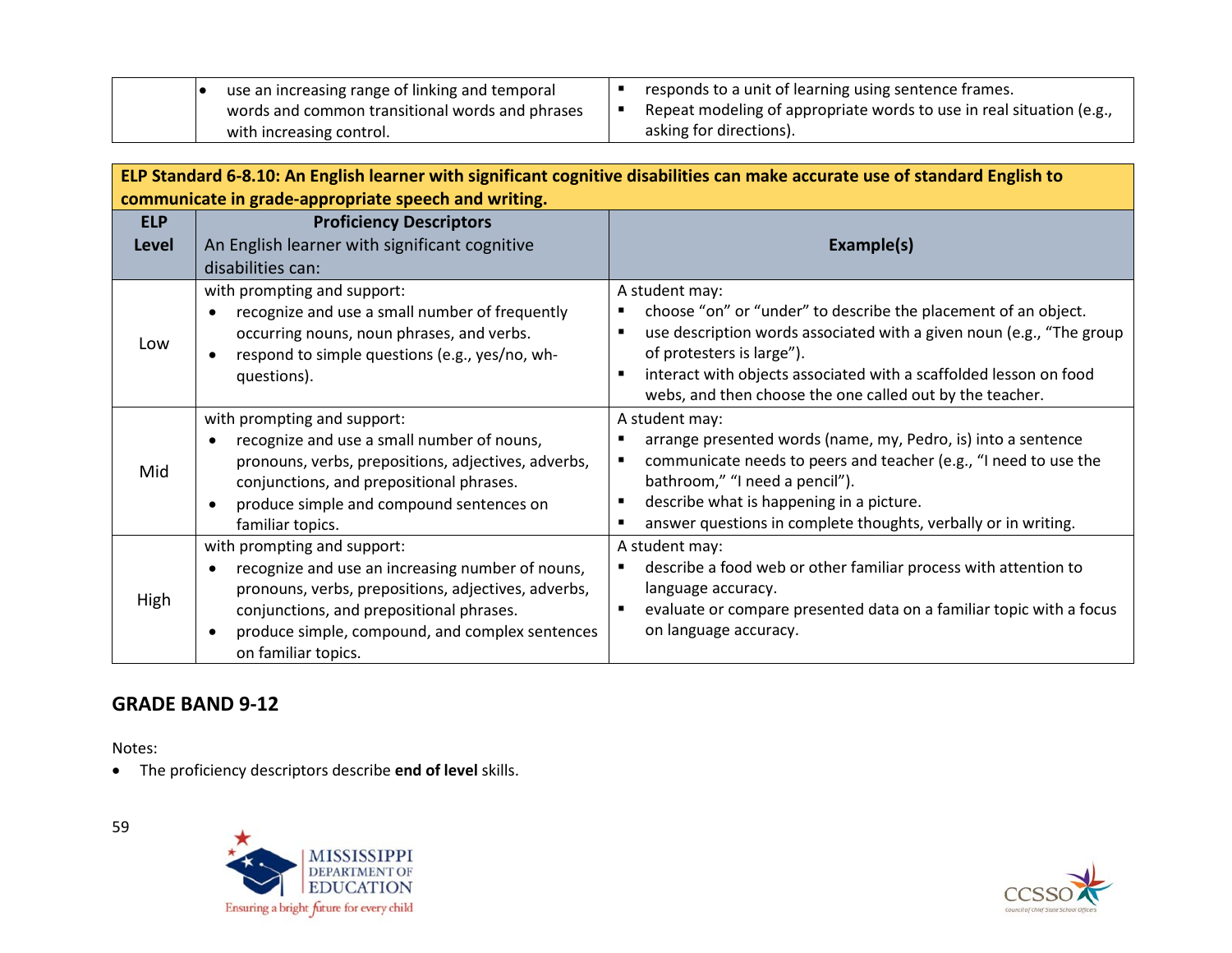- Students may need prompting and support to engage. Support includes: modeling think-aloud while writing or verbally demonstrating how express an opinion; guiding student through process; using simple sentence frames; using visual aids and a visual example of what the student needs to do; scaffolding; using pictures attached to light up buttons; providing context for information. Lower level "support" may include selecting a correct word from a limited choice of words (3) or match a given word to an illustration from the text.
- Generally, students should be able to use their preferred method of communication to respond. A student may point to a visual, use alternative communication/symbols, use a head nod or gesture. Nonverbal responses may include self-generated language. Students may support communication with nonverbal cues A student may also answer verbally using simple one word/word approximations (with no detail) or 2-3-word phrases. Written response may include drawing, copying or labeling, production of letters, words, numbers, and phrases.
- Familiar topics include: specific interests to the student; topics or books currently being discussed within classroom lessons; and topics that are a part of students' everyday life (e.g., holidays, school, home life, pop culture, science, social studies lesson); games; food; places; sports; music; school; parks; grocery stores; tv shows; restaurants; weekend activities.

|              | interary and informational text through grade-appropriate iisteming, reading, and viewing.                                                                                                                                          |                                                                                                                                                                                                                                                                                                                                                      |  |
|--------------|-------------------------------------------------------------------------------------------------------------------------------------------------------------------------------------------------------------------------------------|------------------------------------------------------------------------------------------------------------------------------------------------------------------------------------------------------------------------------------------------------------------------------------------------------------------------------------------------------|--|
| <b>ELP</b>   | <b>Proficiency Descriptors</b>                                                                                                                                                                                                      |                                                                                                                                                                                                                                                                                                                                                      |  |
| <b>Level</b> | An English learner with significant cognitive                                                                                                                                                                                       | Example(s)                                                                                                                                                                                                                                                                                                                                           |  |
|              | disabilities can:                                                                                                                                                                                                                   |                                                                                                                                                                                                                                                                                                                                                      |  |
| Low          | with prompting and support, use a very limited set of<br>strategies to:<br>identify a few key words and phrases in oral<br>communications and simple written texts.                                                                 | A student may:<br>match a visual to a presented grade-appropriate adapted story<br>identify a triangle, or when appropriate, a blue triangle<br>identify objects related to an informational article<br>select named objects for a science exercise                                                                                                  |  |
| Mid          | with prompting and support, use an emerging set of<br>strategies to:<br>identify the main topic in oral presentations and<br>simple written texts.<br>retell a few key details from oral presentations and<br>simple written texts. | A student may:<br>answer the question "Who was the story about?"<br>identify the parts of a triangle.<br>match a visual to the main character.<br>identify attributes (gender, clothing, etc.) of the main character in a<br>story.<br>follow picture directions for a science exercise.<br>fill in a sentence frame to state what a story is about. |  |
| High         | with prompting and support, use an increasing range of<br>strategies to:<br>summarize information from oral presentations or<br>simple written texts.                                                                               | A student may:<br>identify the main idea of a story and two supporting details.<br>п<br>identify the theme of simple news article or video and provide<br>details to support it.                                                                                                                                                                     |  |

**ELP Standard 9-12.1: An English learner with significant cognitive disabilities can construct meaning from oral presentations and literary and informational text through grade-appropriate listening, reading, and viewing.**



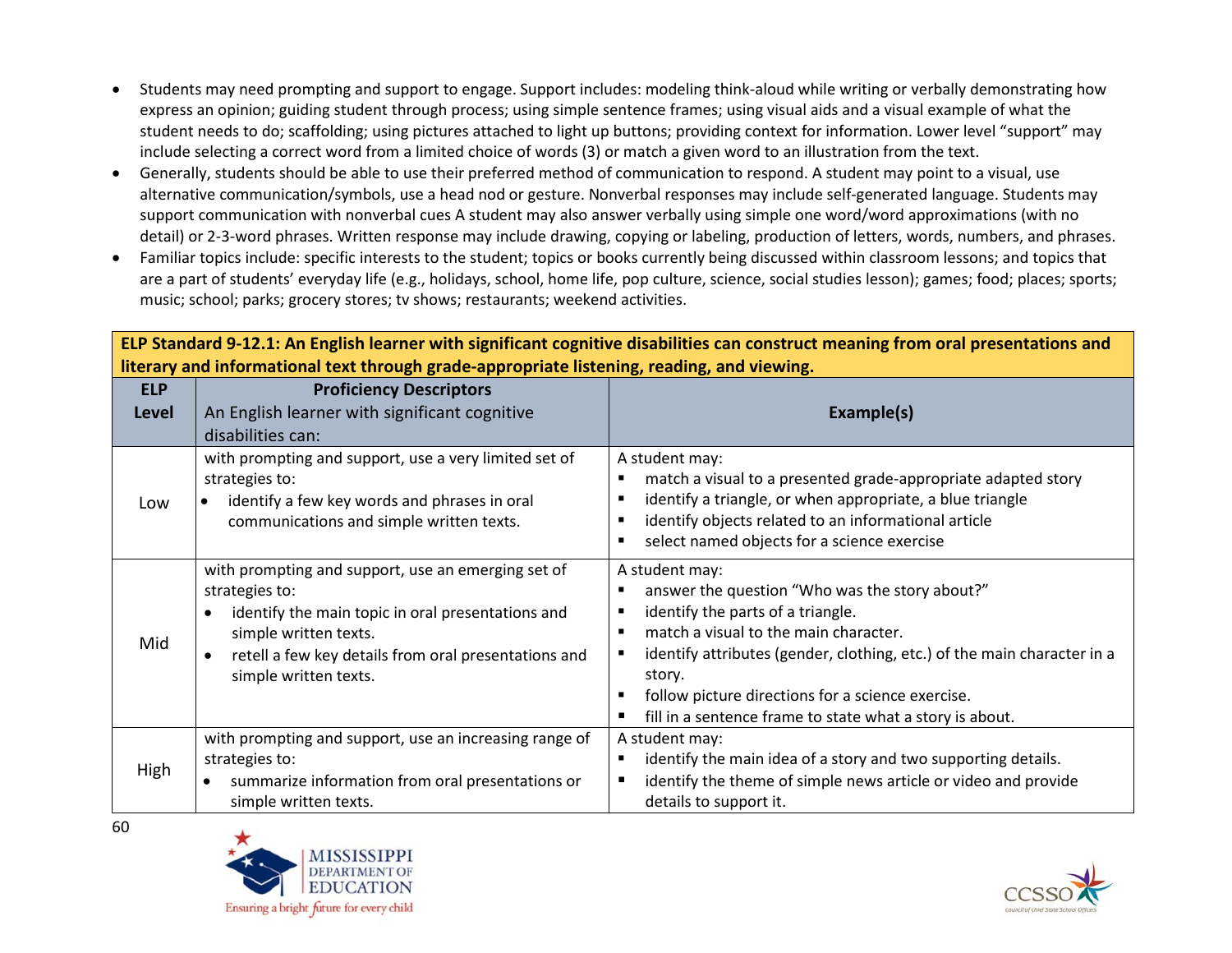|  | identify two or more central ideas or themes in oral | read and interpret a weather report or other science report.        |
|--|------------------------------------------------------|---------------------------------------------------------------------|
|  | presentations or simple written texts.               | identify two central ideas in an informational text.                |
|  | identify supporting details and how they support     | use a sentence frame to write an informational text or make an oral |
|  | central ideas or themes in oral presentations or     | presentation about an admired person in history.                    |
|  | simple written texts.                                |                                                                     |

**ELP Standard 9-12.2: An English learner with significant cognitive disabilities can participate in grade-appropriate oral and written exchanges of information, ideas, and analyses, responding to peer, audience, or reader comments and questions.**

| <b>ELP</b><br><b>Level</b> | <b>Proficiency Descriptors</b><br>An English learner with significant cognitive                                                                                                                                       | Example(s)                                                                                                                                                                                                                                                                                                                                                                                                                                                                                                                                                                                                                                                       |
|----------------------------|-----------------------------------------------------------------------------------------------------------------------------------------------------------------------------------------------------------------------|------------------------------------------------------------------------------------------------------------------------------------------------------------------------------------------------------------------------------------------------------------------------------------------------------------------------------------------------------------------------------------------------------------------------------------------------------------------------------------------------------------------------------------------------------------------------------------------------------------------------------------------------------------------|
|                            | disabilities can:                                                                                                                                                                                                     |                                                                                                                                                                                                                                                                                                                                                                                                                                                                                                                                                                                                                                                                  |
| Low                        | with prompting and support:<br>participate in short conversations.<br>participate in short written exchanges.<br>$\bullet$<br>respond to simple questions and some wh-questions<br>about familiar topics and texts.   | A student may:<br>tell a peer through 1-2 words about a favorite subject in school.<br>respond to yes/no questions about a peer's presentation.<br>assist a peer to present a report on a book.<br>participate in mock or school election by marking ballot or using<br>augmentative communication device.                                                                                                                                                                                                                                                                                                                                                       |
| Mid                        | with prompting and support:<br>participate in short conversations.<br>$\bullet$<br>participate in short written exchanges.<br>$\bullet$<br>respond to questions and wh- questions about<br>familiar topics and texts. | A student may:<br>participate in a two-turn conversation.<br>use simple sentences.<br>tell a peer through simple phrases about a favorite subject in school.<br>select and display a photo or picture that reflects a short statement<br>about a science exercise.<br>match a topic sentence to an image.<br>choose captions for pictures.<br>write modified stories or essays using sentence starters or writing<br>frames, pictures, or word banks.<br>make poster with a peer to support a school-wide event (e.g., food<br>drive, box-top collection).<br>conduct, complete, and/or evaluate a survey.<br>write list of supplies needed for science exercise |
| High                       | with prompting and support:                                                                                                                                                                                           | A student may:<br>participate in a multi-turn conversation.<br>use simple and compound setences.                                                                                                                                                                                                                                                                                                                                                                                                                                                                                                                                                                 |



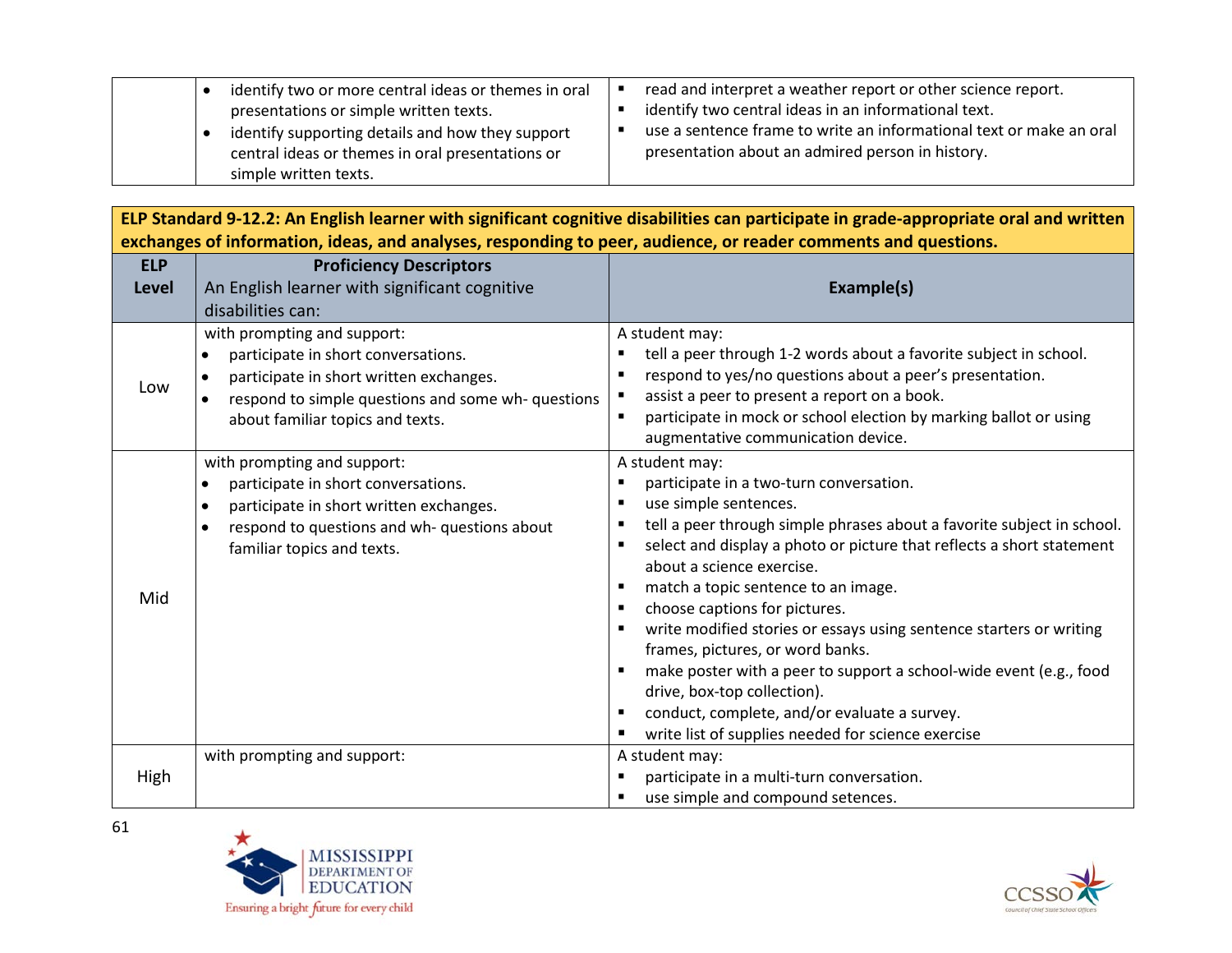| participate in short conversations, written         | write a story us print materials to illustrate.                                                                                                                                                    |
|-----------------------------------------------------|----------------------------------------------------------------------------------------------------------------------------------------------------------------------------------------------------|
| exchanges, and answer simple questions about        | create informational text using a graphic organizer or chart.                                                                                                                                      |
| familiar topics and texts.                          | read poetry with a peer and develop a poem together.                                                                                                                                               |
| respond to the ideas of others or express one's own | complete an application for a job.                                                                                                                                                                 |
| ideas about familiar topics and texts.              | create advertisements for an in-school business (e.g., coffee shop;<br>supply store; office support service).                                                                                      |
|                                                     | appropriately respond to in-school business or work-experience<br>interactions (see list above), greetings, taking orders, filling orders,<br>supporting colleagues, communicating job completion. |

| ELP Standard 9-12.3: An English learner with significant cognitive disabilities can speak and write about grade-appropriate<br>complex literary and informational texts and topics. |                                                    |                                                                     |  |
|-------------------------------------------------------------------------------------------------------------------------------------------------------------------------------------|----------------------------------------------------|---------------------------------------------------------------------|--|
| <b>ELP</b>                                                                                                                                                                          | <b>Proficiency Descriptors</b>                     |                                                                     |  |
| <b>Level</b>                                                                                                                                                                        | An English learner with significant cognitive      | Example(s)                                                          |  |
|                                                                                                                                                                                     | disabilities can:                                  |                                                                     |  |
|                                                                                                                                                                                     | with prompting and support:                        | A student may:                                                      |  |
|                                                                                                                                                                                     | communicate information about familiar texts,      | identify a story when presented a literary and informational text.  |  |
|                                                                                                                                                                                     | topics, and experiences.                           | choose a response option or provide a one-word response to a text-  |  |
| Low                                                                                                                                                                                 |                                                    | prompted question.                                                  |  |
|                                                                                                                                                                                     |                                                    | respond to a question about an informational text with one or more  |  |
|                                                                                                                                                                                     |                                                    | choices, pictures, or words or a combination of them.               |  |
|                                                                                                                                                                                     |                                                    | select words to complete sentence frames about a selected topic.    |  |
|                                                                                                                                                                                     | with prompting and support:                        | A student may:                                                      |  |
|                                                                                                                                                                                     | communicate information about familiar texts,      | sequence pictured events in a news story and identify words or      |  |
|                                                                                                                                                                                     | topics, experiences, or events.                    | phrases for each picture.                                           |  |
| Mid                                                                                                                                                                                 | compose written text about familiar texts, topics, | speak or write one to two sentences using sentence starters.        |  |
|                                                                                                                                                                                     | experiences, or events.                            | write a summary about a graph of the daily local temperatures.      |  |
|                                                                                                                                                                                     |                                                    | find three to five words (using word cards, online tool, etc.) that |  |
|                                                                                                                                                                                     |                                                    | represent key points from a text.                                   |  |
| High                                                                                                                                                                                | with prompting and support:                        | A student may:                                                      |  |
|                                                                                                                                                                                     | deliver presentations or information.              | write (summarize or sequence) about an informational text           |  |



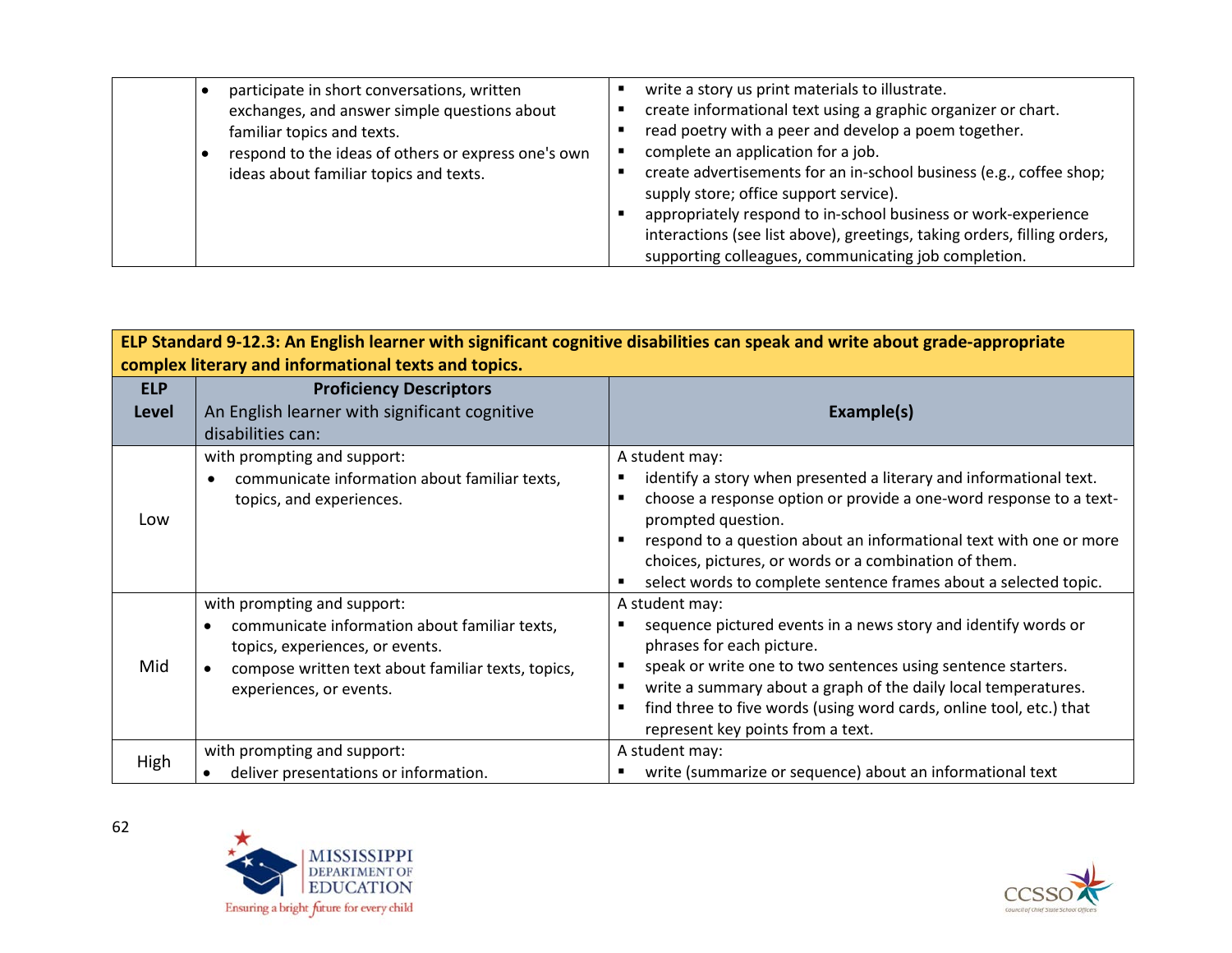|  | compose written text about familiar texts, topics,<br>experiences, or events. | speak or write one or two sentences to summarize a literary or<br>informational text.<br>present information about a schedule (e.g., school day) to peers.<br>state how to solve an area of a rectangle problem using a text for<br>reference.<br>describe characters in a familiar story. |
|--|-------------------------------------------------------------------------------|--------------------------------------------------------------------------------------------------------------------------------------------------------------------------------------------------------------------------------------------------------------------------------------------|
|--|-------------------------------------------------------------------------------|--------------------------------------------------------------------------------------------------------------------------------------------------------------------------------------------------------------------------------------------------------------------------------------------|

| ELP Standard 9-12.4: An English learner with significant cognitive disabilities can construct grade-appropriate oral and written |                                                                                                                                                                                                   |                                                                                                                                                                                                                                                                                                                                                                                                                                                                |  |
|----------------------------------------------------------------------------------------------------------------------------------|---------------------------------------------------------------------------------------------------------------------------------------------------------------------------------------------------|----------------------------------------------------------------------------------------------------------------------------------------------------------------------------------------------------------------------------------------------------------------------------------------------------------------------------------------------------------------------------------------------------------------------------------------------------------------|--|
| claims and support them with reasoning and evidence.                                                                             |                                                                                                                                                                                                   |                                                                                                                                                                                                                                                                                                                                                                                                                                                                |  |
| <b>ELP</b><br><b>Level</b>                                                                                                       | <b>Proficiency Descriptors</b><br>An English learner with significant cognitive<br>disabilities can:                                                                                              | Example(s)                                                                                                                                                                                                                                                                                                                                                                                                                                                     |  |
| Low                                                                                                                              | with prompting and support:<br>express an opinion about a familiar topic.                                                                                                                         | A student may:<br>choose between two literary texts and state why it was chosen.<br>п<br>identify the topic of an informational text and state why that is the<br>topic.<br>select words that represent favorite subjects in school.                                                                                                                                                                                                                           |  |
| Mid                                                                                                                              | with prompting and support:<br>provide information about a familiar topic.<br>$\bullet$<br>provide one or two reasons or facts to support the<br>$\bullet$<br>information about a familiar topic. | A student may:<br>provide two facts that support a claim (e.g., eggs are good for you;<br>soda is bad for you).<br>select two phrases among several that provide reasons to support a<br>٠<br>claim.<br>identify the reasons an author gives for a claim in an informational<br>text.                                                                                                                                                                          |  |
| High                                                                                                                             | with prompting and support:<br>provide information about a familiar topic.<br>$\bullet$<br>provide a few reasons or facts to support the<br>$\bullet$<br>information about a familiar topic.      | A student may:<br>identify a favorite literary text and state several reasons for that<br>choice.<br>describe several facts that support a claim (recycling is important).<br>п<br>respond to questions about an author's opinion (e.g., did the author<br>п<br>water pollution is a big or small problem?) and support those<br>answers with facts.<br>collect data on how peers get to school and create sentences that<br>٠<br>describe the data collected. |  |



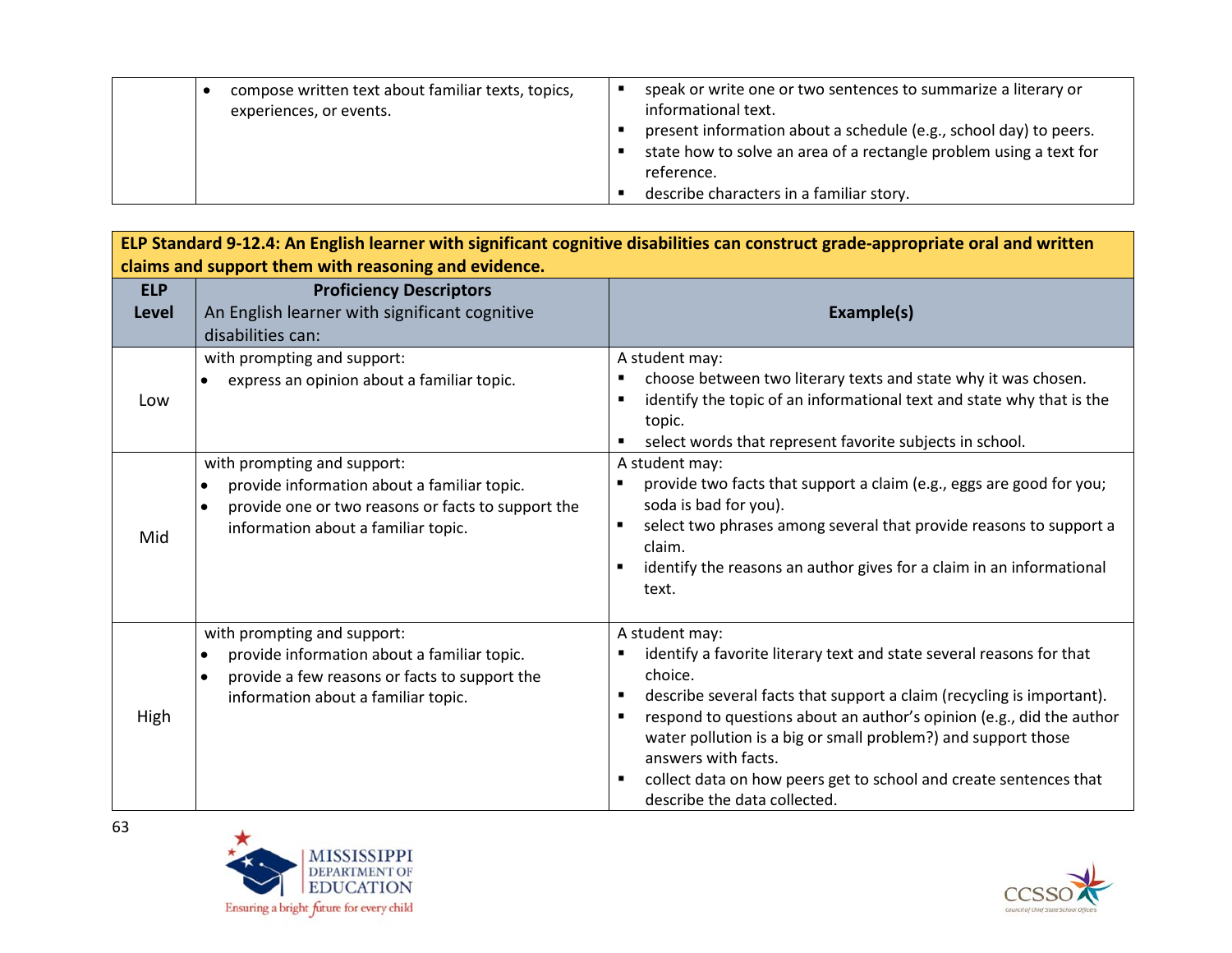|  | create visuals outlining facts and reasons to support claims about a |
|--|----------------------------------------------------------------------|
|  | topic the student chooses.                                           |

| ELP Standard 9-12.5: An English learner with significant cognitive disabilities can conduct research and evaluate and |                                                                                                                                                                        |                                                                                                                                                                                                                                                                                                                                                                                                                                                                                                                                                   |  |
|-----------------------------------------------------------------------------------------------------------------------|------------------------------------------------------------------------------------------------------------------------------------------------------------------------|---------------------------------------------------------------------------------------------------------------------------------------------------------------------------------------------------------------------------------------------------------------------------------------------------------------------------------------------------------------------------------------------------------------------------------------------------------------------------------------------------------------------------------------------------|--|
| communicate findings to answer questions or solve problems.                                                           |                                                                                                                                                                        |                                                                                                                                                                                                                                                                                                                                                                                                                                                                                                                                                   |  |
| <b>ELP</b>                                                                                                            | <b>Proficiency Descriptors</b>                                                                                                                                         |                                                                                                                                                                                                                                                                                                                                                                                                                                                                                                                                                   |  |
| Level                                                                                                                 | An English learner with significant cognitive                                                                                                                          | Example(s)                                                                                                                                                                                                                                                                                                                                                                                                                                                                                                                                        |  |
|                                                                                                                       | disabilities can:                                                                                                                                                      |                                                                                                                                                                                                                                                                                                                                                                                                                                                                                                                                                   |  |
| Low                                                                                                                   | with prompting and support:<br>gather information from a few provided sources.<br>label information from provided sources.                                             | A student may:<br>identify the most frequent of three options (e.g., favorite subject in<br>school) after asking peers and recording responses on a bar graph.<br>indicate whether an author or speaker agrees with a claim and chart<br>agreements and disagreements.<br>track and compare weather conditions/temperatures for the week.                                                                                                                                                                                                         |  |
| Mid                                                                                                                   | with prompting and support:<br>gather information from some provided sources.<br>retell information, using illustrations, diagrams, or<br>$\bullet$<br>other graphics. | A student may<br>match an object (e.g., picture representing a school topic) to<br>information provided by the teacher on the characteristics of<br>different school topics.<br>communicate in writing or orally with one- or two-word statements<br>important similarities and differences between two objects.<br>use visuals to support an argument given prompts and cues<br>follow instructions in a simple manual (e.g., instructions for setting<br>an alarm clock).<br>compare grocery ads to determine the best price for a target food. |  |
| High                                                                                                                  | with prompting and support:<br>gather information from several provided sources<br>paraphrase information in a short written or oral<br>report.                        | A student may:<br>identify important similarities and differences when presented an<br>information card and objects (e.g., rock attributes).<br>express an opinion orally and in writing by responding to a<br>presented argument.                                                                                                                                                                                                                                                                                                                |  |



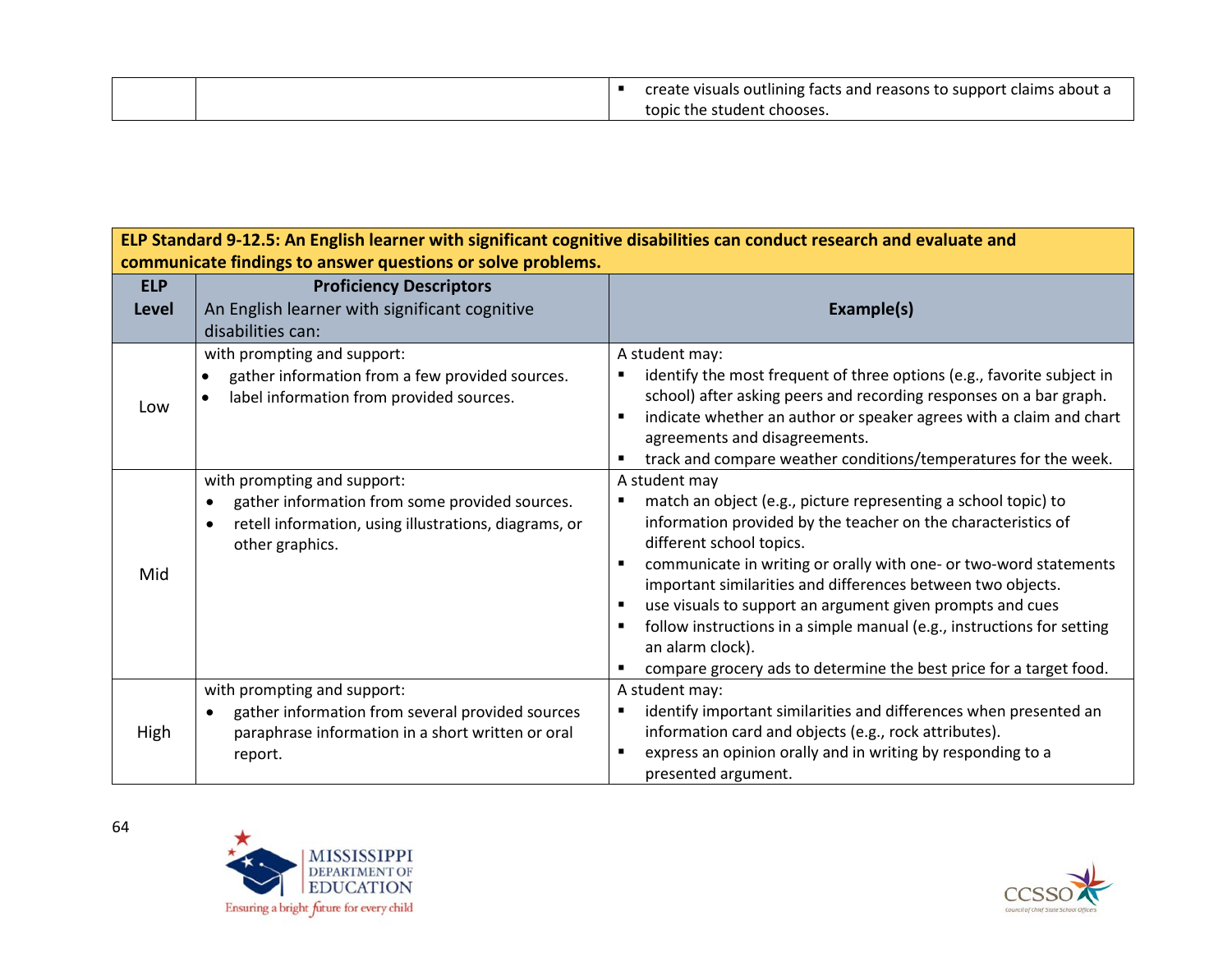| <b>ELP</b><br><b>Level</b> | orally and in writing.<br><b>Proficiency Descriptors</b><br>An English learner with significant cognitive                                                                             | write instructions for a peer through a simple manual or set of<br>sentences.<br>explain the reason an author or speaker gives to support a claim.<br>ELP Standard 9-12.6: An English learner with significant cognitive disabilities can analyze and critique the arguments of others<br>Example(s)                                                                                                                                                                                                   |
|----------------------------|---------------------------------------------------------------------------------------------------------------------------------------------------------------------------------------|--------------------------------------------------------------------------------------------------------------------------------------------------------------------------------------------------------------------------------------------------------------------------------------------------------------------------------------------------------------------------------------------------------------------------------------------------------------------------------------------------------|
| Low                        | disabilities can:<br>with prompting and support:<br>identify a point an author or speaker makes.                                                                                      | A student may:<br>match an argument to a source after shown two points from a text.<br>match an argument to a source after shown two points from a<br>speaker presentation.                                                                                                                                                                                                                                                                                                                            |
| Mid                        | with prompting and support:<br>identify a main point an author or speaker makes.<br>$\bullet$<br>identify a reason an author or speaker gives to<br>$\bullet$<br>support a main idea. | A student may:<br>identify sources of protein to eat after watching a short video on<br>protein sources.<br>separate items that have specific properties (e.g., protein) from<br>those that do not.<br>indicate agreement or disagreement with an author's point.<br>provide concrete examples to clarify a point (e.g., writing a letter of<br>complaint about a defective product).<br>indicate agreement or disagreement with a passage on why students<br>should be allowed to chew gum in school. |
| High                       | with prompting and support:<br>retell the main point an author or speaker makes.<br>indicate whether author or speaker's main point is<br>supported or not.                           | A student may:<br>state the reasons provided in a film about why something is not<br>good (e.g., Plastic Ocean video on plastic pollution).<br>indicate agreement or disagreement with the points in a video<br>through several sentences.<br>identify words and phrases that are used to persuade a reader that a<br>claim is valid (e.g., "experts agree that," "the results of most<br>experiments show that," "in all cases," or "the experienced user<br>knows").                                 |



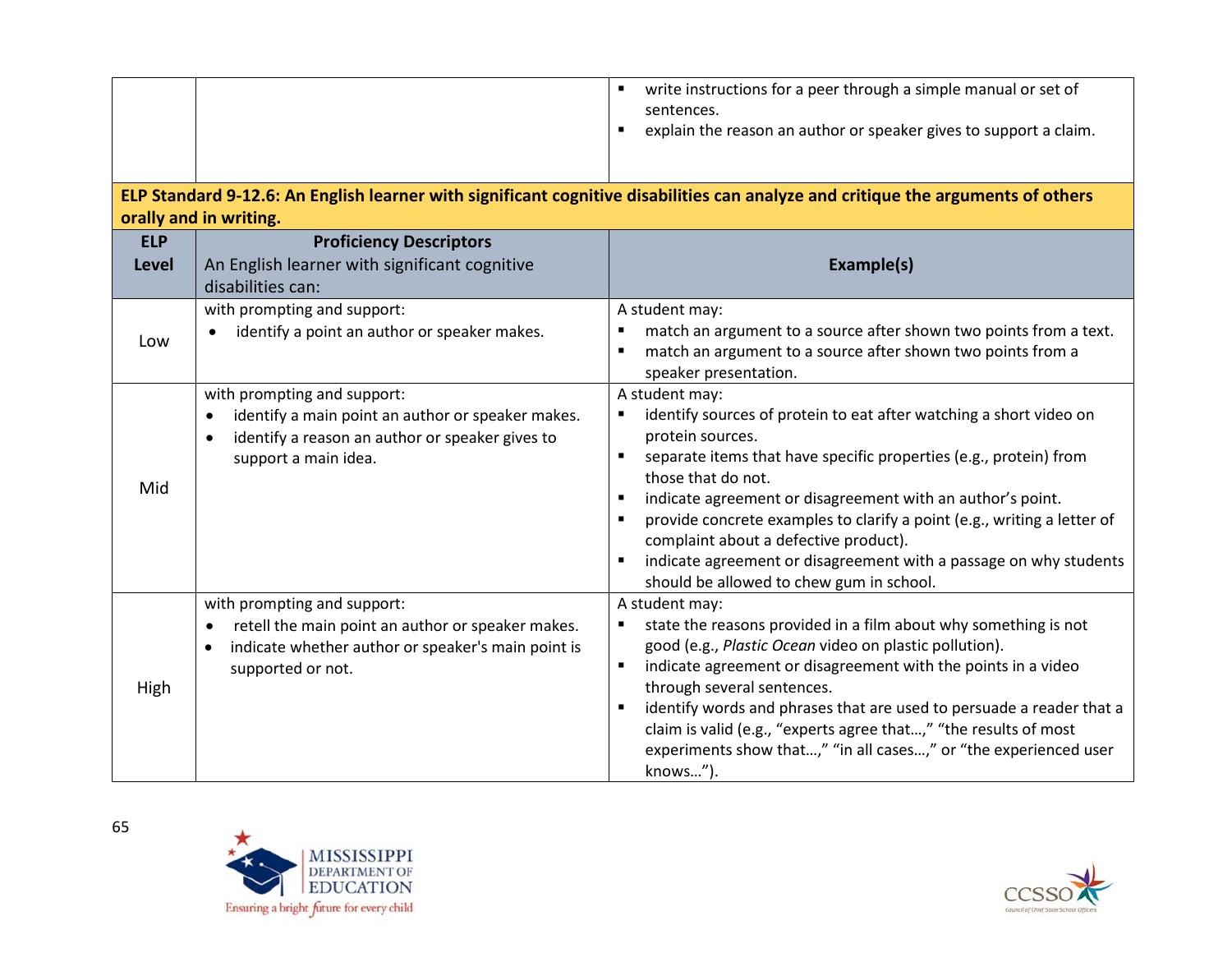| ELP Standard 9-12.7: An English learner with significant cognitive disabilities can adapt language choices to purpose, task, and |                                                                                                                                                                                                                                              |                                                                                                                                                                                                                                                                                                                                                                                                                                                                                                                                                                                                      |  |
|----------------------------------------------------------------------------------------------------------------------------------|----------------------------------------------------------------------------------------------------------------------------------------------------------------------------------------------------------------------------------------------|------------------------------------------------------------------------------------------------------------------------------------------------------------------------------------------------------------------------------------------------------------------------------------------------------------------------------------------------------------------------------------------------------------------------------------------------------------------------------------------------------------------------------------------------------------------------------------------------------|--|
| audience when speaking and writing.                                                                                              |                                                                                                                                                                                                                                              |                                                                                                                                                                                                                                                                                                                                                                                                                                                                                                                                                                                                      |  |
| <b>ELP</b><br>Level                                                                                                              | <b>Proficiency Descriptors</b><br>An English learner with significant cognitive<br>disabilities can:                                                                                                                                         | Example(s)                                                                                                                                                                                                                                                                                                                                                                                                                                                                                                                                                                                           |  |
| Low                                                                                                                              | with prompting and support:<br>recognize the meaning of some words learned<br>through conversations, reading, and being read to.                                                                                                             | A student may:<br>identify classroom, community, family, and other familiar words<br>presented on word cards                                                                                                                                                                                                                                                                                                                                                                                                                                                                                         |  |
| Mid                                                                                                                              | with prompting and support:<br>use language appropriate for a task and audience.<br>use some frequently occurring general academic and<br>content-specific words and phrases showing<br>developing control in speech and writing.            | A student may:<br>identify the correct words in a response to a specific question.<br>٠<br>indicate which of two responses is appropriate for a friend versus for<br>a classroom teacher.<br>select basic personal information (e.g., name, address, phone, etc.)<br>make requests about an academic task (help with getting book).<br>identify symbols to add to a card for family member or peer.<br>$\blacksquare$<br>fill in sentence starters using appropriate vocabulary when writing a<br>letter to the principal vs. writing a text to a friend.<br>match jobs or roles to workplaces.<br>٠ |  |
| High                                                                                                                             | with prompting and support:<br>use language appropriate for a purpose, task, and<br>audience.<br>use an increasing number of general academic and<br>content-specific words and phrases showing<br>increasing control in speech and writing. | A student may:<br>respond to a specific question.<br>п<br>respond to a friend with a greeting different from the response to<br>the classroom teacher.<br>complete forms such as job applications and school registrations,<br>providing personal information requested.<br>select appropriate vocabulary when writing a letter to the principal<br>٠<br>versus writing a text to a friend.<br>make a word list of supplies needed for a science project.<br>٠                                                                                                                                       |  |



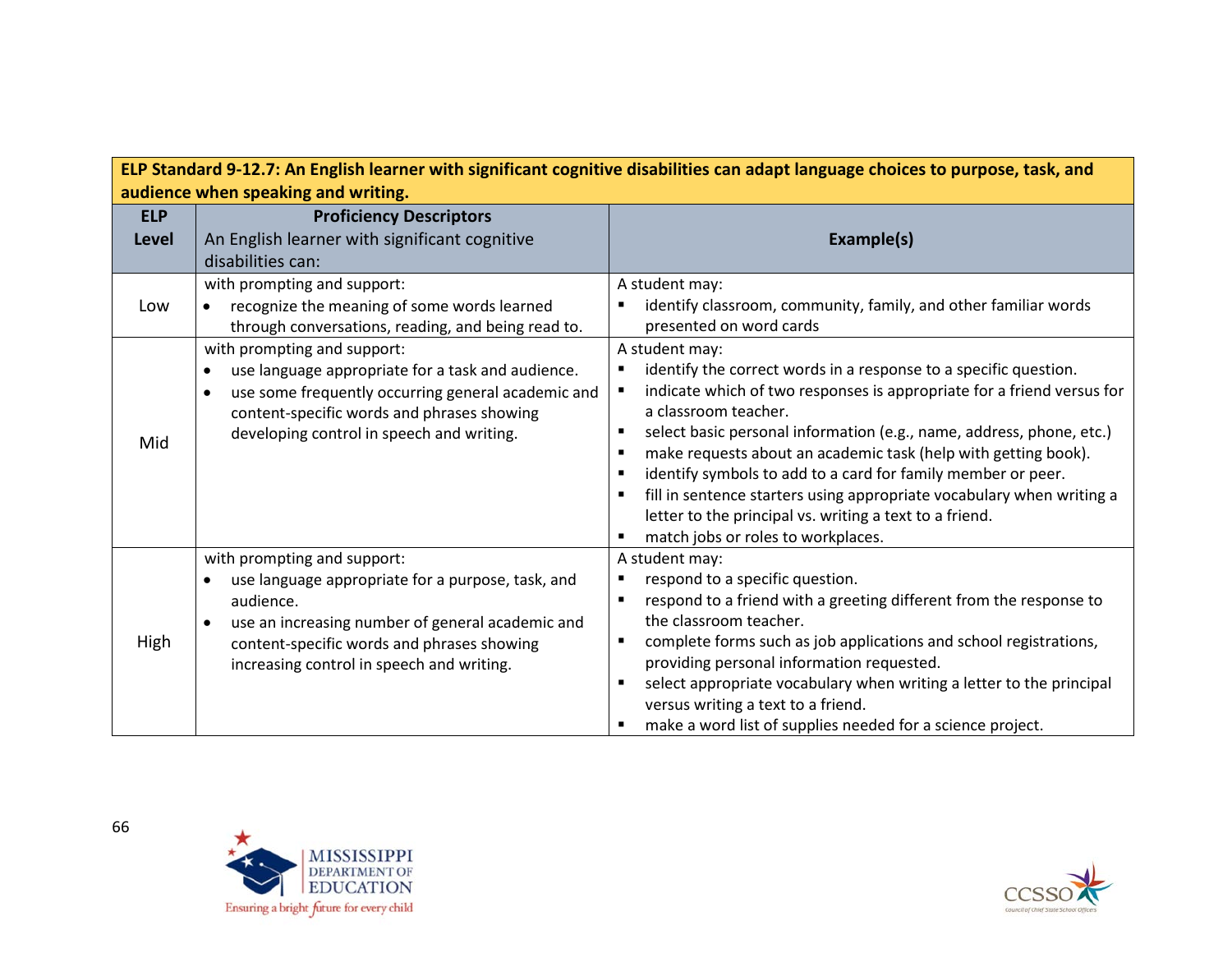| ELP Standard 9-12.8: An English learner with significant cognitive disabilities can determine the meaning of words and phrases in |                                                                                                                                                                                                                                                                                            |                                                                                                                                                                                                                                                                                                                                                                                                                                                                                                                                                                                                                                                                                                                                                                      |  |
|-----------------------------------------------------------------------------------------------------------------------------------|--------------------------------------------------------------------------------------------------------------------------------------------------------------------------------------------------------------------------------------------------------------------------------------------|----------------------------------------------------------------------------------------------------------------------------------------------------------------------------------------------------------------------------------------------------------------------------------------------------------------------------------------------------------------------------------------------------------------------------------------------------------------------------------------------------------------------------------------------------------------------------------------------------------------------------------------------------------------------------------------------------------------------------------------------------------------------|--|
| oral presentations and literary and informational text.                                                                           |                                                                                                                                                                                                                                                                                            |                                                                                                                                                                                                                                                                                                                                                                                                                                                                                                                                                                                                                                                                                                                                                                      |  |
| <b>ELP</b>                                                                                                                        | <b>Proficiency Descriptors</b>                                                                                                                                                                                                                                                             |                                                                                                                                                                                                                                                                                                                                                                                                                                                                                                                                                                                                                                                                                                                                                                      |  |
| <b>Level</b>                                                                                                                      | An English learner with significant cognitive                                                                                                                                                                                                                                              | Example(s)                                                                                                                                                                                                                                                                                                                                                                                                                                                                                                                                                                                                                                                                                                                                                           |  |
|                                                                                                                                   | disabilities can:                                                                                                                                                                                                                                                                          |                                                                                                                                                                                                                                                                                                                                                                                                                                                                                                                                                                                                                                                                                                                                                                      |  |
| Low                                                                                                                               | with prompting and support and relying heavily on<br>context, visual aids, and communicative experience:<br>recognize the meaning of a few frequently occurring<br>words, phrases, and expressions in texts about<br>familiar topics, experiences, or events.                              | A student may:<br>identify related vocabulary (food web, mammal, cells) in a<br>science unit.<br>identify vocabulary related to public transportation (schedule,<br>fare, bus pass, etc.)<br>match word to word, word to picture, picture to picture, picture<br>to non-identical picture.<br>identify a classroom activity using an object (e.g., student                                                                                                                                                                                                                                                                                                                                                                                                           |  |
|                                                                                                                                   |                                                                                                                                                                                                                                                                                            | associates a paint brush for to going to art class).                                                                                                                                                                                                                                                                                                                                                                                                                                                                                                                                                                                                                                                                                                                 |  |
| Mid                                                                                                                               | with prompting and support and using context, visual<br>aids, reference materials, and knowledge of English:<br>determine the meaning of general academic and<br>content-specific words and frequently occurring<br>expressions in texts about familiar topics,<br>experiences, or events. | A student may:<br>identify and explain with visual cues and prompts, related<br>vocabulary (ecosystem, photosynthesis, species) in a science<br>unit.<br>sort animal pictures or animal figures into categories for<br>mammal/ not mammal, meat/plant eaters, etc. in a science unit.<br>show understanding of key scientific terms choosing the answer<br>from three options in a science unit respond to task<br>requirements including synthesize, summarize, explain,<br>compare, sequence, cause-effect but is given specific guiding<br>oral or written questions with key vocabulary. Student may use<br>cloze sentences.<br>identify a classroom activity using a picture symbol (e.g., student<br>associates paint brush symbol for to going to art class). |  |
| High                                                                                                                              | with prompting and support and using context,<br>increasingly complex visual aids, reference materials,<br>and knowledge of English:                                                                                                                                                       | A student may:<br>identify and explain related vocabulary (ecosystem,<br>photosynthesis, species) in a science unit.                                                                                                                                                                                                                                                                                                                                                                                                                                                                                                                                                                                                                                                 |  |



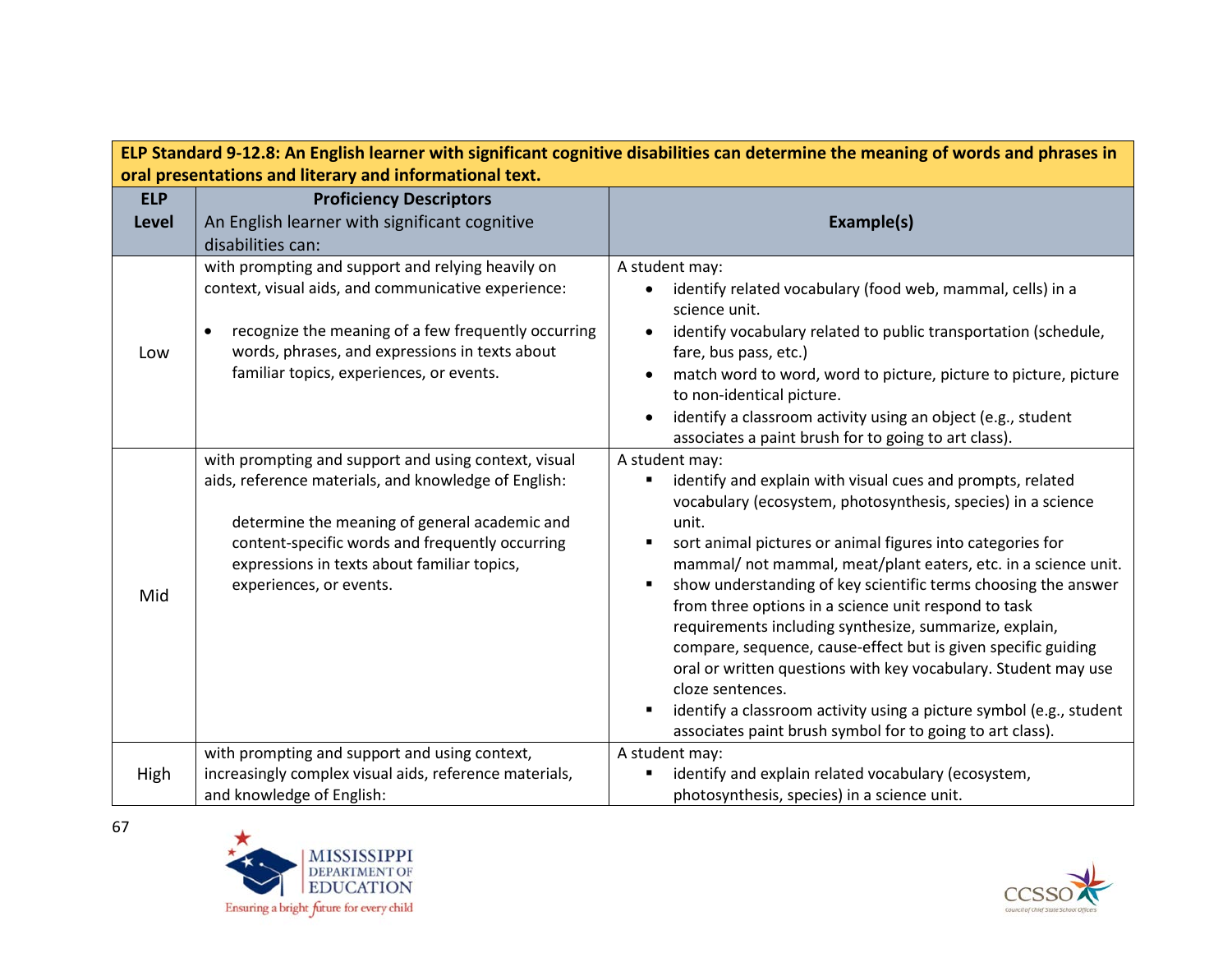| determine the meaning of general academic and<br>content-specific words and a growing number of<br>expressions in texts about a variety of topics,<br>experiences, or events. | respond to task requirements including synthesize, summarize,<br>explain, compare, sequence, cause-effect. |
|-------------------------------------------------------------------------------------------------------------------------------------------------------------------------------|------------------------------------------------------------------------------------------------------------|
|-------------------------------------------------------------------------------------------------------------------------------------------------------------------------------|------------------------------------------------------------------------------------------------------------|

**ELP Standard 9-12.9: An English learner with significant cognitive disabilities can create clear and coherent grade-appropriate speech and text.**

| <b>ELP</b>   | <b>Proficiency Descriptors</b>                                                                                                                                                                                                                                                    |                                                                                                                                                                                                                                                                                                                                                                                                                                                                                                                                                                            |
|--------------|-----------------------------------------------------------------------------------------------------------------------------------------------------------------------------------------------------------------------------------------------------------------------------------|----------------------------------------------------------------------------------------------------------------------------------------------------------------------------------------------------------------------------------------------------------------------------------------------------------------------------------------------------------------------------------------------------------------------------------------------------------------------------------------------------------------------------------------------------------------------------|
| <b>Level</b> | An English learner with significant cognitive                                                                                                                                                                                                                                     | Example(s)                                                                                                                                                                                                                                                                                                                                                                                                                                                                                                                                                                 |
|              | disabilities can:                                                                                                                                                                                                                                                                 |                                                                                                                                                                                                                                                                                                                                                                                                                                                                                                                                                                            |
| Low          | with prompting and support:<br>communicate simple information about an event or<br>$\bullet$<br>familiar topic.<br>use a narrow range of frequently occurring<br>$\bullet$<br>vocabulary and simple sentences with limited<br>control.                                            | A student may:<br>indicate an item to buy in a "shopping unit."<br>٠<br>retell an adapted grade-level story.<br>$\blacksquare$<br>describe the steps in a familiar task.<br>$\blacksquare$<br>interact with peers on a topic or event.<br>٠                                                                                                                                                                                                                                                                                                                                |
| Mid          | with prompting and support:<br>communicate simple information about an event or<br>familiar topic.<br>retell a short sequence of events.<br>$\bullet$<br>use some frequently occurring linking and temporal<br>words and some common transitional words with<br>emerging control. | A student may:<br>retell a sequence of events in a story using sequence words, such as<br>first, last and next.<br>use sentence frames, cloze statements, or phrases on cards to<br>٠<br>sequence events.<br>explain how characters in a narrative help one another achieve their<br>٠<br>goals; drawing similarities between interactions of characters and<br>the student's own personal interactions.<br>sequence picture symbols or photos to describe a class trip.<br>provide details from several provided about a grade-level adapted<br>novel or reading passage. |
| High         | with prompting and support:<br>communicate a few pieces of information about a<br>$\bullet$<br>familiar topic.<br>retell a sequence of events or steps in a process.<br>$\bullet$                                                                                                 | A student may:<br>provide details of a scaffolded telling of a grade-level adapted novel<br>٠<br>or reading passage.<br>connect two ideas such as "Sun and water help plants grow and food<br>٠<br>helps people grow."<br>respond to a unit of learning using sentence frames.                                                                                                                                                                                                                                                                                             |



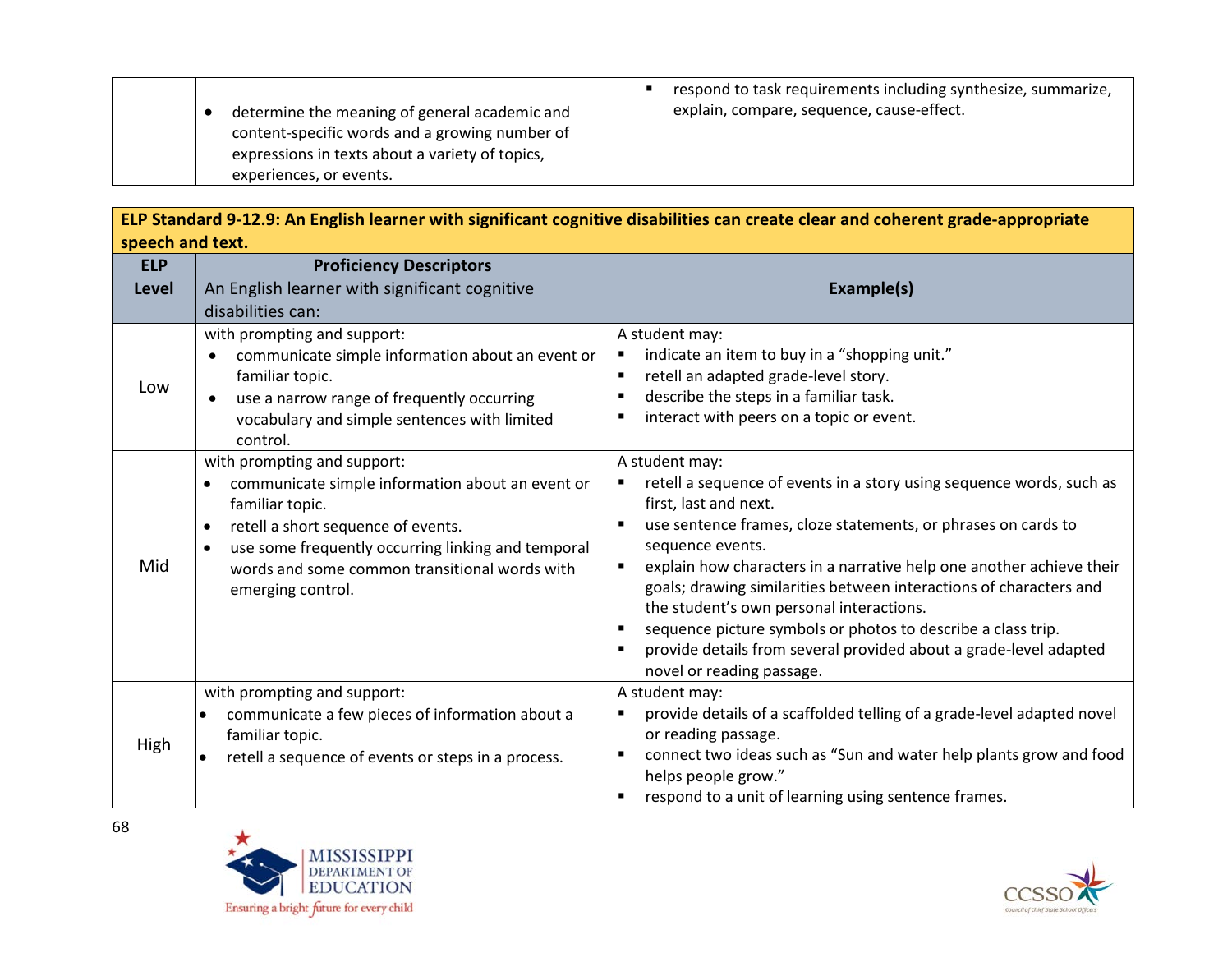|                     | use an increasing range of linking and temporal<br>words and common transitional words and phrases<br>with increasing control.                                                                                                                                                                                                                                                                                                                               | develop an appropriate script for real situations (e.g., taking orders<br>٠<br>at a school-based business, delivering services, asking for<br>directions/bus routes, answering the phone and taking a message.)                                                                                                                                                                                                                                                                                                                                                                                                                                                                                                                                                                                        |
|---------------------|--------------------------------------------------------------------------------------------------------------------------------------------------------------------------------------------------------------------------------------------------------------------------------------------------------------------------------------------------------------------------------------------------------------------------------------------------------------|--------------------------------------------------------------------------------------------------------------------------------------------------------------------------------------------------------------------------------------------------------------------------------------------------------------------------------------------------------------------------------------------------------------------------------------------------------------------------------------------------------------------------------------------------------------------------------------------------------------------------------------------------------------------------------------------------------------------------------------------------------------------------------------------------------|
|                     | communicate in grade-appropriate speech and writing.                                                                                                                                                                                                                                                                                                                                                                                                         | ELP Standard 9-12.10: An English learner with significant cognitive disabilities can make accurate use of standard English to                                                                                                                                                                                                                                                                                                                                                                                                                                                                                                                                                                                                                                                                          |
| <b>ELP</b><br>Level | <b>Proficiency Descriptors</b><br>An English learner with significant cognitive<br>disabilities can:                                                                                                                                                                                                                                                                                                                                                         | Example(s)                                                                                                                                                                                                                                                                                                                                                                                                                                                                                                                                                                                                                                                                                                                                                                                             |
| Low<br>Mid          | with prompting and support:<br>recognize and use a small number of frequently<br>$\bullet$<br>occurring nouns, noun phrases, verbs, conjunctions,<br>and prepositions.<br>respond to simple questions (e.g., yes/no, wh-<br>$\bullet$<br>questions).<br>with prompting and support:<br>recognize and use frequently occurring nouns,<br>$\bullet$<br>verbs, adjectives, adverbs, prepositions, and<br>conjunctions produce simple and compound<br>sentences. | A student may:<br>identify several nouns needed to write about a specific topic (e.g.,<br>$\blacksquare$<br>math.)<br>connect nouns for a speech with appropriate conjunctions.<br>$\blacksquare$<br>use appropriate pronouns when describing the placement of objects<br>٠<br>in the classroom.<br>A student may:<br>describe thought process for solving a math problem using cards<br>٠<br>showing appropriate nouns, verbs, adjectives, adverbs, prepositions,<br>and conjunctions.<br>use precise language to convey thoughts (e.g., knowing the<br>٠<br>difference between being upset, angry, or outraged).<br>use extended definitions to explain terms (e.g., "mistake" as "doing<br>$\blacksquare$<br>something wrong.").<br>select correct grammar when presented phrases with grammar<br>٠ |
| High                | with prompting and support:<br>recognize and use simple phrases (e.g., noun, verb,<br>adjective, adverbial, prepositional).<br>recognize and use simple clauses (e.g.,<br>independent, dependent, relative, adverbial).<br>produce simple, compound, and complex<br>$\bullet$<br>sentences.                                                                                                                                                                  | errors.<br>A student may:<br>describe a food web or familiar process with attention to language<br>accuracy.<br>ask for directions or bus routes using compound sentences.<br>٠<br>answer a phone call using correct grammar.                                                                                                                                                                                                                                                                                                                                                                                                                                                                                                                                                                          |



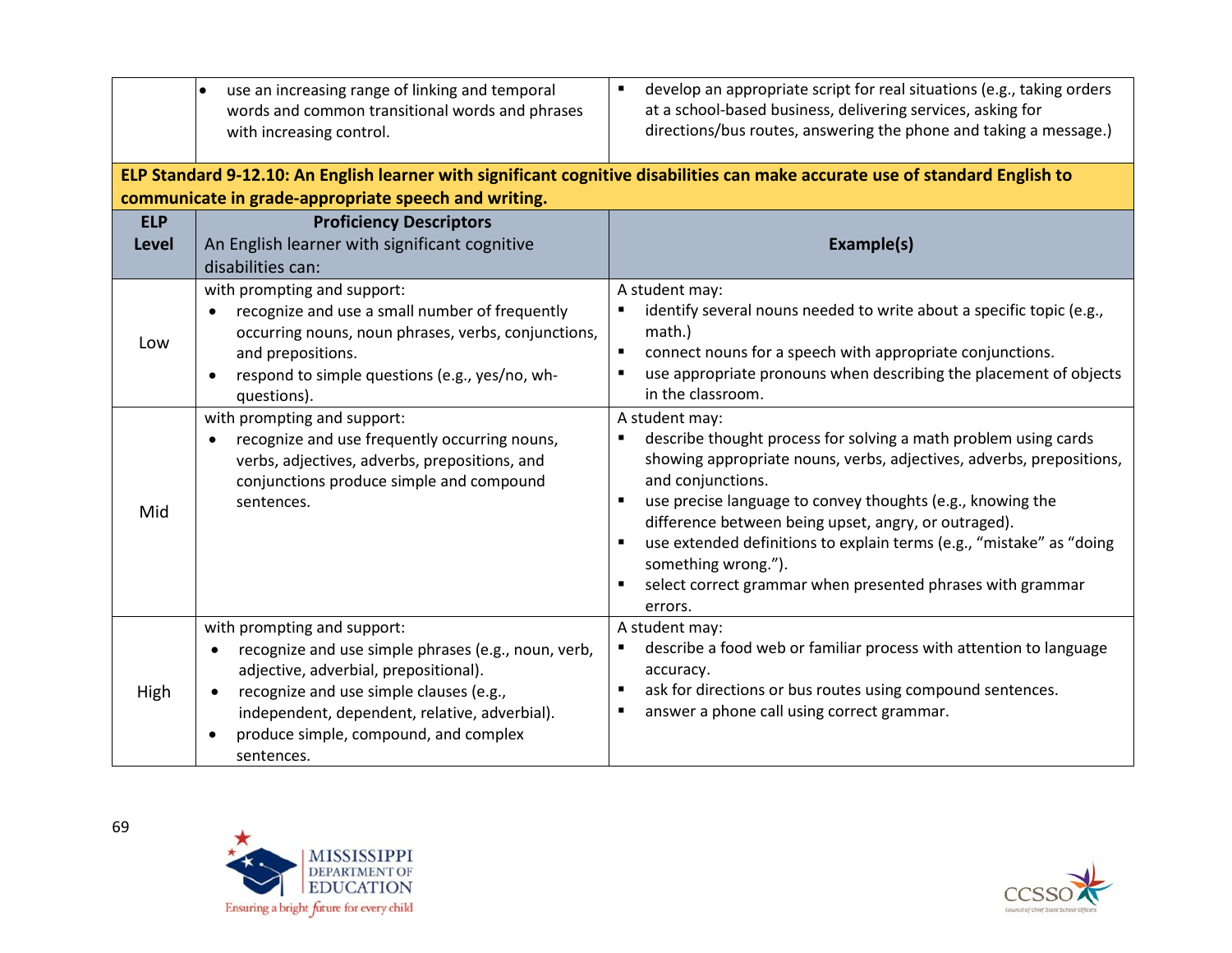## <span id="page-69-0"></span>**Glossary[2](#page-69-0)**

**Context:** This term is derived from Latin, meaning "a joining together" of external sources of information (schemas) with internal concepts (e.g., memories). It is also defined as a frame (e.g., background information, schema) that surrounds an event being examined and provides resources for appropriate interpretation (Duranti & Goodwin, 1992). As Fillmore (1975) observed, "When you pick up a word, you drag along with it a whole scene." Cummins (2000) describes effects of context on communication:

- **Context-embedded communication:** Participants can actively negotiate meaning (e.g., by providing feedback that the message has not been understood), and the language is supported by a wide range of meaningful interpersonal and situational cues.
- **Context-reduced communication**: Participants rely primarily on linguistic cues to meaning, and thus, successful interpretation of the message depends heavily on knowledge of the language itself (p. 68).

**Control:** As used in these standards, refers to the degree to which a student may use a particular form with stability and precision.

**Culture:** (a) Different tools, thoughts, and experiences associated with a particular community of practice or certain situations (Brown, Collins, & Duguid, 1989); or (b) "an adaptive *process* [as opposed to an object that one might hold] that accumulates partial solutions to frequently encountered problems" (Hutchins, 1995). "Human growth and creativity tend to occur not within separate and isolated cultures, but within their meeting and intermixture" (Wax, 1993).

**Discourse**: Language used in a particular context, such as the academic discourse of a science classroom compared to the social discourse of the playground. Different types of discourse call for different vocabulary, phrases, structures, and language registers. According to Gee (1999), language is always used from a perspective and always occurs within a context; there is no neutral use of language.

**English language proficiency (ELP):** "A socially constructed notion of the ability or capacity of individuals to use language for specific purposes" (CCSSO, 2012). Also referred to by some as English language development (ELD), ELP embodies the belief that language development is ongoing. Multiple pathways to ELP are possible, but the end goal for students' progress in acquiring English is to ensure full participation of ELLs in school contexts.

**EDUCATION** 

Ensuring a bright future for every child

<sup>70</sup> <sup>2</sup> Because these ELP standards for English learners with significant cognitive disabilities are based on the ELP standards developed by CCSSO in 2014, this glossary is drawn from the 2014 CCSSO ELP standards document.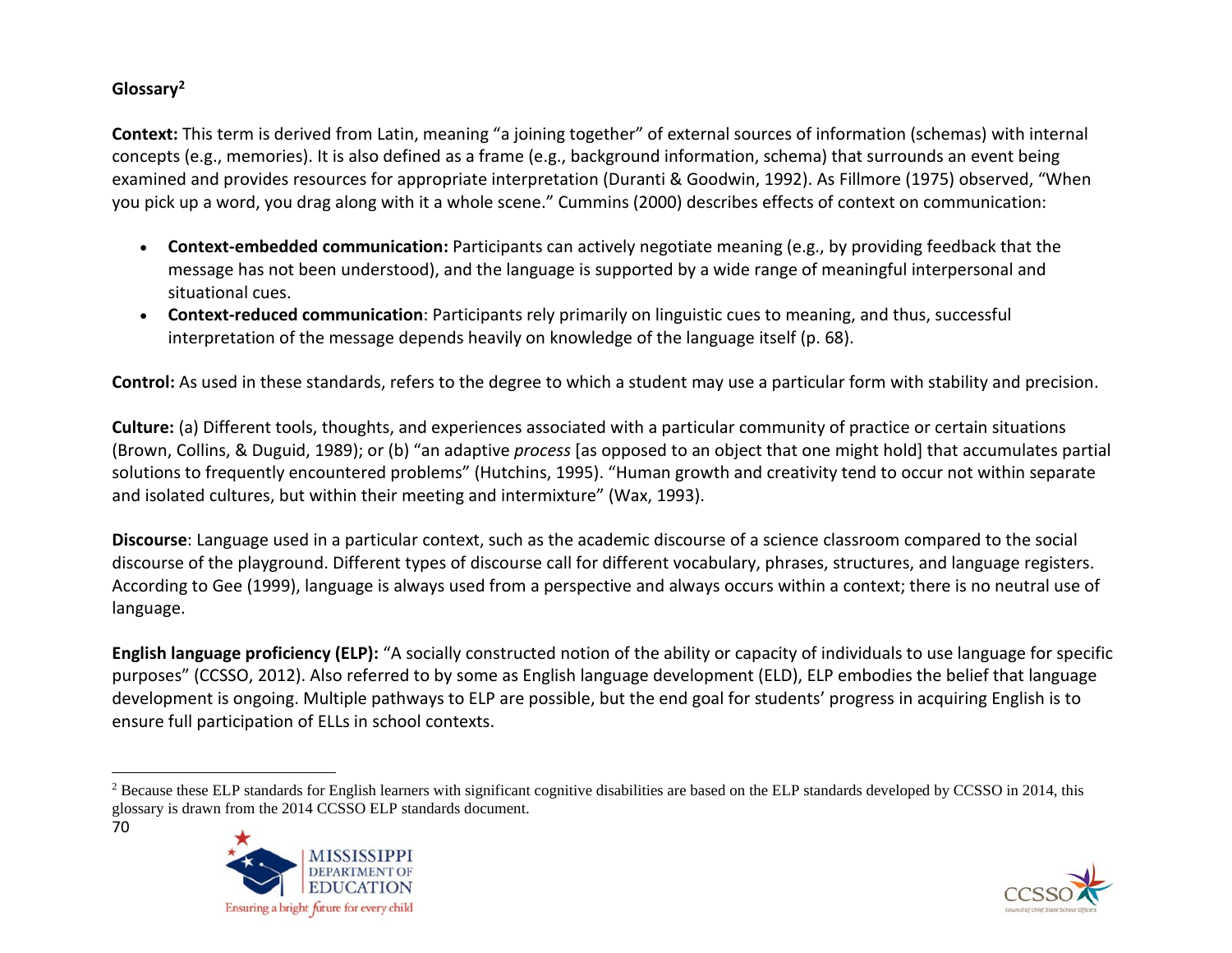**Evidence:** Facts, figures, details, quotations, or other sources of data and information that provide support for claims or analyses and that can be evaluated by others. Evidence should appear in a form, and be derived from a source, that is widely accepted as appropriate to a particular discipline, such as details or quotations from a text in the study of literature or experimental results in the study of science.

**Frequently occurring words and phrases:** As used in the MS ALT-ELP Standards, this refers to words and phrases used commonly in the classroom and to everyday language used in schools. It is important to note that this does *not* refer to the Top 100 High-Frequency Words (e.g., "the," "a," "and," "but"). The term "basic" is not used in the MS ALT-ELP Standards because a term that is basic to one person may not be basic to another; acquisition of specific words and phrases depends on exposure and experiences.

**Grade appropriate:** As used in the MS ALT-ELP Standards, this refers to level of content and text complexity in relation to college and career ready (CCR) or similar standards' requirements for a particular grade level or grade band. Additionally, consistent with the original ELP Standards, grade bands are linked to the lower grade in the band. For example, for grade band 6-8, the reading expectations and texts are appropriate to 6th grade content.

**Informational text:** Text with a primary purpose to inform the reader about the natural or social world (includes explanatory text).

**Interactive language skills:** Skills involved in producing language in spoken or written form during collaborative, interactive activities, including collaborative use of receptive and productive modalities. This modality "refers to the learner as a speaker/listener and as a reader/writer. It requires two-way interactive communication where negotiation of meaning may be observed. The exchange will provide evidence of awareness of the sociocultural aspects of communication as language proficiency develops" (Phillips, 2008).

**Linguistic Output:** Refers to the production of language. Educators should provide ELs with communicative tasks that require students to create the sustained output necessary for second language development (see Principle 7 in *Principles of Instructed Second Language Acquisition*).

**Linking words (a.k.a. cohesive devices):** Words or phrases that can be used as sentence connectors to develop coherence within a paragraph by linking one idea/argument to another. Examples include *however, in conclusion, basically, as it turns out, at last, eventually, after all, rarely, normally, at first, often, further,* and *firstly.* 



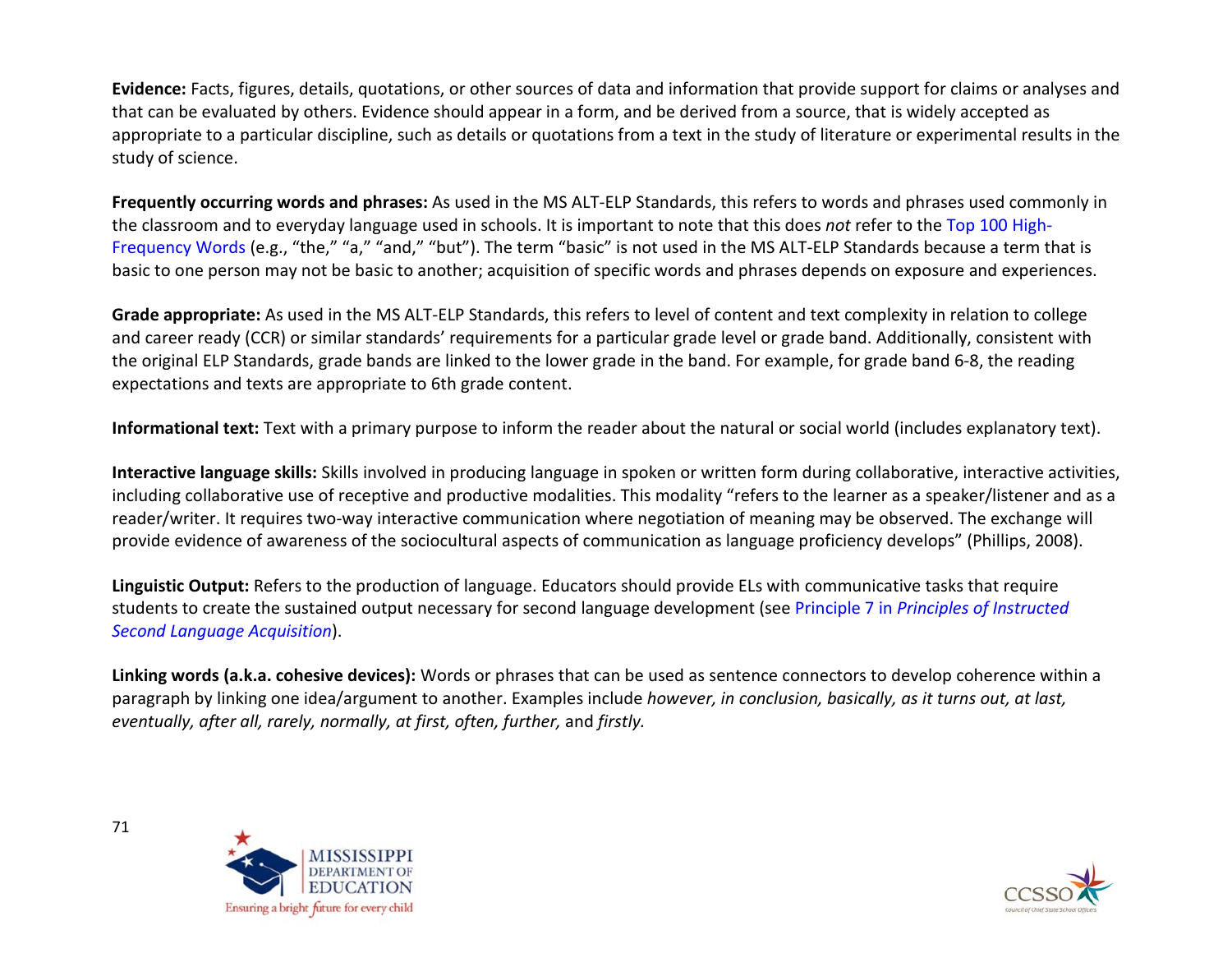**Modalities (modes of communication):** The means or manner by which communication takes place. This document identifies three modalities: receptive, productive, and interactive. The four language domains of reading, writing, listening, and speaking are contained within these three modalities.

**Nonverbal communication:** As used in the MS Alt-ELP Standards, this term refers the process of communication through sending and receiving wordless (mostly visual) cues between people. Examples of nonverbal communication in the MS ALT-ELP Standards may include gestures, nods, thumbs up or down, facial expressions, or use of symbols.

**Organize:** In the MS Alt-ELP Standards, refers to discourse that conveys temporal, causal, categorical, or other logical relationships that are consistent with the author's apparent purpose in conveying information, narrating a story, making a persuasive argument, or some other emergent discourse form.

**Productive language skills:** Skills involved in producing language in spoken or written form. This modality "places the learner as speaker [and/or] writer for a 'distant' audience (one with whom interaction is not possible or is limited). The communication is set for a specified audience, has purpose, and generally abides by rules of genre or style. It is a planned or formalized speech act or written document, and the learner has an opportunity to draft, get feedback, and revise it before publication or broadcast" (Phillips, 2008).

**Receptive language skills:** Skills involved in interpreting and comprehending spoken or written language. This modality "refers to the learner as a reader [and/or] listener/viewer working with 'text' whose author or deliverer is not present or accessible. It presumes that the interaction is with authentic written or oral documents where language input is meaningful and content laden. The learner brings background knowledge, experience, and appropriate interpretive strategies to the task, to promote understanding of language and content in order to develop a personal reaction" (Phillips, 2008).

**Recognize:** As used in the MS ALT-ELP Standards, this verb refers to instances when a student might indicate the meaning of the words, using verbal communication or non-verbal communication.

**Registers:** Distinguishable patterns of communication based upon well-established language practices, such as the language used in subject-area classrooms. Registers are a "recognizable kind of language particular to specific functions and situation. A well-known non-academic example is *sports announcer talk*" (Ferguson, 1983).



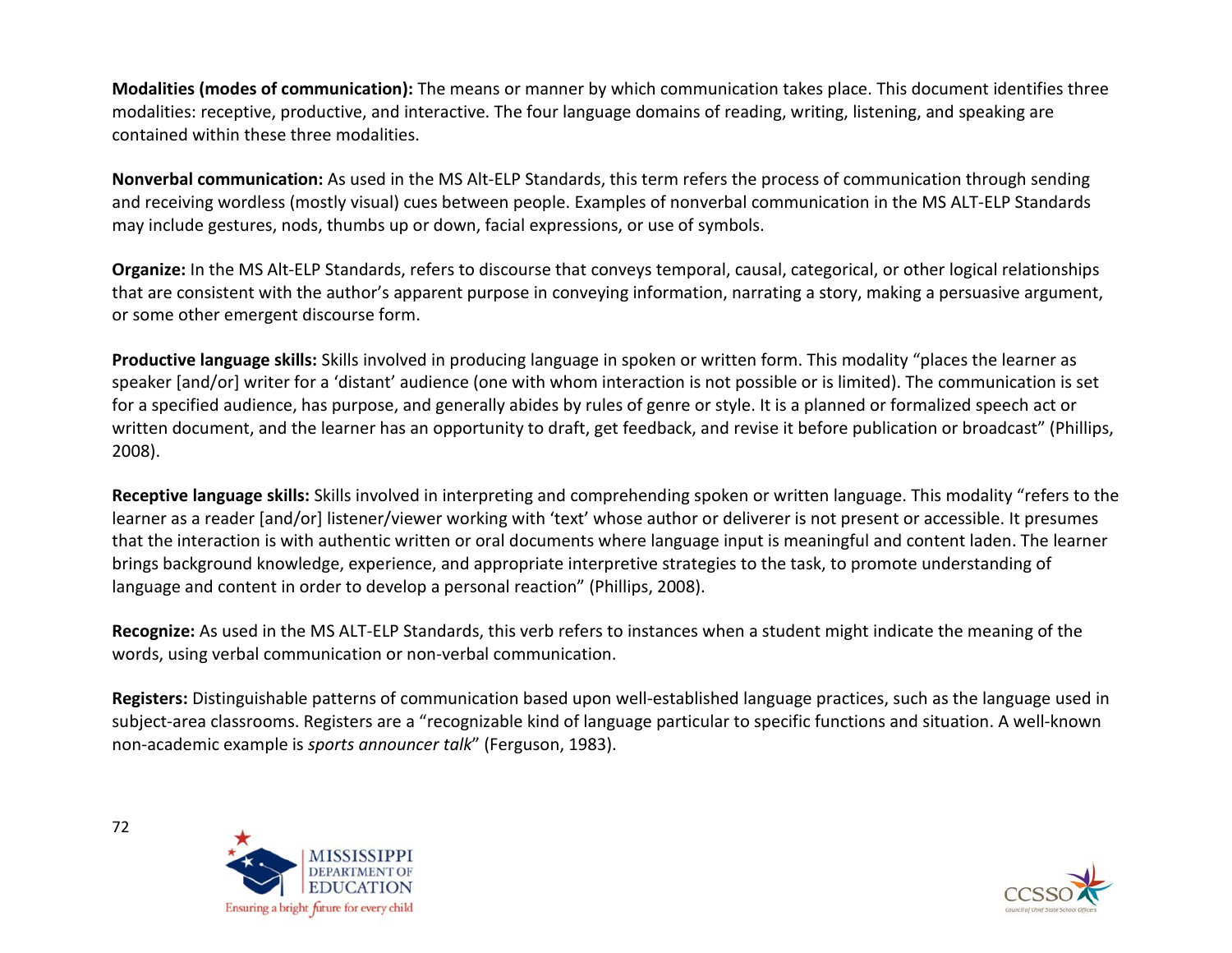**Research:** Research can be similar to unit studies often used in classrooms. For example, if it is zoo week, sources provided by the teacher to students could include books, a short video, and possibly toys to use as examples of animals, and pictures.

- **Short research project:** An investigation intended to address a narrowly tailored query in a brief period of time, as in a few class periods or a week of instructional time.
- **More sustained research project:** An investigation intended to address a relatively expansive query using several sources over an extended period of time, as in a few weeks of instructional time.

**Scaffolding:** This refers to guidance or assistance provided to students by a teacher, another adult, or a more capable peer, enabling the students to perform tasks that they otherwise would not be able to perform alone, with the goal of fostering the students' capacity to perform the tasks on their own later on. Pedagogically, a scaffold is the support offered to students so that they can successfully engage in activity beyond their current ability to perform independently. Specific scaffolds temporarily support the development of understandings as well as disciplinary (and language) practices. Once the development takes place, the scaffolds are removed and new ones may be erected, if needed, to support new needed developmental work. For more information, see Walqui & van Lier (2010).

**Sentence structures:** As used in the MS ALT-ELP Standards and the Proficiency Level Descriptors, language structures include simple, compound, and complex sentences, and the range of other language structures.

**Simple:** As used in the MS ALT-ELP Standards, this generally refers to the grammatical structure of a phrase, sentence, or text relative to its complexity or density. A "simple" sentence may use subject+verb+object construction without any embellishments.

**Source:** As used in the MS ALT-ELP Standards, this refers to speech or text used largely for informational purposes, as in research.

**Variety of topics:** As used in the MS ALT-ELP Standards this refers to a range of topics that may be either familiar or unfamiliar to the student (i.e., requiring support to build the student's background knowledge or particular context knowledge).

**Visual aids:** As used in these standards, this includes pictures, realia (objects used in real life), sketches, diagrams, labeled pictures, picture dictionaries, and tactile graphics.

**Vocabulary:** A set of words, phrases, or expressions, within a language, that is familiar to a person. (See the PLDs for specific vocabulary expectations by the end of each ELP level.)



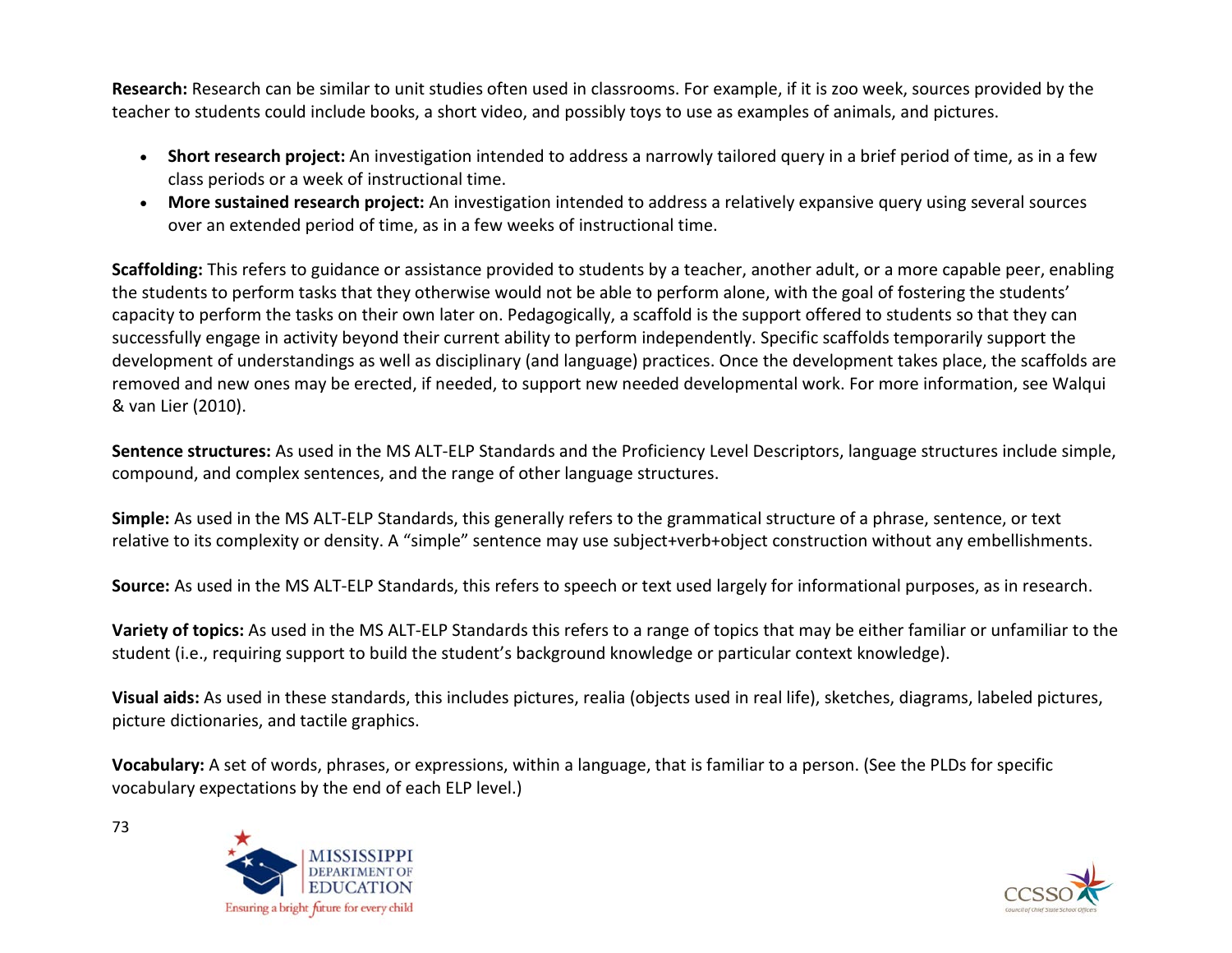## **Academic vocabulary**

- **General academic words and phrases:** Vocabulary common to written texts but not commonly a part of speech; as used in the MS ALT-ELP Standards, analogous to Tier Two words and phrases. Bailey & Heritage (2010) refer to this as "school navigational language."
- **Content-specific words and phrases:** Words and phrases appropriate to the topic or specific to a particular field of study. Sometimes referred to as "terms." (*Terms* are words and phrases that are given specific meanings in specific contexts.) Bailey & Heritage (2010) refer to this as "curriculum content language."
- **Tier Three words**. (Note: The MS ALT-ELP Standards do not suggest that vocabulary taught to ELs should be limited to only that defined by the CCRS.)
	- Tier One: Words acquired r everyday speech, usually learned in the early grades.
	- Tier Two: Academic words that appear across all types of text. These are often precise words that are used by an author in place of common words (e.g., "gallop" instead of "run"). They change meaning with use.
	- Tier Three: Domain-specific words that are specifically tied to content (e.g., "Constitution," "lava"). These are typically the types of vocabulary words that are included in glossaries, highlighted in textbooks, and addressed by teachers. They are considered difficult words that are important to understanding content.

**Frequently occurring vocabulary:** This includes common words and phrases, as well as idiomatic expressions.

**Social vocabulary/language:** Cummins (2000) refers to this as "surface proficiency" and, in earlier iterations of his work, as Basic Interpersonal Communicative Skills (BICS).

**Wh- questions:** "Who," "what," "where," "when," "why," and "how" questions.



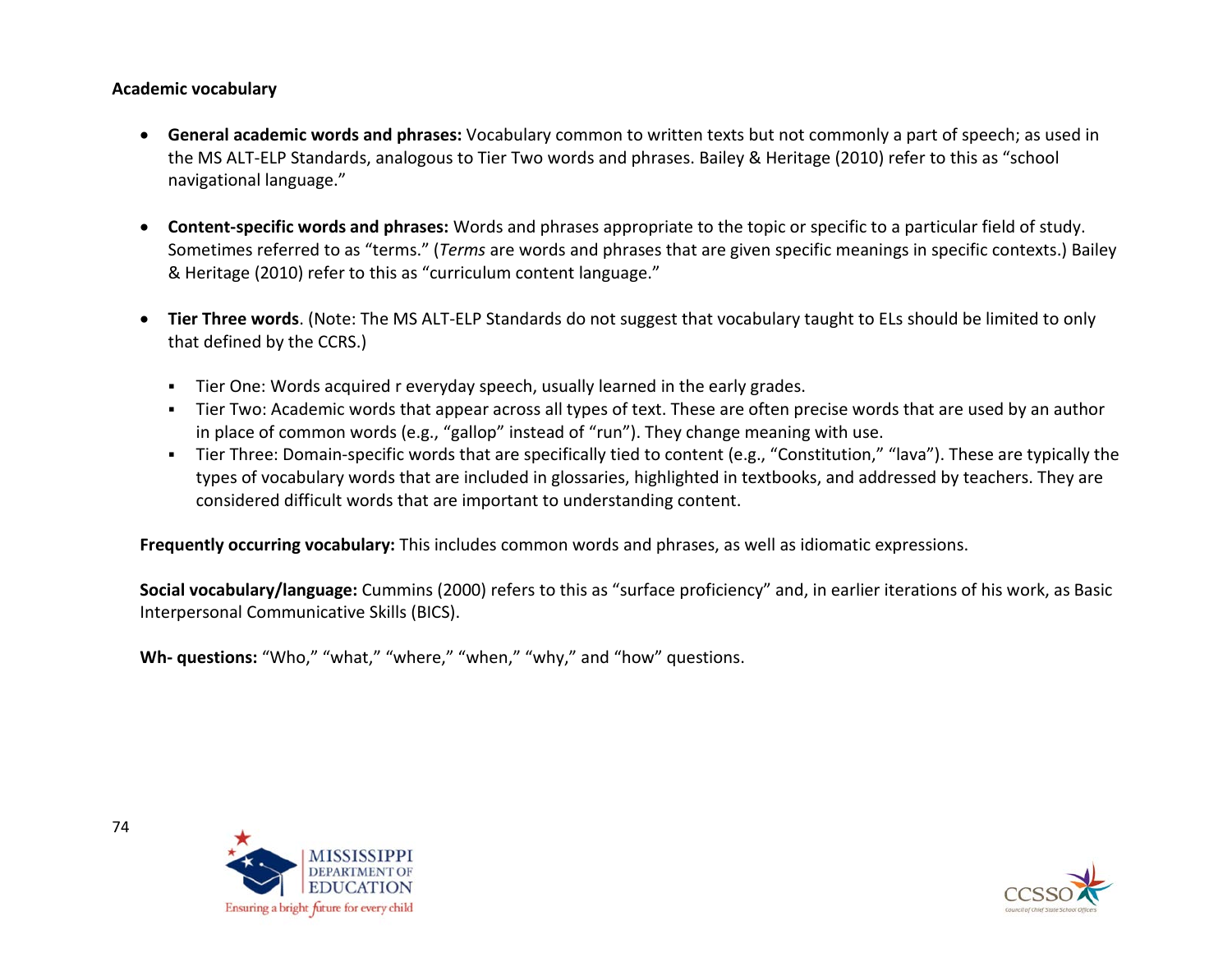## **References**

Bailey, A.L., & Heritage, M. (2010). *English language proficiency assessment foundations: External judgments of adequacy.* Evaluating the Validity of English Language Proficiency Assessments (An Enhanced Assessment Grant). Retrieved from http://www.eveaproject.com/doc/Generic%20ELPA%20Foundations%20Document%20FINAL%208%202%2010.pdf.

Brown, J.S., Collins, A. & Duguid, P. (1989). Situated cognition and the culture of learning. *Educational Researcher*, *18*(1), 32-42.

Byrnes, H., & Canale, M. (Eds.). (1987). *Defining and developing proficiency: Guidelines, implementations, and concepts*. Lincolnwood, IL: National Textbook Company.

Council of Chief State School Officers (2014). *English Language Proficiency (ELP) Standards*. Washington, D.C.: CCSSO.

- Christensen, L.L., Gholson, M.L., & Shyyan, V.V. (2018, April). Establishing a definition of English learners with significant cognitive disabilities (ALTELLA Brief No. 1). Retrieved from University of Wisconsin-Madison, Wisconsin Center for Education Research, Alternate English Language Learning Assessment project: http://altella.wceruw.org/resources.html
- Christensen, L. L. & Shyyan, V. V. (2018, August). Nonverbal communication in diverse classrooms: Intercultural competence considerations for supporting English learners with significant cognitive disabilities (ALTELLA Brief No. 3). Retrieved from University of Wisconsin–Madison, Wisconsin Center for Education Research, Alternate English Language Learning Assessment project: altella.wceruw.org/resources.html.
- Cowie, A.P. (1998). *Phraseology: Theory, analysis, and applications*. Oxford, UK: Oxford University Press.
- Cummins, J. (2000). *Language, power, and pedagogy: Bilingual children in the crossfire*. Clevedon, England: Multilingual Matters.
- DeCapua, A., & Marshall, H. W. (2011). *Breaking new ground: Teaching English learners with limited or interrupted formal education in U.S. secondary schools*. Ann Arbor, MI: University of Michigan Press.
- Duranti, A., & Goodwin, C. (1992). *Rethinking context: Language as an interactive phenomenon.* New York: Cambridge University Press.



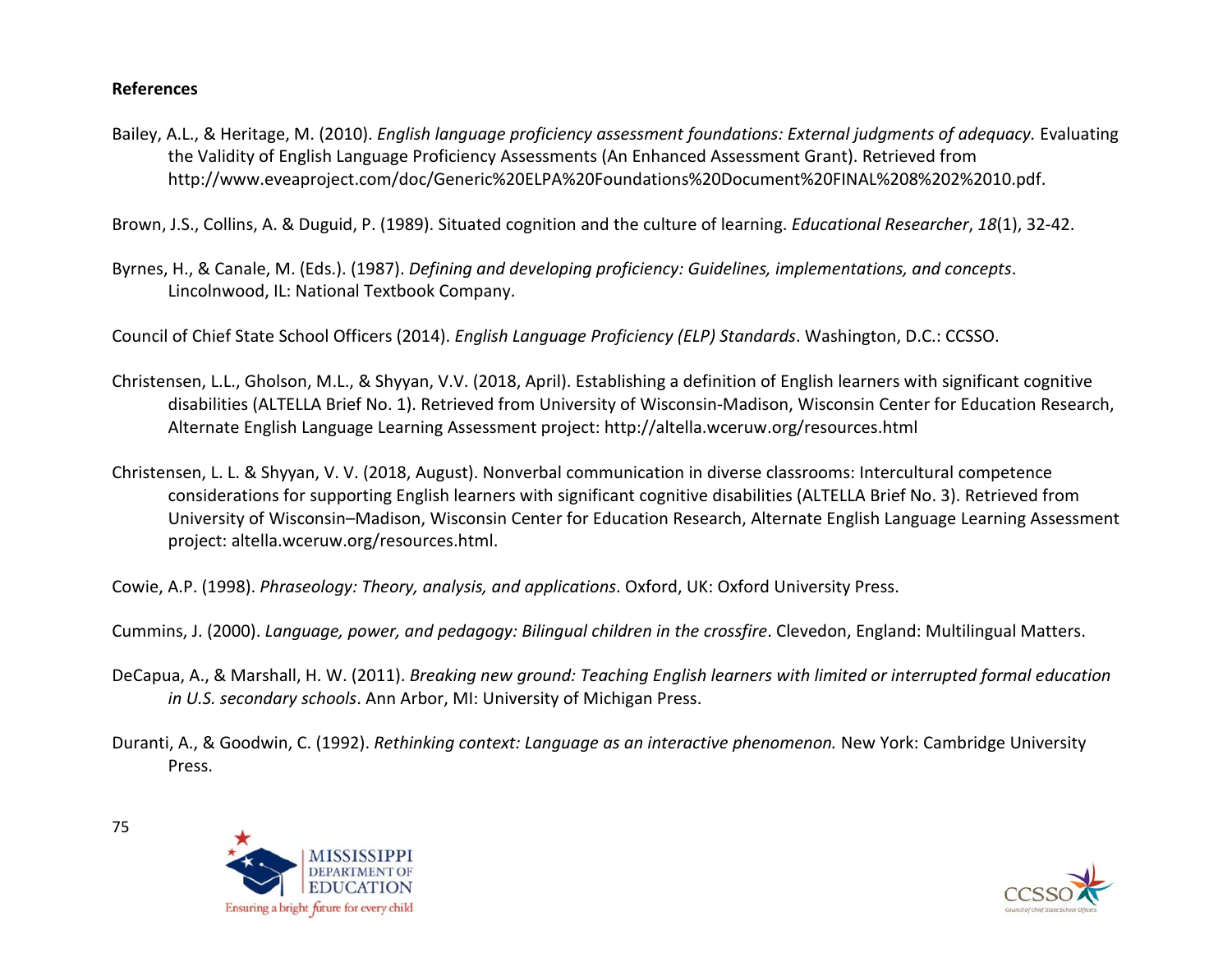Ferguson, C. (1983). Sports announcer talk: Syntactic aspects of register variation. *Language and Society, 12*(2), 153–172.

Fillmore, C. (1975). Topics in lexical semantics. In R.W. Cole (Ed.), *Current issues in linguistics* (pp. 76–138). Bloomington, IN: Indiana University Press.

Gee, J. P. (1999). *An introduction to discourse analysis: Theory and method*. New York: Routledge.

Gibbons, P. (1993). *Learning to learn in a second language*. Portsmouth, NH: Heinemann.

Huff, L. & Christensen, L.L. (2018, September). *The role of language and communication in the education of English learners with significant cognitive disabilities* (ALTELLA Brief No. 7). Retrieved from University of Wisconsin-Madison, Wisconsin Center for Education Research. Alternate English Language Learning Assessment project: altella.wceruw.org/resources.html.

Hutchins, E. (1995). *Cognition in the wild.* Cambridge, Massachusetts: The MIT Press.

- International Reading Association. (2009). *New literacies and 21st century technologies*. Newark, DE: Author. Retrieved from http://www.reading.org/general/AboutIRA/PositionStatements/21stCenturyLiteracies.aspx.
- Kearns, J. F., Kleinert, H. L., Kleinert, J. O., Page J. L., Thurlow, M. L., & Quenemoen, R. F. (2015, August). Promoting communication skills in students with significant cognitive disabilities (NCSC Brief #4). Minneapolis, MN: University of Minnesota, National Center and State Collaborative.
- Kleinert, H., Kleinert, J., & Kearns, J. (2016). *Communicative competence for students with the most significant disabilities: A threetiered model of intervention* (National Center and State Collaborate General State Enhancement Grant policy paper)., Minneapolis, MN: University of Minnesota, National Center and State Collaborative.
- Lowe, P., Jr., & Stansfield, C. W. (Eds.). (1988). *Second language proficiency assessment: Current issues*. Englewood Cliffs, NJ: Prentice Hall Regents.
- Moll, L. C., Amanti, C., Neff, D., & González, N. (1992*). Funds of knowledge for teaching: Using a qualitative approach to connect homes and classrooms.* Theory into Practice*, 31*(2), 132-141.



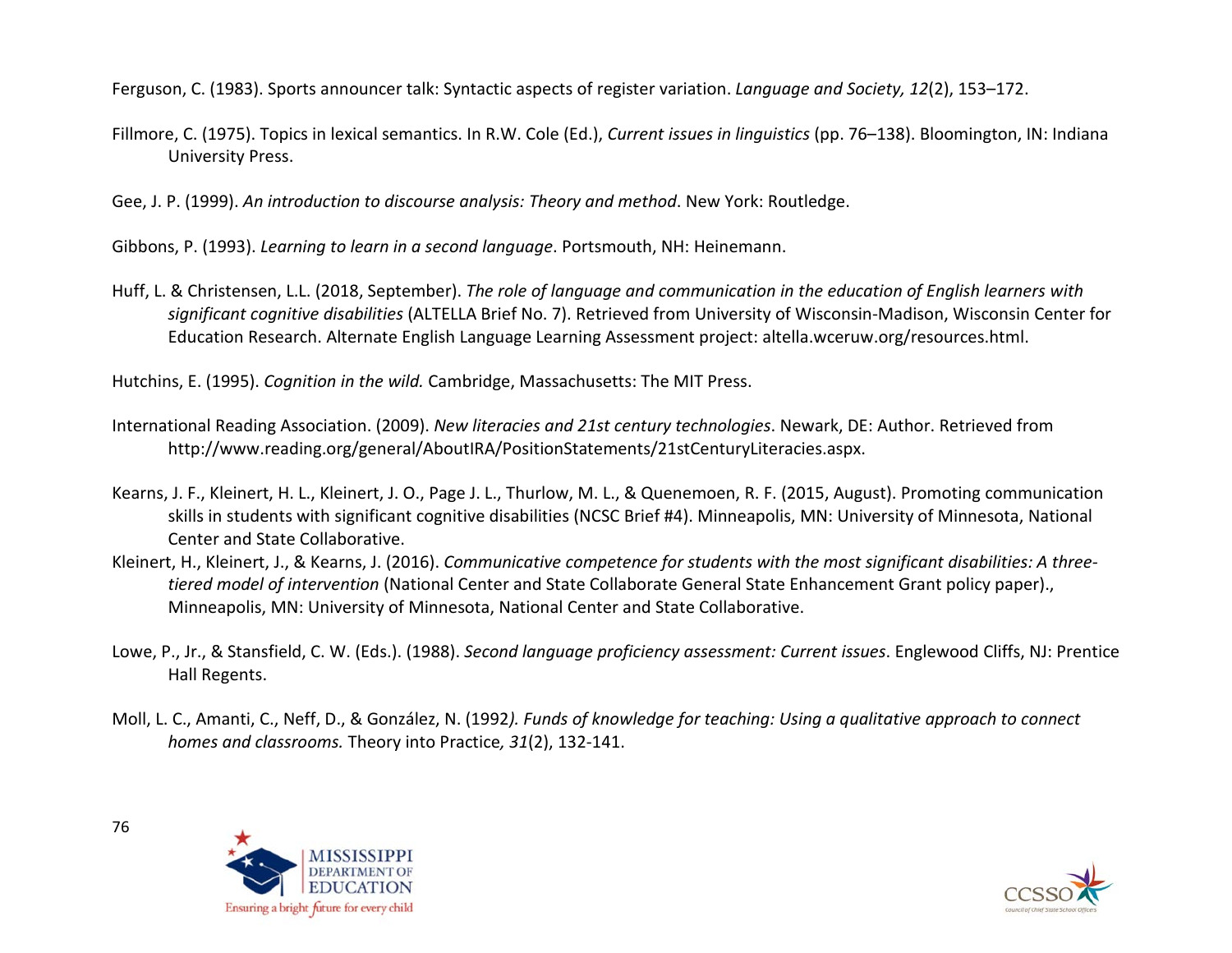- National Standards in Foreign Language Education Project. (2006). *Standards for foreign language learning in the 21st century*. Lawrence, KS: Allen Press, Inc.
- Phillips, J. (2008). *Foreign language standards and the contexts of communication*. Language Teaching, *41*(1), 93–102.
- Sato, E. (2017). *Culture in fair assessment practices*. In H. Jiao & R.W. Lissitz (Eds.) Test fairness in the new generation of large-scale assessments. Maryland Assessment Research Center Conference. College Park, MD.
- Shyyan, V. V., & Christensen L. L. (2018). *A Framework for Understanding English Learners with Disabilities: Triple the work* (ALTELLA Brief No. 5). Retrieved from University of Wisconsin–Madison, Wisconsin Center for Education Research, Alternate English Language Learning Assessment project: [altella.wceruw.org/resources.html](http://altella.wceruw.org/resources.html)
- Shyyan, V. V., Gholson, M. L., & Christensen, L. L. (2018, June). *Considerations for educators serving English learners with significant cognitive disabilities* (ALTELLA Brief No. 2). Retrieved from University of Wisconsin–Madison, Wisconsin Center for Education Research, Alternate English Language Learning Assessment project: altella.wceruw.org/resources.html
- Thurlow, M. L., Liu, K. K., Goldstone, L., Albus, D., & Rogers, C. (2018). *Alt-ELPA21 Participation Guidelines.* Los Angeles: Regents of the University of California.
- Thurlow, M. L., Wu, Y., Quenemoen, R. F., & Towles, E. (2016, January). Characteristics of students with significant cognitive disabilities (NCSC Brief #8). Minneapolis, MN: University of Minnesota, National Center and State Collaborative.
- U.S. Department of Education (2016, September). *Non-Regulatory Guidance: English Learners and Title III of the Elementary and Secondary Education Act (ESEA), as amended by the* Every Student Succeeds Act (ESSA). Retrieved from https://www2.ed.gov/policy/elsec/leg/essa/essatitleiiiguidenglishlearners92016.pdf
- U.S. Department of Education (2017, January). Every Student Succeeds Act consolidated state plan guidance. Retrieved from <https://www2.ed.gov/admins/lead/account/stateplan17/essastateplanguidance.pdf>
- Walqui, A., & van Lier, L. (2010). *Scaffolding the academic success of adolescent English language learners: A pedagogy of promise.*  San Francisco, CA: WestEd.